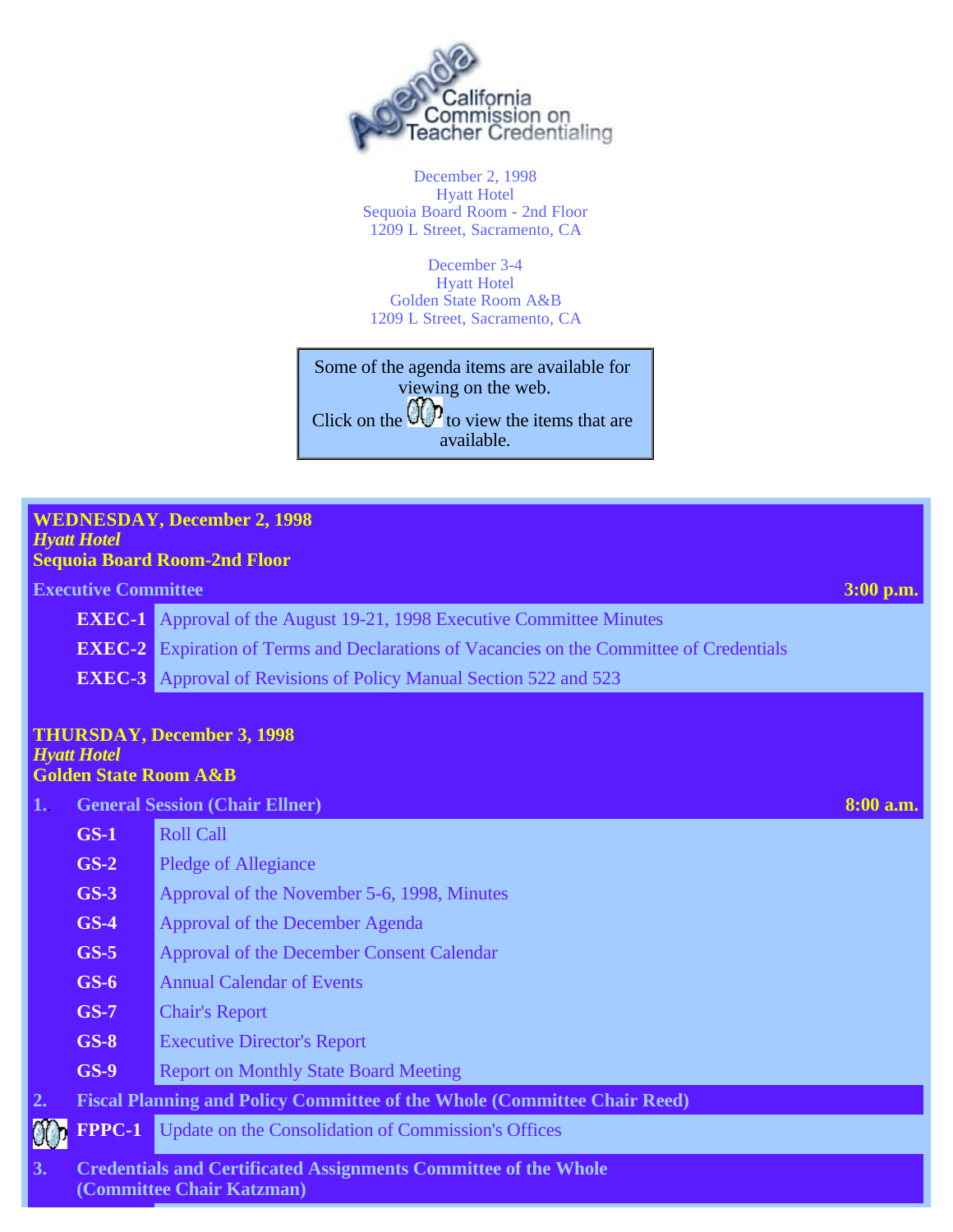|    |               | <b>C&amp;CA-1</b> A Report on Authorizations for Teaching English Language Learners                                                                                |
|----|---------------|--------------------------------------------------------------------------------------------------------------------------------------------------------------------|
|    |               | <b>C&amp;CA-2</b> Proposed Implementation of AB 858 Related to Nationally Certified Teachers                                                                       |
|    |               | C&CA-3 Proposed Acceptance of a Report on Teachers Credentialed Through Institutions of Higher Education                                                           |
|    |               | C&CA-4 Proposed Regulations Related to Authorizations for Two Credentials: Multiple Subject and School<br><b>Library Media Teacher</b>                             |
| 4. |               | Performance Standards Committee of the Whole (Committee Chair Harvey)                                                                                              |
|    | PERF-1        | Progress Report on the Implementation of SB 2042                                                                                                                   |
|    | <b>PERF-2</b> | Report on Teacher Preparation Policy Issues: Similarities and Differences Between SB 1422<br>Advisory Panel Recommendations And SB 2042 Provisions                 |
| 5. |               | <b>Appeals and Waivers Committee (Committee Chair Dauterive)</b>                                                                                                   |
|    | $A&W-1$       | <b>Approval of the Minutes</b>                                                                                                                                     |
|    | $A&W-2$       | <b>Consideration of Credential Appeals</b>                                                                                                                         |
|    | $A&W-3$       | <b>Reconsideration of Waiver Denials</b>                                                                                                                           |
|    | $A&W-4$       | <b>Waivers: Consent Calendar</b>                                                                                                                                   |
|    | $A&W-5$       | <b>Waivers: Conditions Calendar</b>                                                                                                                                |
|    | $A&W-6$       | <b>Waivers: Denials Calendar</b>                                                                                                                                   |
|    |               | <b>FRIDAY, December 4, 1998</b>                                                                                                                                    |
| 6. |               | <b>Closed Session - Closed (Chair Ellner)</b><br>8:00 a.m.                                                                                                         |
|    |               | (The Commission will meet in Closed Session pursuant to California Government Code Section 11126 as well<br>as California Education Code Sections 44245 and 44248) |
| 7. |               | <b>Preparation Standards Committee of the Whole (Committee Chair Sutro)</b>                                                                                        |
|    | <b>PREP-1</b> | <b>Approval of Subject Matter Programs</b>                                                                                                                         |
|    | PREP-2        | Final Recommendations of the Computer Advisory Panel                                                                                                               |
| 8. |               | <b>Reconvene General Session (Chair Ellner)</b>                                                                                                                    |
|    | <b>GS-10</b>  | Report on the Appeals and Waivers Committee                                                                                                                        |
|    | <b>GS-11</b>  | <b>Closed Session Items</b>                                                                                                                                        |
|    | <b>GS-12</b>  | <b>Executive Committee</b>                                                                                                                                         |
|    | <b>GS-13</b>  | <b>Commissioner's Reports</b>                                                                                                                                      |
|    | <b>GS-14</b>  | <b>Audience Presentations</b>                                                                                                                                      |
|    | <b>GS-15</b>  | <b>Old Business</b>                                                                                                                                                |
|    |               | •Quarterly Agenda for December 1998, January<br>& February 1999                                                                                                    |
|    | <b>GS-16</b>  | Nominations and Election of the Commission Chairperson and Vice Chairperson for 1999                                                                               |
|    | <b>GS-17</b>  | <b>New Business</b>                                                                                                                                                |
|    | <b>GS-18</b>  | Adjournment                                                                                                                                                        |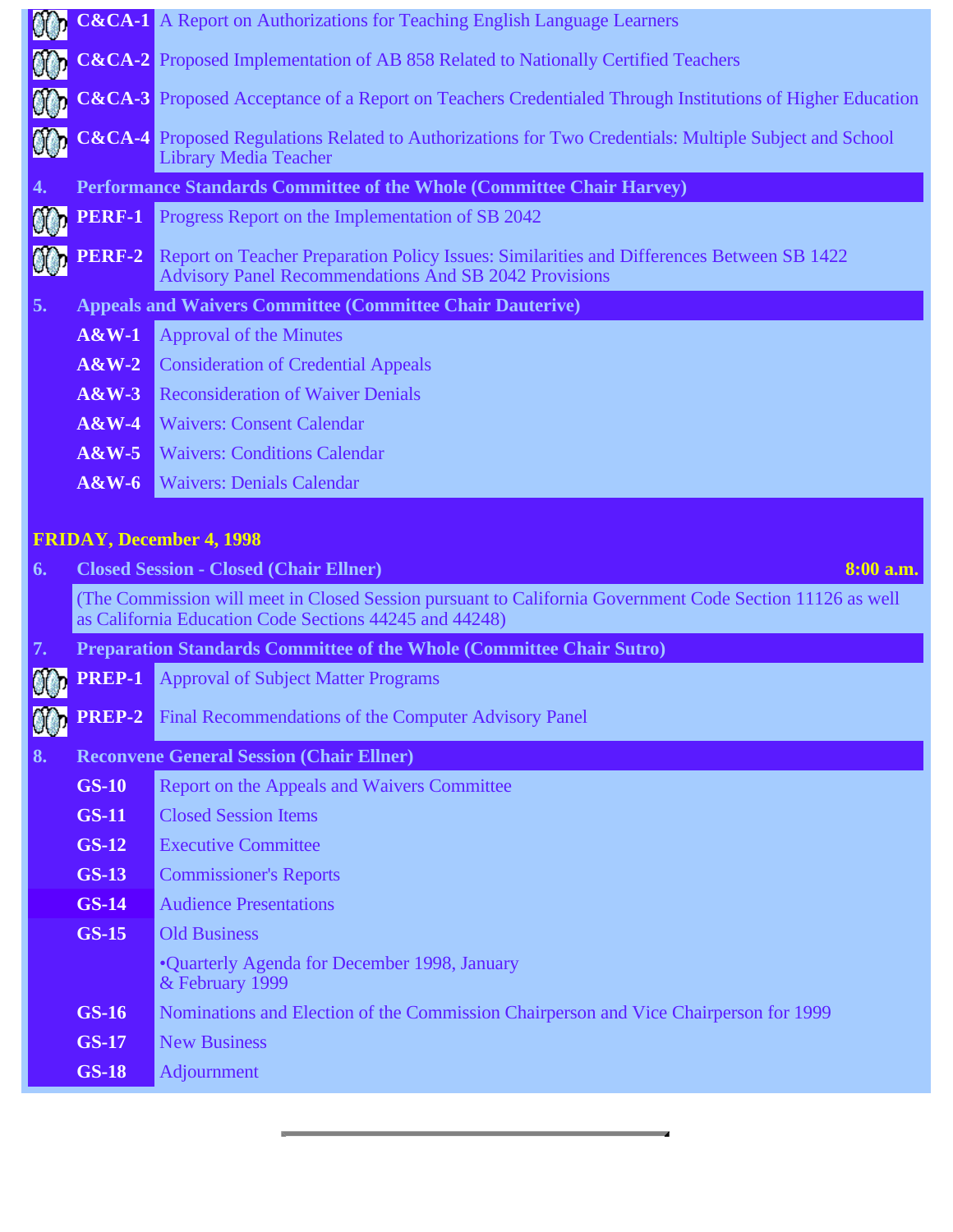**Next Meeting January 7-8, 1999 California Commission on Teacher Credentialing Office 1900 Capitol Avenue Sacramento, CA**

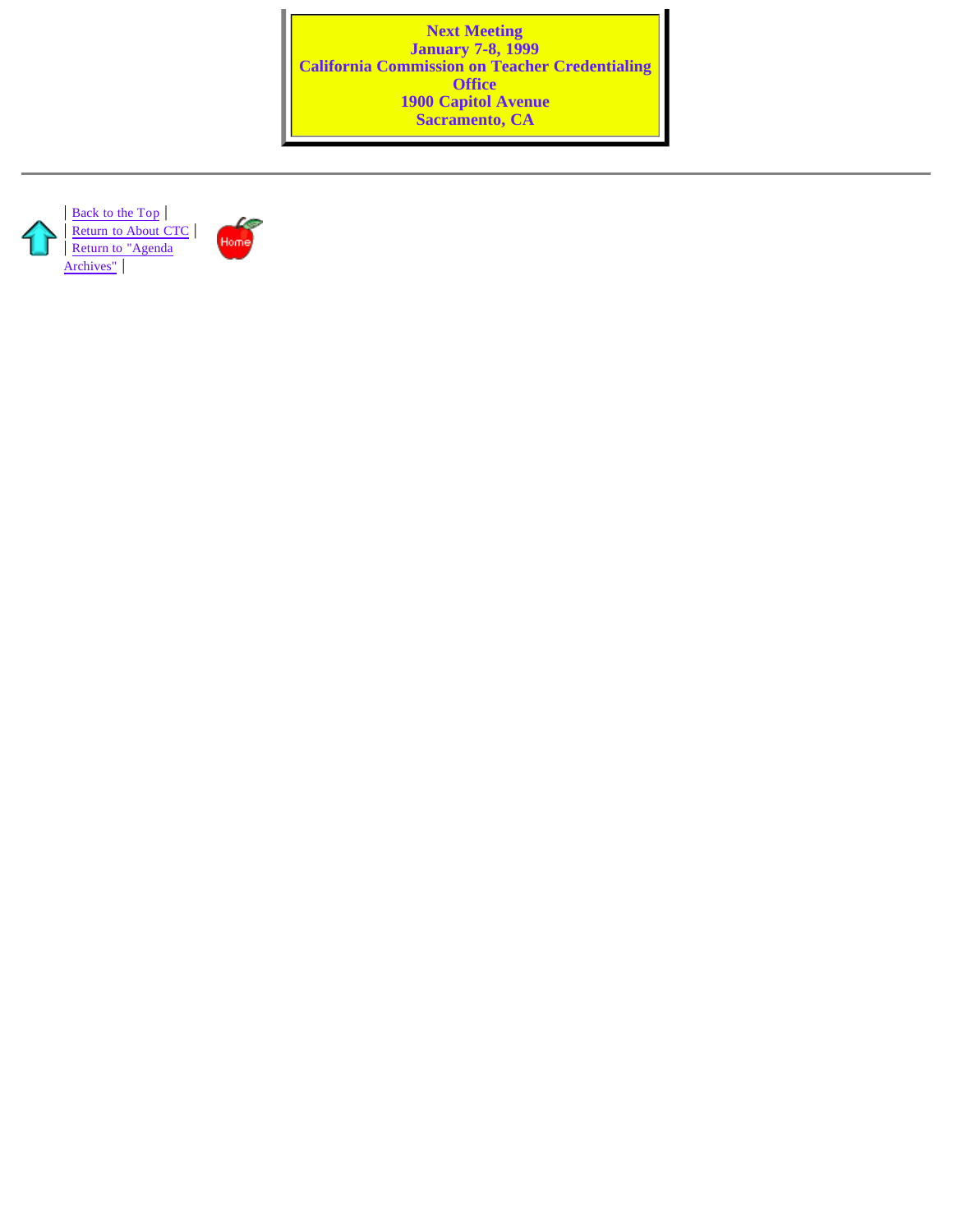

**Meeting of:** December 2-4, 1998

**Agenda Item Number:** FPPC-1

**Committee:** Fiscal Planning and Policy

**Title:**Update on the Consolidation of Commission's Offices

 $\mathbf{\check{v}}$  Information

**Prepared by:** LeMardieo Morris, Analyst Fiscal and Business Services

## **BACKGROUND**

At the November 1998 meeting of the Fiscal Planning and Policy Committee of the Whole, Commissioners were provided with information regarding the status of the effort to consolidate and relocate the Commission's offices.

## **FISCAL IMPACT ANALYSIS**

The activities associated with the preparation and presentation of this item are included in the baseline budget for the Fiscal and Business Services Section. Therefore, no funding augmentation is needed for this item.

#### **SUMMARY**

Staff has toured the 1900 Capitol Avenue facility frequently and has observed that the necessary building renovation effort is nearing completion. For business operations reasons, the commencement of the move has been rescheduled to the latter part of the week of November 30, 1998.

Commission staff representing all divisions, offices, and sections have met on a regular basis to discuss details concerning the timing of move-related activities.

A more detailed *REVISED* PROJECT SCHEDULE ESTIMATE is attached for your information and convenience. Staff will continue to provide this type of information to all Commissioners through the completion of this project.

|                | <b>Milestones</b>                           |     | CCTC Target Actual     |                               | <b>Comments</b>                                                               |
|----------------|---------------------------------------------|-----|------------------------|-------------------------------|-------------------------------------------------------------------------------|
|                |                                             |     | <b>Hours</b> Date Date |                               |                                                                               |
|                | <b>Phase PRELIMINARY WORK-CCTC</b>          | 240 |                        |                               | $\sqrt{7/1/96}$ $\sqrt{3/1/96}$ Preparation of 4083s (Questionnaire and Needs |
|                |                                             |     |                        |                               | Assessment)                                                                   |
| T <sub>1</sub> | <b>Project Started (Assigned to DGS)</b>    |     | $N/A$  1/8/97  1/22/   |                               | Delay due to holiday schedule                                                 |
|                |                                             |     |                        |                               |                                                                               |
| <b>T4</b>      | <b>Project Schedule Complete</b>            | 16  | 10/                    | 10/                           |                                                                               |
|                |                                             |     | 23/97                  | $\parallel$ 23/97 $\parallel$ |                                                                               |
| T <sub>2</sub> | <b>Program Completed by DGS</b>             |     |                        | $1/6/97$ 4/4/97               |                                                                               |
| T <sub>3</sub> | Form 10 Filed                               | 80  |                        |                               | $1/7/97$ $7/7/97$ $1/7/97$ ; 1st revision; Final revision $7/7/97$            |
|                | <b>Phase SITE SELECTION (Advertisement)</b> | 80  | 7/28/                  | $\sqrt{7/28/}$                |                                                                               |
|                |                                             |     | 97                     | 97                            |                                                                               |
| T <sub>5</sub> | Site Search Completed                       | 16  | $8/20/$ 8/20/          |                               |                                                                               |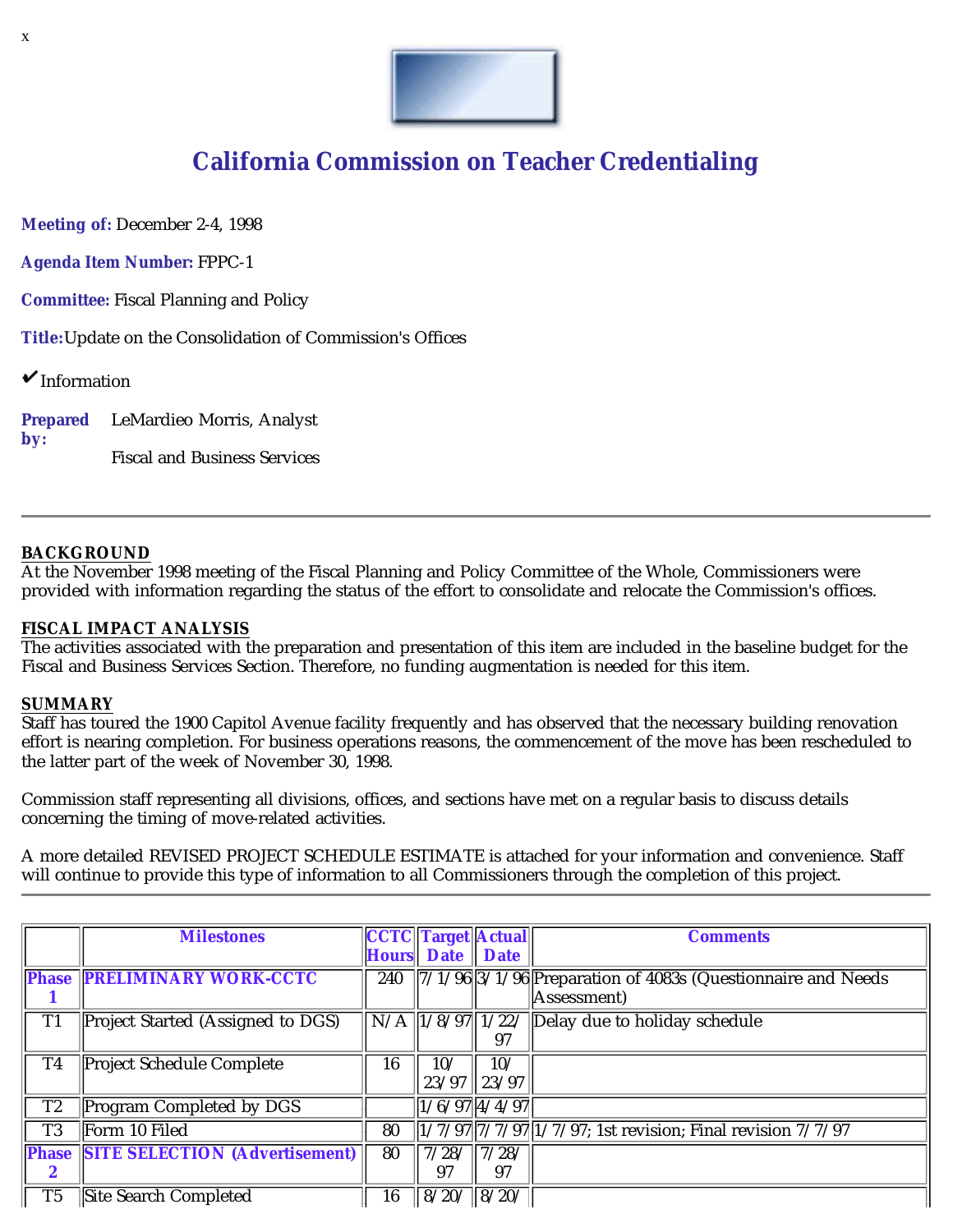|                   |                                                                            |                  | 97                                | 97                        |                                |
|-------------------|----------------------------------------------------------------------------|------------------|-----------------------------------|---------------------------|--------------------------------|
| <b>Phase</b><br>3 | <b>PLANNING</b>                                                            |                  |                                   |                           |                                |
| T <sub>6</sub>    | <b>Meeting with Space Planner</b>                                          | 14               | 10/<br>23/97                      | 10/<br>23/97              |                                |
|                   | <b>Conducted Initial Meeting with</b><br>Staff Reps.                       | $\overline{28}$  | 10/<br>$31/97$   $31/97$          | 10/                       |                                |
|                   | Review 1st Draft (Senior Staff)                                            | $\overline{10}$  | $\overline{11/}$<br>12/97         | $\overline{117}$<br>12/97 |                                |
|                   | Review 1st Draft (Staff Reps. and<br>Space Planner)                        | 28               | $\overline{11/}$<br>14/97         | $\overline{117}$<br>14/97 |                                |
|                   | <b>Review 2nd Draft of Building</b><br>Diagram (Senior Staff)              | $\overline{20}$  | 11/<br>26/97                      | 12/<br>10/97              |                                |
|                   | <b>Review 2nd Draft of Building</b><br>Diagram (Staff Reps)                | 60               | 12/1/<br>97                       | $\overline{127}$<br>10/97 |                                |
|                   | Review Options for Comm. Mtg.<br>Rm (Ad Hoc Committee)                     | 8                | 12/5/<br>97                       | 12/5/<br>97               |                                |
|                   | <b>Prepare 3rd Draft of Building</b><br>Diagram (Space Planner)            | 16               | 12/<br>12/97                      | $\overline{12/}$<br>11/97 |                                |
|                   | <b>Review 3rd Draft (Staff Reps)</b>                                       | 14               | 12/<br>15/97                      | $\overline{12/}$<br>17/97 |                                |
|                   | Review 3rd Draft (Senior Staff)                                            | $\overline{5}$   | $\overline{12/}$<br>22/97         | $\overline{127}$<br>17/97 |                                |
|                   | Review Final Rough Draft (Ad Hoc<br>Committee)                             | 8                | $\overline{12/}$<br>$29/97$ 29/97 | $\overline{12/}$          |                                |
|                   | <b>Review Final Rough Draft (Staff</b><br>Reps)                            | 14               | 1/5/98                            | 1/21/<br>98               |                                |
|                   | <b>Review Final Rough Draft (Senior</b><br>Staff)                          | $5\phantom{.0}$  | 1/5/98                            | 1/21/<br>98               |                                |
|                   | Plan Approval (Senior Staff)                                               | $5\phantom{.0}$  | 1/5/98                            | 1/21/<br>98               |                                |
|                   | <b>CCTC Recommended Requirements</b><br>to DGS                             | 8                | 2/11/<br>98                       | 2/11<br>98                |                                |
|                   | <b>Preliminary Review of</b><br>Recommended Requirements (DGS)             | 4                | $\overline{2}/18/$<br>98          | 2/18/<br>98               |                                |
|                   | <b>Preliminary Review of</b><br><b>Recommended Requirements</b><br>(Owner) | 4                | 2/18/<br>98                       | $\sqrt{2/18/1}$<br>98     |                                |
|                   | Plan Approval (DGS) (CCTC)<br>(Owner)                                      | 4                |                                   | $3/2/98$ $4/6/98$         |                                |
|                   | Modular Furniture Design (CCTC)<br>to DGS                                  | 40               | $4/6/98$ $4/6/98$                 |                           |                                |
|                   | <b>Modular Furniture Designs to PIA</b>                                    |                  | $5/4/98$ $8/12/$                  | 98                        |                                |
|                   | <b>Modular Furniture Designs</b><br>Returned to DGS                        |                  | 6/24/<br>98                       | 8/19/<br>98               |                                |
|                   | <b>Modular Furniture Designs</b><br>Returned to CCTC                       |                  | 6/26/<br>98                       | 8/19/<br>98               |                                |
|                   | Designs Including Revisions to DGS                                         | 20               | 5/11/<br>98                       | 8/21/<br>98               | Revised target date - 8/21/98  |
|                   | Designs Including Revisions from<br><b>DGS</b> to PIA                      |                  | $7/1/98$ 8/24/                    | 98                        |                                |
|                   | Final Approval of PIA Drawings Via<br><b>DGS</b>                           | 8                | 5/25/<br>98                       | 8/24/<br>98               | Revised target date - 8/24/98  |
|                   | Purchase Order for Modular<br>Furniture                                    | $\boldsymbol{2}$ | $6/8/98$ 8/26/                    | 98                        |                                |
|                   | Delivery of Modular Furniture                                              |                  | $8/3/98$ 10/                      |                           | Revised target date - 10/19/98 |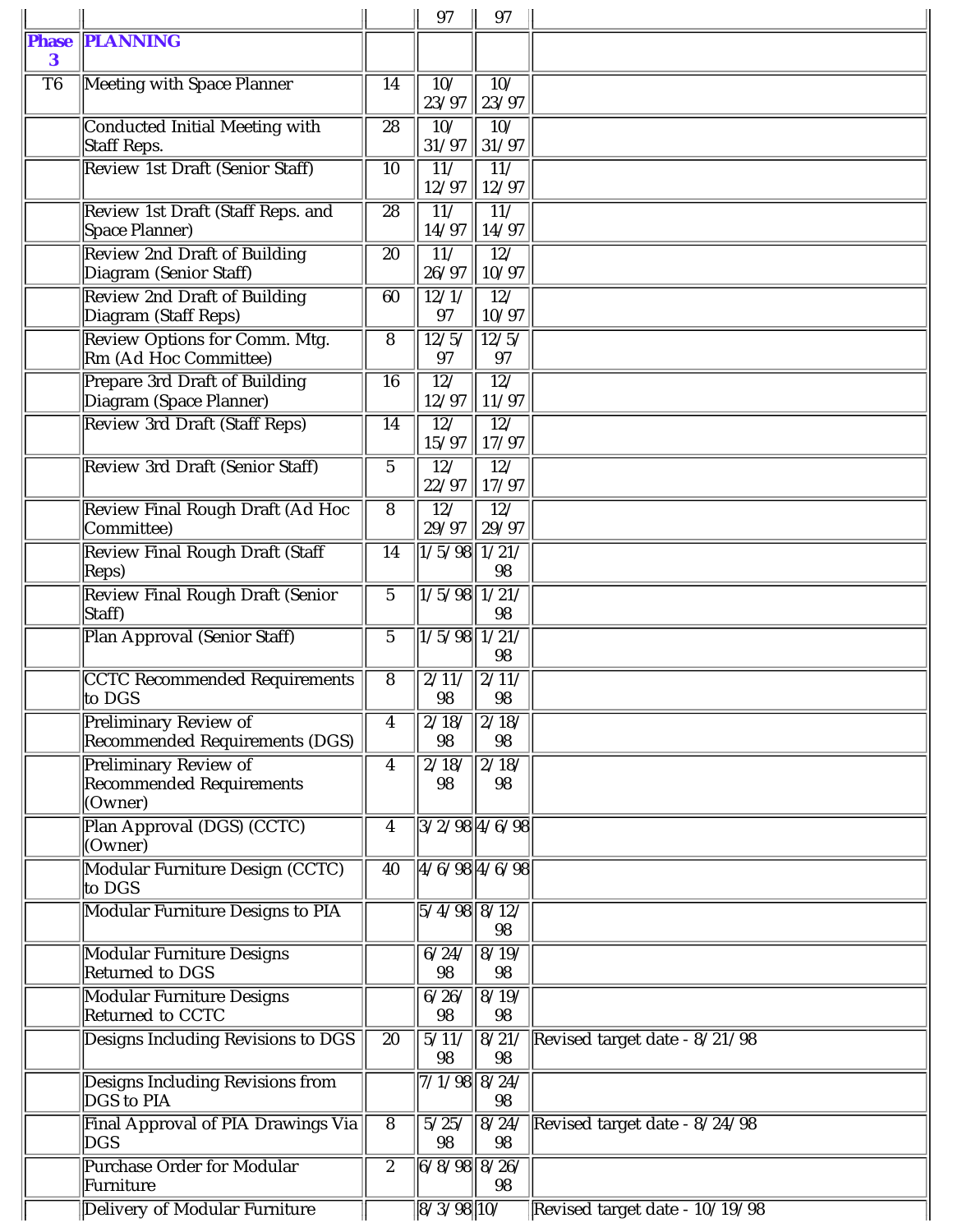|                                  |                                          |                         |                                     | 19/98           |                                                    |
|----------------------------------|------------------------------------------|-------------------------|-------------------------------------|-----------------|----------------------------------------------------|
|                                  | <b>Installation of Modular Furniture</b> | $\overline{80}$         | 8/10/11/<br>98                      | $\ 16/98$       | Revised target date - 11/16/98                     |
| <b>Phase</b><br>4                | <b>NEGOTIATIONS/BID</b>                  |                         |                                     |                 |                                                    |
| $\overline{T7}$                  | <b>Lease Execution</b>                   |                         | 98                                  | 4/13/ 7/8/98    |                                                    |
|                                  | Approval of Exhibit "A:                  | $\overline{32}$         | 98                                  | 5/26/7/8/98     |                                                    |
|                                  | Completion of Form 6                     | $\overline{\mathbf{4}}$ | 98                                  | 5/29/7/8/98     |                                                    |
| <b>Phase</b><br>$5^{\circ}$      | <b>CONSTRUCTION/NOTIFICATION</b>         |                         |                                     |                 |                                                    |
| T <sub>8</sub>                   | <b>Pre-construction Meeting (Owner)</b>  |                         | $\frac{4}{13}$ $\frac{7}{15}$<br>98 | 98              |                                                    |
|                                  | Construction to Begin (Owner)            |                         |                                     | $5/1/98$ 9/8/98 |                                                    |
|                                  | <b>Notice of Written Cancellation</b>    |                         |                                     |                 |                                                    |
|                                  | 1100 J Street (DGS)                      |                         | 98                                  |                 | 5/31/ 7/9/98 90 day written notice                 |
|                                  | 1812 9th Street (DGS)                    |                         | 7/31/<br>98                         | 7/14/<br>98     | 60 day written notice                              |
| <b>Phase</b><br>$\boldsymbol{6}$ | <b>OCCUPANCY</b>                         |                         |                                     |                 |                                                    |
| $\overline{T9}$                  | Phase 1 (CCTC-DPP)                       | 320                     | 9/1/98                              |                 | 1100 J Street - Revised target date 12/03/98       |
|                                  | Phase 2 (CCTC - All Other<br>Divisions)  | 720                     | 10/1/<br>98                         |                 | 1812 9th Street - Revised target date 12/03/98     |
|                                  | Acceptance (CCTC)                        | $\overline{8}$          | 9/1/98                              |                 | 1900 Capitol Avenue - Revised target date 12/03/98 |
| $\overline{T10}$                 | Project Close Out (CCTC & DGS)           | 8                       | 12/1/<br>98                         |                 |                                                    |
|                                  |                                          |                         |                                     |                 |                                                    |
|                                  | <b>Totals</b> 1,929                      |                         |                                     |                 |                                                    |



| Back to the Top Back toDecember 1998 Agenda | Back to Agenda Archives | Return to About CTC

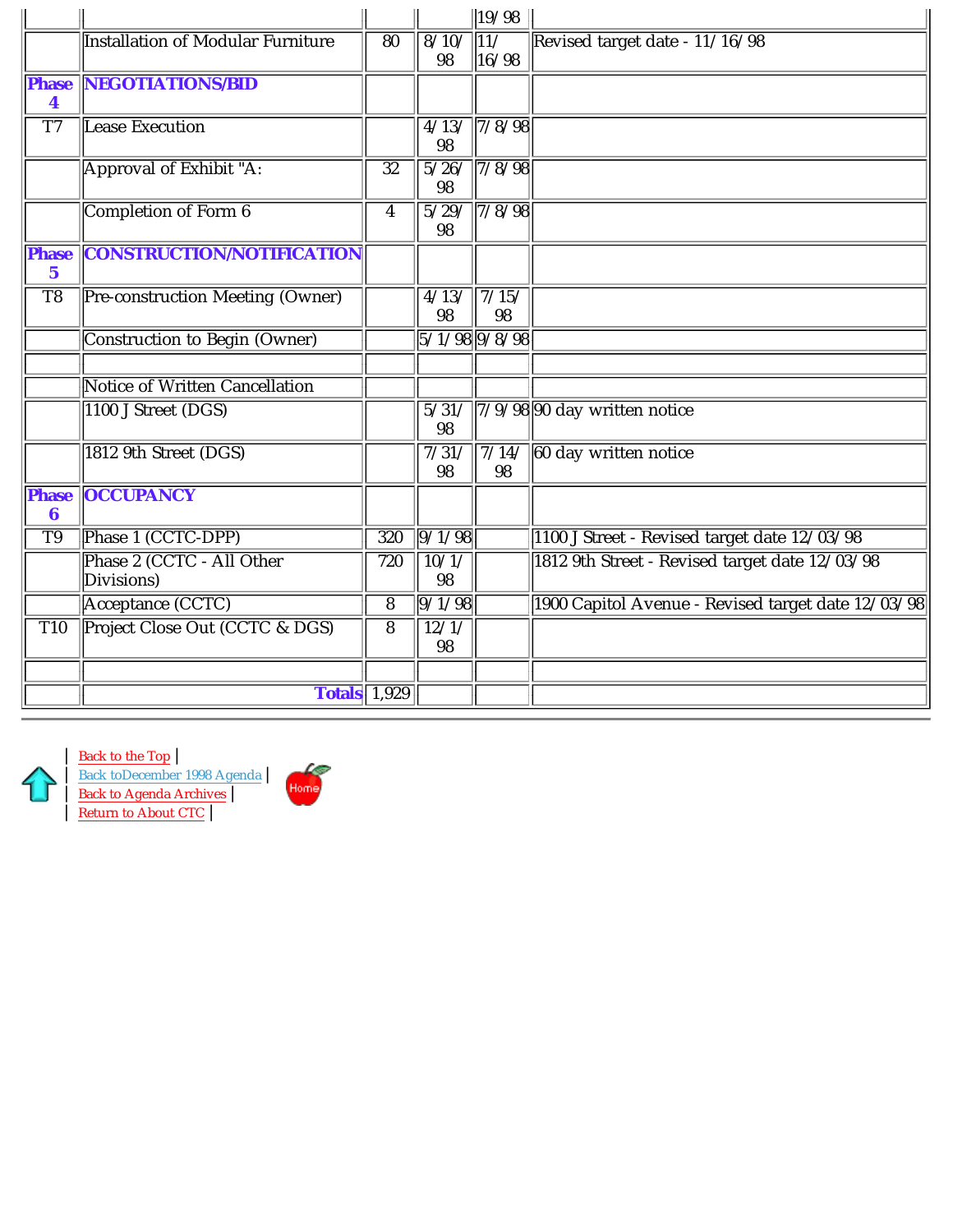

**Meeting of:** December 2-4, 1998

**Agenda Item Number:** C&CA-1

**Committee:** Credentials and Certificated Assignments

**Title:**A Report on Authorizations for Teaching English Language Learners

 $\mathbf{v}_{\text{Report}}$ 

**Prepared by:** Robert L. Salley, Director

Certification, Assignment and Waivers Division

## **A Report on Authorizations to Teach English Language Learners**

## **November 20. 1998**

## **Summary**

This report provides a review of the Commission's authority to determine credential authorizations and the agency's responsibilities in the areas of certificated teacher assignments. The emphasis of the report is on the application of the authority to assignments to teach limited English proficient (LEP) students before the approval of Proposition 227 and after.

## **Fiscal Impact**

There is no fiscal impact from this report.

## **Policy Issues**

To what extent do the statutes and regulations that determine the Commission's authority over credential authorizations and certificated assignments apply in the period after Proposition 227?

## **Background**

At the November 6, 1998, meeting of the Commission staff was directed to report on the assignment of CLAD/BCLAD credential holders and other teachers to classes in which English language learners enroll under the provisions of Proposition 227. This direction was given in the context of a staff report on the "Alignment of Teacher Preparation, Assessment and Certification Policies with the Requirements of Proposition 227". That report did not directly address issues of credential authorization and teacher assignment. The purpose of this report is to summarize the Commission's authority to define credential authorizations, review the agency's responsibilities related to teaching assignments and give specific attention to authorizations pre-and post-Proposition 227 for serving students whose native language is not English.

## Credential Authorizations

The Commission's authority to determine the services that a holder of a given credential may provide is found in Education Code Section 44225 (e). The statute says the Commission "shall": Determine  *the scope and authorization of credentials, to ensure competence in teaching and other education services, . . "In this agenda of the Credentials and* Certificated Assignment Committee of the Whole, and in the next two to three meetings, the Commission will examine authorizations for service of specific credential categories. These initiatives are taken under this section of the Education Code to update and clarify through regulations the scope and authorization of specific credentials issued by the agency.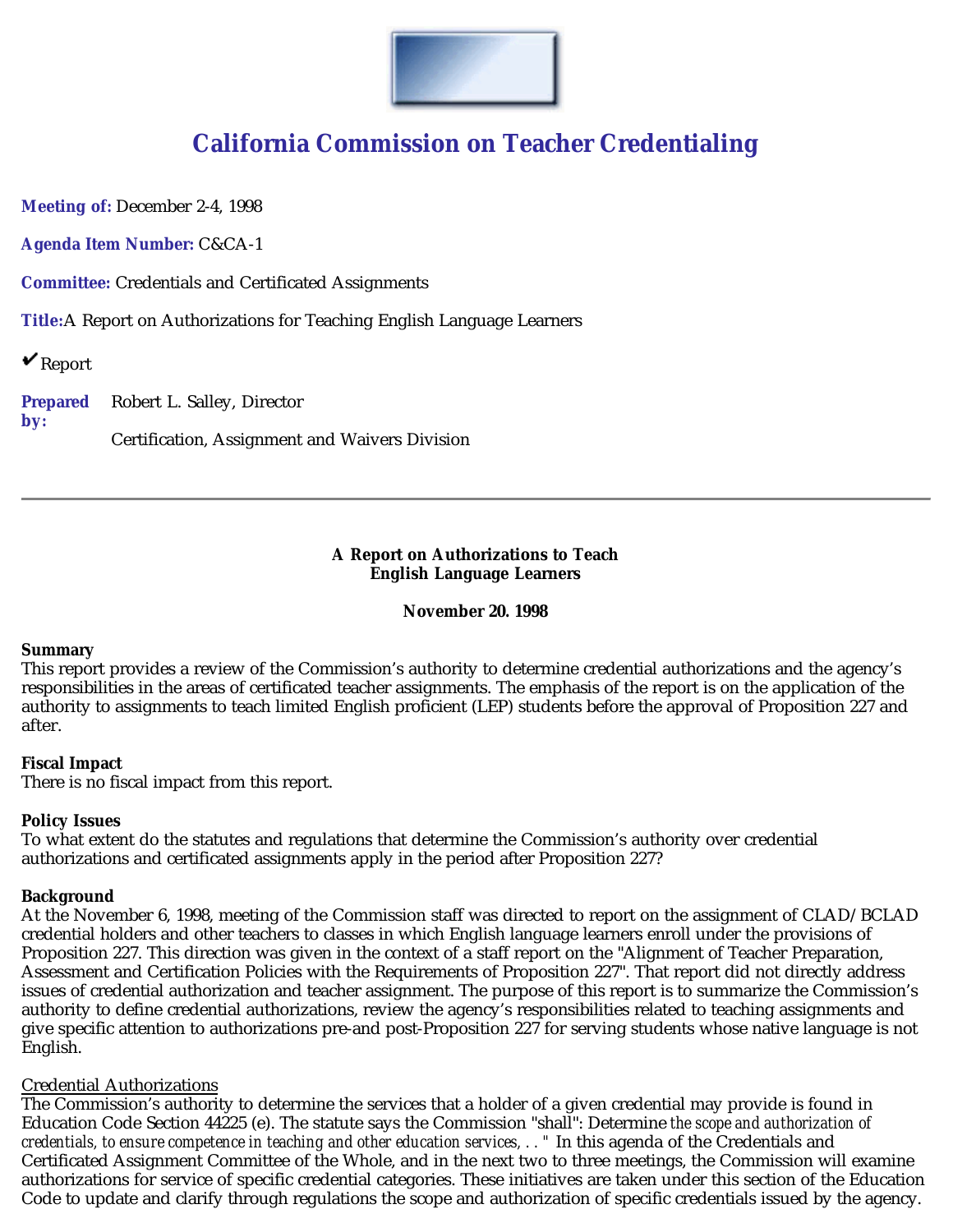## Assignment Responsibilities

The incomplete sentence of §44225 (e) quoted above reads in its complete form as follows: "Determine the scope and authorization of credentials to ensure competence in teaching and other education services, *and establish sanctions for the*  misuse of credentials and the misassignment of credential holders." Several years ago the Commission developed Title 5 regulations (Sections 80335 and 80339-80339.6) to establish procedures for sanctioning certificated personnel who engage in practices that result in unauthorized assignments. Teachers who are assigned to teach subjects that are not covered by the authorizations established by the Commission for the credentials held are illegally assigned unless alternative assignment authorizations available in the Education Code to local districts have been used.

Education Code §44258.9 describes specific assignment monitoring and reporting responsibilities for the Commission and county superintendents of schools. The Commission is obligated by law to monitor on a four-year cycle the certificated assignments in seven counties of the state that contain only one school district. The seven counties include six sparsely populated northern counties and San Francisco City and County. County superintendents in the other 51 counties have the same obligation to monitor assignments in each school district within their jurisdiction and report the results to the Commission. The Commission is required to report periodically to the Legislature on the status of teacher assignments in the state.

## Authorizations to Teach English Language Learners

For over 20 years the Commission has issued credentials, certificates and permits that authorize the holders to provide specific services to students whose native language is other than English. In the first decade of the Commission's activities in this area, the agency issued Bilingual Crosscultural Certificates (BCC) to already credentialed teachers who could pass a Commission-approved assessment, Bilingual Crosscultural Specialist and Emphasis Credentials and a supplementary authorizations in English as a Second Language (ESL). In the mid-1980s the Language Development Certificate was created for already credentialed teachers who were not bilingual.

By the beginning of the current decade, it was apparent that the demographics of the student population had changed so dramatically that a major shift in teacher preparation needed to take place. The proliferation of language and cultural groups in school districts throughout the state meant that the existing emphasis on the preparation of bilingual teachers was insufficient; special training for large numbers of monolingual English speaking teachers was imperative. Consequently, in 1992 legislation was passed that created the Crosscultural, Language and Academic Development Credential and Certificate including a bilingual component for those with second language expertise (CLAD/BCLAD). The CLAD/BCLAD program standards and exam specifications emphasized broad knowledge of cultural issues, English language development and specially designed academic instruction in English (SDAIE). The emphasis on SDAIE was the result of important research on teaching methodologies that monolingual English speaking teachers could be trained to use effectively to provide English language learners access to understanding the core curriculum. CLAD/ BCLAD credentials and certificates rapidly replaced the older bilingual and language development credentials and certificates.

Throughout most of its history, the Commission has asserted that classes designed to serve students who are designated as limited English proficient (LEP) or English language learners (ELL) in the public schools must be taught by teachers who have the appropriate legal authorization to do so. A bilingual class must have a teacher with bilingual certification attesting to his or her proficiency in the target language of the students. If the curriculum of the class is English language development taught by a non-bilingual teacher, the Commission has held that the teacher must hold a document that authorizes such instruction (CLAD). A CLAD authorization has been required for teachers of academic subjects when the purpose of the class was to provide LEP students access to the content through sheltered instruction or SDAIE.

There are alternatives to Commission issued credentials, certificates, permits or waivers. The California Department of Education (CDE) conducts regular reviews of school districts to determine degrees of compliance with state and federal laws related to services provided to LEP students. Because of the historic shortage of teachers trained and licensed to this student population, the CDE created an alternative that allows school districts to propose Plans to Remedy the Shortage of qualified teachers for the Department's approval. The Commission endorsed the CDE's alternative for assignment purposes. Teachers who did not hold the appropriate certification, but were identified as participants in training were considered legally assigned. An additional option for teachers was developed through the 1994 legislation, SB 1969 (Hughes). Since late 1995, experienced teachers have been able to obtain staff development training in English language development (ELD) and specially designed academic instruction in English (SDAIE). This training provides a state-sanctioned authorization for teaching service, but does not result in state certification.

The Appendix to this report contains Section G of the Administrators Assignment manual, which describes all of the documents and alternatives that qualify a teacher to serve in LEP classrooms.

## **Proposition 227 Assignment Issues**

Proposition 227 as enacted by popular vote on June 2, 1998, added Chapter 3 to Part 1 of the Education Code and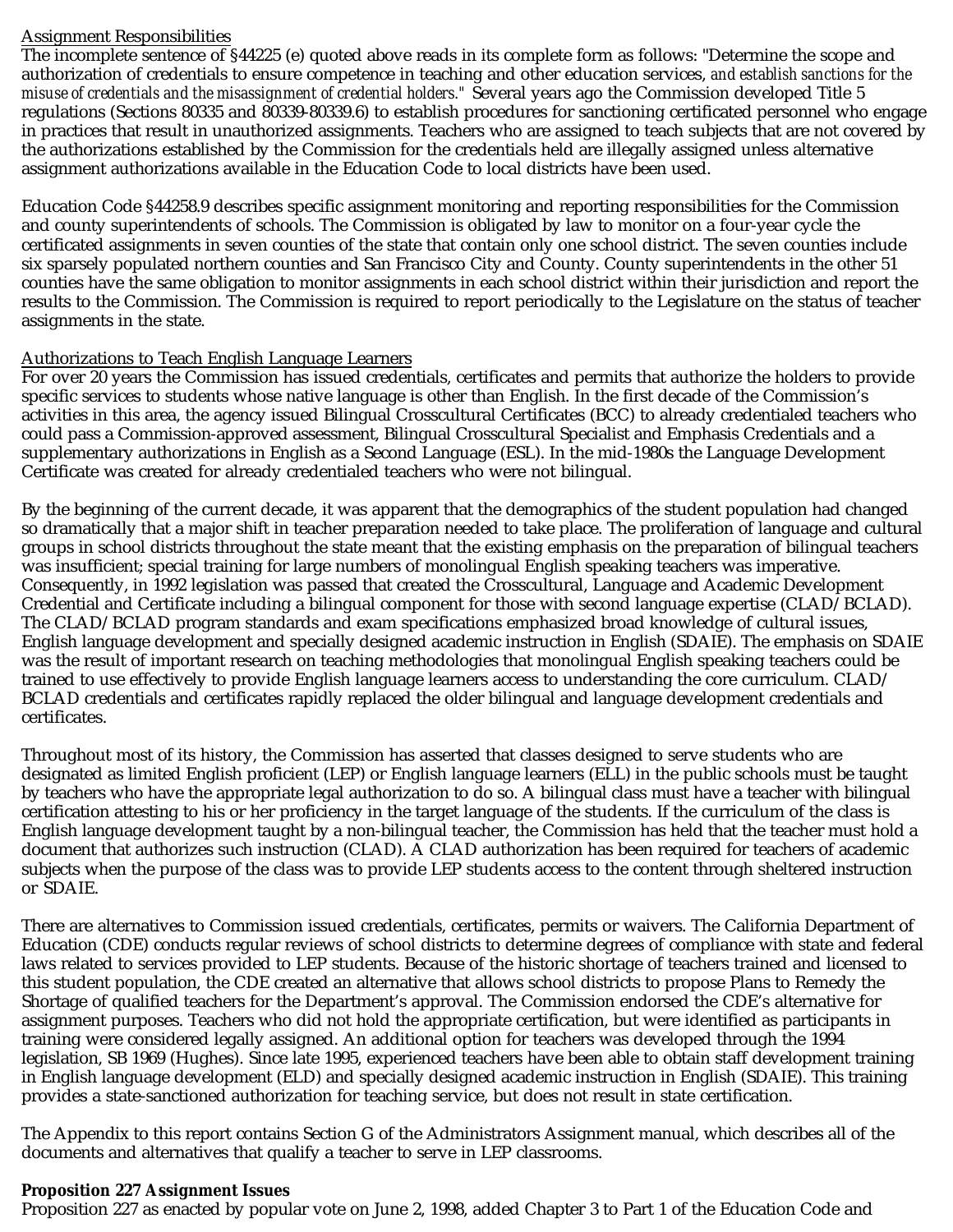includes Sections 300, 305, 306, 310, 311, 315, 316, 320, 325, 330, 335, and 340. The proposition did not delete pre-existing sections of the Education Code, including the Commission's authority to determine credential authorizations and sanction those who engage in the misassignment of credentialed personnel as described above.

Section 305 declares that, subject to the exceptions allowed in Sections 310 and 311, "all children in California public schools shall be taught English by being taught in English." It further asserts that "Children who are English learners shall be educated through sheltered English immersion during a temporary transition period not normally intended to exceed one year."

The exceptions to English immersion classes set out in the proposition are those provided at the request of parental waivers. Under parental waivers, "children may be transferred to classes where they are taught English and other subjects through bilingual education techniques or other generally recognized educational methodologies permitted by law." In other words, the programs serving LEP students prior to Proposition 227 may continue to be offered if enough parents request a specific type of service and all of the procedures for granting such annual waivers are followed by the local school district.

It has been widely noted that the implementation of Proposition 227 has resulted in a wide variation of responses. There is some evidence that parents of LEP students have requested waivers under §310 and §311, but the numbers of such waivers vary from district to district and are dependent on the amount of information available to parents and the presence or absence of bilingual community advocates. At a joint hearing of the Assembly and Senate Education Committees held on November 17, 1998, the representative from Los Angeles Unified School District reported that approximately 11% of the LEP population of the district (over 100,000 total) were in classes resulting from waivers. By contrast, the representative from the Marysville Unified School District indicated that only 167 out of approximately 3,000 LEP students were assigned to classes as a result of parental waivers. He further indicated that the district did not inform LEP parents of the waiver option, but the activities of some community activists accounted for the number of waivers requested. The Woodland Joint Unified School District estimates that up to 45% of the parents of LEP students exercised the waiver option. Staff in the California Department of Education expresses the belief that these three anecdotal examples may be fairly accurate reflections of the variations experienced in school districts across the state.

## *Bilingual and other classes offered to serve LEP students as a result of parental waivers must have appropriately prepared and credentialed teachers. The staffing requirements for LEP services that existed prior to Proposition 227 continue to apply in classes offered as a result of parental waivers.*

Proposition 227 requires students who are designated as English language learners be placed in an English language immersion classroom, generally for one year, though if necessary the time may be extended if the student has not reached sufficient fluency to be placed in a mainstream English language classroom. An "English language classroom" is defined in §306 of the proposition as "a classroom in which the language of instruction used by the teaching personnel is overwhelmingly the English language, and in which such teaching personnel possess a good knowledge of the English language." The same section also defines "sheltered English immersion" or "structured English immersion" as "an English language acquisition process for young children in which nearly all classroom instruction is in English but with the curriculum and presentation designed for children who are learning the language."

A telephone survey of selected school districts in late summer and anecdotal information received subsequently suggest that school districts are relying on teachers with CLAD/BCLAD or comparable preparation (BCC, LDS, SB 1969, etc.) to teach structured English immersion classes. While such staffing decisions seem appropriate, there are other initiatives going forward that will provide additional information necessary to inform state and local decisions on teacher assignments. The State Superintendent of Instruction's task force on the implementation of Proposition 227 will develop recommendations on how districts should implement structured English immersion programs and plans to define the curriculum and instruction for English language learners in those settings. A report of the task force is expected to be released in February 1999. At the same time, the Commission's SB 2042 advisory panel is being advised by an English language learner task force on defining competencies for all teachers with special attention to teaching English language learners.

It is too early to gauge the full impact of Proposition 227 on the types of programs and instructional methodologies provided to English language learners, although early evidence suggests that it is significant. The effect of the proposition on teacher staffing remains unclear. It seems evident, however, that it did not diminish the need for teachers with special preparation.

Limited-English Proficient (LEP) students must be taught by appropriately certificated teachers or by teachers employed under options available through the California State Department of Education (CDE). The appropriate certificates and credentials are listed below.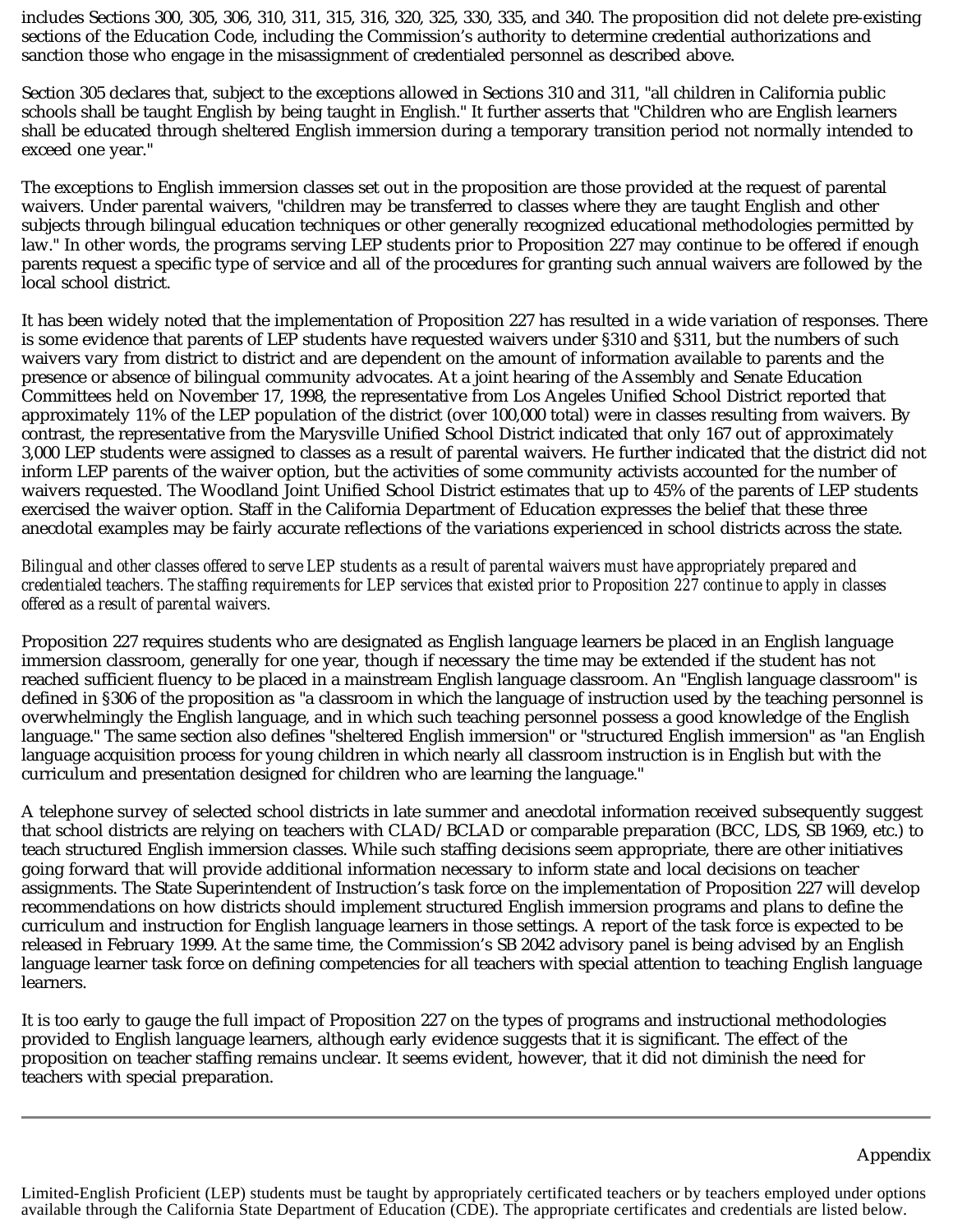For information about CDE options, contact the Consolidated Compliance and Review Section at (916) 657-2754, or the Bilingual Education Office at (916) 657-2566.

## **Subject Matter Instruction Delivered In The Primary Language**

The primary or "target" language is printed on the credential document. Service is restricted to instruction in the target language and/ or English to LEP students whose primary language is the target language.

#### **Ryan:**

Bilingual Certificate of Competence

Bilingual Crosscultural, Language, and Academic Development (BCLAD) Certificate

Multiple Subject Teaching Credential with Bilingual Crosscultural or BCLAD Emphasis

Single Subject Teaching Credential with Bilingual Crosscultural or BCLAD Emphasis

Sojourn Certificated Employee Teaching Credential

Specialist Instruction Credential in Bilingual Crosscultural Education

*See the Chart on Pages G-6 and G-7 for the Specific Authorization of Each Credential and Certificate.*

#### **Temporary Assignment Options For Teaching Subject Matter Instruction Delivered in the Primary Language Provided to Employing Districts and Counties:**

T5 §80024.2 offers the Emergency Multiple or Single Subject Permit with a BCLAD Emphasis at the request of an employing school district to individuals who have a bachelor's degree, verified subject-matter competence, competence in the target language, a passing CBEST score, and a statement of intent to enroll in a Commission-approved program for the credential. The employing agency must have a Declaration of Need for Fully Qualified Educators on file with the Commission. Six semester hours of appropriate course work are required for each renewal.

*An Emergency Multiple Subject Teaching Permit with a BCLAD Emphasis authorizes the same service as a Multiple Subject Teaching Credential with a BCLAD Emphasis in the target language(s) listed on the permit.*

*An Emergency Single Subject Teaching Permit with a BCLAD Emphasis authorizes the same service as a Single Subject Teaching Credential with a BCLAD Emphasis in the target language(s) and authorized fields(s) listed on the permit.*

T5 §80024.7 allows for the issuance of an Emergency BCLAD Permit at the request of an employing school district to individuals who hold an appropriate prerequisite credential and verify competence in the target language. The employing agency must have a Declaration of Need for Fully Qualified Educators on file with the Commission. Passage of an appropriate section(s) of the examination for the CLAD or BCLAD Certificate is required for renewal.

*An emergency Bilingual Crosscultural, Language, and Academic Development (BCLAD) Permit authorizes the same service as the Bilingual Crosscultural, Language, and Academic Development (BCLAD) Certificate.*

EC §44325-29 and §44830.3 provide for the issuance of District Intern Certificates which may be issued with a BCLAD Emphasis. The employing school district must develop and implement a professional development plan in consultation with an accredited institution of higher education that offers teacher preparation Commission-approved programs. The applicant must verify possession of a bachelor's degree, and passage of CBEST, the appropriate subject-matter examination(s), and the speaking component of the BCLAD Certificate. For more information, see the CTC Credential Handbook pages II-A-44 through 49.

*44325(a). The Commission on Teacher Credentialing shall issue district intern certificates authorizing persons employed by any school district that maintains kindergarten and grades 1 to 12, inclusive, or that maintains classes in bilingual education, to provide classroom instruction to pupils in those grades and classes in accordance with the requirements of Section 44830.3.*

#### **CDE Options:**

Two California State Department of Education options are the CDE-approved Local Designation and the interim assignment of teachers included in a CDE-approved Plan To Remedy the district's shortage of LEP student instructors (teachers in training).

## **Specially Designed Subject Matter Instruction Delivered In English**

The specially designed instruction in subject matter, such as math or social science, is presented in English to LEP students in these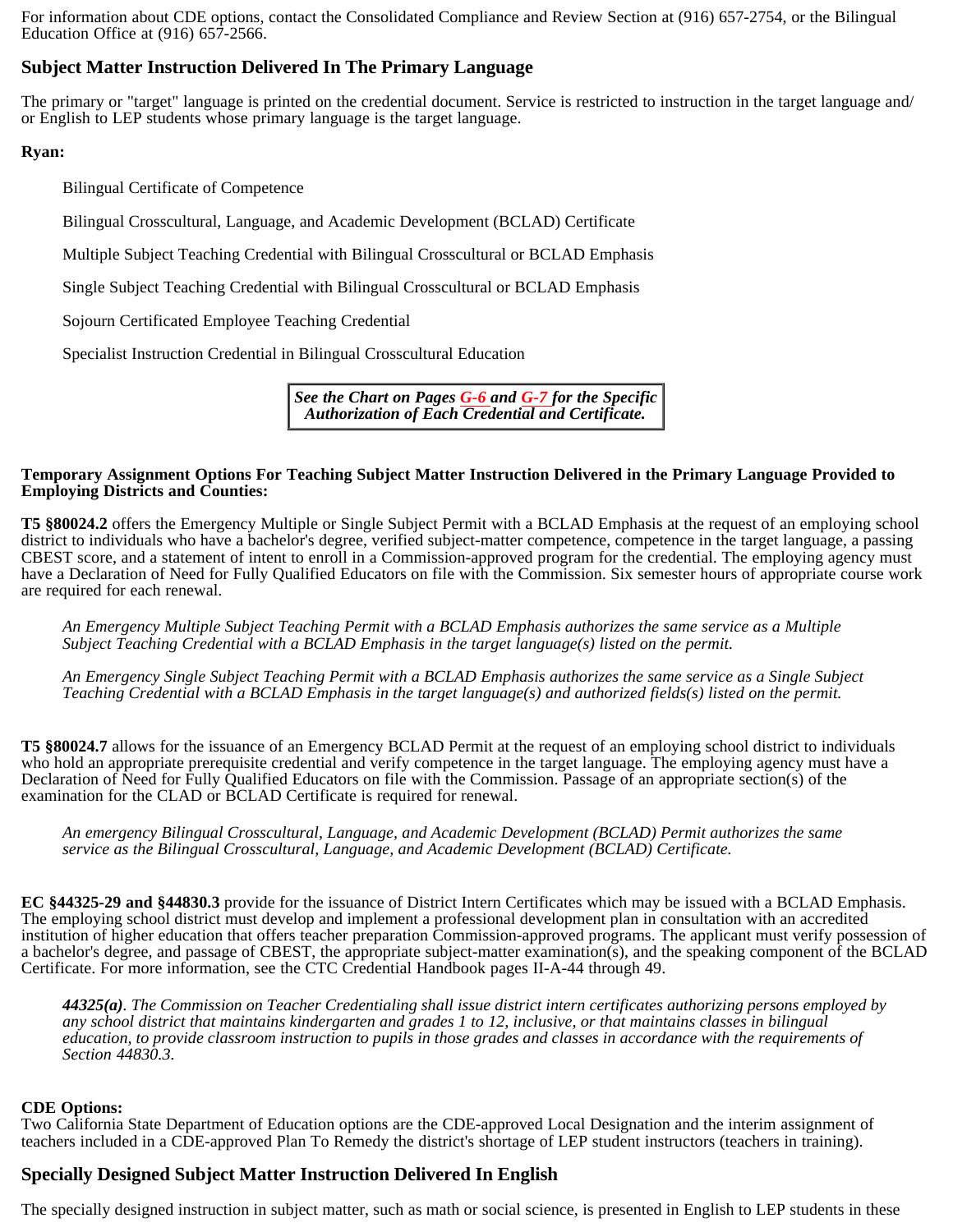classes. The instruction techniques, assessment materials, and approaches are designed for academic achievement in the subject area using specially designed methodologies that would also result in improving the students' English language skills. This would include sheltered English strategies.

#### **Ryan:**

Bilingual Certificate of Competence

Bilingual Crosscultural, Language, and Academic Development (BCLAD) Certificate

Crosscultural, Language, and Academic Development (CLAD) Certificate

Language Development Specialist Certificate

Multiple Subject Teaching Credential with CLAD Emphasis

Multiple Subject Teaching Credential with Bilingual Crosscultural or BCLAD Emphasis

Single Subject Teaching Credential with CLAD Emphasis

Single Subject Teaching Credential with Bilingual Crosscultural or BCLAD Emphasis

Specialist Instruction Credential in Bilingual Crosscultural Education

*See the Chart on Pages G-6 and G-7 for the Specific Authorization of Each Credential and Certificate.*

#### **Temporary Assignment Options For Teaching Specially Designed Subject Matter Instruction Delivered In English Provided to Employing Districts and Counties:**

T5 §80024.2.1 provides for an Emergency Multiple or Single Subject Permit with a CLAD Emphasis at the request of an employing school district to individuals who have a bachelor's degree, verified subject-matter competence, a passing CBEST score, and a statement of intent to enroll in a Commission-approved program for the credential. The employing agency must have a Declaration of Need for Fully Qualified Educators on file with the Commission. Six semester hours of appropriate course work are required for each renewal.

*An emergency Multiple Subject Teaching Permit with a CLAD Emphasis authorizes the same service as a Multiple Subject Teaching Credential with a CLAD Emphasis.*

*An emergency Single Subject Teaching Permit with a CLAD Emphasis authorizes the same service as a Multiple Subject Teaching Credential with a CLAD Emphasis in the authorized field(s) listed on the permit.*

**T5 §80024.8** allows for the issuance of an Emergency CLAD Permit at the request of an employing school district to individuals who hold an appropriate prerequisite credential. The employing agency must have a Declaration of Need for Fully Qualified Educators on file with the Commission. Six semester units of appropriate course work or passage of an appropriate section(s) of the examination for the CLAD Certificate is required for renewal.

*An emergency Crosscultural, Language, and Academic Development (CLAD) Permit authorizes the same service as the Crosscultural, Language, and Academic Development (CLAD) Certificate.*

T5 §80024.2 offers the Emergency Multiple or Single Subject Permit with a BCLAD Emphasis and T5 §80024.7 the Emergency BCLAD Permit. See Subject Matter Instruction Delivered in the Primary Language.

EC §44325-29 and §44830.3 provide for the issuance of District Intern Certificates that may be issued with a BCLAD Emphasis. See Subject Matter Instruction Delivered in the Primary Language.

#### **CDE Options:**

Two California State Department of Education options are the CDE-approved Local Designation and the interim assignment of teachers included in a CDE-approved Plan To Remedy the district's shortage of LEP student instructors (teachers in training).

#### **Assignment Note:**

See pages G-5 and G-8 for information on the staff development programs in Specially Designed Academic Instruction in English under Education Code Section 44253.10 (known as SB 1969).

## **English Language Development (English As A Second Language)**

English Language Development, or English as a Second Language, is defined as instruction in the English language in ways designed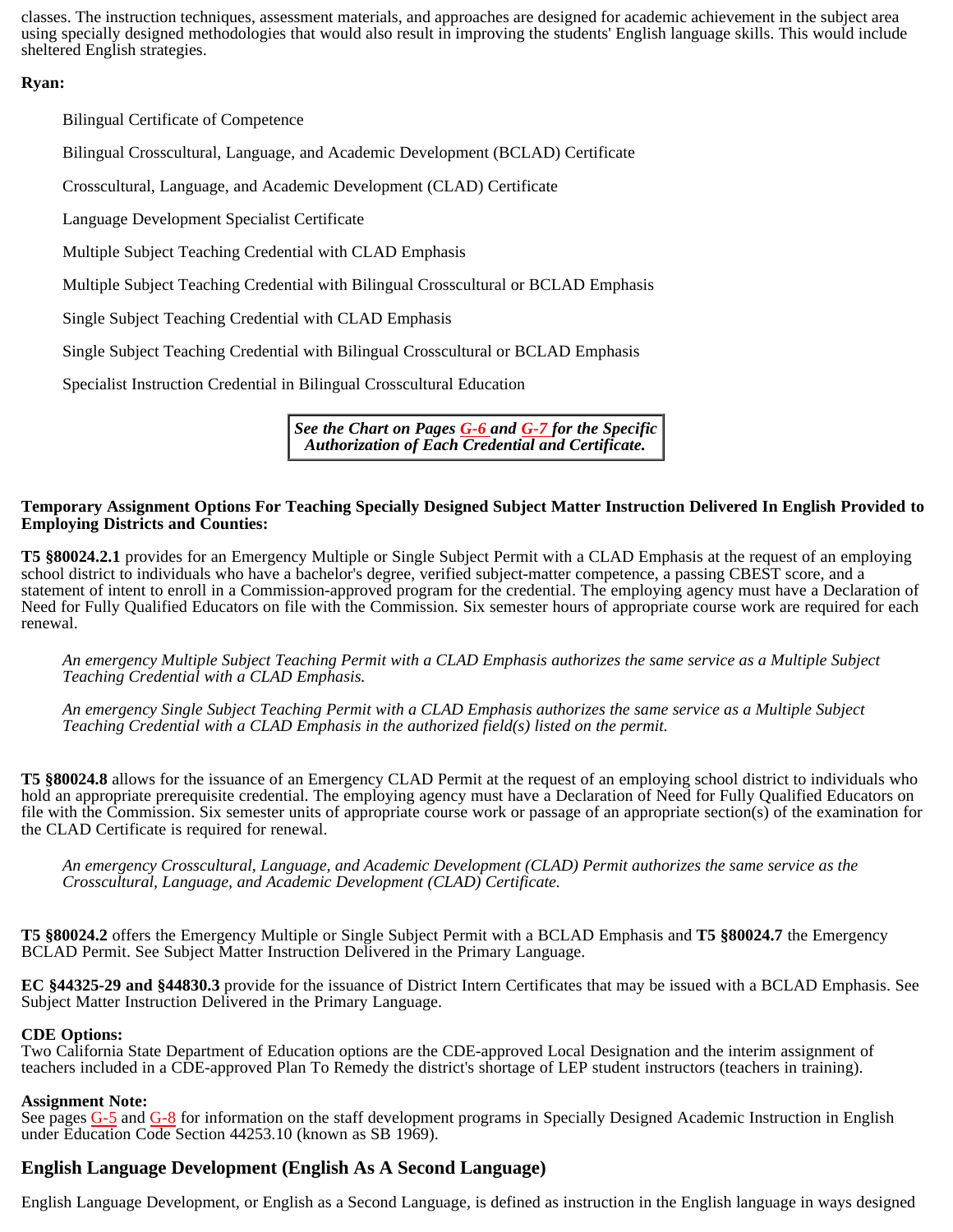to assist non-native English speakers to acquire proficiency in English, including but not limited to the structure, syntax, morphology, phonology, intonation, grammar, lexicology, and semantics of English, plus the nature of language change, language acquisitions, language learning, and language production.

#### **General:**

*When using these credentials, the Commission recommends using only those individuals who possess skills or training in teaching ESL. Before appointing anyone holding only the General Credential, you are advised to check with the California Department of Education, CC&R Unit.*

Kindergarten-Primary (K-3) Elementary (K-8) Junior High (7-9) Secondary (7-12)

## **Ryan:**

Bilingual Certificate of Competence

Bilingual Crosscultural, Language, and Academic Development (BCLAD) Certificate

Crosscultural, Language, and Academic Development (CLAD) Certificate

Language Development Specialist Certificate

Multiple Subject Teaching Credential with Bilingual Crosscultural or BCLAD Emphasis

Multiple Subject Teaching Credential with CLAD Emphasis

Single Subject Teaching Credential with CLAD Emphasis

Single Subject Teaching Credential with Bilingual Crosscultural or BCLAD Emphasis

Specialist Instruction Credential in Bilingual Crosscultural Education

Supplementary Authorization in English as a Second Language

*See the Chart on Pages G-6 and G-7 for the Specific Authorization of Each Credential and Certificate.*

## **Temporary Assignment Options For Teaching English Language Development Provided to Employing Districts and Counties:**

T5 §80024.2 offers the Emergency BCLAD Permit and T5 §80024.7 the Emergency Multiple or Single Subject Permit with a BCLAD Emphasis. See Subject Matter Instruction Delivered in the Primary Language.

T5 §80024.2.1 provides for the Emergency CLAD Permit and T5 §80024.8 the Emergency Multiple or Single Subject with a CLAD Emphasis Permit. See Specially Designed Subject Matter Instruction Delivered in English.

EC §44325-29 and §44830.3 provide for the issuance of District Intern Certificates that may be issued with a BCLAD Emphasis. See Subject Matter Instruction Delivered in the Primary Language.

## **CDE Options:**

Two California State Department of Education options are the CDE-approved Local Designation and the interim assignment of teachers included in a CDE-approved Plan To Remedy the district's shortage of LEP student instructors (teachers in training).

#### **Assignment Note:**

See pages G-5 and G-8 for information on the staff development programs in English Language Development under Education Code Section 44253.10 (known as SB 1969).

## **SB 1969**

Senate Bill 1969 (Hughes), created during the 1994 legislative session, established an alternative way for permanent teachers to be assigned to teach English learners in the public schools. The Commission, in cooperation with the California Department of Education and an advisory task force, adopted guidelines and in the spring of 1995, the Commission approved the regulations for the staff development programs that may be offered by school districts, county offices of education, and professional associations. Title 5 Regulations, Sections 80680 through 80690.1, were approved by the Office of Administrative Law and became effective on December 27, 1995.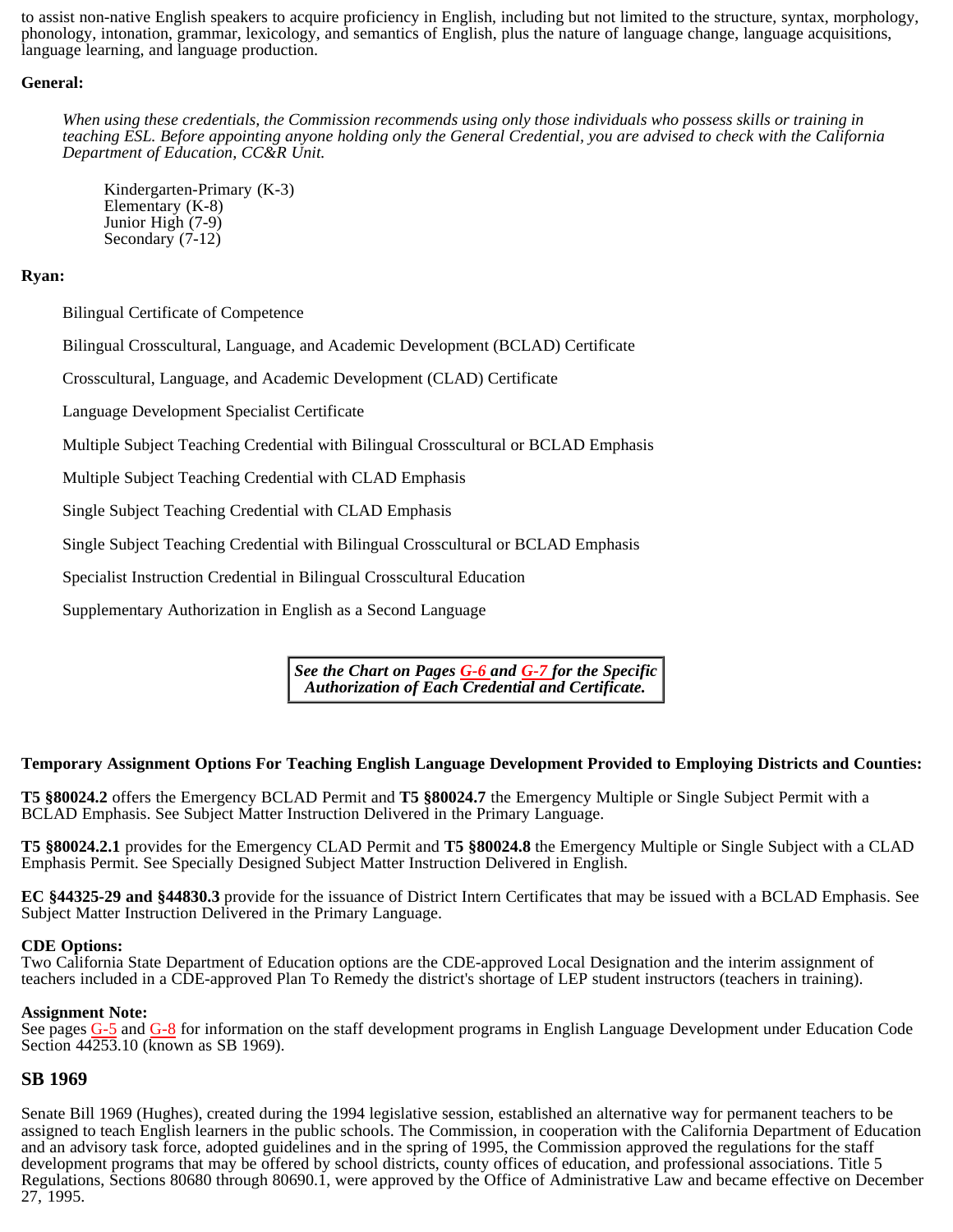Staff development programs are offered in Specially Designed Subject Matter Instruction in English, English Language Development, and a combined SDAIE and ELD This local preparation is provided at the option of participating agencies consistent with standards developed in the Title 5 Regulations and authorizes instruction to limited-English proficient students in settings authorized by the individual's basic teaching credential.

AB 1041 (Alpert), which became effective 1-1-97, made changes to the some sections of SB 1969 including advancing the window of time available to qualify under this alternative method to January 1, 2000. For more information, see the chart on page G-8.

| <b>CTC</b> Authorizations                                                                           |                                                                                                         |                                                                                                                                                                                                                   |                                                                                                             |  |  |
|-----------------------------------------------------------------------------------------------------|---------------------------------------------------------------------------------------------------------|-------------------------------------------------------------------------------------------------------------------------------------------------------------------------------------------------------------------|-------------------------------------------------------------------------------------------------------------|--|--|
| <b>Certificate or</b><br><b>Credential</b>                                                          | <b>English</b><br>Language<br><b>Development</b><br>$(ELD)/$ English<br>as a Second<br>Language $(ESL)$ | <b>Specially Designed</b><br><b>Academic Instruction</b><br><b>Delivered In</b><br>English (SDAIE)                                                                                                                | <b>Subject-Matter</b><br><b>Instruction Delivered In</b><br><b>The Primary Language</b>                     |  |  |
| Specialist Instruction Credential in<br><b>Bilingual Crosscultural Education</b>                    | Preschool, K-12<br>and Adults                                                                           | Instruction in any subject in<br>preschool, K-12, $\&$ adult<br>classes                                                                                                                                           | Instruction in any subject in preschool,<br>K-12, & adult classes                                           |  |  |
| Multiple Subject Teaching<br>Credential with Bilingual<br>Crosscultural or BCLAD<br>Emphasis 1      | Preschool, K-12<br>and Adults                                                                           | Instruction in a self-contained<br>classroom in preschool, K-12,<br>& adult classes                                                                                                                               | Instruction in a self-contained classroom<br>in preschool, K-12, & adult classes                            |  |  |
| <b>Single Subject Teaching</b><br>Credential with Bilingual<br>Crosscultural or BCLAD<br>Emphasis 1 | Preschool, K-12<br>and Adults                                                                           | Instruction in the subjects<br>Instruction in the subjects authorized by<br>authorized by the credential in<br>the credential in preschool, $K-12$ , $\&$<br>preschool, K-12, & adult<br>adult classes<br>classes |                                                                                                             |  |  |
| Multiple Subject Teaching<br>Credential with CLAD Emphasis 1                                        | Preschool, K-12<br>and Adults                                                                           | Instruction in a self-contained<br>classroom in preschool, K-12,<br>& adult classes                                                                                                                               | Not Authorized                                                                                              |  |  |
| <b>Single Subject Teaching</b><br>Credential with CLAD Emphasis 1                                   | Preschool, K-12<br>and Adults                                                                           | Instruction in the subjects<br>authorized by the credential in<br>preschool, $K-12$ , & adult<br>classes                                                                                                          | Not Authorized                                                                                              |  |  |
| Bilingual Certificate of<br>Competence or BCLAD Certificate                                         | Preschool, K-12<br>and Adults                                                                           | Instruction at the level and in<br>the subjects of the prerequisite<br>teaching credential                                                                                                                        | Instruction at the level and in the<br>subjects of the prerequisite teaching<br>credential                  |  |  |
| Language Development Specialist<br>Certificate or CLAD Certificate                                  | Preschool, K-12<br>and Adults                                                                           | Instruction at the level and in<br>the subjects of the prerequisite<br>teaching credential                                                                                                                        | Not Authorized                                                                                              |  |  |
| <b>Emergency Multiple and Single</b><br>Subject with BCLAD Emphasis<br>Permit                       | Preschool, K-12<br>and Adults                                                                           | Instruction in the subject<br>matter authorized by the<br>credential in preschool, K-12,<br>& adult classes                                                                                                       | Instruction in the subject matter<br>authorized by the credential in<br>preschool, $K-12$ , & adult classes |  |  |
| <b>Emergency Multiple and Single</b><br>Subject Teaching with CLAD<br>Emphasis Permit               | Preschool, K-12<br>and Adults                                                                           | Instruction in the subject<br>matter authorized by the<br>credential in preschool, K-12,<br>& adult classes                                                                                                       | Not Authorized                                                                                              |  |  |
| <b>Emergency BCLAD Permit</b>                                                                       | Preschool, K-12<br>and Adults 2                                                                         | Instruction at the level $\&$ in<br>the subjects of the prerequisite<br>teaching credential or permit                                                                                                             | Instruction at the level $\&$ in the subjects<br>of the prerequisite teaching credential or<br>permit       |  |  |
| Certificate, Credential,<br>or CDE Option                                                           | English<br>Language<br>Development<br>$(ELD)/E$ nglish<br>as a Second<br>Language $(ESL)$               | Specially Designed<br><b>Academic Instruction</b><br>Delivered In<br>English (SDAIE)                                                                                                                              | Subject-Matter<br>Instruction Delivered In<br>The Primary Language                                          |  |  |
| <b>Emergency CLAD Permit</b>                                                                        | Preschool, K-12<br>and Adults 2                                                                         | Instruction at the level and in<br>the subjects of the prerequisite<br>teaching credential or permit                                                                                                              | Not Authorized                                                                                              |  |  |
| University or District BCLAD<br>Emphasis Internship Credential                                      | Preschool, K-12<br>and Adults                                                                           | Instruction in the subject<br>matter authorized by the<br>credential in preschool, K-12,<br>& adult classes                                                                                                       | Instruction in the subject matter<br>authorized by the credential in<br>preschool, K-12, & adult classes    |  |  |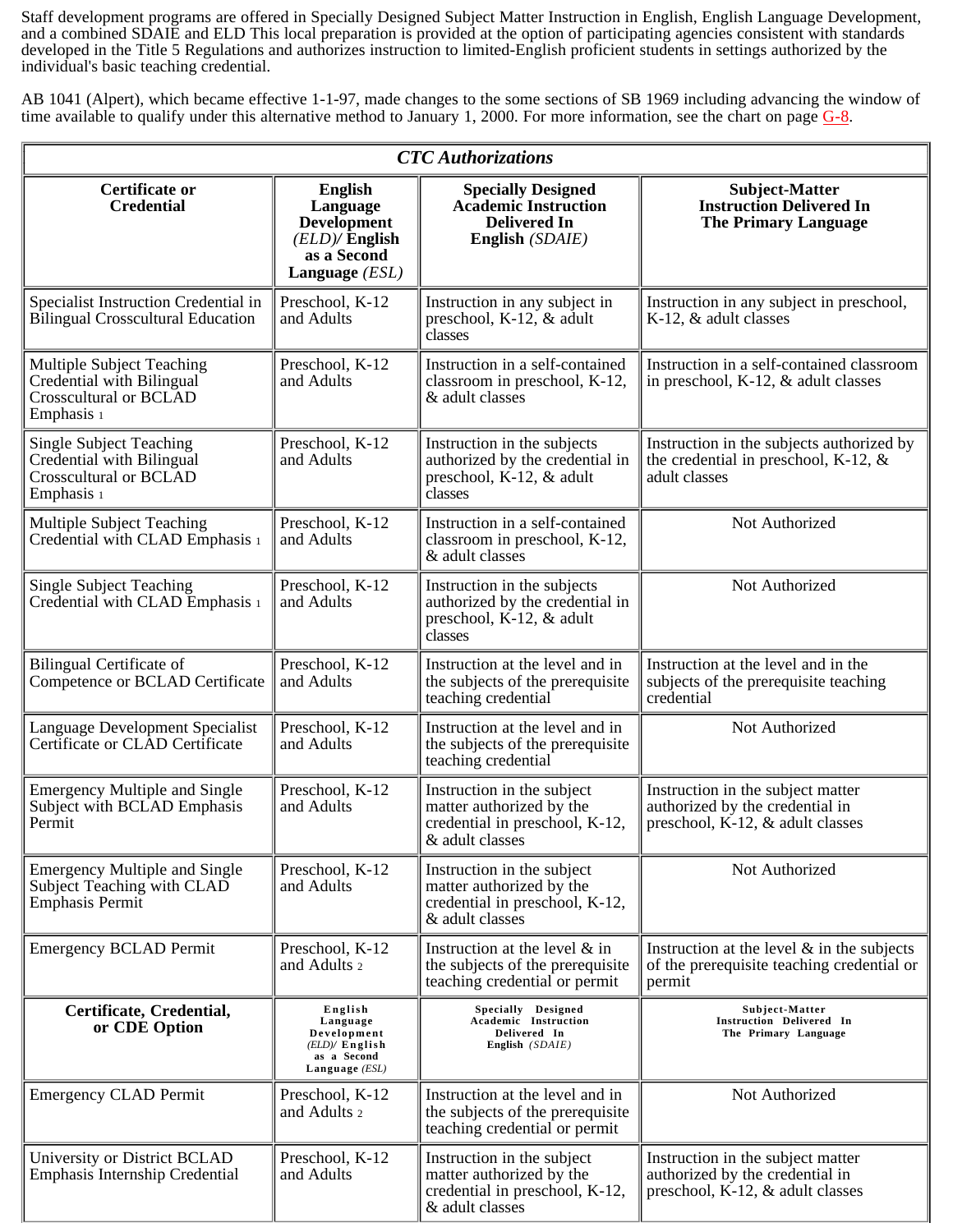| University CLAD Emphasis<br><b>Internship Credential</b>                        | Preschool, K-12<br>and Adults                                | Instruction in the subject<br>matter authorized by the<br>credential in preschool, K-12,<br>& adult classes | Not Authorized                                                                                                                                    |  |  |
|---------------------------------------------------------------------------------|--------------------------------------------------------------|-------------------------------------------------------------------------------------------------------------|---------------------------------------------------------------------------------------------------------------------------------------------------|--|--|
| Sojourn Certificated Employee<br><b>Teaching Credential</b>                     | Not Authorized                                               | Not Authorized                                                                                              | Instruction in the subject areas $\&$ in the<br>grades indicated on the credential                                                                |  |  |
| Supplementary Authorization in<br>ESL                                           | Yes <sub>3</sub>                                             | Not Authorized                                                                                              | Not Authorized                                                                                                                                    |  |  |
| General TeachingCredentials 4                                                   | Grades authorized<br>by document                             | Not Authorized                                                                                              | Not Authorized                                                                                                                                    |  |  |
|                                                                                 | <b>California Department of Education Compliance Options</b> |                                                                                                             |                                                                                                                                                   |  |  |
| Option 3---District-issued<br>authorization based on CDE-<br>approved procedure | <b>Yes</b>                                                   | Yes                                                                                                         | Tied to basic authorization; Local<br>Designation procedure must be CDE<br>approved                                                               |  |  |
| Option 4--Teacher-in-Training in<br>a district's LEP Staffing Plan<br>(PTR)     | Yes                                                          | Yes                                                                                                         | Tied to basic authorization; must obtain<br>CTC authorization or Local Designation<br>in number of years specified in LEP<br><b>Staffing Plan</b> |  |  |

**1** When held in conjunction with a prerequisite credential or permit specified in EC §44253.3(b)(1) shown below, the holder is authorized to provide the services described for this credential or certificate.

#### **EC §44253.3(b)(1). Certificate To Instruct Limited-English-Proficient Pupils.**

- (b) The minimum requirements for the certificate shall include all of the following:
	- (1) Possession of a valid California teaching credential, services credential, children's center instructional permit, or children's center supervision permit which credential or permit authorizes the holder to provide instruction to pupils in preschool, kindergarten, any of grades 1 to 12, inclusive, or classes primarily organized for adults, except for the following:
		- (A) Emergency credentials or permits.
		- (B) Exchange credentials as specified in Section 44333.
		- (C) District intern certificates as specified in Section 44325.
		- (D) Sojourn certificated employee credentials as specified in Section 44856.
		- (E) Teacher education internship credentials as specified in Article 3 (commencing with §44450) of Chapter 3.

**2** Authorized in preschool, K-12, and adult classes, unless the prerequisite held is a children's center instructional permit, children's center supervision permit, or a designated subjects adult education teaching credential. In these cases, authorization to teach will be limited to the programs and grades authorized by the prerequisite.

**3** If added to Single Subject, Standard Secondary, or Special Secondary: ESL = all grades; Introductory ESL = all grades if taught at curriculum level of grade 9 and below. If added to Multiple Subject or Standard Elementary: grades 9 and below. Supplementary authorizations in ESL will not be initially issued after July 1, 1996.

**4** Although this person may legally be assigned to teach ESL, we do not recommend this assignment unless they possess skills or training in ESL teaching. Check with CDE before making this assignment.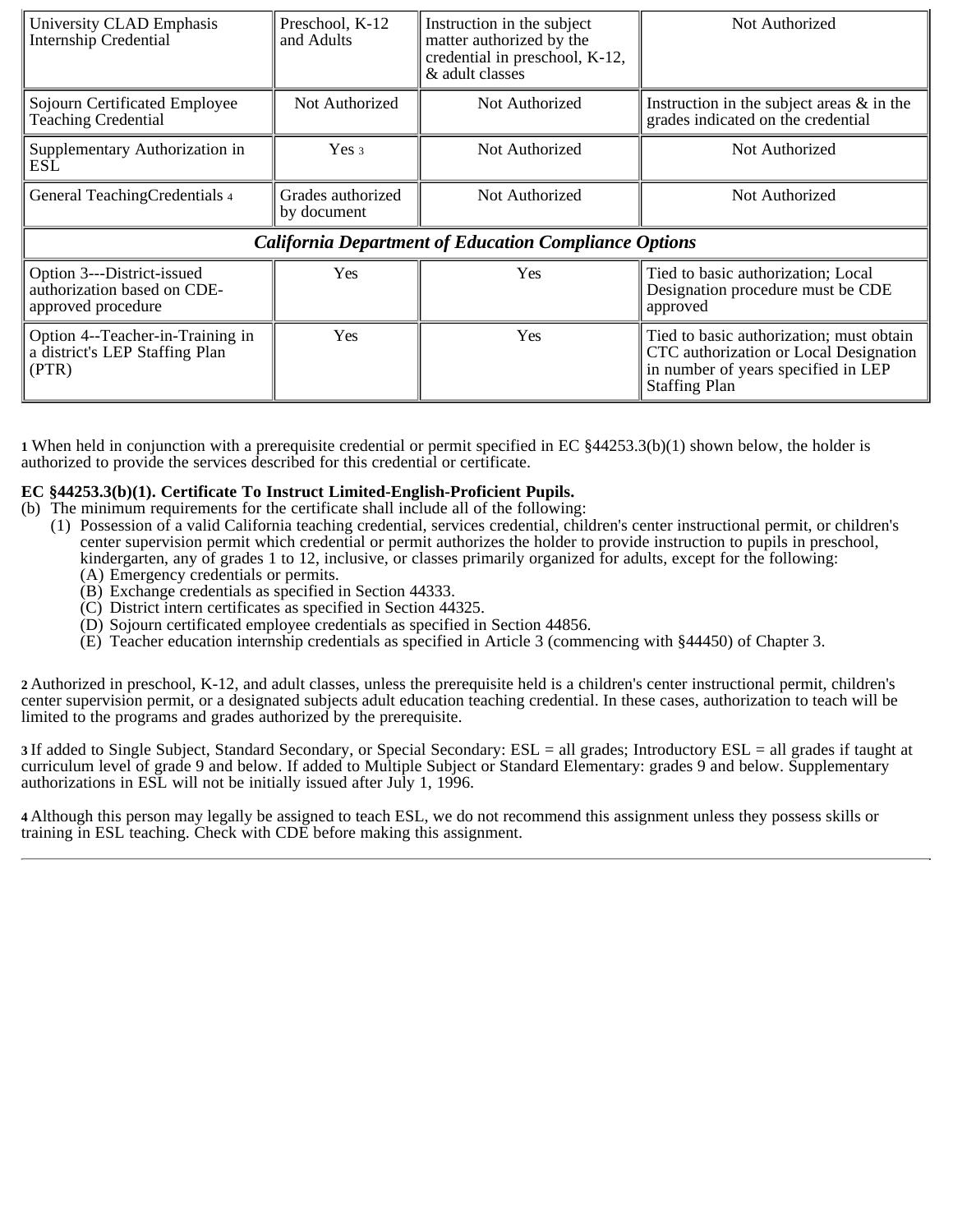| To Qualify to Use the<br>SB 1969 Option                                                                                                                                                                                                                                                                                                    | English<br>Language<br><b>Development</b><br>$(ELD)/$ English<br>as a<br><b>Second</b><br><b>Language</b> $(ESL)$ | <b>Specially</b><br><b>Designed</b><br><b>Academic</b><br><b>Instruction</b><br><b>Delivered In</b><br>English<br>$(SDAIE)$ * | Subject-Matter<br><b>Instruction</b><br><b>Delivered In</b><br><b>The Primary</b><br>Language * |
|--------------------------------------------------------------------------------------------------------------------------------------------------------------------------------------------------------------------------------------------------------------------------------------------------------------------------------------------|-------------------------------------------------------------------------------------------------------------------|-------------------------------------------------------------------------------------------------------------------------------|-------------------------------------------------------------------------------------------------|
| Any K-12 teacher with permanent status as of January 1, 1995 1 with a<br>basic teaching credential and 45 hours of SDAIE training * or three<br>semester/four quarter units of course work covering equivalent content *                                                                                                                   | Not Authorized                                                                                                    | yes                                                                                                                           | Not Authorized                                                                                  |
| Any K-12 teacher with permanent status as of January 1, 1995 1 with a<br>basic teaching credential and 45 hours of SDAIE training * or three<br>semester/four quarter units of course work covering equivalent content *<br>with an additional 45 hours of ELD training within three years of<br>completing the 45 hours of SDAIE training | yes 2                                                                                                             | yes                                                                                                                           | Not Authorized                                                                                  |
| Any K-12 teacher with permanent status as of January 1, 1995 1 with a<br>basic teaching credential and nine years of teaching experience and<br>training or experience with LEP students and 45 hours of SDAIE and<br>ELD training or three semester/four quarter units of course work covering<br>equivalent content *                    | yes 2                                                                                                             | yes                                                                                                                           | Not Authorized                                                                                  |

 Must be completed by January 1, 2000. This deadline may be extended for six months to a staff development sponsor with CTC **\*** approval.

**1** The individual may be a permanent employee of a school district, a county office of education, or a school administered under the authority of the Superintendent of Public Instruction or was previously a permanent employee and then was employed in any California public school district within 39 months of the previous permanent status or has been employed in a school district with an average daily attendance of not more than 250 for at least two years.

**2** Instruction is limited to self-contained classrooms in which the same teacher is responsible for instructing the same students in three or more subjects of the curriculum.



Back to the Top Back toDecember 1998 Agenda | | Back to Agenda Archives | Return to About CTC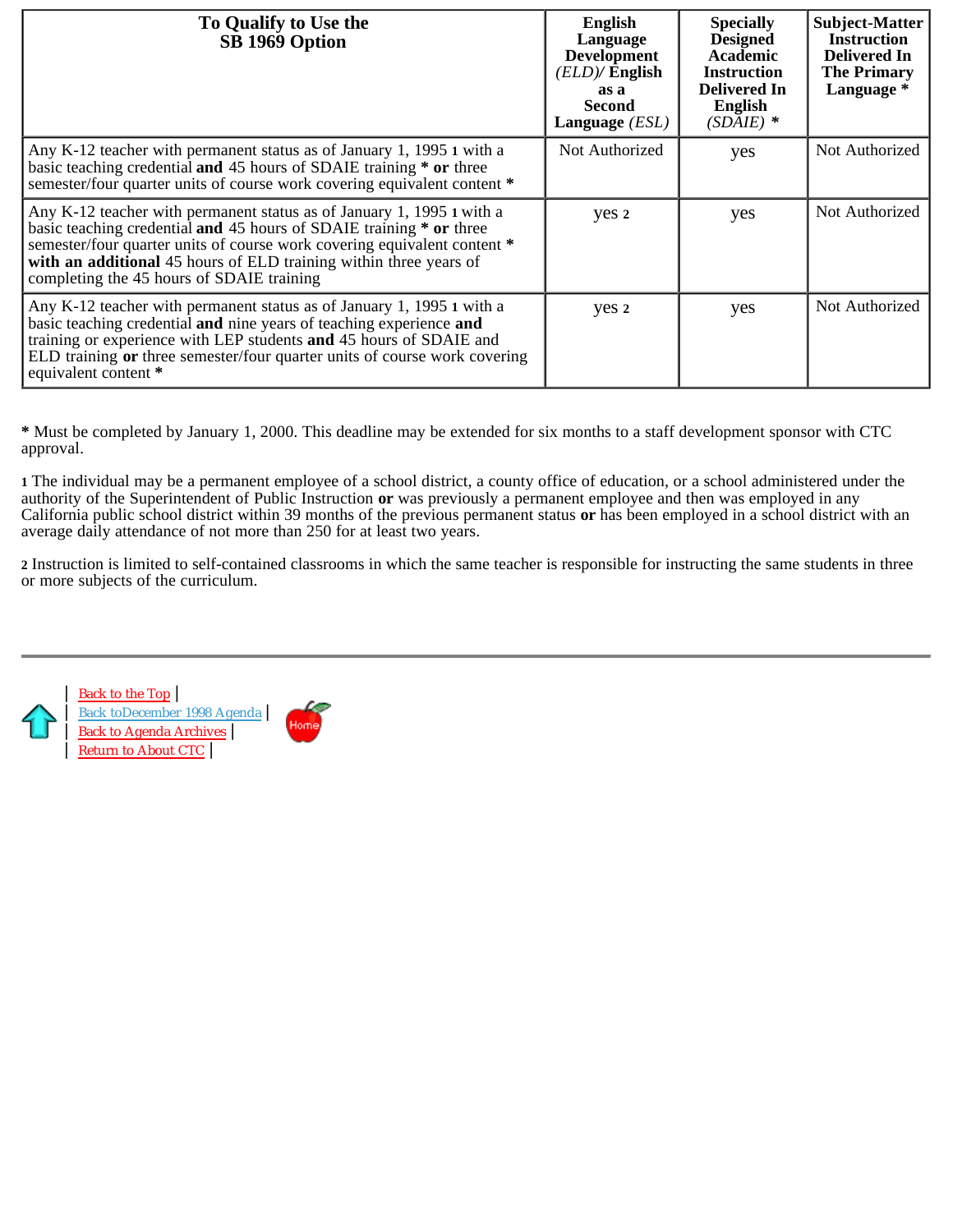

**Meeting of:** December 2-4, 1998

**Agenda Item Number:** C&CA-2

**Committee:** Credentials and Certificated Assignments

**Title:**Proposed Implementation of AB 858 Related to Nationally Certified Teachers

 $\mathbf{v}_{\text{Report}}$ 

**Prepared**  Dale A. Janssen, Manager

**by:**

Certification Division

## **Implementation Of AB 858 Related To Nationally Certified Teachers**

November 18, 1998

## **Summary**

Effective January 1, 1999, AB 858 (Davis) authorizes the Commission to issue a professional clear California credential to a teacher who is licensed to teach out-of-state and who is certified by the National Board for Professional Teaching Standards. This report explains the Commission's implementation of AB 858.

## **Fiscal Impact**

There will be a reduction in the time needed to process applications for out-of-state teachers who hold National Board Certification since there will not be a need to perform an evaluation.

## **Policy Issues to be Resolved**

This is an information item that does not contain policy issues that need to be resolved.

## **Background**

On August 21, 1998 the Governor signed AB 858 which adds the following language to the Education Code:

§44397. Notwithstanding any provision of law except Sections 44332.6, 44340, 44346.1, and 44830.1, a teacher who is licensed to teach in a state other than California and who is certified by the National Board for Professional Teaching Standards shall be issued a clear teaching credential authorizing the teacher to teach in the subject area in which the teacher has received national certification.

Sections 44332.6, 44340, 4436.1, and 44830.1 pertain to the Division of Professional Practices; therefore candidates qualifying for a credential under AB 858 will be required to meet the statutory requirements for professional fitness. AB 858 exempts applicants from CBEST and all other credential requirements.

The National Board for Professional Teaching Standards is an independent, nonprofit, nonpartisan organization governed by a 63-member board of directors. The board consists of classroom teachers, school administrators, school board leaders, governors and state legislators, higher education officials, teacher union leaders, and business and community leaders. The Boards' goal is to improve student learning by strengthening teaching. There are currently 1,836 National Board Certified teachers in the country, over half of these certificates were issued for the 1997-98 school year. Certificates will be issued in twelve areas during 1998-99. The chart below displays the 12 areas of national board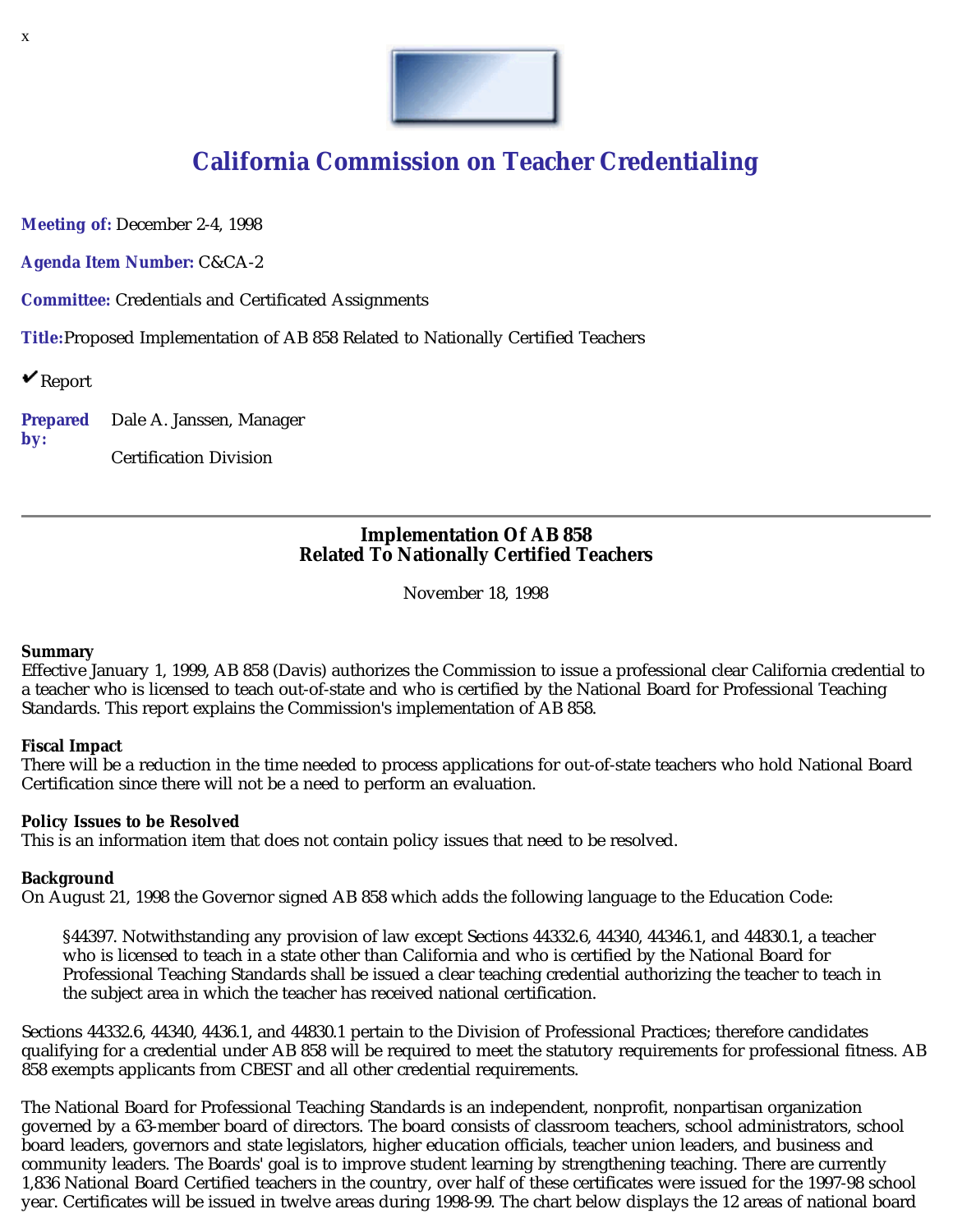certification and the equivalent California credential that the out-of-state applicant will receive.

| <b>National Board Certification</b>                                  | <b>Equivalent California Certification</b>                                                                                                                                                     |
|----------------------------------------------------------------------|------------------------------------------------------------------------------------------------------------------------------------------------------------------------------------------------|
| Early Childhood (ages 3-8)/Generalist                                | <b>Multiple Subject</b>                                                                                                                                                                        |
| Middle Childhood (ages 7-12)/Generalist                              | <b>Multiple Subject</b>                                                                                                                                                                        |
| Early Adolescence (ages 11-15)/Generalist                            | <b>Multiple Subject</b>                                                                                                                                                                        |
| Early Adolescence (ages 11-15)/English Language Arts                 | Single Subject English                                                                                                                                                                         |
| Early Adolescence (ages 11-15)/Mathematics                           | <b>Single Subject Mathematics</b>                                                                                                                                                              |
| Early Adolescence (ages 11-15)/Science                               | <b>Single Subject</b><br><b>Science: Biological Sciences</b><br><b>Science: Chemistry</b><br><b>Science: Geosciences</b><br><b>Science: Physics</b>                                            |
|                                                                      | (based upon out-of-state certification)                                                                                                                                                        |
| Early Adolescence (ages 11-15)/Social Studies/History                | <b>Single Subject Social Sciences</b>                                                                                                                                                          |
| Early Adolescence through Young Adulthood (ages 11-18+)/Art          | <b>Single Subject Art</b>                                                                                                                                                                      |
| Adolescence and Young Adulthood (ages 14-18+)/English Language Arts  | Single Subject English                                                                                                                                                                         |
| Adolescence and Young Adulthood (ages 14-18+)/Mathematics            | <b>Single Subject Mathematics</b>                                                                                                                                                              |
| Adolescence and Young Adulthood (ages 14-18+)/Science                | <b>Single Subject</b><br><b>Science: Biological Sciences</b><br><b>Science: Chemistry</b><br><b>Science: Geosciences</b><br><b>Science: Physics</b><br>(based upon out-of-state certification) |
| Adolescence and Young Adulthood (ages 14-18+)/Social Studies/History | <b>Single Subject Social Sciences</b>                                                                                                                                                          |

To be eligible to participate in National Board Certification a teacher must have:

- a baccalaureate degree,
- a minimum of three years teaching experience at the early childhood, elementary, middle school or secondary levels and
- a valid state teaching license for each of those years, or, where a license is not required, teachers must be teaching in schools recognized and approved to operate by the state.

The Board certificate is valid for ten years and the National Board is currently reviewing renewal options.

The National Board certification process consists of a year-long series of performance-based assessments. One component of certification is the development of a portfolio. While the portfolios are unique to the area of certification being sought, each one generally requires four to five classroom based exercises. Some portfolios require videotapes of classroom interactions or discussion; others ask teachers to collect certain kinds of student work. Each entry requires an accompanying written analysis of the teaching reflected in the videotape or student work. Another part of the portfolio documents a teacher's work outside the classroom with families, colleagues and the community. It takes the teacher approximately 120 hours over the course of four months to prepare the portfolio.

The second component of National Board certification is a series of written exercises that examine the depth of the applicant's subject matter knowledge as well as his or her understanding of how to teach those subjects. Candidates spend one full day participating in exercises that include simulations of classroom practices, evaluation of other teachers' practices, designing curriculum, assessing student learning and subject matter knowledge.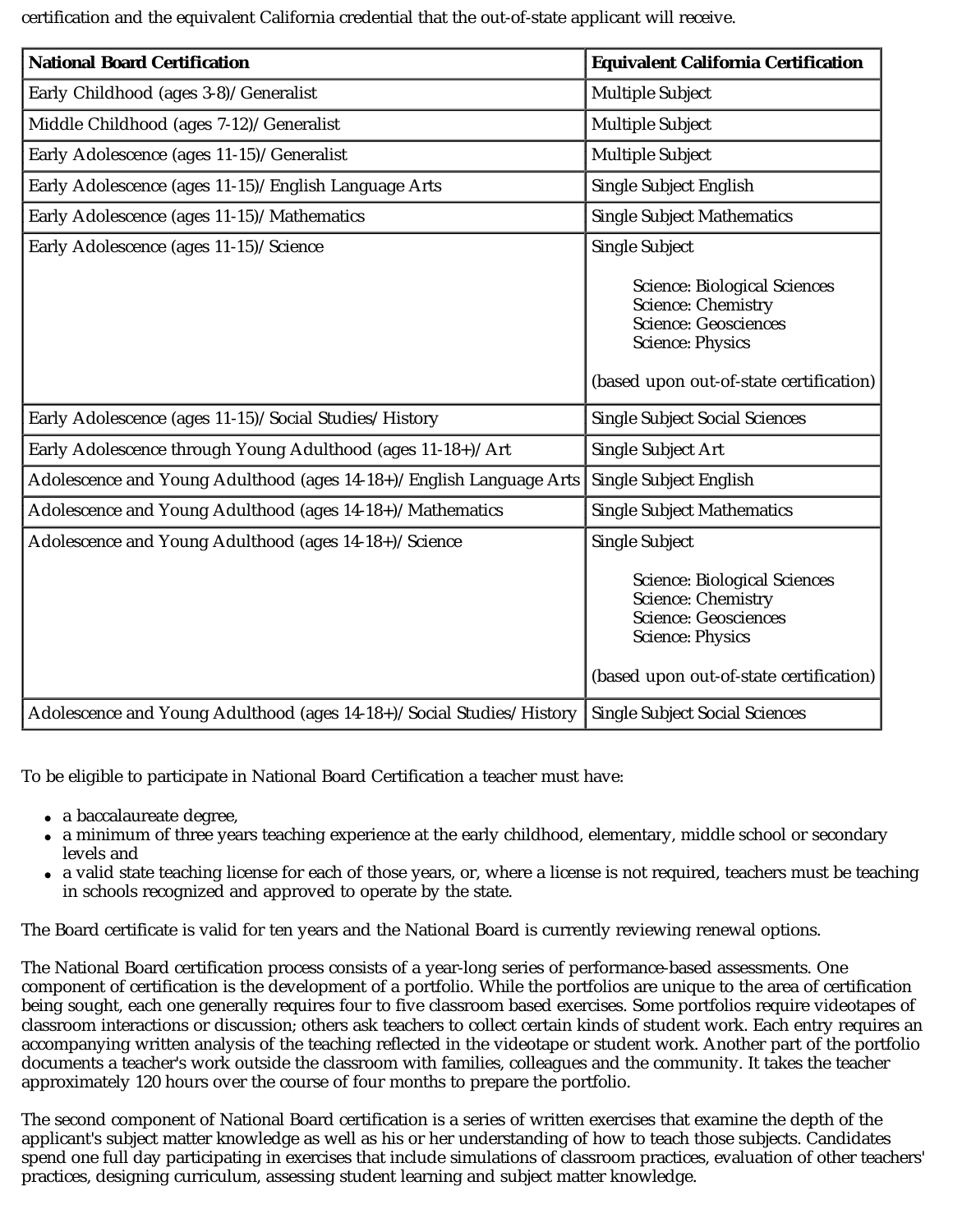The portfolio and written exercises are based on standards developed by committees of teachers and other experts. The standards are then reviewed during a public comment period before being approved by the board of directors.

## **Implementation of AB 858**

AB 858 will be very easy to implement as nationally certified teachers from outside of California will be required to meet only the fingerprint clearance requirement. Staff does not anticipate receiving many applications from such very experienced, nationally recognized teachers. Therefore, staff proposes that a teacher who is certified by the National Board for Professional Teaching Standards and wishes to be issued a California Teaching Credential must submit the following to the Commission:

- 1. a copy of an out-of-state teaching credential;
- 2. a copy of the National Board Certificate;
- 3. a completed credential application (41-4);
- 4. a completed application for character and identification clearance (41-CIC), if not already on file with the Commission;
- 5. two fingerprint cards, if not already on file with the Commission; and
- 6. the appropriate fee.

This process will be available to teachers currently teaching in California who attained National Board Certification while teaching out-of-state.

In the case of teachers holding National Board Certification Science the Commission will determine the specific California science authorization based upon the out-of-state credential.



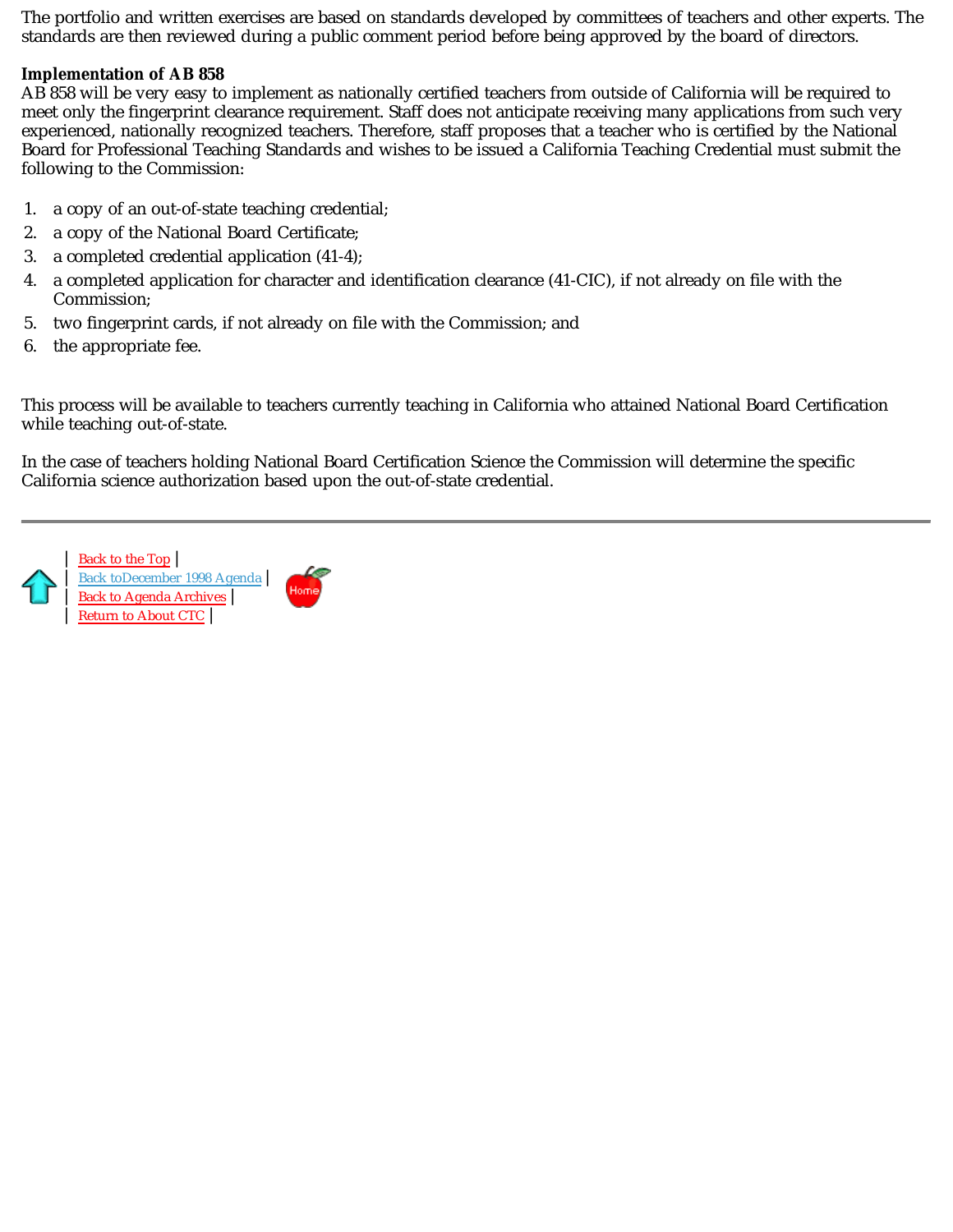

**Meeting of:** December 2-4, 1998

**Agenda Item Number:** C&CA-3

**Committee:** Credentials and Certificated Assignments

**Title:**Proposed Acceptance of a Report on Teachers Credentialed Through Institutions of Higher Education

 $\mathbf{v}_{\text{Action}}$ 

**Prepared**  Bobbie Fite, Assistant Consultant

**by:**

Certification, Assignment and Waivers Division

## **Report on Teachers Credentialed through California Institutions of Higher Education (IHEs)**

November 18, 1998

#### **Summary**

At the request of the CSU Chancellor's Office, staff from the Commission met with representatives of Chancellor's Office to create a report on the numbers of individuals who have completed Commission-approved Multiple or Single Subject Teaching Credential programs through specific institutions of higher education (IHEs). This agenda item explains the process by which the two agencies produced the attached report.

#### **Fiscal Impact Statement**

There will be a cost to reproduce and distribute the report. This cost can be absorbed by the current budget.

#### **Policy Issue to be Resolved**

No policy issues are involved in the production or distribution of this report.

#### **Staff Recommendation**

Staff recommends that the Commission accept the attached report on the *Numbers of Multiple and Single Subject Teaching Programs a*nd authorize its distribution to IHEs and other interested parties. *Credentials Issued by the Commission upon the Recommendation of California Institutions of Higher Education with Commission-Approved* 

#### **Background**

Since 1989, the Commission has issued an annual report on the numbers of Multiple and Single Subject Teaching Credentials granted upon the recommendation of an IHE. The primary purpose of this report is to provide the Student Aid Commission with information that they use for the distribution of funds through the Assumption Program of Loans for Education (APLE). Not fully understanding how this report is compiled, IHEs have taken the report and used it as the basis for campus-bycampus credential counts and market share information. In 1997, when the Chancellor's Office compiled its own report based on data received from the campuses of the CSU system, they discovered that the two reports had significant discrepancies.

The IHEs need information based on the actual number of people who completed a program and obtained a document with an issuance date during a specific school year. The Commission's report has always been based on workload, that is the number of applications processed in the Commission office during a fiscal year, disregarding the issuance date that is printed on the individual documents. Because of delays in submitting applications (Title 5 regulations allow IHEs, county offices of education, and school districts up to six months after the requested issuance date to submit an application to the Commission) and because of Commission workload, which has fluctuated from a low of four weeks to a high of ten months at times during the years since 1989, workload and issuance date statistics do not correspond.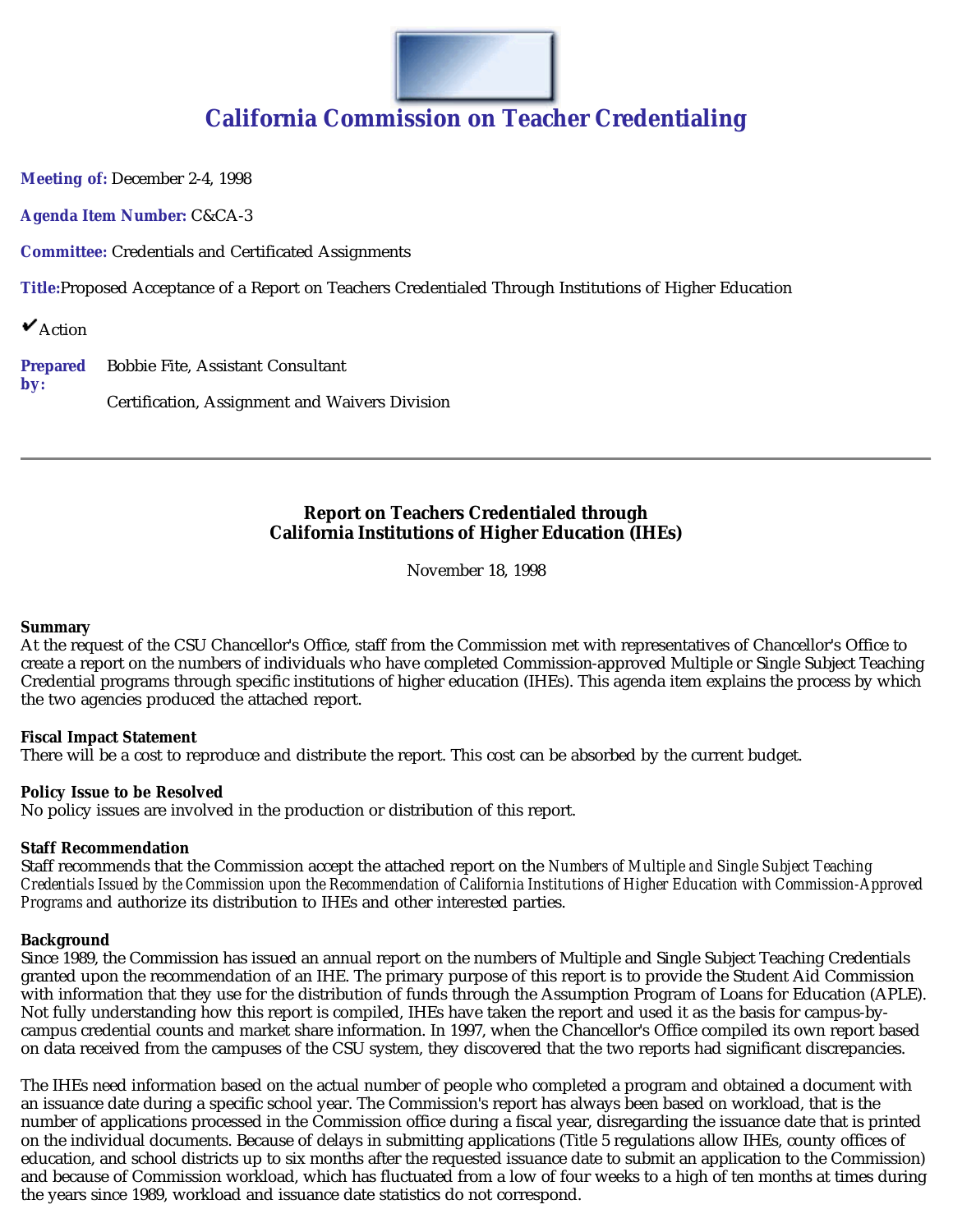In order to prepare a report to meet the needs of the IHEs, several representatives from the CSU Chancellor's Office met with Commission staff in July 1997. The group agreed that in the future the Commission would clearly identify the APLE report as a workload report; then the group defined two new reports that would be based on the issuance date of credentials rather than on Commission workload. One new report would show the number of individuals who received their initial teaching credential during the report period, plus the number who had held another document such as an emergency permit in the past. This report of "first-time" and "new type" credential holders provides a good indicator of the number of new California classroom teachers that California IHEs are preparing through their approved programs. The second new report would indicate the total number of documents issued upon an IHE recommendation, including credentials issued to individuals who are upgrading (renewing) from a preliminary credential to a professional clear. This report depicts the IHEs' workload.

Once the parameters were defined, the Commission provided the raw data about recommended credentials by issuance date for the years 1989-90 through 1996-97 from the Credential Automation System (CAS). The CSU Chancellor's Office wrote programs to sort the data by institution into the two reports using mutually agreed-upon definitions and algorithms. Finally, Commission staff verified the results and completed the attached reports.

A review of the data in CAS showed that 99.7% of the credentials recommended with issuance dates in a specific year have been processed by the end of June the following year (twelve months after the close of the report year). Therefore, the reports for 1997-98 will not be complete until July 1, 1999.

The IHEs would next like to have the same type of data for the other credentials they recommend, including special education, counseling, administration, librarianship, and clinical or rehabilitative services. Commission staff has on its workplan the compilation of an annual credential profile that lists the numbers of credentials, both recommended by IHE and submitted directly by the applicant, in all categories.

## Numbers of

## Multiple and Single Subject Teaching Credentials

## Issued by the Commission

## upon the Recommendation of

## California Institutions of Higher Education with

## Commission-Approved Programs

*Chancellor's Office, California State University:* Dr. Bill Wilson, Senior Director, Teacher Education and K-18 Programs Dr. Beverly Young, Associate Director, Teacher Education and K-18 Programs Marsha Hirano-Nakanishi, Director of Analytic Studies Marv Lindsey, Associate Director of Analytic Studies

*Staff of the California Commission on Teacher Credentialing:* Robert L. Salley, Director, Certification, Assignment and Waivers Division Lee Huddy, Consultant, Professional Services Division Bobbie Fite, Assistant Consultant, Certification Division Lillie Ford, Programs Analyst, Certification Division Diane Tanaka, Research Analyst, Professional Services Division Joe Fischer, Staff Information Systems Analyst, Information Technology Division Craig Anderson, Programmer, Information Technology Division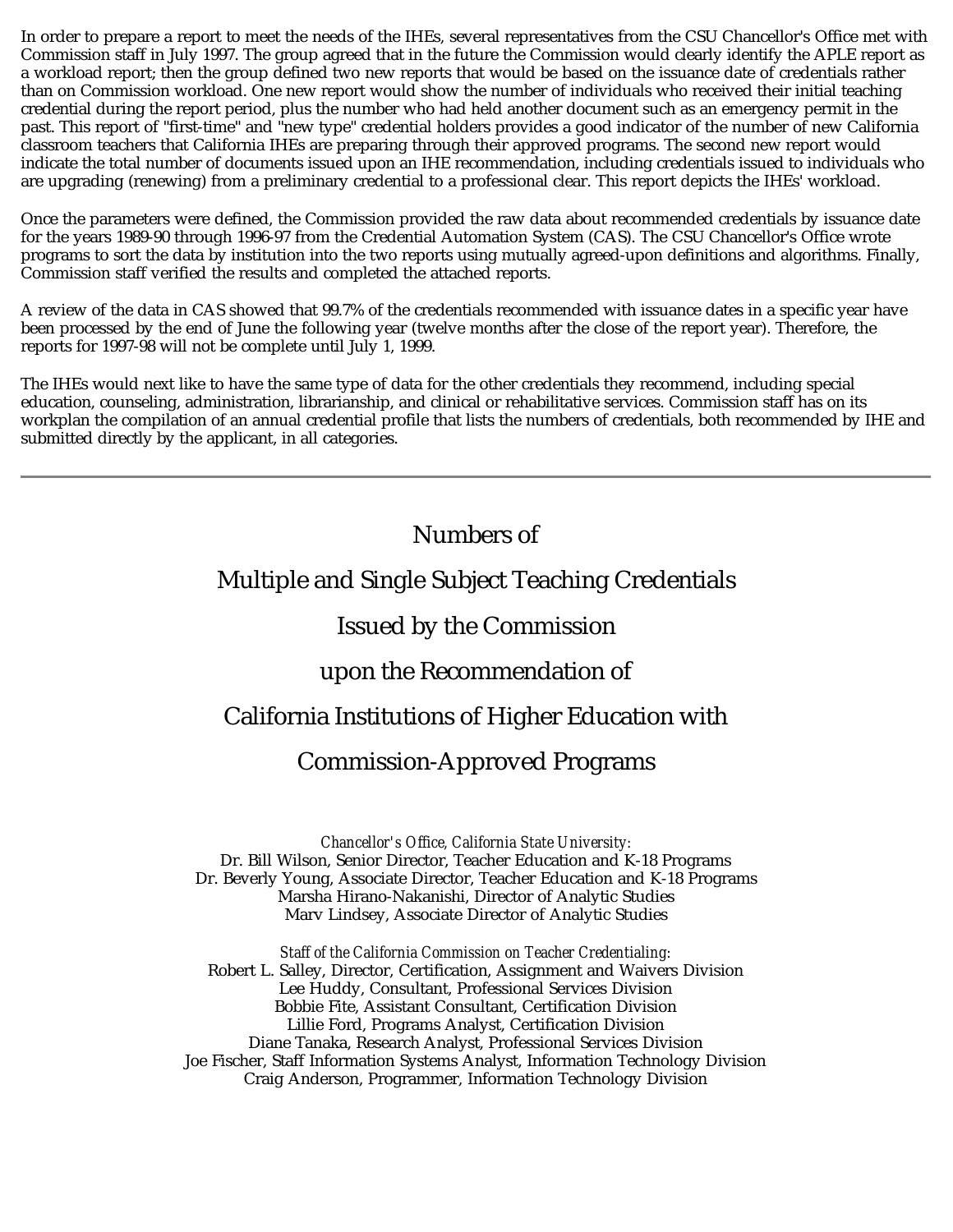

California **Commission on Teacher Credentialing** 

November 1998

## **Members of the Commission**

| Carolyn L. Ellner, Chair     | <b>Postsecondary Education</b>                        |
|------------------------------|-------------------------------------------------------|
| Torrie L. Norton, Vice Chair | <b>Elementary School Teacher</b>                      |
| Melodie Blowers              | School Board Member                                   |
| Verna B. Dauterive           | <b>School Principal</b>                               |
| <b>Scott Harvey</b>          | Public Member                                         |
| Carol Katzman                | Office of the Superintendent<br>of Public Instruction |
| Helen Lee                    | Public Member                                         |
| Doris Miner                  | School Counselor                                      |
| Gary Reed                    | Public Member                                         |
| Edmund Sutro                 | <b>High School Teacher</b>                            |
| Jane Veneman                 | <b>Special Education Teacher</b>                      |
| Nancy Zarenda                | <b>Elementary School Teacher</b>                      |

## **Ex Officio Members**

| <b>Edward DeRoche</b> | Association of Independent<br>California Colleges and<br>Universities |
|-----------------------|-----------------------------------------------------------------------|
| Bill Wilson           | California State University                                           |
| Elizabeth Graybill    | <b>Postsecondary Education</b><br>Commission                          |
| Jon Snyder            | Regents, University of California                                     |

## **Executive Officer**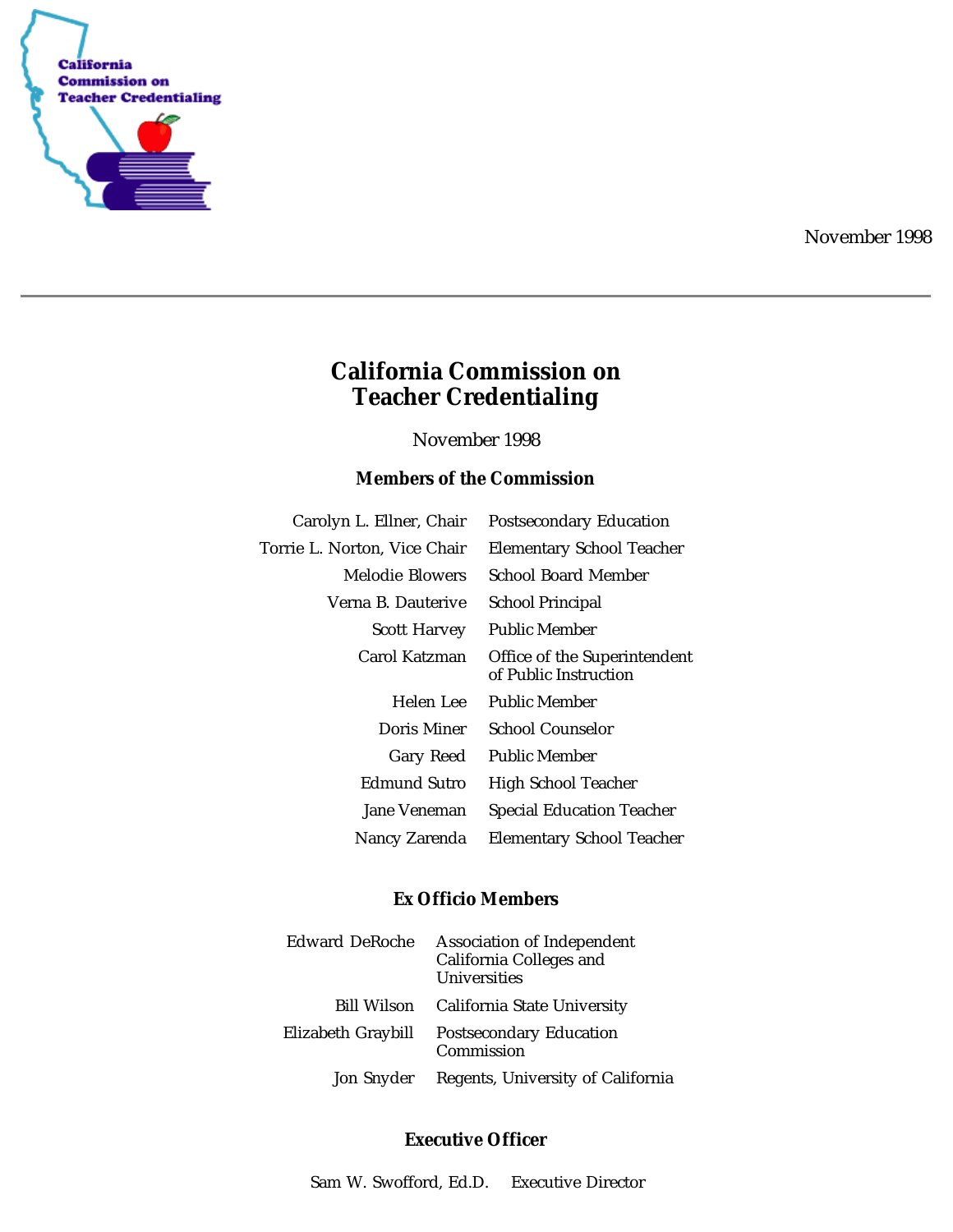#### **Numbers of Multiple and Single Subject Teaching Credentials Issued by the Commission upon the Recommendation of California Institutions of Higher Education with Commission-Approved Programs**

#### November 1998

The following pages include charts that display the numbers of Multiple and Single Subject Teaching Credentials issued by the Commission as a result of recommendations from California institutions of higher education (IHE). Each of the charts represents a fiscal year, or a summary of fiscal years, and lists the names of the institutions that submitted applications with recommendations during that fiscal year. For convenience, the current name of each institution has been used. The report includes all recommended credentials including internships, preliminary, and professional clear.

The first eight charts show the number of individuals who received their *initial* teaching credential during the report period, plus the number who had held another document such as an emergency permit in the past. This report of "first-time" and "new type" credential holders provides a good indicator of the number of new California classroom teachers that California IHEs are preparing through their approved programs.

The second set of eight charts indicate the *total* number of teaching credentials issued upon the recommendation of an IHE, including "first-time" and "new-type" credentials, plus credentials issued to individuals who are upgrading (renewing) from a preliminary credential to a professional clear. This report depicts the IHEs' workload.

The final chart is a summary of the totals displayed on the second set of charts. It provides a comparison of all credentials issued upon recommendation during the eight-year period from 1989 through 1997.

| <b>Chart Finder</b>                              |           |  |  |  |
|--------------------------------------------------|-----------|--|--|--|
| Multiple and Single Subject Teaching Credentials |           |  |  |  |
| First Time/New Type                              | All Types |  |  |  |
| 1989-90                                          | 1989-90   |  |  |  |
| 1990-91                                          | 1990-91   |  |  |  |
| 1991-92                                          | 1991-92   |  |  |  |
| 1992-93                                          | 1992-93   |  |  |  |
| 1993-94                                          | 1993-94   |  |  |  |
| 1994-95                                          | 1994-95   |  |  |  |
| 1995-96                                          | 1995-96   |  |  |  |
| 1996-97                                          | 1996-97   |  |  |  |
| <b>Year by Year Summary</b>                      |           |  |  |  |

#### State of California California Commission on Teacher Credentialing

## **1989-1990**

MULTIPLE AND SINGLE SUBJECT TEACHING CREDENTIALS Number of First Time/New Type Documents Issued upon Recommendation

The following chart lists the number of Multiple and Single Subject Teaching Credentials that were issued with effective dates between July 1, 1989 and June 30, 1990, upon the recommendation of a California institution of higher education with a Commission-approved/accredited program. It includes candidates for whom this was their first document (first time) and those who had held a different type of document in the past such as an emergency permit (new type).

| 1989-90 -- First Time/New Type     |    | Single Subject Multiple Subject | Total |
|------------------------------------|----|---------------------------------|-------|
| <b>CALIFORNIA STATE UNIVERSITY</b> |    |                                 |       |
| Bakersfield                        | 80 | 129                             |       |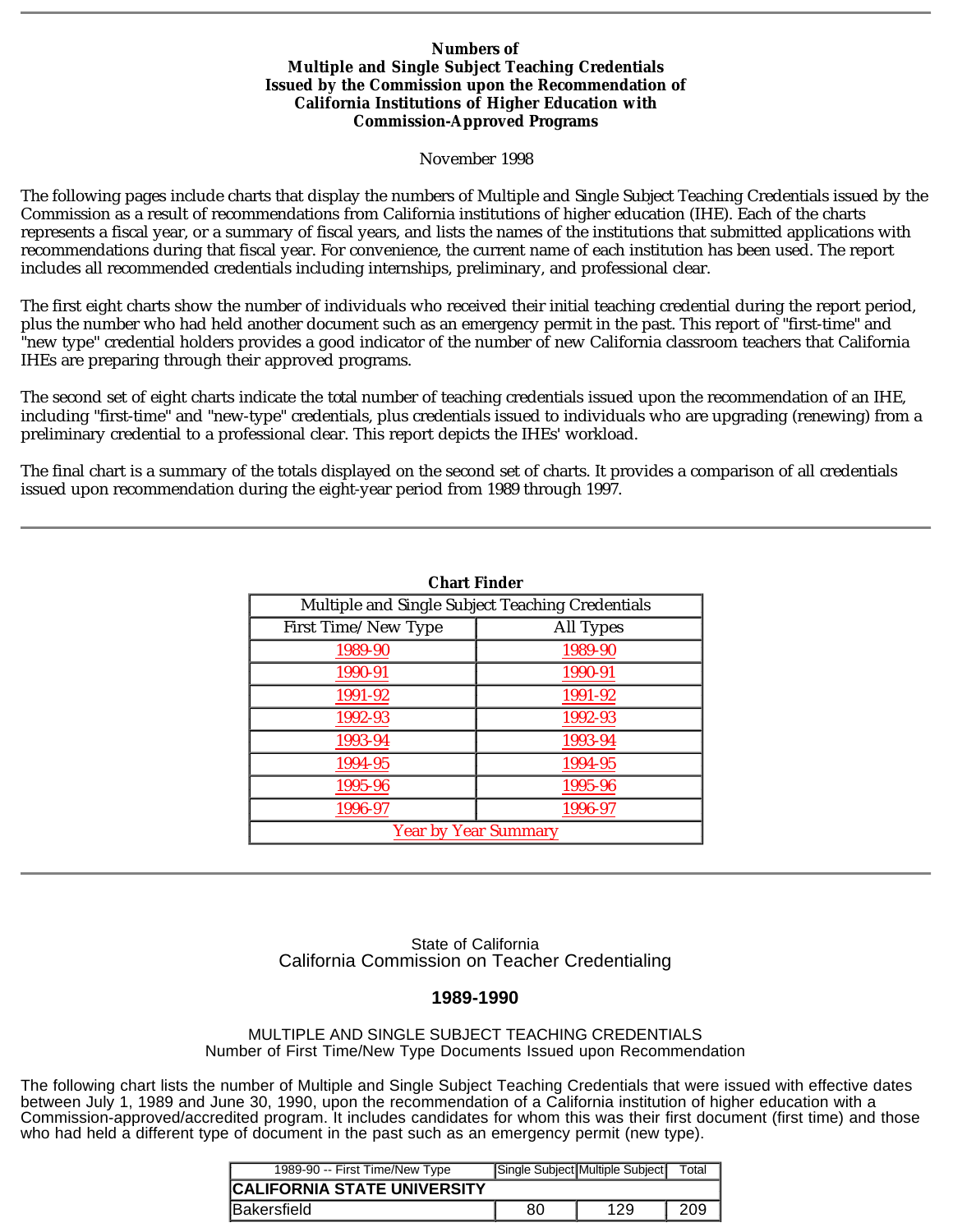| <b>Chico</b>                             | 139              | 268                                    | 407              |
|------------------------------------------|------------------|----------------------------------------|------------------|
| <b>Dominguez Hills</b>                   | 97               | $\overline{216}$                       | $\overline{313}$ |
| Fresno                                   | 154              | 520                                    | 674              |
| Fullerton                                | 113              | 228                                    | 341              |
| Hayward                                  | 98               | 199                                    | 297              |
| <b>Humboldt</b>                          | 63               | $\overline{94}$                        | 157              |
| Long Beach                               | 195              | 285                                    | 480              |
| Los Angeles                              | 132              | 296                                    | 428              |
|                                          |                  |                                        |                  |
| Northridge                               | 135              | 265                                    | 400              |
| Pomona                                   | 85               | 112                                    | 197              |
| Sacramento                               | 173              | 263                                    | 436              |
| San Bernardino                           | $\overline{81}$  | 253                                    | 334              |
| San Diego                                | $\overline{218}$ | 393                                    | 611              |
| San Diego - Imperial Valley              | 10               | 26                                     | 36               |
| San Francisco                            | 227              | 235                                    | 462              |
| San Jose                                 | 153              | 251                                    | 404              |
| San Luis Obispo                          | $\overline{92}$  | 123                                    | $\overline{215}$ |
| Sonoma                                   | $\overline{82}$  | 163                                    | $\overline{245}$ |
| <b>Stanislaus</b>                        | 65               | 135                                    | 200              |
| <b>TOTAL</b>                             | 2,392            | 4,454                                  | 6,846            |
|                                          |                  |                                        |                  |
| 1989-90 -- First Time/New Type           |                  | <b>Single Subject Multiple Subject</b> | Total            |
| <b>UNIVERSITY OF CALIFORNIA</b>          |                  |                                        |                  |
| <b>UC Berkeley</b>                       | 10               | $\overline{17}$                        | $\overline{27}$  |
| <b>UC Davis</b>                          | 59               | 45                                     | 104              |
| <b>UC</b> Irvine                         | 69               | 132                                    | 201              |
| <b>UC Los Angeles</b>                    | 70               | 78                                     | 148              |
| <b>UC Riverside</b>                      | $\overline{70}$  | 161                                    | 231              |
| <b>UC San Diego</b>                      | $\overline{11}$  | $\overline{33}$                        | 44               |
| <b>UC Santa Barbara</b>                  | 44               | 51                                     | 95               |
| <b>UC Santa Cruz</b>                     | 26               | 50                                     | 76               |
| <b>TOTAL</b>                             | 359              | 567                                    | 926              |
|                                          |                  |                                        |                  |
| 1989-90 -- First Time/New Type           |                  | Single Subject Multiple Subject        | Total            |
| <b>INDEPENDENT INSTITUTIONS</b>          |                  |                                        |                  |
| <b>Azusa Pacific University</b>          | $\overline{25}$  | 23                                     | $\overline{48}$  |
| Bethany College/Assemblies of God        | 9                | 15                                     | 24               |
| <b>Biola University</b>                  | 22               | 29                                     | 51               |
| California Baptist College               | $\overline{7}$   | 11                                     | $\overline{18}$  |
| California Lutheran University           | 38               | $\overline{96}$                        | 134              |
| <b>Chapman University</b>                | $\frac{1}{244}$  | 447                                    | 691              |
| <b>Christian Heritage College</b>        | $\overline{3}$   | 11                                     | 14               |
| <b>Claremont Graduate School</b>         | $\overline{42}$  | $\overline{90}$                        | 132              |
| <b>College for Developmental Studies</b> | 0                | 6                                      | 6                |
| College of Notre Dame                    | 38               | 30                                     | 68               |
| <b>Concordia University</b>              | 4                | $\overline{11}$                        | $\overline{15}$  |
| Dominican College of San Rafael          | $\overline{26}$  | $\overline{83}$                        | 109              |
| <b>Fresno Pacific University</b>         | 34               | 139                                    | 173              |
| <b>Holy Names College</b>                | 10               | 21                                     | 31               |
| Loma Linda University                    | 8                | 16                                     | 24               |
| <b>Loyola Marymount University</b>       | $\overline{33}$  | 38                                     | $\overline{71}$  |
| <b>Mills College</b>                     | $\overline{17}$  | $\overline{13}$                        | $\overline{30}$  |
| Mount St. Mary's College                 | 8                | $\overline{17}$                        | 25               |
| <b>National University</b>               | 245              | 631                                    | 876              |
| Occidental College                       | 5                | 8                                      | $\overline{13}$  |
| Pacific Oaks College                     | 0                | 29                                     | 29               |
| Pacific Union College                    | 10               | 13                                     | 23               |
| <b>Patten College</b>                    | 0                | $\overline{2}$                         | $\overline{2}$   |
| Pepperdine University - Los Angeles      | 14               | $\overline{14}$                        | $\overline{28}$  |
|                                          |                  |                                        |                  |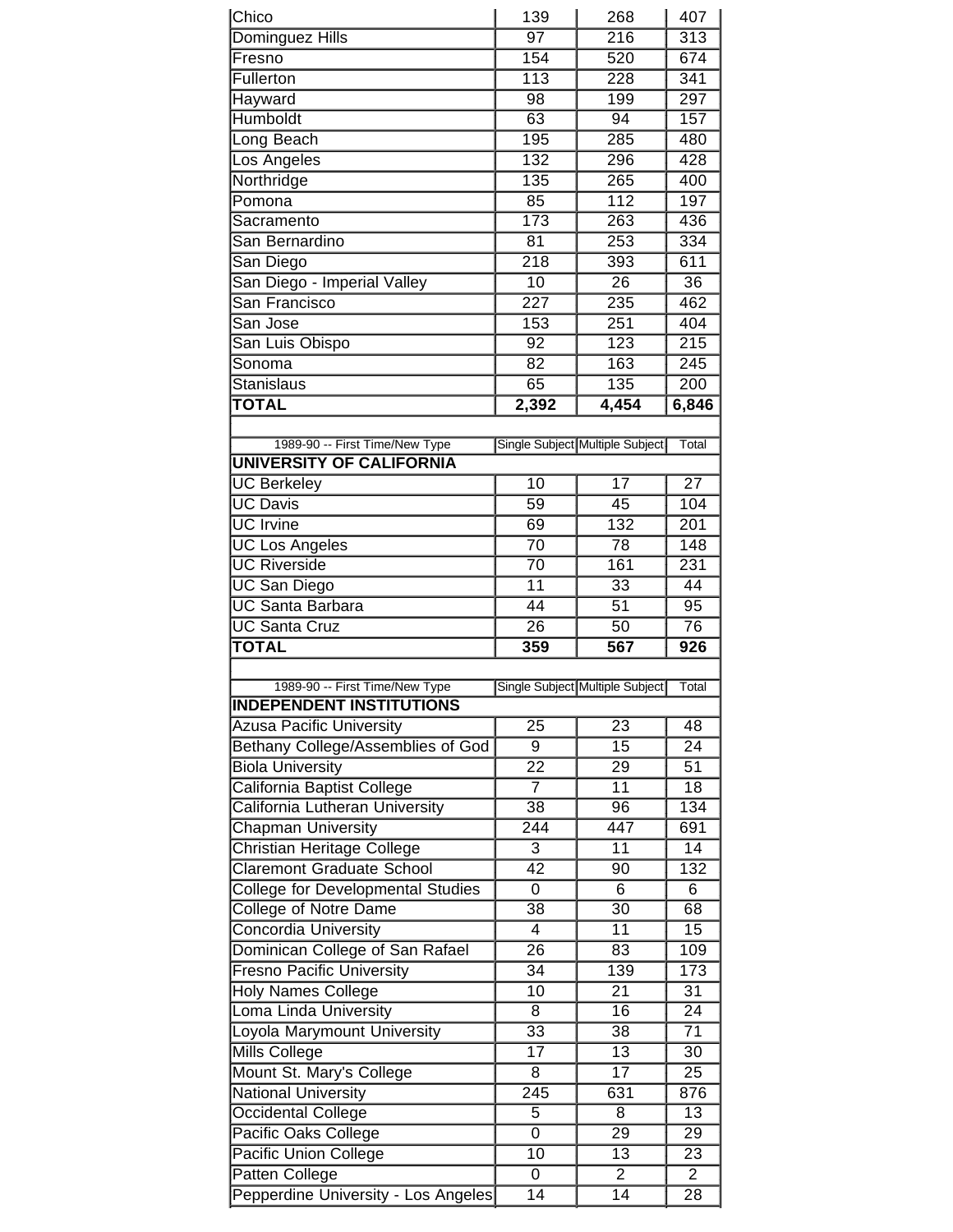| Pepperdine University - Malibu       | 12             | 12                | 24     |
|--------------------------------------|----------------|-------------------|--------|
| Point Loma Nazarene University       | 41             | 110               | 151    |
| Santa Clara University               | 10             | 17                | 27     |
| Simpson College                      | 0              | 5                 | 5      |
| Southern California College          | 11             | 30                | 41     |
| St. Mary's College of California     | 30             | 84                | 114    |
| <b>Stanford University</b>           | 60             | 0                 | 60     |
| The Master's College                 | 6              | 15                | 21     |
| <b>U.S. International University</b> | 12             | 28                | 40     |
| University of La Verne               | 13             | 17                | 30     |
| University of Redlands               | 23             | 59                | 82     |
| University of San Diego              | 26             | 62                | 88     |
| University of San Francisco          | $\overline{2}$ | 21                | 23     |
| University of Southern California    | 19             | 64                | 83     |
| University of the Pacific            | 39             | 90                | 129    |
| <b>Westmont College</b>              | 6              | 19                | 25     |
| <b>Whittier College</b>              | 16             | $12 \overline{ }$ | 28     |
| <b>TOTAL</b>                         | 1,168          | 2,438             | 3,606  |
| <b>GRAND TOTAL</b>                   | 3,919          | 7,459             | 11,378 |

## **1990-1991**

#### MULTIPLE AND SINGLE SUBJECT TEACHING CREDENTIALS Number of First Time/New Type Documents Issued upon Recommendation

The following chart lists the number of Multiple and Single Subject Teaching Credentials that were issued with effective dates between July 1, 1990 and June 30, 1991, upon the recommendation of a California institution of higher education with a Commission-approved/accredited program. It includes candidates for whom this was their first document (first time) and those who had held a different type of document in the past such as an emergency permit (new type).

| 1990-91 -- First Time/New Type     |                  | Single Subject Multiple Subject | Total            |
|------------------------------------|------------------|---------------------------------|------------------|
| <b>CALIFORNIA STATE UNIVERSITY</b> |                  |                                 |                  |
| Bakersfield                        | 71               | 128                             | 199              |
| Chico                              | 181              | 258                             | 439              |
| Dominguez Hills                    | 90               | 199                             | 289              |
| Fresno                             | 150              | 526                             | 676              |
| Fullerton                          | 121              | 207                             | 328              |
| Hayward                            | 100              | $\overline{226}$                | 326              |
| <b>Humboldt</b>                    | 73               | 91                              | 164              |
| Long Beach                         | $\overline{171}$ | 334                             | 505              |
| Los Angeles                        | $\overline{140}$ | 388                             | 528              |
| Northridge                         | 170              | 352                             | 522              |
| Pomona                             | 100              | 161                             | 261              |
| Sacramento                         | 152              | $\overline{317}$                | 469              |
| San Bernardino                     | $\overline{111}$ | 402                             | $\overline{513}$ |
| San Diego                          | 208              | 399                             | 607              |
| San Diego - Imperial Valley        | $\overline{13}$  | 33                              | 46               |
| San Francisco                      | 235              | $\overline{241}$                | 476              |
| San Jose                           | 177              | 241                             | 418              |
| San Luis Obispo                    | 103              | 161                             | 264              |
| San Marcos                         | $\Omega$         | 38                              | 38               |
| Sonoma                             | 59               | 149                             | 208              |
| Stanislaus                         | $\overline{57}$  | 160                             | $\overline{217}$ |
| <b>TOTAL</b>                       | 2,482            | 5,011                           | 7,493            |
|                                    |                  |                                 |                  |
| 1990-91 -- First Time/New Type     |                  | Single Subject Multiple Subject | Total            |
| UNIVERSITY OF CALIFORNIA           |                  |                                 |                  |
| <b>UC Berkeley</b>                 | 31               | 39                              | 70               |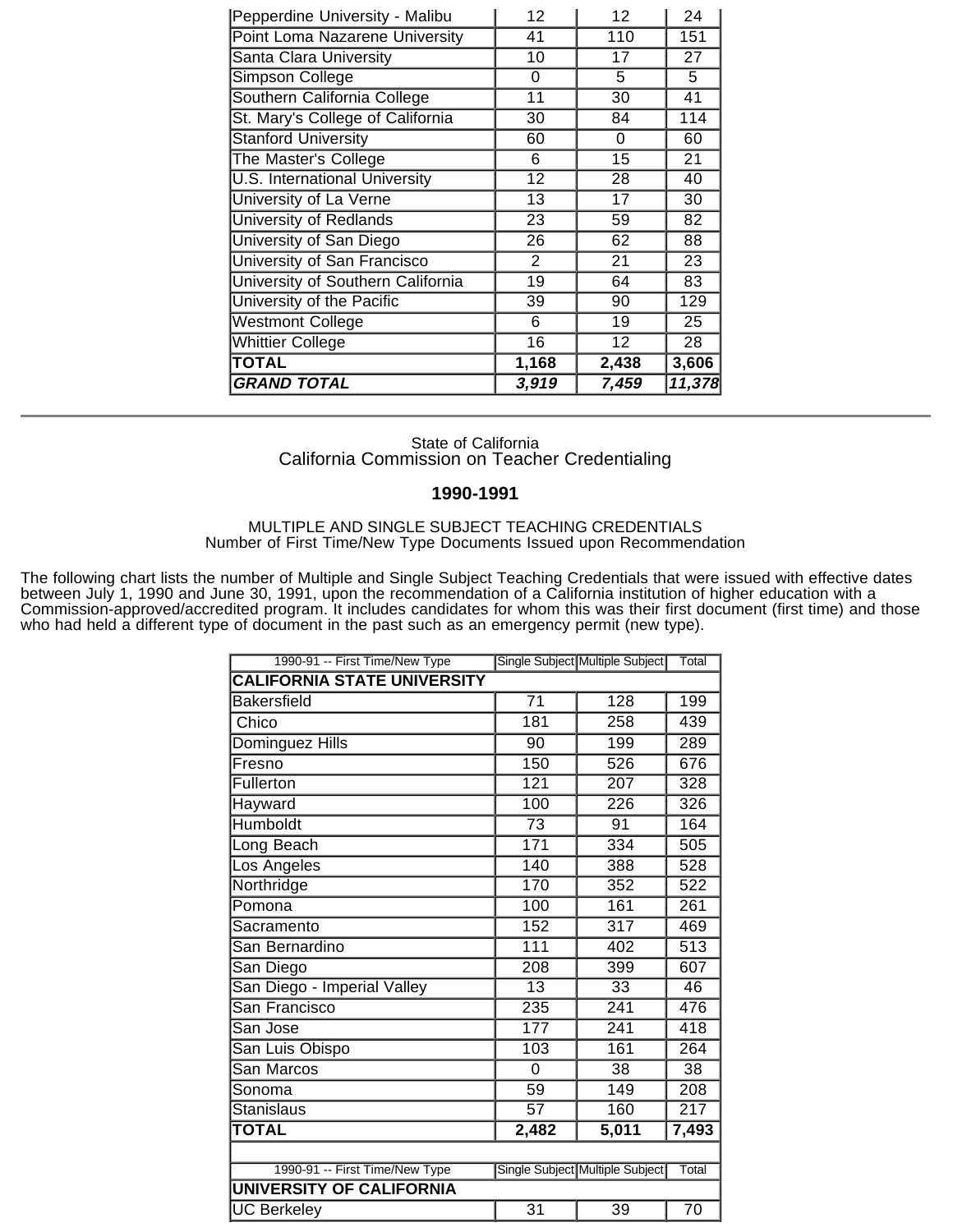| <b>UC</b> Irvine<br>67<br>118<br>185<br><b>UC Los Angeles</b><br>68<br>105<br>173<br><b>UC Riverside</b><br>59<br>184<br>243<br><b>UC San Diego</b><br>$\overline{42}$<br>28<br>70<br><b>UC Santa Barbara</b><br>40<br>62<br>102<br><b>UC Santa Cruz</b><br>$\overline{35}$<br>64<br>99<br><b>TOTAL</b><br>394<br>655<br>1,049<br>1990-91 -- First Time/New Type<br>Single Subject Multiple Subject<br>Total<br><b>INDEPENDENT INSTITUTIONS</b><br><b>Azusa Pacific University</b><br>48<br>35<br>83<br><b>Bethany College/Assemblies of God</b><br>$\overline{27}$<br>8<br>19<br><b>Biola University</b><br>14<br>30<br>44<br>California Baptist College<br>11<br>17<br>6<br>California Lutheran University<br>$\overline{58}$<br>$\overline{74}$<br>132<br><b>Chapman University</b><br>231<br>552<br>783<br><b>Christian Heritage College</b><br>$\overline{7}$<br>4<br>11<br><b>Claremont Graduate School</b><br>43<br>90<br>133<br><b>College for Developmental Studies</b><br>15<br>$\overline{1}5$<br>0<br><b>College of Notre Dame</b><br>65<br>24<br>41<br><b>Concordia University</b><br>$\overline{23}$<br>$\overline{31}$<br>8<br>Dominican College of San Rafael<br>$\overline{74}$<br>36<br>110<br><b>Fresno Pacific University</b><br>52<br>124<br>176<br><b>Holy Names College</b><br>12<br>14<br>26<br>John F. Kennedy University<br>$\overline{7}$<br>0<br>7<br>La Sierra University<br>$\overline{3}$<br>4<br>7<br><b>Loma Linda University</b><br>$\overline{14}$<br>$\overline{23}$<br>9<br>Loyola Marymount University<br>$\overline{56}$<br>47<br>103<br><b>Mills College</b><br>47<br>22<br>25<br>Mount St. Mary's College<br>11<br>22<br>33<br><b>National University</b><br>256<br>691<br>947<br><b>Occidental College</b><br>$\overline{7}$<br>$\overline{6}$<br>$\overline{13}$<br><b>Pacific Oaks College</b><br>42<br>42<br>0<br>Pacific Union College<br>$\overline{13}$<br>$\overline{21}$<br>$\overline{8}$<br>Patten College<br>1<br>0<br>1<br>Pepperdine University - Los Angeles<br>17<br>23<br>6<br>Pepperdine University - Malibu<br>19<br>21<br>40<br>Point Loma Nazarene University<br>144<br>44<br>100<br><b>Santa Clara University</b><br>$\overline{22}$<br>8<br>30<br>Simpson College<br>6<br>13<br>19<br>Southern California College<br>14<br>34<br>48<br>St. Mary's College of California<br>$\overline{23}$<br>$\overline{113}$<br>136<br><b>Stanford University</b><br>81<br>0<br>81<br>The Master's College<br>$\overline{11}$<br>3<br>14<br>$\overline{13}$<br>U.S. International University<br>77<br>64<br>University of La Verne<br>18<br>8<br>26<br><b>University of Redlands</b><br>$\overline{23}$<br>$\overline{71}$<br>94<br>University of San Diego<br>24<br>67<br>91<br>University of San Francisco<br>$\overline{11}$<br>$\overline{35}$<br>46<br>University of Southern California<br>$\overline{18}$<br>65<br>47<br>University of the Pacific<br>53<br>104<br>157<br>Westmont College<br>21<br>8<br>29<br>$\overline{13}$<br><b>Whittier College</b><br>19<br>$\overline{32}$<br>1,291<br><b>TOTAL</b><br>2,758<br>4,049<br>12,591<br><b>GRAND TOTAL</b><br>$\overline{4,167}$<br>8,424 | UC Davis | 52 | 55 | 107 |
|-------------------------------------------------------------------------------------------------------------------------------------------------------------------------------------------------------------------------------------------------------------------------------------------------------------------------------------------------------------------------------------------------------------------------------------------------------------------------------------------------------------------------------------------------------------------------------------------------------------------------------------------------------------------------------------------------------------------------------------------------------------------------------------------------------------------------------------------------------------------------------------------------------------------------------------------------------------------------------------------------------------------------------------------------------------------------------------------------------------------------------------------------------------------------------------------------------------------------------------------------------------------------------------------------------------------------------------------------------------------------------------------------------------------------------------------------------------------------------------------------------------------------------------------------------------------------------------------------------------------------------------------------------------------------------------------------------------------------------------------------------------------------------------------------------------------------------------------------------------------------------------------------------------------------------------------------------------------------------------------------------------------------------------------------------------------------------------------------------------------------------------------------------------------------------------------------------------------------------------------------------------------------------------------------------------------------------------------------------------------------------------------------------------------------------------------------------------------------------------------------------------------------------------------------------------------------------------------------------------------------------------------------------------------------------------------------------------------------------------------------------------------------------------------------------------------------------------------------------------------------------------------------------------------------------------------------------------------------------------------------------------------------------------------------------------------------------------------------------------------------------------------------------|----------|----|----|-----|
|                                                                                                                                                                                                                                                                                                                                                                                                                                                                                                                                                                                                                                                                                                                                                                                                                                                                                                                                                                                                                                                                                                                                                                                                                                                                                                                                                                                                                                                                                                                                                                                                                                                                                                                                                                                                                                                                                                                                                                                                                                                                                                                                                                                                                                                                                                                                                                                                                                                                                                                                                                                                                                                                                                                                                                                                                                                                                                                                                                                                                                                                                                                                                       |          |    |    |     |
|                                                                                                                                                                                                                                                                                                                                                                                                                                                                                                                                                                                                                                                                                                                                                                                                                                                                                                                                                                                                                                                                                                                                                                                                                                                                                                                                                                                                                                                                                                                                                                                                                                                                                                                                                                                                                                                                                                                                                                                                                                                                                                                                                                                                                                                                                                                                                                                                                                                                                                                                                                                                                                                                                                                                                                                                                                                                                                                                                                                                                                                                                                                                                       |          |    |    |     |
|                                                                                                                                                                                                                                                                                                                                                                                                                                                                                                                                                                                                                                                                                                                                                                                                                                                                                                                                                                                                                                                                                                                                                                                                                                                                                                                                                                                                                                                                                                                                                                                                                                                                                                                                                                                                                                                                                                                                                                                                                                                                                                                                                                                                                                                                                                                                                                                                                                                                                                                                                                                                                                                                                                                                                                                                                                                                                                                                                                                                                                                                                                                                                       |          |    |    |     |
|                                                                                                                                                                                                                                                                                                                                                                                                                                                                                                                                                                                                                                                                                                                                                                                                                                                                                                                                                                                                                                                                                                                                                                                                                                                                                                                                                                                                                                                                                                                                                                                                                                                                                                                                                                                                                                                                                                                                                                                                                                                                                                                                                                                                                                                                                                                                                                                                                                                                                                                                                                                                                                                                                                                                                                                                                                                                                                                                                                                                                                                                                                                                                       |          |    |    |     |
|                                                                                                                                                                                                                                                                                                                                                                                                                                                                                                                                                                                                                                                                                                                                                                                                                                                                                                                                                                                                                                                                                                                                                                                                                                                                                                                                                                                                                                                                                                                                                                                                                                                                                                                                                                                                                                                                                                                                                                                                                                                                                                                                                                                                                                                                                                                                                                                                                                                                                                                                                                                                                                                                                                                                                                                                                                                                                                                                                                                                                                                                                                                                                       |          |    |    |     |
|                                                                                                                                                                                                                                                                                                                                                                                                                                                                                                                                                                                                                                                                                                                                                                                                                                                                                                                                                                                                                                                                                                                                                                                                                                                                                                                                                                                                                                                                                                                                                                                                                                                                                                                                                                                                                                                                                                                                                                                                                                                                                                                                                                                                                                                                                                                                                                                                                                                                                                                                                                                                                                                                                                                                                                                                                                                                                                                                                                                                                                                                                                                                                       |          |    |    |     |
|                                                                                                                                                                                                                                                                                                                                                                                                                                                                                                                                                                                                                                                                                                                                                                                                                                                                                                                                                                                                                                                                                                                                                                                                                                                                                                                                                                                                                                                                                                                                                                                                                                                                                                                                                                                                                                                                                                                                                                                                                                                                                                                                                                                                                                                                                                                                                                                                                                                                                                                                                                                                                                                                                                                                                                                                                                                                                                                                                                                                                                                                                                                                                       |          |    |    |     |
|                                                                                                                                                                                                                                                                                                                                                                                                                                                                                                                                                                                                                                                                                                                                                                                                                                                                                                                                                                                                                                                                                                                                                                                                                                                                                                                                                                                                                                                                                                                                                                                                                                                                                                                                                                                                                                                                                                                                                                                                                                                                                                                                                                                                                                                                                                                                                                                                                                                                                                                                                                                                                                                                                                                                                                                                                                                                                                                                                                                                                                                                                                                                                       |          |    |    |     |
|                                                                                                                                                                                                                                                                                                                                                                                                                                                                                                                                                                                                                                                                                                                                                                                                                                                                                                                                                                                                                                                                                                                                                                                                                                                                                                                                                                                                                                                                                                                                                                                                                                                                                                                                                                                                                                                                                                                                                                                                                                                                                                                                                                                                                                                                                                                                                                                                                                                                                                                                                                                                                                                                                                                                                                                                                                                                                                                                                                                                                                                                                                                                                       |          |    |    |     |
|                                                                                                                                                                                                                                                                                                                                                                                                                                                                                                                                                                                                                                                                                                                                                                                                                                                                                                                                                                                                                                                                                                                                                                                                                                                                                                                                                                                                                                                                                                                                                                                                                                                                                                                                                                                                                                                                                                                                                                                                                                                                                                                                                                                                                                                                                                                                                                                                                                                                                                                                                                                                                                                                                                                                                                                                                                                                                                                                                                                                                                                                                                                                                       |          |    |    |     |
|                                                                                                                                                                                                                                                                                                                                                                                                                                                                                                                                                                                                                                                                                                                                                                                                                                                                                                                                                                                                                                                                                                                                                                                                                                                                                                                                                                                                                                                                                                                                                                                                                                                                                                                                                                                                                                                                                                                                                                                                                                                                                                                                                                                                                                                                                                                                                                                                                                                                                                                                                                                                                                                                                                                                                                                                                                                                                                                                                                                                                                                                                                                                                       |          |    |    |     |
|                                                                                                                                                                                                                                                                                                                                                                                                                                                                                                                                                                                                                                                                                                                                                                                                                                                                                                                                                                                                                                                                                                                                                                                                                                                                                                                                                                                                                                                                                                                                                                                                                                                                                                                                                                                                                                                                                                                                                                                                                                                                                                                                                                                                                                                                                                                                                                                                                                                                                                                                                                                                                                                                                                                                                                                                                                                                                                                                                                                                                                                                                                                                                       |          |    |    |     |
|                                                                                                                                                                                                                                                                                                                                                                                                                                                                                                                                                                                                                                                                                                                                                                                                                                                                                                                                                                                                                                                                                                                                                                                                                                                                                                                                                                                                                                                                                                                                                                                                                                                                                                                                                                                                                                                                                                                                                                                                                                                                                                                                                                                                                                                                                                                                                                                                                                                                                                                                                                                                                                                                                                                                                                                                                                                                                                                                                                                                                                                                                                                                                       |          |    |    |     |
|                                                                                                                                                                                                                                                                                                                                                                                                                                                                                                                                                                                                                                                                                                                                                                                                                                                                                                                                                                                                                                                                                                                                                                                                                                                                                                                                                                                                                                                                                                                                                                                                                                                                                                                                                                                                                                                                                                                                                                                                                                                                                                                                                                                                                                                                                                                                                                                                                                                                                                                                                                                                                                                                                                                                                                                                                                                                                                                                                                                                                                                                                                                                                       |          |    |    |     |
|                                                                                                                                                                                                                                                                                                                                                                                                                                                                                                                                                                                                                                                                                                                                                                                                                                                                                                                                                                                                                                                                                                                                                                                                                                                                                                                                                                                                                                                                                                                                                                                                                                                                                                                                                                                                                                                                                                                                                                                                                                                                                                                                                                                                                                                                                                                                                                                                                                                                                                                                                                                                                                                                                                                                                                                                                                                                                                                                                                                                                                                                                                                                                       |          |    |    |     |
|                                                                                                                                                                                                                                                                                                                                                                                                                                                                                                                                                                                                                                                                                                                                                                                                                                                                                                                                                                                                                                                                                                                                                                                                                                                                                                                                                                                                                                                                                                                                                                                                                                                                                                                                                                                                                                                                                                                                                                                                                                                                                                                                                                                                                                                                                                                                                                                                                                                                                                                                                                                                                                                                                                                                                                                                                                                                                                                                                                                                                                                                                                                                                       |          |    |    |     |
|                                                                                                                                                                                                                                                                                                                                                                                                                                                                                                                                                                                                                                                                                                                                                                                                                                                                                                                                                                                                                                                                                                                                                                                                                                                                                                                                                                                                                                                                                                                                                                                                                                                                                                                                                                                                                                                                                                                                                                                                                                                                                                                                                                                                                                                                                                                                                                                                                                                                                                                                                                                                                                                                                                                                                                                                                                                                                                                                                                                                                                                                                                                                                       |          |    |    |     |
|                                                                                                                                                                                                                                                                                                                                                                                                                                                                                                                                                                                                                                                                                                                                                                                                                                                                                                                                                                                                                                                                                                                                                                                                                                                                                                                                                                                                                                                                                                                                                                                                                                                                                                                                                                                                                                                                                                                                                                                                                                                                                                                                                                                                                                                                                                                                                                                                                                                                                                                                                                                                                                                                                                                                                                                                                                                                                                                                                                                                                                                                                                                                                       |          |    |    |     |
|                                                                                                                                                                                                                                                                                                                                                                                                                                                                                                                                                                                                                                                                                                                                                                                                                                                                                                                                                                                                                                                                                                                                                                                                                                                                                                                                                                                                                                                                                                                                                                                                                                                                                                                                                                                                                                                                                                                                                                                                                                                                                                                                                                                                                                                                                                                                                                                                                                                                                                                                                                                                                                                                                                                                                                                                                                                                                                                                                                                                                                                                                                                                                       |          |    |    |     |
|                                                                                                                                                                                                                                                                                                                                                                                                                                                                                                                                                                                                                                                                                                                                                                                                                                                                                                                                                                                                                                                                                                                                                                                                                                                                                                                                                                                                                                                                                                                                                                                                                                                                                                                                                                                                                                                                                                                                                                                                                                                                                                                                                                                                                                                                                                                                                                                                                                                                                                                                                                                                                                                                                                                                                                                                                                                                                                                                                                                                                                                                                                                                                       |          |    |    |     |
|                                                                                                                                                                                                                                                                                                                                                                                                                                                                                                                                                                                                                                                                                                                                                                                                                                                                                                                                                                                                                                                                                                                                                                                                                                                                                                                                                                                                                                                                                                                                                                                                                                                                                                                                                                                                                                                                                                                                                                                                                                                                                                                                                                                                                                                                                                                                                                                                                                                                                                                                                                                                                                                                                                                                                                                                                                                                                                                                                                                                                                                                                                                                                       |          |    |    |     |
|                                                                                                                                                                                                                                                                                                                                                                                                                                                                                                                                                                                                                                                                                                                                                                                                                                                                                                                                                                                                                                                                                                                                                                                                                                                                                                                                                                                                                                                                                                                                                                                                                                                                                                                                                                                                                                                                                                                                                                                                                                                                                                                                                                                                                                                                                                                                                                                                                                                                                                                                                                                                                                                                                                                                                                                                                                                                                                                                                                                                                                                                                                                                                       |          |    |    |     |
|                                                                                                                                                                                                                                                                                                                                                                                                                                                                                                                                                                                                                                                                                                                                                                                                                                                                                                                                                                                                                                                                                                                                                                                                                                                                                                                                                                                                                                                                                                                                                                                                                                                                                                                                                                                                                                                                                                                                                                                                                                                                                                                                                                                                                                                                                                                                                                                                                                                                                                                                                                                                                                                                                                                                                                                                                                                                                                                                                                                                                                                                                                                                                       |          |    |    |     |
|                                                                                                                                                                                                                                                                                                                                                                                                                                                                                                                                                                                                                                                                                                                                                                                                                                                                                                                                                                                                                                                                                                                                                                                                                                                                                                                                                                                                                                                                                                                                                                                                                                                                                                                                                                                                                                                                                                                                                                                                                                                                                                                                                                                                                                                                                                                                                                                                                                                                                                                                                                                                                                                                                                                                                                                                                                                                                                                                                                                                                                                                                                                                                       |          |    |    |     |
|                                                                                                                                                                                                                                                                                                                                                                                                                                                                                                                                                                                                                                                                                                                                                                                                                                                                                                                                                                                                                                                                                                                                                                                                                                                                                                                                                                                                                                                                                                                                                                                                                                                                                                                                                                                                                                                                                                                                                                                                                                                                                                                                                                                                                                                                                                                                                                                                                                                                                                                                                                                                                                                                                                                                                                                                                                                                                                                                                                                                                                                                                                                                                       |          |    |    |     |
|                                                                                                                                                                                                                                                                                                                                                                                                                                                                                                                                                                                                                                                                                                                                                                                                                                                                                                                                                                                                                                                                                                                                                                                                                                                                                                                                                                                                                                                                                                                                                                                                                                                                                                                                                                                                                                                                                                                                                                                                                                                                                                                                                                                                                                                                                                                                                                                                                                                                                                                                                                                                                                                                                                                                                                                                                                                                                                                                                                                                                                                                                                                                                       |          |    |    |     |
|                                                                                                                                                                                                                                                                                                                                                                                                                                                                                                                                                                                                                                                                                                                                                                                                                                                                                                                                                                                                                                                                                                                                                                                                                                                                                                                                                                                                                                                                                                                                                                                                                                                                                                                                                                                                                                                                                                                                                                                                                                                                                                                                                                                                                                                                                                                                                                                                                                                                                                                                                                                                                                                                                                                                                                                                                                                                                                                                                                                                                                                                                                                                                       |          |    |    |     |
|                                                                                                                                                                                                                                                                                                                                                                                                                                                                                                                                                                                                                                                                                                                                                                                                                                                                                                                                                                                                                                                                                                                                                                                                                                                                                                                                                                                                                                                                                                                                                                                                                                                                                                                                                                                                                                                                                                                                                                                                                                                                                                                                                                                                                                                                                                                                                                                                                                                                                                                                                                                                                                                                                                                                                                                                                                                                                                                                                                                                                                                                                                                                                       |          |    |    |     |
|                                                                                                                                                                                                                                                                                                                                                                                                                                                                                                                                                                                                                                                                                                                                                                                                                                                                                                                                                                                                                                                                                                                                                                                                                                                                                                                                                                                                                                                                                                                                                                                                                                                                                                                                                                                                                                                                                                                                                                                                                                                                                                                                                                                                                                                                                                                                                                                                                                                                                                                                                                                                                                                                                                                                                                                                                                                                                                                                                                                                                                                                                                                                                       |          |    |    |     |
|                                                                                                                                                                                                                                                                                                                                                                                                                                                                                                                                                                                                                                                                                                                                                                                                                                                                                                                                                                                                                                                                                                                                                                                                                                                                                                                                                                                                                                                                                                                                                                                                                                                                                                                                                                                                                                                                                                                                                                                                                                                                                                                                                                                                                                                                                                                                                                                                                                                                                                                                                                                                                                                                                                                                                                                                                                                                                                                                                                                                                                                                                                                                                       |          |    |    |     |
|                                                                                                                                                                                                                                                                                                                                                                                                                                                                                                                                                                                                                                                                                                                                                                                                                                                                                                                                                                                                                                                                                                                                                                                                                                                                                                                                                                                                                                                                                                                                                                                                                                                                                                                                                                                                                                                                                                                                                                                                                                                                                                                                                                                                                                                                                                                                                                                                                                                                                                                                                                                                                                                                                                                                                                                                                                                                                                                                                                                                                                                                                                                                                       |          |    |    |     |
|                                                                                                                                                                                                                                                                                                                                                                                                                                                                                                                                                                                                                                                                                                                                                                                                                                                                                                                                                                                                                                                                                                                                                                                                                                                                                                                                                                                                                                                                                                                                                                                                                                                                                                                                                                                                                                                                                                                                                                                                                                                                                                                                                                                                                                                                                                                                                                                                                                                                                                                                                                                                                                                                                                                                                                                                                                                                                                                                                                                                                                                                                                                                                       |          |    |    |     |
|                                                                                                                                                                                                                                                                                                                                                                                                                                                                                                                                                                                                                                                                                                                                                                                                                                                                                                                                                                                                                                                                                                                                                                                                                                                                                                                                                                                                                                                                                                                                                                                                                                                                                                                                                                                                                                                                                                                                                                                                                                                                                                                                                                                                                                                                                                                                                                                                                                                                                                                                                                                                                                                                                                                                                                                                                                                                                                                                                                                                                                                                                                                                                       |          |    |    |     |
|                                                                                                                                                                                                                                                                                                                                                                                                                                                                                                                                                                                                                                                                                                                                                                                                                                                                                                                                                                                                                                                                                                                                                                                                                                                                                                                                                                                                                                                                                                                                                                                                                                                                                                                                                                                                                                                                                                                                                                                                                                                                                                                                                                                                                                                                                                                                                                                                                                                                                                                                                                                                                                                                                                                                                                                                                                                                                                                                                                                                                                                                                                                                                       |          |    |    |     |
|                                                                                                                                                                                                                                                                                                                                                                                                                                                                                                                                                                                                                                                                                                                                                                                                                                                                                                                                                                                                                                                                                                                                                                                                                                                                                                                                                                                                                                                                                                                                                                                                                                                                                                                                                                                                                                                                                                                                                                                                                                                                                                                                                                                                                                                                                                                                                                                                                                                                                                                                                                                                                                                                                                                                                                                                                                                                                                                                                                                                                                                                                                                                                       |          |    |    |     |
|                                                                                                                                                                                                                                                                                                                                                                                                                                                                                                                                                                                                                                                                                                                                                                                                                                                                                                                                                                                                                                                                                                                                                                                                                                                                                                                                                                                                                                                                                                                                                                                                                                                                                                                                                                                                                                                                                                                                                                                                                                                                                                                                                                                                                                                                                                                                                                                                                                                                                                                                                                                                                                                                                                                                                                                                                                                                                                                                                                                                                                                                                                                                                       |          |    |    |     |
|                                                                                                                                                                                                                                                                                                                                                                                                                                                                                                                                                                                                                                                                                                                                                                                                                                                                                                                                                                                                                                                                                                                                                                                                                                                                                                                                                                                                                                                                                                                                                                                                                                                                                                                                                                                                                                                                                                                                                                                                                                                                                                                                                                                                                                                                                                                                                                                                                                                                                                                                                                                                                                                                                                                                                                                                                                                                                                                                                                                                                                                                                                                                                       |          |    |    |     |
|                                                                                                                                                                                                                                                                                                                                                                                                                                                                                                                                                                                                                                                                                                                                                                                                                                                                                                                                                                                                                                                                                                                                                                                                                                                                                                                                                                                                                                                                                                                                                                                                                                                                                                                                                                                                                                                                                                                                                                                                                                                                                                                                                                                                                                                                                                                                                                                                                                                                                                                                                                                                                                                                                                                                                                                                                                                                                                                                                                                                                                                                                                                                                       |          |    |    |     |
|                                                                                                                                                                                                                                                                                                                                                                                                                                                                                                                                                                                                                                                                                                                                                                                                                                                                                                                                                                                                                                                                                                                                                                                                                                                                                                                                                                                                                                                                                                                                                                                                                                                                                                                                                                                                                                                                                                                                                                                                                                                                                                                                                                                                                                                                                                                                                                                                                                                                                                                                                                                                                                                                                                                                                                                                                                                                                                                                                                                                                                                                                                                                                       |          |    |    |     |
|                                                                                                                                                                                                                                                                                                                                                                                                                                                                                                                                                                                                                                                                                                                                                                                                                                                                                                                                                                                                                                                                                                                                                                                                                                                                                                                                                                                                                                                                                                                                                                                                                                                                                                                                                                                                                                                                                                                                                                                                                                                                                                                                                                                                                                                                                                                                                                                                                                                                                                                                                                                                                                                                                                                                                                                                                                                                                                                                                                                                                                                                                                                                                       |          |    |    |     |
|                                                                                                                                                                                                                                                                                                                                                                                                                                                                                                                                                                                                                                                                                                                                                                                                                                                                                                                                                                                                                                                                                                                                                                                                                                                                                                                                                                                                                                                                                                                                                                                                                                                                                                                                                                                                                                                                                                                                                                                                                                                                                                                                                                                                                                                                                                                                                                                                                                                                                                                                                                                                                                                                                                                                                                                                                                                                                                                                                                                                                                                                                                                                                       |          |    |    |     |
|                                                                                                                                                                                                                                                                                                                                                                                                                                                                                                                                                                                                                                                                                                                                                                                                                                                                                                                                                                                                                                                                                                                                                                                                                                                                                                                                                                                                                                                                                                                                                                                                                                                                                                                                                                                                                                                                                                                                                                                                                                                                                                                                                                                                                                                                                                                                                                                                                                                                                                                                                                                                                                                                                                                                                                                                                                                                                                                                                                                                                                                                                                                                                       |          |    |    |     |
|                                                                                                                                                                                                                                                                                                                                                                                                                                                                                                                                                                                                                                                                                                                                                                                                                                                                                                                                                                                                                                                                                                                                                                                                                                                                                                                                                                                                                                                                                                                                                                                                                                                                                                                                                                                                                                                                                                                                                                                                                                                                                                                                                                                                                                                                                                                                                                                                                                                                                                                                                                                                                                                                                                                                                                                                                                                                                                                                                                                                                                                                                                                                                       |          |    |    |     |
|                                                                                                                                                                                                                                                                                                                                                                                                                                                                                                                                                                                                                                                                                                                                                                                                                                                                                                                                                                                                                                                                                                                                                                                                                                                                                                                                                                                                                                                                                                                                                                                                                                                                                                                                                                                                                                                                                                                                                                                                                                                                                                                                                                                                                                                                                                                                                                                                                                                                                                                                                                                                                                                                                                                                                                                                                                                                                                                                                                                                                                                                                                                                                       |          |    |    |     |
|                                                                                                                                                                                                                                                                                                                                                                                                                                                                                                                                                                                                                                                                                                                                                                                                                                                                                                                                                                                                                                                                                                                                                                                                                                                                                                                                                                                                                                                                                                                                                                                                                                                                                                                                                                                                                                                                                                                                                                                                                                                                                                                                                                                                                                                                                                                                                                                                                                                                                                                                                                                                                                                                                                                                                                                                                                                                                                                                                                                                                                                                                                                                                       |          |    |    |     |
|                                                                                                                                                                                                                                                                                                                                                                                                                                                                                                                                                                                                                                                                                                                                                                                                                                                                                                                                                                                                                                                                                                                                                                                                                                                                                                                                                                                                                                                                                                                                                                                                                                                                                                                                                                                                                                                                                                                                                                                                                                                                                                                                                                                                                                                                                                                                                                                                                                                                                                                                                                                                                                                                                                                                                                                                                                                                                                                                                                                                                                                                                                                                                       |          |    |    |     |
|                                                                                                                                                                                                                                                                                                                                                                                                                                                                                                                                                                                                                                                                                                                                                                                                                                                                                                                                                                                                                                                                                                                                                                                                                                                                                                                                                                                                                                                                                                                                                                                                                                                                                                                                                                                                                                                                                                                                                                                                                                                                                                                                                                                                                                                                                                                                                                                                                                                                                                                                                                                                                                                                                                                                                                                                                                                                                                                                                                                                                                                                                                                                                       |          |    |    |     |
|                                                                                                                                                                                                                                                                                                                                                                                                                                                                                                                                                                                                                                                                                                                                                                                                                                                                                                                                                                                                                                                                                                                                                                                                                                                                                                                                                                                                                                                                                                                                                                                                                                                                                                                                                                                                                                                                                                                                                                                                                                                                                                                                                                                                                                                                                                                                                                                                                                                                                                                                                                                                                                                                                                                                                                                                                                                                                                                                                                                                                                                                                                                                                       |          |    |    |     |
|                                                                                                                                                                                                                                                                                                                                                                                                                                                                                                                                                                                                                                                                                                                                                                                                                                                                                                                                                                                                                                                                                                                                                                                                                                                                                                                                                                                                                                                                                                                                                                                                                                                                                                                                                                                                                                                                                                                                                                                                                                                                                                                                                                                                                                                                                                                                                                                                                                                                                                                                                                                                                                                                                                                                                                                                                                                                                                                                                                                                                                                                                                                                                       |          |    |    |     |
|                                                                                                                                                                                                                                                                                                                                                                                                                                                                                                                                                                                                                                                                                                                                                                                                                                                                                                                                                                                                                                                                                                                                                                                                                                                                                                                                                                                                                                                                                                                                                                                                                                                                                                                                                                                                                                                                                                                                                                                                                                                                                                                                                                                                                                                                                                                                                                                                                                                                                                                                                                                                                                                                                                                                                                                                                                                                                                                                                                                                                                                                                                                                                       |          |    |    |     |
|                                                                                                                                                                                                                                                                                                                                                                                                                                                                                                                                                                                                                                                                                                                                                                                                                                                                                                                                                                                                                                                                                                                                                                                                                                                                                                                                                                                                                                                                                                                                                                                                                                                                                                                                                                                                                                                                                                                                                                                                                                                                                                                                                                                                                                                                                                                                                                                                                                                                                                                                                                                                                                                                                                                                                                                                                                                                                                                                                                                                                                                                                                                                                       |          |    |    |     |
|                                                                                                                                                                                                                                                                                                                                                                                                                                                                                                                                                                                                                                                                                                                                                                                                                                                                                                                                                                                                                                                                                                                                                                                                                                                                                                                                                                                                                                                                                                                                                                                                                                                                                                                                                                                                                                                                                                                                                                                                                                                                                                                                                                                                                                                                                                                                                                                                                                                                                                                                                                                                                                                                                                                                                                                                                                                                                                                                                                                                                                                                                                                                                       |          |    |    |     |
|                                                                                                                                                                                                                                                                                                                                                                                                                                                                                                                                                                                                                                                                                                                                                                                                                                                                                                                                                                                                                                                                                                                                                                                                                                                                                                                                                                                                                                                                                                                                                                                                                                                                                                                                                                                                                                                                                                                                                                                                                                                                                                                                                                                                                                                                                                                                                                                                                                                                                                                                                                                                                                                                                                                                                                                                                                                                                                                                                                                                                                                                                                                                                       |          |    |    |     |
|                                                                                                                                                                                                                                                                                                                                                                                                                                                                                                                                                                                                                                                                                                                                                                                                                                                                                                                                                                                                                                                                                                                                                                                                                                                                                                                                                                                                                                                                                                                                                                                                                                                                                                                                                                                                                                                                                                                                                                                                                                                                                                                                                                                                                                                                                                                                                                                                                                                                                                                                                                                                                                                                                                                                                                                                                                                                                                                                                                                                                                                                                                                                                       |          |    |    |     |
|                                                                                                                                                                                                                                                                                                                                                                                                                                                                                                                                                                                                                                                                                                                                                                                                                                                                                                                                                                                                                                                                                                                                                                                                                                                                                                                                                                                                                                                                                                                                                                                                                                                                                                                                                                                                                                                                                                                                                                                                                                                                                                                                                                                                                                                                                                                                                                                                                                                                                                                                                                                                                                                                                                                                                                                                                                                                                                                                                                                                                                                                                                                                                       |          |    |    |     |
|                                                                                                                                                                                                                                                                                                                                                                                                                                                                                                                                                                                                                                                                                                                                                                                                                                                                                                                                                                                                                                                                                                                                                                                                                                                                                                                                                                                                                                                                                                                                                                                                                                                                                                                                                                                                                                                                                                                                                                                                                                                                                                                                                                                                                                                                                                                                                                                                                                                                                                                                                                                                                                                                                                                                                                                                                                                                                                                                                                                                                                                                                                                                                       |          |    |    |     |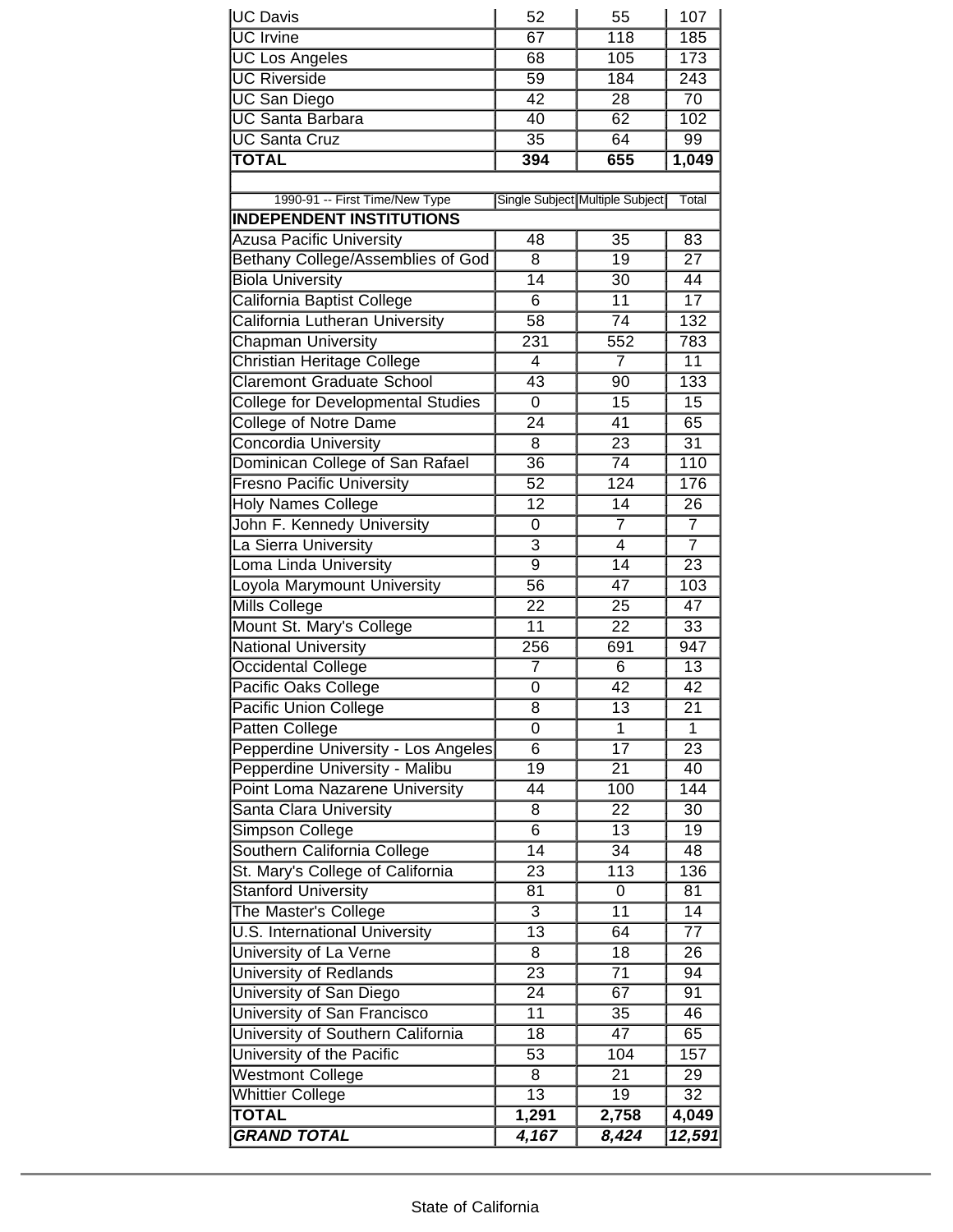## **1991-1992**

#### MULTIPLE AND SINGLE SUBJECT TEACHING CREDENTIALS Number of First Time/New Type Documents Issued upon Recommendation

The following chart lists the number of Multiple and Single Subject Teaching Credentials that were issued with effective dates between July 1, 1991 and June 30, 1992, upon the recommendation of a California institution of higher education with a Commission-approved/accredited program. It includes candidates for whom this was their first document (first time) and those who had held a different type of document in the past such as an emergency permit (new type).

| 1991-92 -- First Time/New Type                                 |                  | <b>Single Subject Multiple Subject</b> | Total            |
|----------------------------------------------------------------|------------------|----------------------------------------|------------------|
| <b>CALIFORNIA STATE UNIVERSITY</b>                             |                  |                                        |                  |
| <b>Bakersfield</b>                                             | $\overline{72}$  | 124                                    | 196              |
| Chico                                                          | 177              | 229                                    | 406              |
| Dominguez Hills                                                | 175              | 314                                    | 489              |
| Fresno                                                         | 156              | 596                                    | 752              |
| Fullerton                                                      | 135              | $\overline{227}$                       | $\overline{362}$ |
| Hayward                                                        | 116              | 192                                    | 308              |
| <b>Humboldt</b>                                                | $\overline{71}$  | 101                                    | 172              |
| Long Beach                                                     | 187              | 365                                    | 552              |
| Los Angeles                                                    | $\overline{146}$ | 363                                    | 509              |
| Northridge                                                     | 158              | 358                                    | $\overline{516}$ |
| Pomona                                                         | 84               | 167                                    | 251              |
| Sacramento                                                     | 144              | 336                                    | 480              |
| San Bernardino                                                 | 110              | 409                                    | 519              |
| San Diego                                                      | 200              | 347                                    | 547              |
| San Diego - Imperial Valley                                    | 6                | 41                                     | 47               |
| San Francisco                                                  | $\overline{240}$ | 317                                    | 557              |
| San Jose                                                       | 161              | 294                                    | 455              |
| San Luis Obispo                                                | 98               | 122                                    | 220              |
| San Marcos                                                     | 0                | 69                                     | 69               |
| Sonoma                                                         | $\overline{70}$  | 164                                    | 234              |
| <b>Stanislaus</b>                                              | $\overline{70}$  | $\overline{228}$                       | 298              |
| <b>TOTAL</b>                                                   | 2,576            | 5,363                                  | 7,939            |
|                                                                |                  |                                        |                  |
| 1991-92 -- First Time/New Type                                 |                  | Single Subject Multiple Subject        | Total            |
| UNIVERSITY OF CALIFORNIA                                       |                  |                                        |                  |
| <b>UC Berkeley</b>                                             | 39               | 46                                     | 85               |
| <b>UC Davis</b>                                                | $\overline{71}$  | 48                                     | 119              |
| <b>UC</b> Irvine                                               | $\overline{71}$  | 140                                    | $\overline{211}$ |
| <b>UC Los Angeles</b>                                          | 109              | 123                                    | 232              |
| <b>UC Riverside</b>                                            | 76               | 146                                    | 222              |
| <b>UC San Diego</b>                                            | 43               | 73                                     | 116              |
| <b>UC Santa Barbara</b>                                        | 47               | 69                                     | 116              |
| <b>UC Santa Cruz</b>                                           | 18               | $\overline{56}$                        | 74               |
| <b>TOTAL</b>                                                   | 474              | 701                                    | 1,175            |
|                                                                |                  |                                        |                  |
| 1991-92 -- First Time/New Type                                 |                  | Single Subject Multiple Subject        | Total            |
| <b>INDEPENDENT INSTITUTIONS</b>                                |                  |                                        |                  |
| Azusa Pacific University                                       | 41               | 51                                     | 92               |
| Bethany College/Assemblies of God                              |                  |                                        |                  |
| <b>Biola University</b>                                        | 7                | 20                                     | 27               |
|                                                                | 16               | 27                                     | 43               |
| California Baptist College                                     | 10               | $\overline{2}0$                        | $\overline{30}$  |
| <b>California Lutheran University</b>                          | 46               | 98                                     | 144              |
| <b>Chapman University</b>                                      | 321              | 750                                    | 1,071            |
| <b>Christian Heritage College</b>                              | $\overline{7}$   | 11                                     | 18               |
| <b>Claremont Graduate School</b>                               | 43               | 133                                    | 176              |
| <b>College of Notre Dame</b>                                   | 51               | 62                                     | 113              |
| <b>Concordia University</b><br>Dominican College of San Rafael | 8<br>36          | 15<br>101                              | 23<br>137        |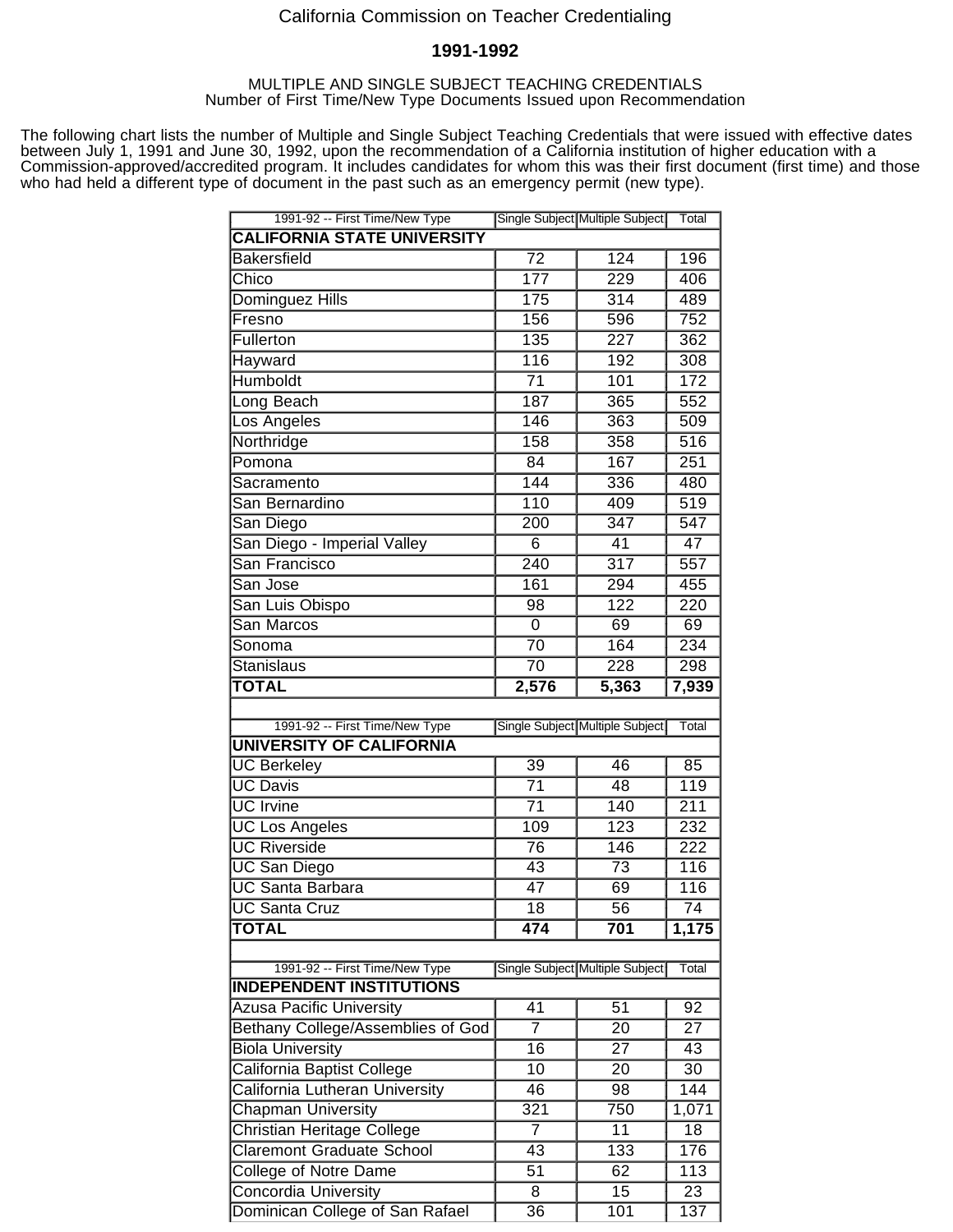| <b>Fresno Pacific University</b>     | 48              | 88              | 136              |
|--------------------------------------|-----------------|-----------------|------------------|
| <b>Holy Names College</b>            | 18              | 39              | 57               |
| John F. Kennedy University           | 1               | $\overline{15}$ | 16               |
| La Sierra University                 | $\overline{10}$ | $\overline{18}$ | $\overline{28}$  |
| Loyola Marymount University          | 50              | 42              | 92               |
| <b>Mills College</b>                 | $\overline{12}$ | $\overline{20}$ | $\overline{32}$  |
| Mount St. Mary's College             | $\overline{12}$ | $\overline{21}$ | 33               |
| <b>National University</b>           | 297             | 757             | 1,054            |
| <b>Occidental College</b>            | $\overline{7}$  | 4               | 11               |
| Pacific Oaks College                 | $\overline{0}$  | 57              | $\overline{57}$  |
| <b>Pacific Union College</b>         | $\overline{12}$ | $\overline{20}$ | $\overline{32}$  |
| <b>Patten College</b>                | $\overline{0}$  | $\overline{4}$  | 4                |
| Pepperdine University - Los Angeles  | 18              | $\overline{33}$ | $\overline{51}$  |
| Pepperdine University - Malibu       | $\overline{5}$  | $\overline{12}$ | $\overline{17}$  |
| Point Loma Nazarene University       | $\overline{76}$ | 116             | 192              |
| <b>Santa Clara University</b>        | $\overline{8}$  | $\overline{15}$ | $\overline{23}$  |
| Simpson College                      | $\overline{10}$ | 40              | 50               |
| Southern California College          | $\overline{24}$ | $\overline{36}$ | 60               |
| St. Mary's College of California     | $\overline{34}$ | 101             | 135              |
| <b>Stanford University</b>           | $\overline{91}$ | 1               | 92               |
| The Master's College                 | $\overline{10}$ | $\overline{15}$ | $\overline{25}$  |
| <b>U.S. International University</b> | 19              | 43              | 62               |
| University of La Verne               | 29              | $\overline{37}$ | 66               |
| <b>University of Redlands</b>        | $\overline{38}$ | $\overline{82}$ | 120              |
| University of San Diego              | $\overline{32}$ | $\overline{72}$ | 104              |
| University of San Francisco          | $\overline{14}$ | 49              | 63               |
| University of Southern California    | 19              | $\overline{77}$ | $\overline{96}$  |
| University of the Pacific            | $\overline{43}$ | 85              | $\overline{128}$ |
| <b>Westmont College</b>              | 8               | 21              | 29               |
| <b>Whittier College</b>              | $\overline{22}$ | $\overline{23}$ | 45               |
| <b>TOTAL</b>                         | 1,553           | 3,231           | 4,784            |
| <b>GRAND TOTAL</b>                   | 4,603           | 9,295           | 13,898           |

## **1992-1993**

#### MULTIPLE AND SINGLE SUBJECT TEACHING CREDENTIALS Number of First Time/New Type Documents Issued upon Recommendation

The following chart lists the number of Multiple and Single Subject Teaching Credentials that were issued with effective dates between July 1, 1992 and June 30, 1993, upon the recommendation of a California institution of higher education with a Commission-approved/accredited program. It includes candidates for whom this was their first document (first time) and those who had held a different type of document in the past such as an emergency permit (new type).

| 1992-93 -- First Time/New Type     |     | Single Subject Multiple Subject | Total |
|------------------------------------|-----|---------------------------------|-------|
| <b>CALIFORNIA STATE UNIVERSITY</b> |     |                                 |       |
| Bakersfield                        | 79  | 130                             | 209   |
| Chico                              | 126 | 185                             | 311   |
| Dominguez Hills                    | 143 | 342                             | 485   |
| Fresno                             | 153 | 466                             | 619   |
| Fullerton                          | 110 | 192                             | 302   |
| Hayward                            | 94  | 197                             | 291   |
| <b>Humboldt</b>                    | 67  | 92                              | 159   |
| Long Beach                         | 237 | 385                             | 622   |
| Los Angeles                        | 134 | 299                             | 433   |
| Northridge                         | 168 | 411                             | 579   |
| Pomona                             | 95  | 193                             | 288   |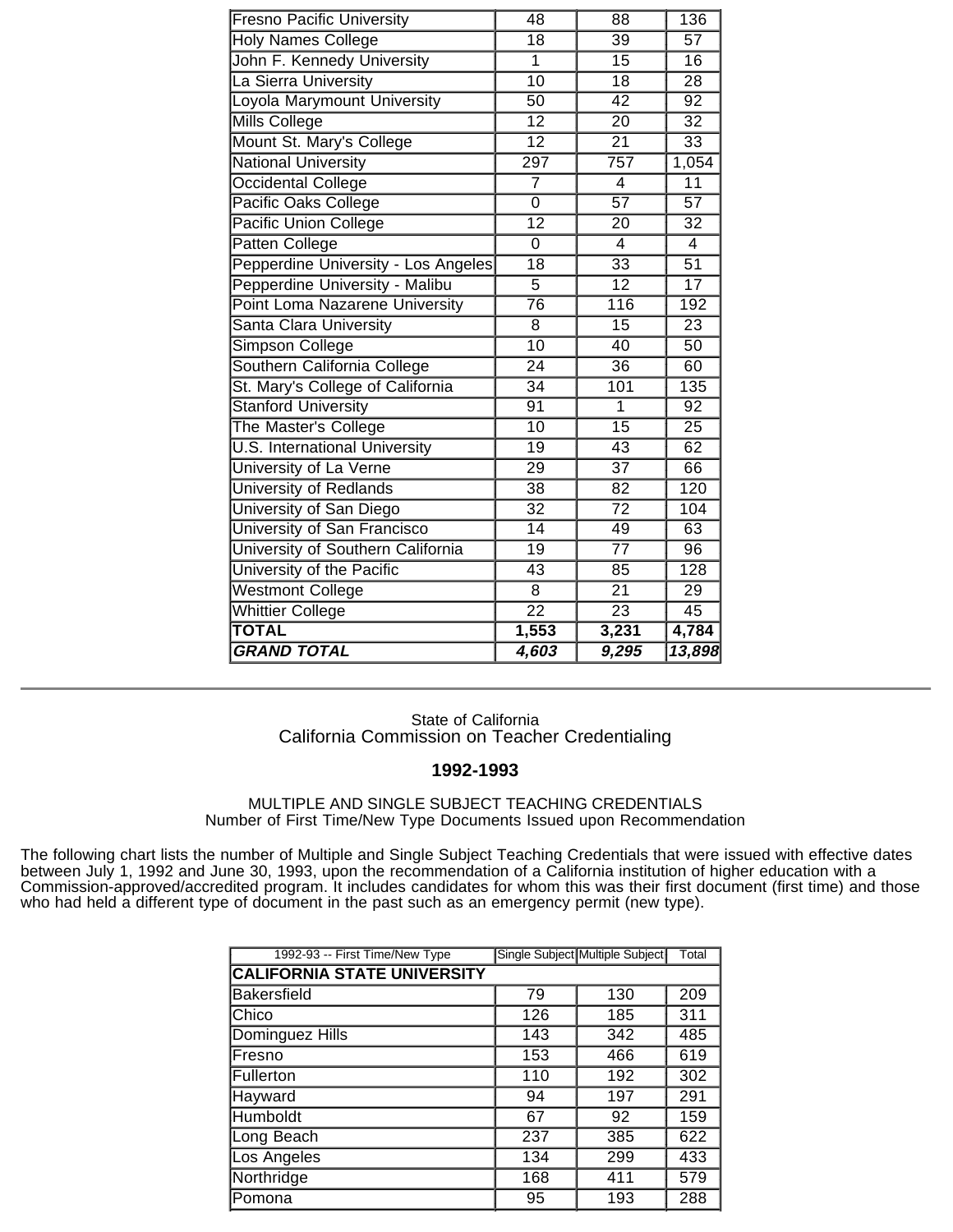| Sacramento                            | 135              | 310                                    | 445              |
|---------------------------------------|------------------|----------------------------------------|------------------|
| San Bernardino                        | $\overline{129}$ | 381                                    | $\overline{510}$ |
| San Diego                             | 152              | 291                                    | 443              |
| San Diego - Imperial Valley           | $\overline{19}$  | 63                                     | 82               |
| San Francisco                         | $\frac{209}{ }$  | 319                                    | 528              |
| San Jose                              | 132              | 264                                    | 396              |
| San Luis Obispo                       | 88               | $\overline{92}$                        | 180              |
| San Marcos                            | 2                | 105                                    | 107              |
| Sonoma                                | 61               | 133                                    | 194              |
| <b>Stanislaus</b>                     | $\overline{74}$  | 215                                    | 289              |
| <b>TOTAL</b>                          | 2,407            | 5,065                                  | 7,472            |
|                                       |                  |                                        |                  |
| 1992-93 -- First Time/New Type        |                  | Single Subject Multiple Subject        | Total            |
| <b>UNIVERSITY OF CALIFORNIA</b>       |                  |                                        |                  |
| <b>UC Berkeley</b>                    | 15               | 23                                     | 38               |
| <b>UC Davis</b>                       | 65               | 31                                     | 96               |
| <b>UC</b> Irvine                      | 50               | $\overline{122}$                       | 172              |
| <b>UC Los Angeles</b>                 | $\overline{79}$  | $\overline{118}$                       | 197              |
| <b>UC Riverside</b>                   | $\overline{58}$  | 132                                    | 190              |
| <b>UC San Diego</b>                   | 41               | 45                                     | 86               |
| <b>UC Santa Barbara</b>               | 44               | 55                                     | 99               |
| <b>UC Santa Cruz</b>                  | $\overline{23}$  | $\overline{59}$                        | 82               |
| <b>TOTAL</b>                          | 375              | 585                                    | 960              |
|                                       |                  |                                        |                  |
| 1992-93 -- First Time/New Type        |                  | <b>Single Subject Multiple Subject</b> | Total            |
| <b>INDEPENDENT INSTITUTIONS</b>       |                  |                                        |                  |
| <b>Azusa Pacific University</b>       | 32               | 43                                     | 75               |
| Bethany College/Assemblies of God     | 10               | 23                                     | 33               |
| <b>Biola University</b>               | 25               | 28                                     | 53               |
| California Baptist College            | $\overline{7}$   | $\overline{15}$                        | 22               |
| <b>California Lutheran University</b> | 30               | 73                                     | 103              |
| <b>Chapman University</b>             | 315              | $\overline{752}$                       | 1,067            |
| <b>Christian Heritage College</b>     | 4                | 8                                      | 12               |
| <b>Claremont Graduate School</b>      | 39               | 149                                    | 188              |
| College of Notre Dame                 | $\overline{34}$  | 70                                     | 104              |
| Concordia University                  | 11               | 49                                     | 60               |
|                                       | 40               | 100                                    | 140              |
| Dominican College of San Rafael       |                  |                                        |                  |
| Dominican College (Off Campus)        | 2                | 8                                      | 10               |
| <b>Fresno Pacific University</b>      | 35               | 79                                     | 114              |
| <b>Holy Names College</b>             | 10               | 29                                     | 39               |
| John F. Kennedy University            | $\overline{1}$   | $\overline{12}$                        | $\overline{13}$  |
| La Sierra University                  | 11               | 19                                     | $\overline{3}0$  |
| Loyola Marymount University           | 22               | 61                                     | 83               |
| Mills College                         | 24               | $\overline{19}$                        | 43               |
| Mount St. Mary's College              | $\overline{16}$  | $\overline{17}$                        | $\overline{33}$  |
| <b>National University</b>            | $\overline{327}$ | 814                                    | 1,141            |
| <b>Occidental College</b>             | 7                | $\overline{2}$                         | 9                |
| Pacific Oaks College                  | 0                | $\overline{28}$                        | $\overline{28}$  |
| Pacific Union College                 | 8                | 11                                     | 19               |
| Patten College                        | 0                | 4                                      | 4                |
| Pepperdine University - Los Angeles   | $\overline{12}$  | $\overline{51}$                        | 63               |
| Pepperdine University - Malibu        | $\overline{17}$  | 29                                     | 46               |
| Point Loma Nazarene University        | $\overline{77}$  | 148                                    | 225              |
| Santa Clara University                | $\overline{14}$  | 22                                     | 36               |
| Simpson College                       | 8                | 48                                     | 56               |
| Southern California College           | $\overline{15}$  | $\overline{27}$                        | 42               |
| St. Mary's College of California      | 24               | 87                                     | 111              |
| <b>Stanford University</b>            | 86               | 0                                      | 86               |
| The Master's College                  | 10               | $\overline{13}$                        | 23               |
|                                       |                  |                                        |                  |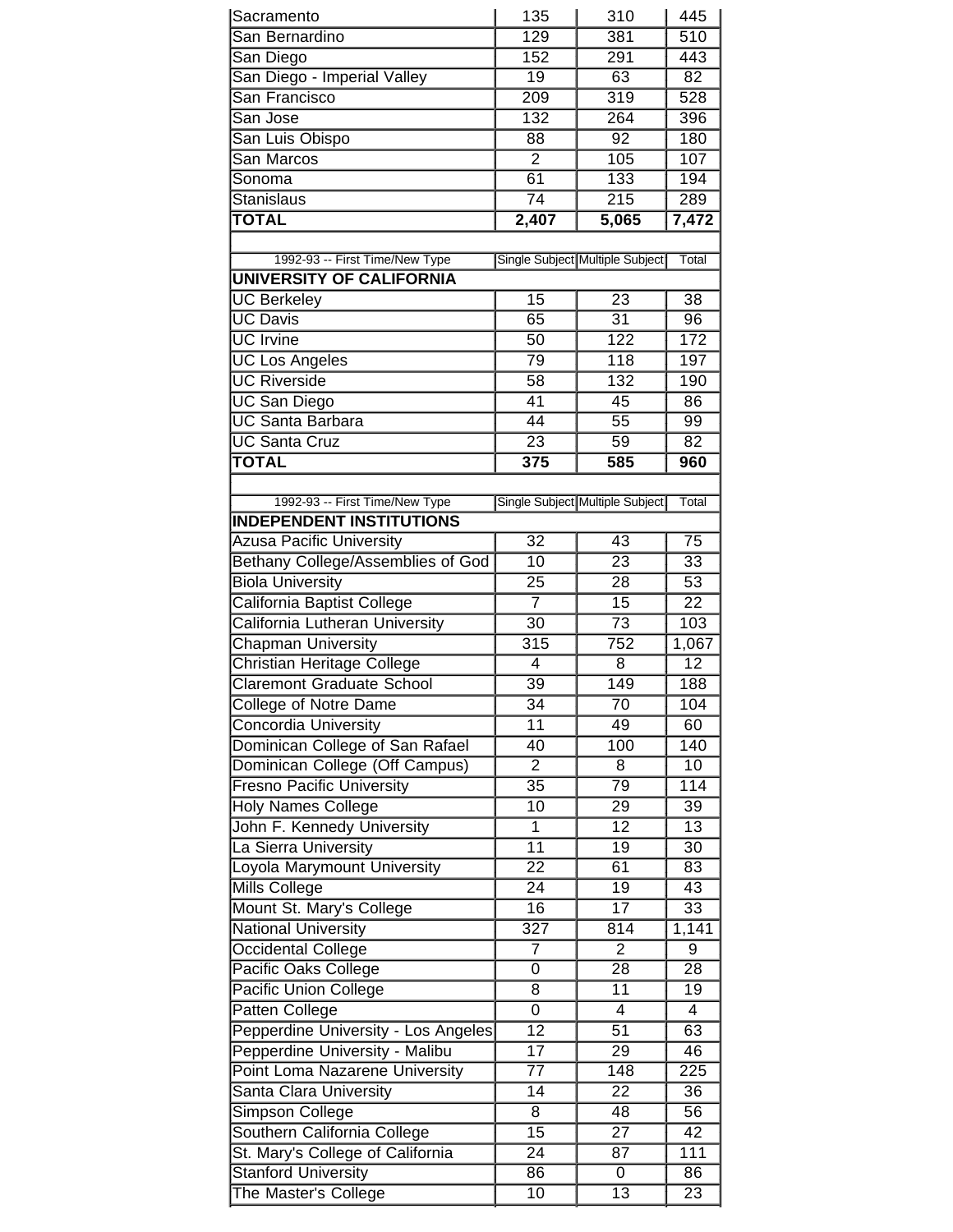| <b>U.S. International University</b> | 19    | 36    | 55     |
|--------------------------------------|-------|-------|--------|
| University of La Verne               | 36    | 48    | 84     |
| <b>University of Redlands</b>        | 53    | 85    | 138    |
| University of San Diego              | 37    | 86    | 123    |
| University of San Francisco          | 21    | 35    | 56     |
| University of Southern California    | 9     | 70    | 79     |
| University of the Pacific            | 42    | 50    | 92     |
| <b>Westmont College</b>              | 8     | 22    | 30     |
| <b>Whittier College</b>              | 19    | 43    | 62     |
| <b>TOTAL</b>                         | 1,517 | 3,313 | 4,830  |
| <b>GRAND TOTAL</b>                   | 4,299 | 8,963 | 13,262 |

## **1993-1994**

#### MULTIPLE AND SINGLE SUBJECT TEACHING CREDENTIALS Number of First Time/New Type Documents Issued upon Recommendation

The following chart lists the number of Multiple and Single Subject Teaching Credentials that were issued with effective dates between July 1, 1993 and June 30, 1994, upon the recommendation of a California institution of higher education with a Commission-approved/accredited program. It includes candidates for whom this was their first document (first time) and those who had held a different type of document in the past such as an emergency permit (new type).

| 1993-94 -- First Time/New Type     |                  | Single Subject Multiple Subject | Total            |
|------------------------------------|------------------|---------------------------------|------------------|
| <b>CALIFORNIA STATE UNIVERSITY</b> |                  |                                 |                  |
| <b>Bakersfield</b>                 | $\overline{77}$  | $\overline{140}$                | $\overline{217}$ |
| Chico                              | 132              | 176                             | $\overline{308}$ |
| Dominguez Hills                    | 160              | 326                             | 486              |
| Fresno                             | 130              | 431                             | 561              |
| Fullerton                          | $\overline{144}$ | 201                             | 345              |
| Hayward                            | $\overline{120}$ | $\overline{207}$                | 327              |
| <b>Humboldt</b>                    | $\overline{72}$  | $\overline{91}$                 | 163              |
| Long Beach                         | 207              | 344                             | 551              |
| Los Angeles                        | 136              | 309                             | 445              |
| Northridge                         | 126              | 304                             | 430              |
| Pomona                             | 107              | 196                             | 303              |
| Sacramento                         | $\overline{128}$ | 349                             | 477              |
| San Bernardino                     | 105              | 375                             | 480              |
| San Diego                          | 137              | 310                             | 447              |
| San Diego - Imperial Valley        | 20               | 61                              | 81               |
| San Francisco                      | $\overline{205}$ | $\overline{241}$                | 446              |
| San Jose                           | $\overline{142}$ | 267                             | 409              |
| San Luis Obispo                    | $\overline{69}$  | 98                              | 167              |
| San Marcos                         | $\Omega$         | 159                             | 159              |
| Sonoma                             | $\overline{51}$  | 78                              | 129              |
| Stanislaus                         | 65               | 210                             | $\overline{275}$ |
| <b>TOTAL</b>                       | 2,333            | 4,873                           | 7,206            |
| 1993-94 -- First Time/New Type     |                  | Single Subject Multiple Subject | Total            |
| <b>UNIVERSITY OF CALIFORNIA</b>    |                  |                                 |                  |
| <b>UC Berkeley</b>                 | $\overline{17}$  | $\overline{19}$                 | 36               |
| <b>UC Davis</b>                    | 44               | 40                              | 84               |
| <b>UC</b> Irvine                   | 53               | 93                              | 146              |
| <b>UC Los Angeles</b>              | 75               | 79                              | 154              |
| <b>UC Riverside</b>                | $\overline{75}$  | $\overline{122}$                | 197              |
| <b>UC San Diego</b>                | $\overline{55}$  | $\overline{32}$                 | $\overline{87}$  |
| <b>UC Santa Barbara</b>            | 46               | $\overline{42}$                 | 88               |
| <b>UC Santa Cruz</b>               | $\overline{14}$  | $\overline{27}$                 | $\overline{41}$  |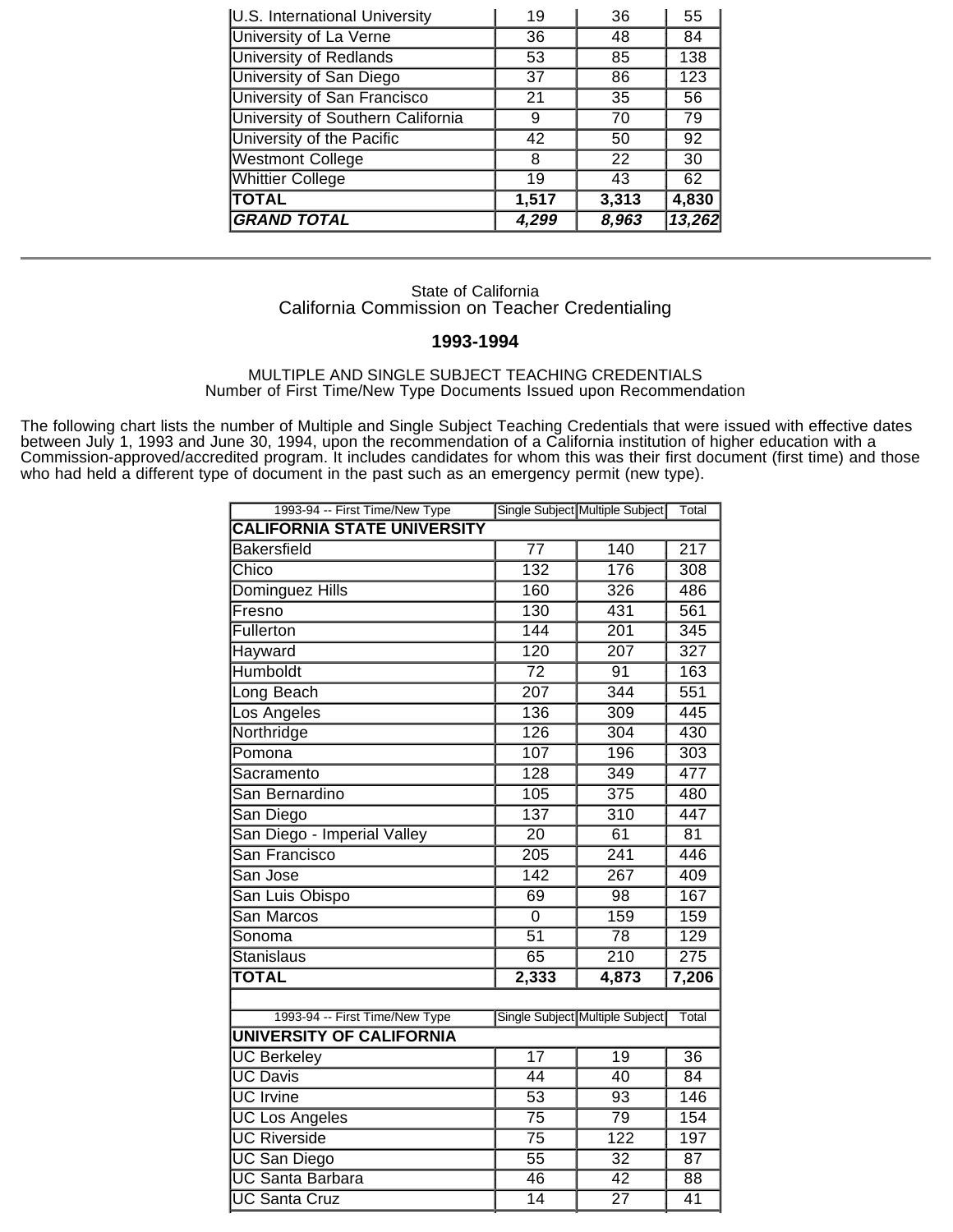| <b>TOTAL</b>                                                      | 379             | 454                             | 833             |
|-------------------------------------------------------------------|-----------------|---------------------------------|-----------------|
|                                                                   |                 |                                 |                 |
| 1993-94 -- First Time/New Type<br><b>INDEPENDENT INSTITUTIONS</b> |                 | Single Subject Multiple Subject | Total           |
| <b>Azusa Pacific University</b>                                   | 47              | 105                             | 152             |
| Bethany College/Assemblies of God                                 | $\overline{11}$ | 29                              | 40              |
| <b>Biola University</b>                                           | 16              | 33                              | 49              |
| California Baptist College                                        | $\overline{19}$ | $\overline{38}$                 | 57              |
| California Lutheran University                                    | $\overline{25}$ | 64                              | 89              |
| <b>Chapman University</b>                                         | 336             | 755                             | 1,091           |
| Christian Heritage College                                        | 8               | 19                              | 27              |
| <b>Claremont Graduate School</b>                                  | 44              | 126                             | 170             |
| College of Notre Dame                                             | 38              | 92                              | 130             |
| Concordia University                                              | 14              | 70                              | 84              |
| Dominican College of San Rafael                                   | $\overline{32}$ | $\overline{82}$                 | 114             |
| Dominican College (Off Campus)                                    | $\overline{5}$  | $\overline{27}$                 | $\overline{32}$ |
| <b>Fresno Pacific College</b>                                     | $\overline{32}$ | 87                              | 119             |
| <b>Holy Names College</b>                                         | 12              | 29                              | 41              |
| John F. Kennedy University                                        | $\mathbf 0$     | $\overline{18}$                 | 18              |
| La Sierra University                                              | 8               | $\overline{23}$                 | $\overline{31}$ |
| Loyola Marymount University                                       | $\overline{31}$ | $\overline{42}$                 | $\overline{73}$ |
| <b>Mills College</b>                                              | 32              | 38                              | 70              |
| Mount St. Mary's College                                          | $\overline{13}$ | $\overline{19}$                 | $\overline{32}$ |
| <b>National University</b>                                        | 383             | 843                             | 1,226           |
| Occidental College                                                | 9               | 4                               | $\overline{13}$ |
| Pacific Oaks College                                              | $\Omega$        | 50                              | 50              |
| <b>Pacific Union College</b>                                      | 11              | 16                              | 27              |
| Patten College                                                    | 0               | 22                              | 22              |
| Pepperdine University - Los Angeles                               | 20              | 65                              | 85              |
| Pepperdine University - Malibu                                    | 9               | 20                              | 29              |
| Point Loma Nazarene University                                    | $\overline{55}$ | $\overline{113}$                | 168             |
| Santa Clara University                                            | 9               | $\overline{25}$                 | $\overline{34}$ |
| Simpson College                                                   | $\overline{15}$ | 49                              | 64              |
| Southern California College                                       | $\overline{14}$ | $\overline{19}$                 | 33              |
| St. Mary's College of California                                  | 32              | 189                             | 221             |
| <b>Stanford University</b>                                        | 138             | 0                               | 138             |
| The Master's College                                              | 10              | $\overline{12}$                 | 22              |
| U.S. International University                                     | $\overline{25}$ | 29                              | 54              |
| University of La Verne                                            | 48              | 91                              | 139             |
| <b>University of Redlands</b>                                     | 59              | 84                              | 143             |
| University of San Diego                                           | 44              | 100                             | 144             |
| University of San Francisco                                       | $\overline{7}$  | 48                              | 55              |
| University of Southern California                                 | 9               | 61                              | 70              |
| University of the Pacific                                         | 25              | 51                              | 76              |
| <b>Westmont College</b>                                           | 3               | 14                              | 17              |
| <b>Whittier College</b>                                           | $\overline{21}$ | $\overline{43}$                 | 64              |
| <b>TOTAL</b>                                                      | 1,669           | 3,644                           | 5,313           |
| <b>GRAND TOTAL</b>                                                | 4,381           | 8,971                           | 13,352          |

#### **1994-1995**

MULTIPLE AND SINGLE SUBJECT TEACHING CREDENTIALS Number of First Time/New Type Documents Issued upon Recommendation

The following chart lists the number of Multiple and Single Subject Teaching Credentials that were issued with effective dates between July 1, 1994 and June 30, 1995, upon the recommendation of a California institution of higher education with a Commission-approved/accredited program. It includes candidates for whom this was their first document (first time) and those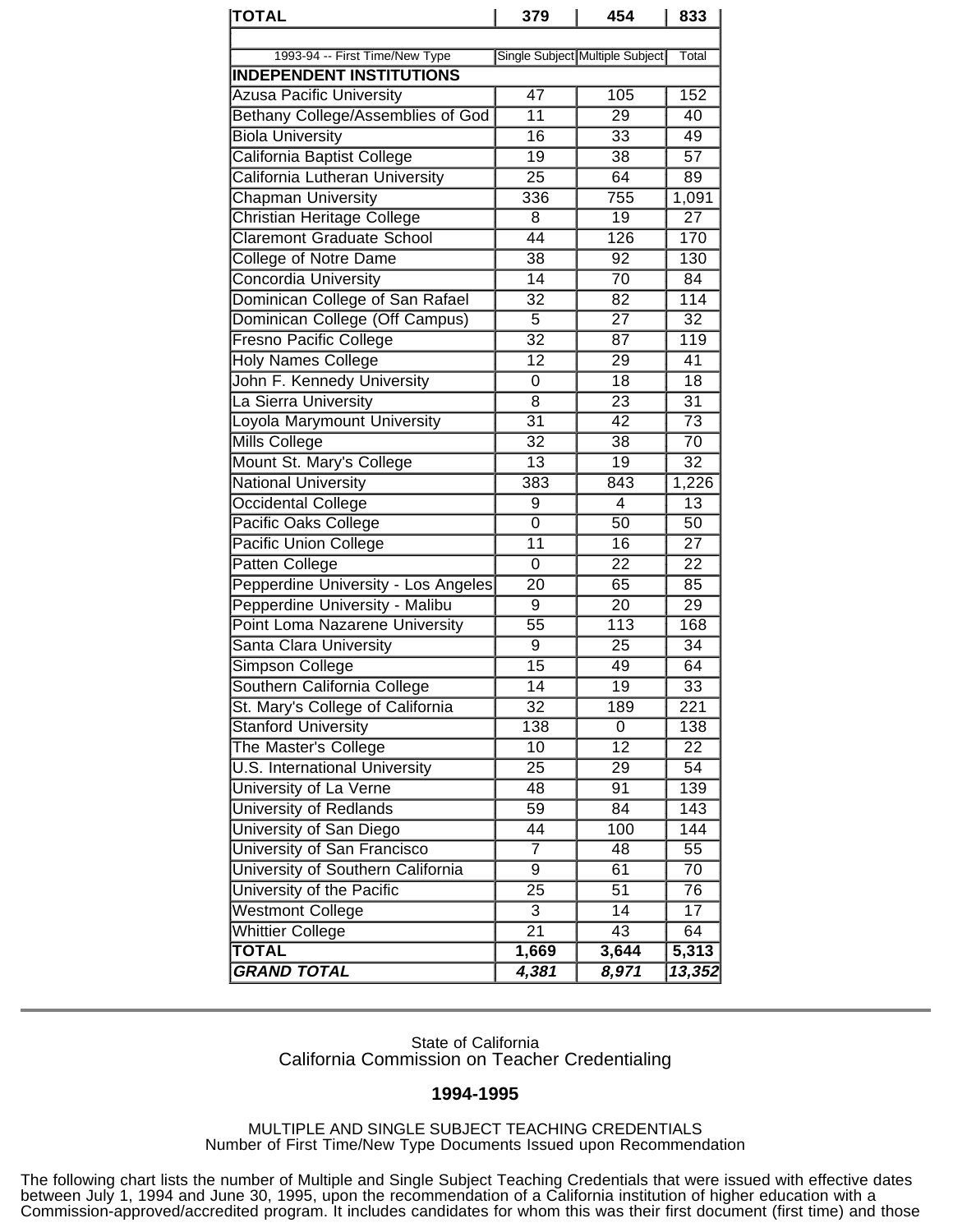# who had held a different type of document in the past such as an emergency permit (new type).

| 1994-95 -- First Time/New Type        | <b>Single Subject</b> | Multiple Subject        | Total           |
|---------------------------------------|-----------------------|-------------------------|-----------------|
| <b>CALIFORNIA STATE UNIVERSITY</b>    |                       |                         |                 |
| <b>Bakersfield</b>                    | 76                    | 134                     | 210             |
| Chico                                 | 130                   | 169                     | 299             |
| Dominguez Hills                       | 138                   | 285                     | 423             |
| Fresno                                | 138                   | 384                     | 522             |
| Fullerton                             | 130                   | $\overline{213}$        | 343             |
| Hayward                               | 99                    | 176                     | 275             |
| <b>Humboldt</b>                       | 46                    | 80                      | 126             |
| Long Beach                            | 237                   | 335                     | 572             |
| Los Angeles                           | 129                   | 312                     | 441             |
| Northridge                            | 164                   | 380                     | 544             |
| Pomona                                | 106                   | 193                     | 299             |
| Sacramento                            | 90                    | 318                     | 408             |
| San Bernardino                        | 133                   | 288                     | 421             |
| San Diego                             |                       |                         |                 |
|                                       | 157                   | 246                     | 403             |
| San Diego - Imperial Valley           | $\overline{17}$       | $\overline{45}$         | 62              |
| San Francisco                         | $\overline{202}$      | $\overline{224}$        | 426             |
| San Jose                              | 121                   | 227                     | 348             |
| San Luis Obispo                       | 68                    | 90                      | 158             |
| San Marcos                            | $\overline{5}$        | 192                     | 197             |
| Sonoma                                | $\overline{57}$       | $\overline{112}$        | 169             |
| Stanislaus                            | $\overline{53}$       | 178                     | 231             |
| <b>TOTAL</b>                          | 2,296                 | 4,581                   | 6,877           |
|                                       |                       |                         |                 |
| 1994-95 -- First Time/New Type        | <b>Single Subject</b> | <b>Multiple Subject</b> | Total           |
| UNIVERSITY OF CALIFORNIA              |                       |                         |                 |
| <b>UC Berkeley</b>                    | 11                    | 9                       | 20              |
| <b>UC Davis</b>                       | 52                    | 34                      | 86              |
| <b>UC</b> Irvine                      | 56                    | 107                     | 163             |
| <b>UC Los Angeles</b>                 | $\overline{11}$       | $\overline{2}$          | $\overline{13}$ |
| <b>UC Riverside</b>                   | $\overline{47}$       | $\overline{78}$         | 125             |
| <b>UC San Diego</b>                   | $\overline{53}$       | $\overline{34}$         | 87              |
| <b>UC Santa Barbara</b>               | 40                    | 42                      | 82              |
| <b>UC Santa Cruz</b>                  | 16                    | 33                      | 49              |
| <b>TOTAL</b>                          | 286                   | 339                     | 625             |
|                                       |                       |                         |                 |
| 1994-95 -- First Time/New Type        | <b>Single Subject</b> | <b>Multiple Subject</b> | Total           |
| <b>INDEPENDENT INSTITUTIONS</b>       |                       |                         |                 |
| <b>Azusa Pacific University</b>       | 47                    | 112                     | 159             |
| Bethany College/Assemblies of God     | 15                    | 35                      | 50              |
| <b>Biola University</b>               | 22                    | 30                      | 52              |
| <b>California Baptist College</b>     | $\overline{12}$       | $\overline{23}$         | 35              |
| <b>California Lutheran University</b> | 35                    | 44                      | 79              |
| <b>Chapman University</b>             | 374                   | 777                     |                 |
|                                       |                       |                         | 1,151           |
| <b>Christian Heritage College</b>     | $\overline{3}$        | 12                      | 15              |
| <b>Claremont Graduate School</b>      | $\overline{34}$       | $\overline{135}$        | 169             |
| College of Notre Dame                 | $\overline{45}$       | 86                      | 131             |
| <b>Concordia University</b>           | 33                    | $\overline{115}$        | 148             |
| Dominican College of San Rafael       | 43                    | 81                      | 124             |
| Dominican College (Off Campus)        | 7                     | 22                      | 29              |
| <b>Fresno Pacific University</b>      | 24                    | 80                      | 104             |
| <b>Holy Names College</b>             | 13                    | 44                      | 57              |
| John F. Kennedy University            | $\overline{1}$        | $\overline{11}$         | $\overline{12}$ |
| La Sierra University                  | $\overline{15}$       | $\overline{14}$         | 29              |
| Loyola Marymount University           | 44                    | 52                      | 96              |
| Mills College                         | 18                    | 26                      | 44              |
| Mount St. Mary's College              | $\overline{25}$       | 28                      | 53              |
|                                       |                       |                         |                 |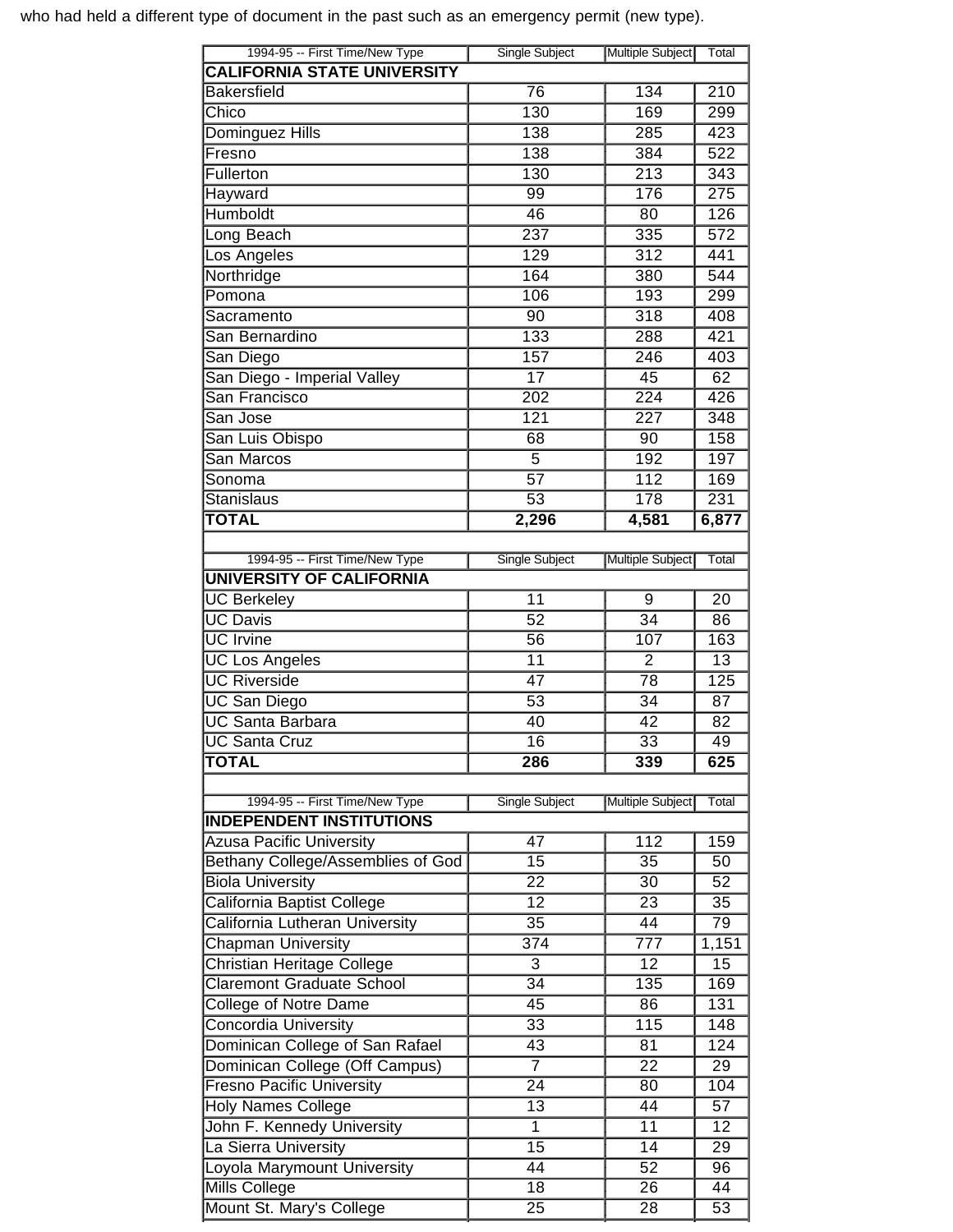| National University                  | 395             | 823             | 1,218           |
|--------------------------------------|-----------------|-----------------|-----------------|
| New College of California            | 0               | 15              | 15              |
| Occidental College                   | 9               | 9               | 18              |
| Pacific Oaks College                 | $\overline{0}$  | $\overline{47}$ | 47              |
| <b>Pacific Union College</b>         | 16              | $\overline{15}$ | 31              |
| <b>Patten College</b>                | 0               | $\overline{12}$ | $\overline{12}$ |
| Pepperdine University - Los Angeles  | $\overline{21}$ | 64              | 85              |
| Pepperdine University - Malibu       | 9               | 21              | 30              |
| Point Loma Nazarene University       | $\overline{38}$ | 96              | 134             |
| Santa Clara University               | $\overline{12}$ | 21              | 33              |
| <b>Simpson College</b>               | 23              | 67              | 90              |
| Southern California College          | 18              | 22              | 40              |
| St. Mary's College of California     | 52              | 155             | 207             |
| <b>Stanford University</b>           | 105             | 3               | 108             |
| The Master's College                 | 19              | 31              | 50              |
| <b>U.S. International University</b> | $\overline{29}$ | $\overline{31}$ | 60              |
| University of La Verne               | 31              | 100             | 131             |
| University of Redlands               | 69              | 97              | 166             |
| University of San Diego              | $\overline{42}$ | $\overline{92}$ | 134             |
| University of San Francisco          | $\overline{13}$ | $\overline{36}$ | 49              |
| University of Southern California    | 23              | 39              | 62              |
| University of the Pacific            | $\overline{31}$ | 87              | 118             |
| <b>Westmont College</b>              | 8               | 16              | 24              |
| <b>Whittier College</b>              | 26              | 40              | 66              |
| <b>TOTAL</b>                         | 1,799           | 3,666           | 5,465           |
| <b>GRAND TOTAL</b>                   | 4,381           | 8,586           | 12,967          |

## **1995-1996**

#### MULTIPLE AND SINGLE SUBJECT TEACHING CREDENTIALS Number of First Time/New Type Documents Issued upon Recommendation

The following chart lists the number of Multiple and Single Subject Teaching Credentials that were issued with effective dates between July 1, 1995 and June 30, 1996, upon the recommendation of a California institution of higher education with a Commission-approved/accredited program. It includes candidates for whom this was their first document (first time) and those who had held a different type of document in the past such as an emergency permit (new type).

| 1995-96 -- First Time/New Type     |     | Single Subject Multiple Subject | Total |  |
|------------------------------------|-----|---------------------------------|-------|--|
| <b>CALIFORNIA STATE UNIVERSITY</b> |     |                                 |       |  |
| <b>Bakersfield</b>                 | 110 | 130                             | 240   |  |
| Chico                              | 110 | 171                             | 281   |  |
| Dominguez Hills                    | 174 | 360                             | 534   |  |
| Fresno                             | 156 | 341                             | 497   |  |
| Fullerton                          | 137 | 215                             | 352   |  |
| Hayward                            | 131 | 176                             | 307   |  |
| Humboldt                           | 87  | 103                             | 190   |  |
| Long Beach                         | 212 | 341                             | 553   |  |
| Los Angeles                        | 137 | 325                             | 462   |  |
| <b>Monterey Bay</b>                | 0   | 9                               | 9     |  |
| Northridge                         | 149 | 371                             | 520   |  |
| Pomona                             | 124 | 156                             | 280   |  |
| Sacramento                         | 140 | 346                             | 486   |  |
| San Bernardino                     | 127 | 298                             | 425   |  |
| San Diego                          | 180 | 260                             | 440   |  |
| San Diego - Imperial Valley        | 20  | 54                              | 74    |  |
| San Francisco                      | 210 | 290                             | 500   |  |
| San Jose                           | 118 | 227                             | 345   |  |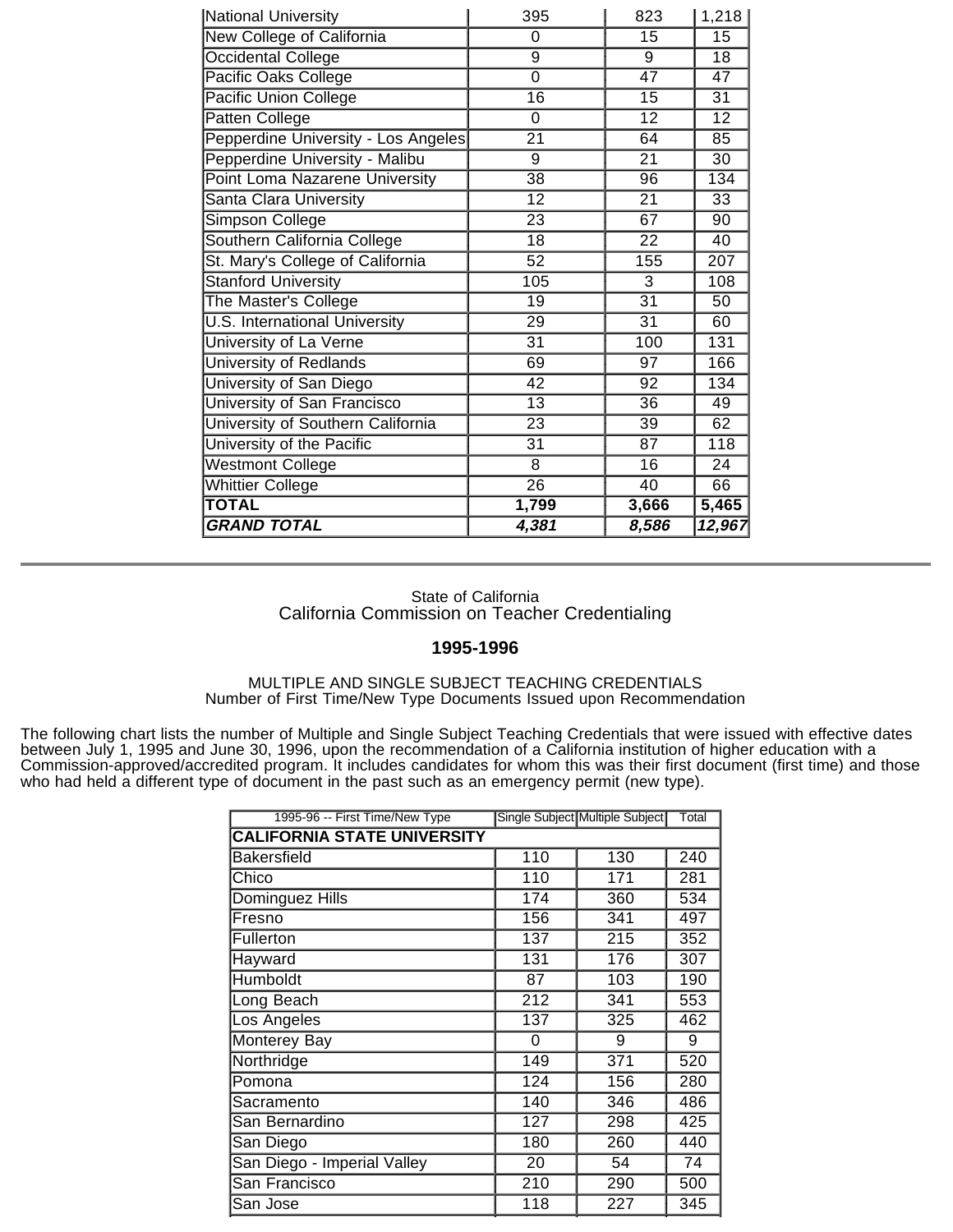| San Luis Obispo                      | 71              | 70                              | 141              |
|--------------------------------------|-----------------|---------------------------------|------------------|
| San Marcos                           | $\overline{17}$ | 235                             | 252              |
| Sonoma                               | 55              | 96                              | 151              |
| <b>Stanislaus</b>                    | 69              | $\overline{192}$                | 261              |
| <b>TOTAL</b>                         | 2,534           | 4,766                           | 7,300            |
|                                      |                 |                                 |                  |
| 1995-96 -- First Time/New Type       |                 | Single Subject Multiple Subject | Total            |
| <b>UNIVERSITY OF CALIFORNIA</b>      |                 |                                 |                  |
| <b>UC Berkeley</b>                   | 17              | 16                              | 33               |
| <b>UC Davis</b>                      | 33              | 47                              | 80               |
| <b>UC</b> Irvine                     | $\overline{54}$ | 84                              | 138              |
| <b>UC Los Angeles</b>                | 61              | $\overline{70}$                 | 131              |
| <b>UC Riverside</b>                  | 66              | 87                              | 153              |
| <b>UC San Diego</b>                  | 31              | 12                              | 43               |
| <b>UC Santa Barbara</b>              | 46              | 48                              | 94               |
| <b>UC Santa Cruz</b>                 | 18              | 32                              | 50               |
| <b>TOTAL</b>                         |                 |                                 |                  |
|                                      | 326             | 396                             | $\overline{722}$ |
|                                      |                 |                                 |                  |
| 1995-96 -- First Time/New Type       |                 | Single Subject Multiple Subject | Total            |
| <b>INDEPENDENT INSTITUTIONS</b>      |                 |                                 |                  |
| <b>Azusa Pacific University</b>      | 59              | 88                              | 147              |
| Bethany College/Assemblies of God    | 21              | 32                              | 53               |
| <b>Biola University</b>              | 26              | 31                              | 57               |
| California Baptist College           | 18              | 22                              | 40               |
| California Lutheran University       | $\overline{27}$ | 56                              | 83               |
| <b>Chapman University</b>            | 429             | 875                             | 1,304            |
| Christian Heritage College           | 9               | 14                              | 23               |
| <b>Claremont Graduate School</b>     | 35              | 144                             | 179              |
| College of Notre Dame                | 46              | 84                              | 130              |
| Concordia University                 | 46              | 124                             | 170              |
| Dominican College of San Rafael      | 35              | 90                              | 125              |
| Dominican College (Off Campus)       | 8               | 32                              | 40               |
| <b>Fresno Pacific University</b>     | 28              | 51                              | 79               |
| <b>Holy Names College</b>            | 9               | $\overline{35}$                 | 44               |
| John F. Kennedy University           | $\mathfrak{p}$  | 14                              | 16               |
| La Sierra University                 | 9               | 13                              | $\overline{22}$  |
| Loyola Marymount University          | $\overline{34}$ | $\overline{57}$                 | 91               |
| Mills College                        | 27              | 25                              | 52               |
| Mount St. Mary's College             | 19              | 35                              | 54               |
| <b>National University</b>           | 427             | 840                             | 1,267            |
| <b>New College of California</b>     | $\overline{1}$  | 10                              | 11               |
| Occidental College                   | $\overline{7}$  | 10                              | 17               |
| Pacific Oaks College                 | 0               | 19                              | 19               |
| <b>Pacific Union College</b>         | 7               | 6                               | 13               |
| <b>Patten College</b>                | $\overline{0}$  | 9                               | 9                |
| Pepperdine University - Los Angeles  | 20              | 98                              | $\overline{118}$ |
| Pepperdine University - Malibu       | 5               | $\overline{23}$                 | $\overline{2}8$  |
|                                      | 42              | 81                              | $\overline{123}$ |
| Point Loma Nazarene University       |                 |                                 |                  |
| Point Loma Nazarene U - Pasadena     | 3               | 11                              | 14               |
| <b>Santa Clara University</b>        | 12              | 27                              | 39               |
| Simpson College                      | $\overline{15}$ | 78                              | 93               |
| Southern California College          | $\overline{11}$ | $\overline{36}$                 | 47               |
| St. Mary's College of California     | $\overline{34}$ | 162                             | 196              |
| <b>Stanford University</b>           | 91              | 1                               | 92               |
| The Master's College                 | $\overline{12}$ | 24                              | 36               |
| <b>U.S. International University</b> | 30              | 28                              | 58               |
| University of La Verne               | 63              | 106                             | 169              |
| <b>University of Redlands</b>        | 67              | $\overline{142}$                | 209              |
| University of San Diego              | 46              | $\overline{84}$                 | 130              |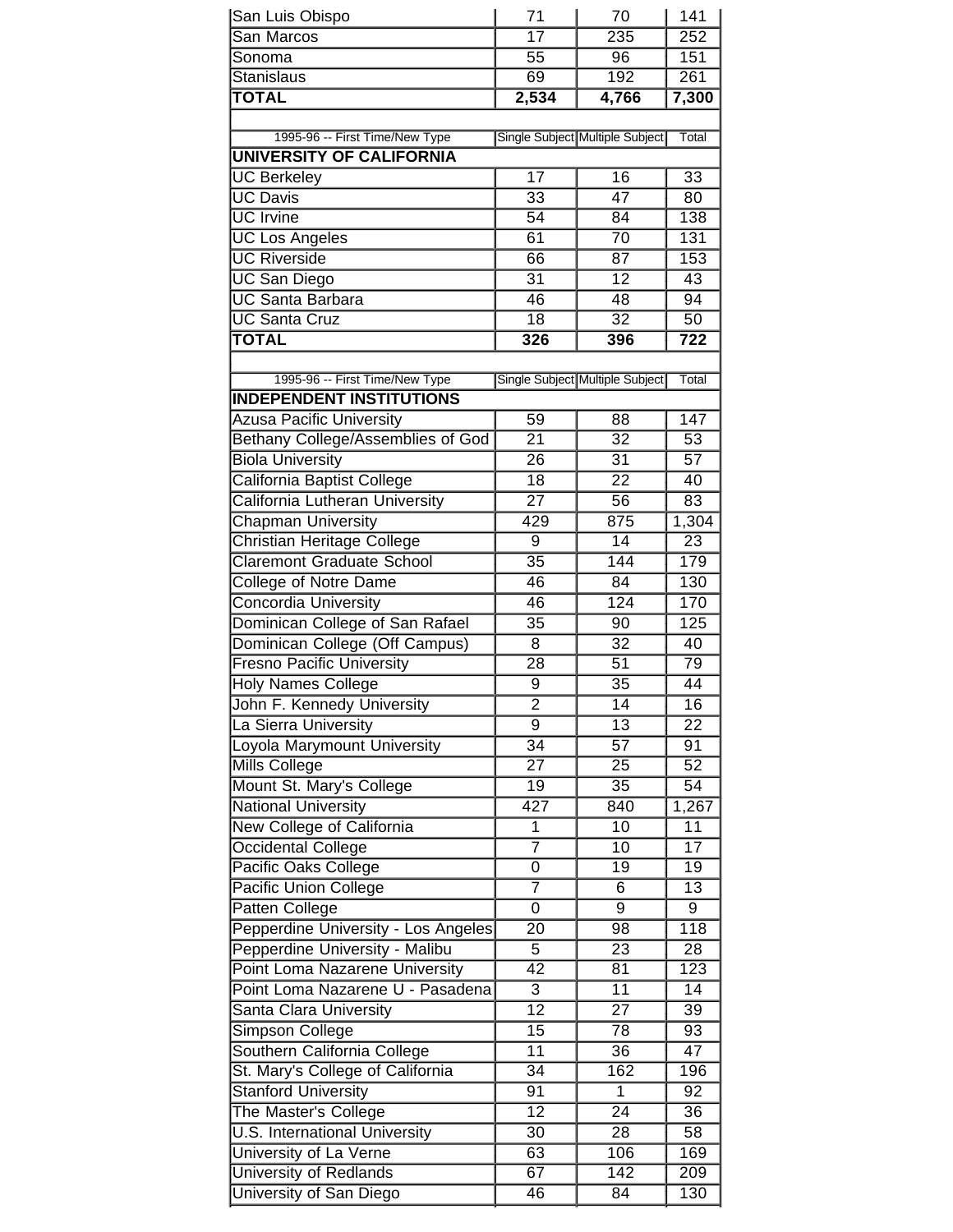| <b>GRAND TOTAL</b>                | 4,737 | 8,993 | $\sqrt{13,730}$ |
|-----------------------------------|-------|-------|-----------------|
| <b>TOTAL</b>                      | 1,877 | 3,831 | 5,708           |
| <b>Whittier College</b>           | 20    | 35    | 55              |
| <b>Westmont College</b>           | 3     | 13    | 16              |
| University of the Pacific         | 37    | 66    | 103             |
| University of Southern California | 19    | 73    | 92              |
| University of San Francisco       | 18    | 27    | 45              |

## **1996-1997**

MULTIPLE AND SINGLE SUBJECT TEACHING CREDENTIALS Number of First Time/New Type Documents Issued upon Recommendation

The following chart lists the number of Multiple and Single Subject Teaching Credentials that were issued with effective dates between July 1, 1996 and June 30, 1997, upon the recommendation of a California institution of higher education with a Commission-approved/accredited program. It includes candidates for whom this was their first document (first time) and those who had held a different type of document in the past such as an emergency permit (new type).

| 1996-97 -- First Time/New Type     |                  | Single Subject Multiple Subject | Total            |
|------------------------------------|------------------|---------------------------------|------------------|
| <b>CALIFORNIA STATE UNIVERSITY</b> |                  |                                 |                  |
| Bakersfield                        | 66               | 135                             | 201              |
| Chico                              | 110              | 198                             | $\overline{308}$ |
| Domiguez Hills                     | 177              | 398                             | $\overline{575}$ |
| Fresno                             | 141              | 405                             | 546              |
| Fullerton                          | 137              | 282                             | 419              |
| Hayward                            | 154              | $\overline{316}$                | 470              |
| <b>Humboldt</b>                    | $\overline{72}$  | 85                              | 157              |
| Long Beach                         | 206              | $\overline{302}$                | 508              |
| Los Angeles                        | 126              | 304                             | 430              |
| <b>Monterey Bay</b>                | 0                | $\overline{14}$                 | $\overline{14}$  |
| Northridge                         | $\overline{147}$ | 398                             | 545              |
| Pomona                             | 88               | 165                             | 253              |
| Sacramento                         | $\overline{114}$ | 283                             | 397              |
| San Bernardino                     | $\overline{120}$ | 258                             | 378              |
| San Diego                          | 160              | $\overline{213}$                | 373              |
| San Diego - Imperial Valley        | $\overline{25}$  | $\overline{74}$                 | 99               |
| San Francisco                      | 170              | 338                             | 508              |
| San Jose                           | $\overline{145}$ | 209                             | 354              |
| San Luis Obispo                    | 90               | 99                              | 189              |
| San Marcos                         | $\overline{33}$  | $\overline{229}$                | 262              |
| Sonoma                             | 67               | $\overline{77}$                 | 144              |
| Stanislaus                         | $\overline{53}$  | 169                             | $\overline{222}$ |
| <b>TOTAL</b>                       | 2,401            | 4,951                           | 7,352            |
|                                    |                  |                                 |                  |
| 1996-97 -- First Time/New Type     |                  | Single Subject Multiple Subject | Total            |
| UNIVERSITY OF CALIFORNIA           |                  |                                 |                  |
| <b>UC Berkeley</b>                 | $\overline{20}$  | 35                              | 55               |
| <b>UC Davis</b>                    | $\overline{33}$  | $\overline{33}$                 | 66               |
| <b>UC</b> Irvine                   | 53               | 85                              | 138              |
| <b>UC Los Angeles</b>              | $\overline{33}$  | 49                              | 82               |
| <b>UC Riverside</b>                | $\overline{53}$  | $\overline{82}$                 | 135              |
| <b>UC San Diego</b>                | $\overline{73}$  | $\overline{57}$                 | 130              |
| <b>UC Santa Barbara</b>            | 41               | $\overline{43}$                 | $\overline{84}$  |
| <b>UC Santa Cruz</b>               | $\overline{15}$  | 36                              | $\overline{51}$  |
| <b>TOTAL</b>                       | 321              | 420                             | 741              |
|                                    |                  |                                 |                  |
| 1996-97 -- First Time/New Type     |                  | Single Subject Multiple Subject | Total            |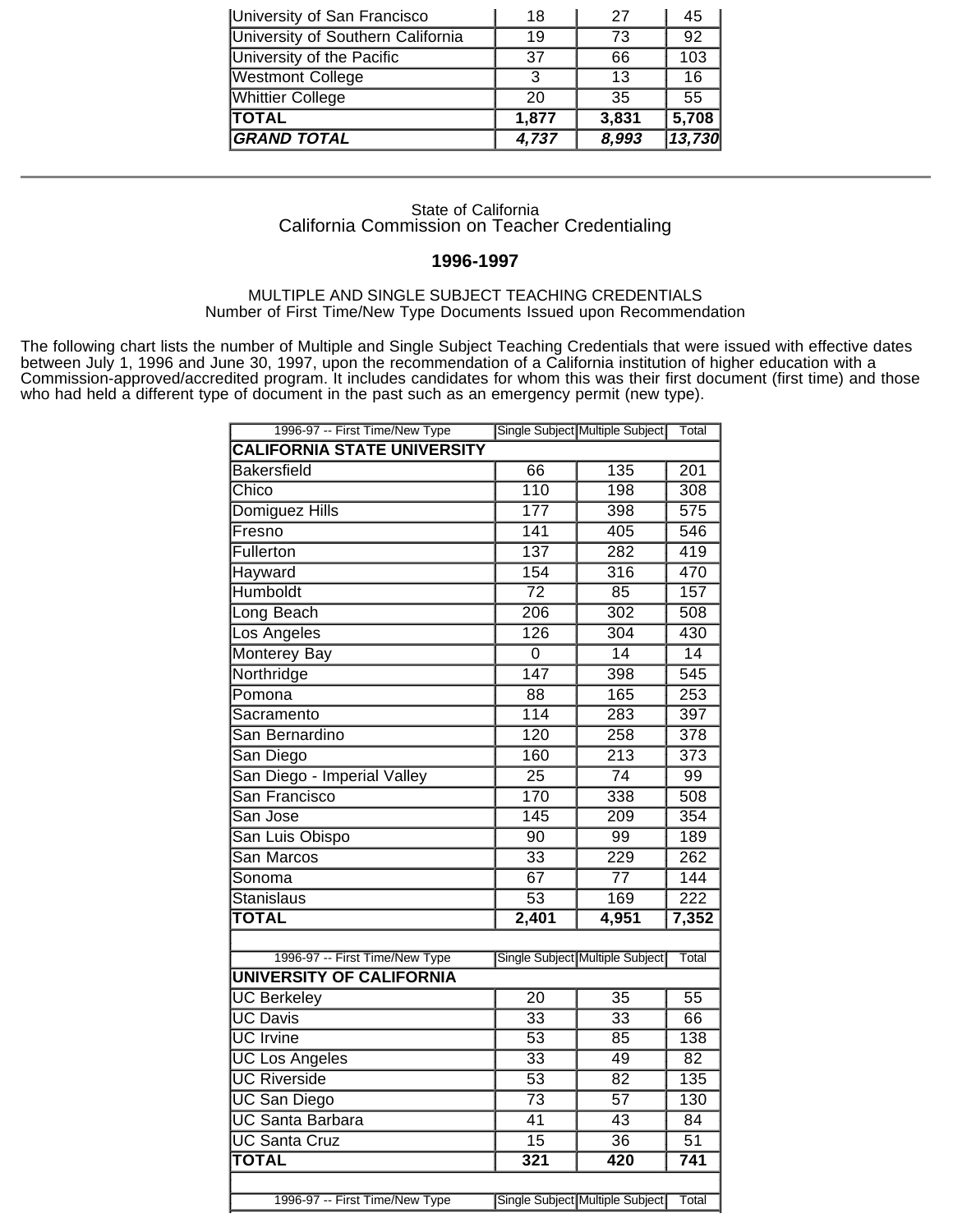| <b>IINDEPENDENT INSTITUTIONS</b>      |                  |                 |                 |
|---------------------------------------|------------------|-----------------|-----------------|
| <b>Azusa Pacific University</b>       | 79               | 162             | 241             |
| Bethany College/Assemblies of God     | $\overline{8}$   | $\overline{37}$ | 45              |
| <b>Biola University</b>               | 20               | 26              | 46              |
| California Baptist College            | 18               | 23              | $\overline{41}$ |
| California Lutheran University        | $\overline{32}$  | 49              | 81              |
| <b>Chapman University</b>             | $\overline{427}$ | 880             | 1,307           |
| <b>Christian Heritage College</b>     | $\overline{3}$   | $\overline{11}$ | $\overline{14}$ |
| <b>Claremont Graduate School</b>      | 36               | 124             | 160             |
| <b>College of Notre Dame</b>          | $\overline{71}$  | 90              | 161             |
| Concordia University                  | 26               | 100             | 126             |
| Dominican College of San Rafael       | 41               | 76              | 117             |
| Dominican College (Off Campus)        | $\overline{11}$  | $\overline{30}$ | $\overline{41}$ |
| <b>Fresno Pacific University</b>      | $\overline{32}$  | $\overline{74}$ | 106             |
| <b>Holy Names College</b>             | 14               | 48              | 62              |
| <b>Hope International University</b>  | 0                | $\overline{1}$  | 1               |
| John F. Kennedy University            | 3                | $\overline{18}$ | $\overline{21}$ |
| La Sierra University                  | 10               | $\overline{11}$ | $\overline{21}$ |
| Loyola Marymount University           | 23               | $\overline{38}$ | 61              |
| <b>Mills College</b>                  | $\overline{12}$  | $\overline{31}$ | 43              |
| Mount St. Mary's College              | $\overline{19}$  | $\overline{21}$ | 40              |
| <b>National Hispanic University</b>   | $\overline{0}$   | $\overline{6}$  | 6               |
| <b>National University</b>            | 446              | 897             | 1,343           |
| <b>New College of California</b>      | 0                | $\overline{15}$ | $\overline{15}$ |
| <b>Occidental College</b>             | $\overline{13}$  | $\overline{14}$ | $\overline{27}$ |
| Pacific Oaks College                  | 0                | 35              | $\overline{35}$ |
| Pacific Union College                 | $\overline{11}$  | $\overline{11}$ | 22              |
| Patten College                        | 0                | $\overline{14}$ | $\overline{14}$ |
| Pepperdine University - Los Angeles   | 22               | 93              | 115             |
| Pepperdine University - Malibu        | 8                | 29              | $\overline{37}$ |
| <b>Point Loma Nazarene University</b> | 20               | 68              | 88              |
| Point Loma Nazarene U - Pasadena      | 9                | $\overline{12}$ | $\overline{21}$ |
| Santa Clara University                | 7                | $\overline{31}$ | 38              |
| Simpson College                       | $\overline{17}$  | 89              | 106             |
| Southern California College           | 12               | 26              | 38              |
| St. Mary's College of California      | $\overline{32}$  | 146             | 178             |
| <b>Stanford University</b>            | 92               | 0               | 92              |
| The Master's College                  | 12               | 15              | 27              |
| U.S. International University         | 20               | 20              | 40              |
| University of La Verne                | 33               | 102             | 135             |
| University of Redlands                | 63               | 149             | 212             |
| University of San Diego               | $\overline{33}$  | 108             | 141             |
| University of San Francisco           | 8                | 30              | 38              |
| University of Southern California     | 27               | 62              | 89              |
| University of the Pacific             | 33               | 62              | 95              |
| <b>Westmont College</b>               | 9                | 20              | 29              |
| <b>Whitter College</b>                | 30               | $\overline{42}$ | 72              |
| <b>TOTAL</b>                          | 1,842            | 3,946           | 5,788           |
| <b>GRAND TOTAL</b>                    | 4,564            | 9,317           | 13,881          |

#### **1989-1990**

MULTIPLE AND SINGLE SUBJECT TEACHING CREDENTIALS Total Number of Documents Issued upon Recommendation

The following chart lists the number of Multiple and Single Subject Teaching Credentials that were issued with effective dates between July 1, 1989 and June 30, 1990, upon the recommendation of a California institution of higher education with a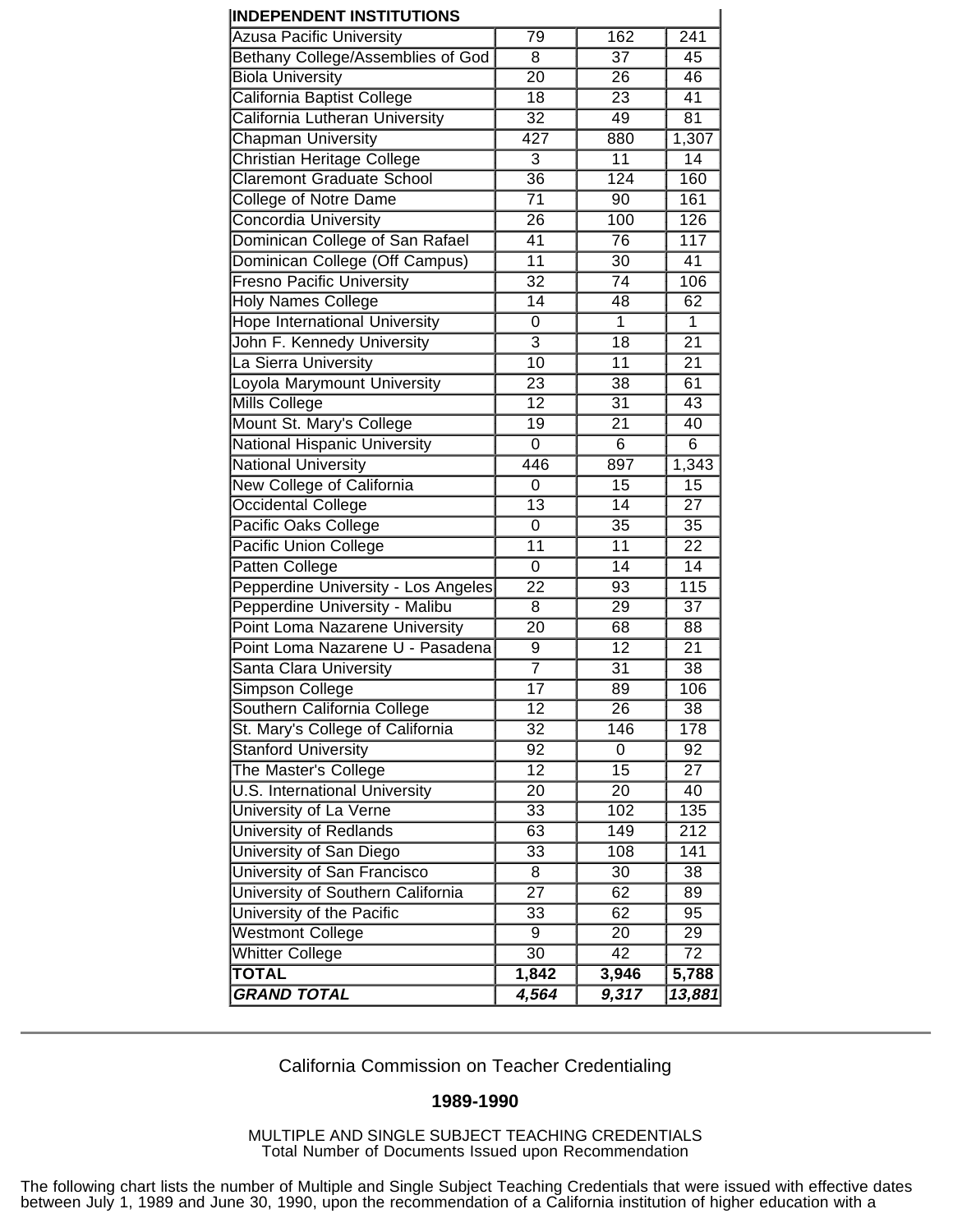Commission-approved/accredited program. It includes candidates for whom this was their first document (first time), those who have held a different type of document in the past such as an emergency permit (new type), and those who are renewing this document as from preliminary to professional clear.

| 1989-90 -- All Types                     |                        | Single Subject Multiple Subject | Total            |
|------------------------------------------|------------------------|---------------------------------|------------------|
| <b>CALIFORNIA STATE UNIVERSITY</b>       |                        |                                 |                  |
| Bakersfield                              | $\overline{118}$       | $\overline{217}$                | 335              |
| Chico                                    | 162                    | 307                             | 469              |
| Dominguez Hills                          | 130                    | 264                             | 394              |
| Fresno                                   | 220                    | $\overline{717}$                | 937              |
| Fullerton                                | 175                    | 339                             | $\overline{514}$ |
| Hayward                                  | 136                    | 292                             | 428              |
| <b>Humboldt</b>                          | 76                     | 108                             | 184              |
| Long Beach                               | 250                    | 392                             | 642              |
| Los Angeles                              | 196                    | $\overline{378}$                | $\overline{574}$ |
| Northridge                               | $\overline{215}$       | 389                             | 604              |
| Pomona                                   | $\overline{110}$       | 171                             | 281              |
| Sacramento                               | $\frac{246}{ }$        | $\overline{377}$                | 623              |
| San Bernardino                           | 109                    | 363                             | 472              |
|                                          |                        | 511                             |                  |
| San Diego                                | 265<br>$\overline{12}$ |                                 | 776              |
| San Diego - Imperial Valley              |                        | $\overline{30}$                 | $\overline{42}$  |
| San Francisco                            | 306                    | 321                             | 627              |
| San Jose                                 | $\overline{215}$       | 337                             | 552              |
| San Luis Obispo                          | $\overline{128}$       | 171                             | 299              |
| Sonoma                                   | 106                    | 227                             | 333              |
| Stanislaus                               | 103                    | 232                             | 335              |
| <b>TOTAL</b>                             | 3,278                  | 6,143                           | 9,421            |
|                                          |                        |                                 |                  |
| 1989-90 -- All Types                     |                        | Single Subject Multiple Subject | Total            |
| UNIVERSITY OF CALIFORNIA                 |                        |                                 |                  |
| <b>UC Berkeley</b>                       | 11                     | $\overline{18}$                 | 29               |
| <b>UC Davis</b>                          | $\overline{65}$        | 48                              | 113              |
| <b>UC</b> Irvine                         | 98                     | 188                             | 286              |
| <b>UC Los Angeles</b>                    | $\overline{75}$        | 85                              | 160              |
| <b>UC Riverside</b>                      | $\overline{111}$       | 238                             | 349              |
| <b>UC San Diego</b>                      | $\overline{13}$        | 42                              | 55               |
| <b>UC Santa Barbara</b>                  | 44                     | 57                              | 101              |
| <b>TOTAL</b>                             | 417                    | 676                             | 1,093            |
|                                          |                        |                                 |                  |
| 1989-90 -- All Types                     |                        | Single Subject Multiple Subject | Total            |
| <b>INDEPENDENT INSTITUTIONS</b>          |                        |                                 |                  |
| <b>Azusa Pacific University</b>          | 35                     | 43                              | 78               |
| Bethany College/Assemblies of God        | $\overline{11}$        | 18                              | 29               |
| <b>Biola University</b>                  | 25                     | 37                              | 62               |
| California Baptist College               | 7                      | 13                              | 20               |
| California Lutheran University           | 66                     | $\overline{144}$                | 210              |
| <b>Chapman University</b>                | 285                    | $\overline{546}$                | 831              |
| <b>Christian Heritage College</b>        | 3                      | $\overline{12}$                 | 15               |
| <b>Claremont Graduate School</b>         | 44                     | 91                              | 135              |
| <b>College for Developmental Studies</b> | 1                      | 6                               | $\overline{7}$   |
| <b>College of Notre Dame</b>             | 38                     | 30                              | 68               |
| <b>Concordia University</b>              | $\overline{4}$         | $\overline{12}$                 | 16               |
| Dominican College of San Rafael          | 33                     | 104                             | 137              |
| <b>Fresno Pacific University</b>         | 50                     | 192                             | 242              |
| <b>Holy Names College</b>                | 11                     | 21                              | 32               |
| Loma Linda University                    | $\overline{11}$        | $\overline{22}$                 | 33               |
| Loyola Marymount University              | 41                     | 46                              | 87               |
| <b>Mills College</b>                     | $\overline{18}$        | $\overline{14}$                 | $\overline{32}$  |
| Mount St. Mary's College                 | $\overline{14}$        | $\overline{24}$                 | 38               |
| National University                      | 277                    | 703                             | 980              |
|                                          |                        |                                 |                  |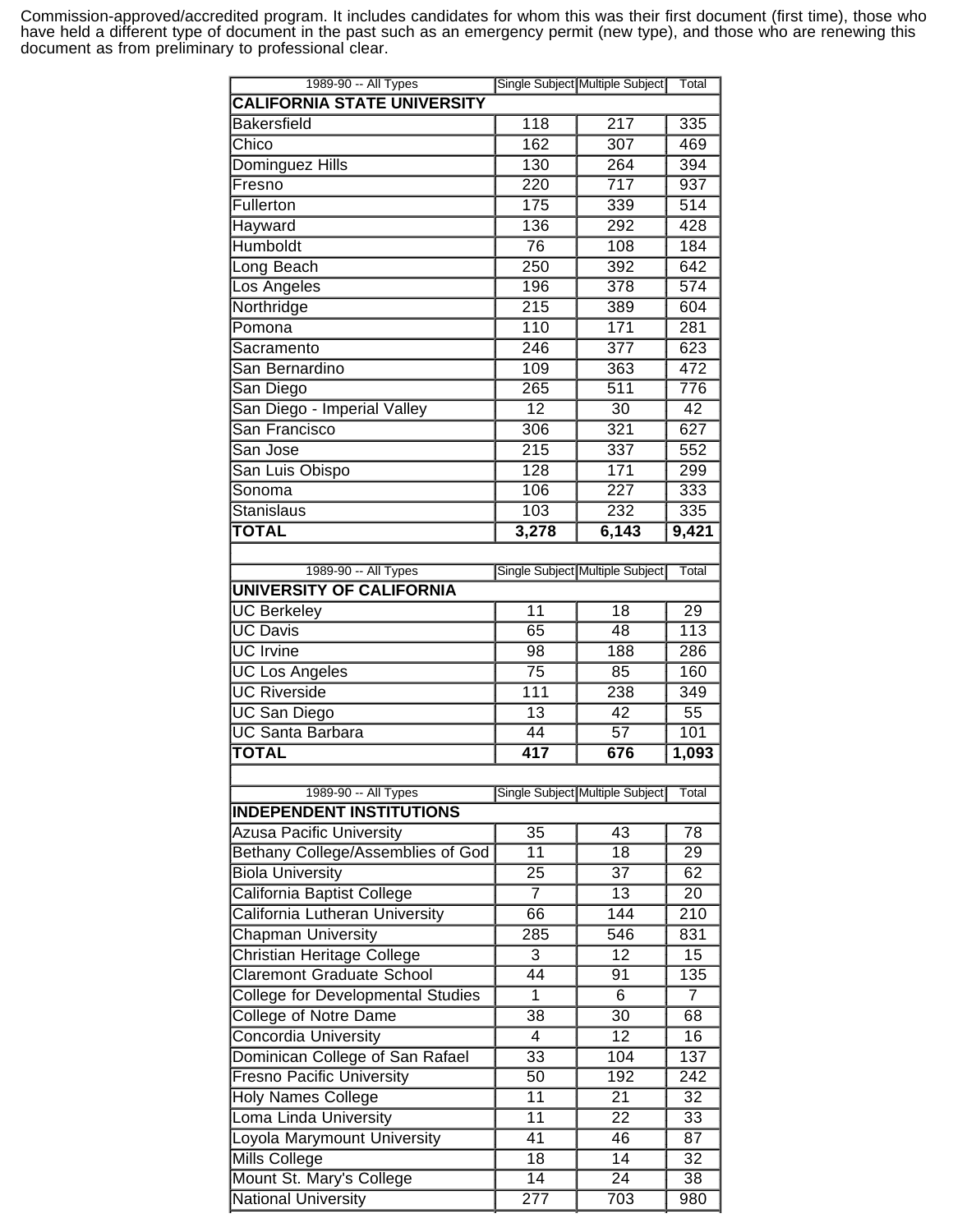| <b>Occidental College</b>            | 5               | 9               | 14              |
|--------------------------------------|-----------------|-----------------|-----------------|
| Pacific Oaks College                 | $\Omega$        | $\overline{31}$ | $\overline{31}$ |
| <b>Pacific Union College</b>         | $\overline{11}$ | $\overline{14}$ | 25              |
| Patten College                       | 0               | $\overline{2}$  | $\overline{2}$  |
| Pepperdine University - Los Angeles  | $\overline{26}$ | $\overline{26}$ | $\overline{52}$ |
| Pepperdine University - Malibu       | 14              | 15              | 29              |
| Point Loma Nazarene University       | 65              | 129             | 194             |
| Santa Clara University               | 13              | 23              | 36              |
| Simpson College                      | $\overline{2}$  | 6               | 8               |
| Southern California College          | 14              | 43              | 57              |
| St. Mary's College of California     | 34              | 94              | 128             |
| <b>Stanford University</b>           | 60              | 0               | 60              |
| The Master's College                 | 7               | 16              | 23              |
| <b>U.S. International University</b> | 26              | 50              | 76              |
| University of La Verne               | 30              | $\overline{38}$ | $\overline{68}$ |
| <b>University of Redlands</b>        | 32              | $\overline{74}$ | 106             |
| University of San Diego              | 32              | 81              | 113             |
| University of San Francisco          | $\overline{10}$ | $\overline{27}$ | $\overline{37}$ |
| University of Southern California    | 25              | $\overline{74}$ | 99              |
| University of the Pacific            | $\overline{57}$ | 122             | 179             |
| <b>Westmont College</b>              | 6               | 20              | 26              |
| <b>Whittier College</b>              | 28              | $\overline{2}0$ | 48              |
| <b>TOTAL</b>                         | 1,471           | 2,992           | 4,463           |
| <b>GRAND TOTAL</b>                   | 5,166           | 9,811           | 14,977          |

## **1990-1991**

MULTIPLE AND SINGLE SUBJECT TEACHING CREDENTIALS Total Number of Documents Issued upon Recommendation

The following chart lists the number of Multiple and Single Subject Teaching Credentials that were issued with effective dates between July 1, 1990 and June 30, 1991, upon the recommendation of a California institution of higher education with a Commission-approved/accredited program. It includes candidates for whom this was their first document (first time), those who have held a different type of document in the past such as an emergency permit (new type), and those who are renewing this document as from preliminary to professional clear.

| 1990-91 -- All Types               |                  | Single Subject Multiple Subject | Total            |
|------------------------------------|------------------|---------------------------------|------------------|
| <b>CALIFORNIA STATE UNIVERSITY</b> |                  |                                 |                  |
| <b>Bakersfield</b>                 | 129              | 246                             | 375              |
| Chico                              | 206              | 300                             | 506              |
| Dominguez Hills                    | $\overline{142}$ | 290                             | 432              |
| Fresno                             | 198              | 732                             | 930              |
| Fullerton                          | 187              | 379                             | 566              |
| Hayward                            | 168              | 347                             | $\overline{515}$ |
| <b>Humboldt</b>                    | 86               | $\overline{115}$                | 201              |
| Long Beach                         | 232              | 505                             | 737              |
| Los Angeles                        | 235              | 508                             | 743              |
| Northridge                         | 282              | 529                             | 811              |
| Pomona                             | 127              | 238                             | 365              |
| Sacramento                         | 255              | 490                             | 745              |
| San Bernardino                     | 173              | 577                             | 750              |
| San Diego                          | 287              | 532                             | 819              |
| San Diego - Imperial Valley        | $\overline{19}$  | 44                              | 63               |
| San Francisco                      | 351              | 347                             | 698              |
| San Jose                           | 256              | 370                             | 626              |
| San Luis Obispo                    | 149              | 196                             | 345              |
| San Marcos                         | $\Omega$         | 38                              | 38               |
| Sonoma                             | 96               | 240                             | 336              |
| <b>Stanislaus</b>                  | 94               | 273                             | 367              |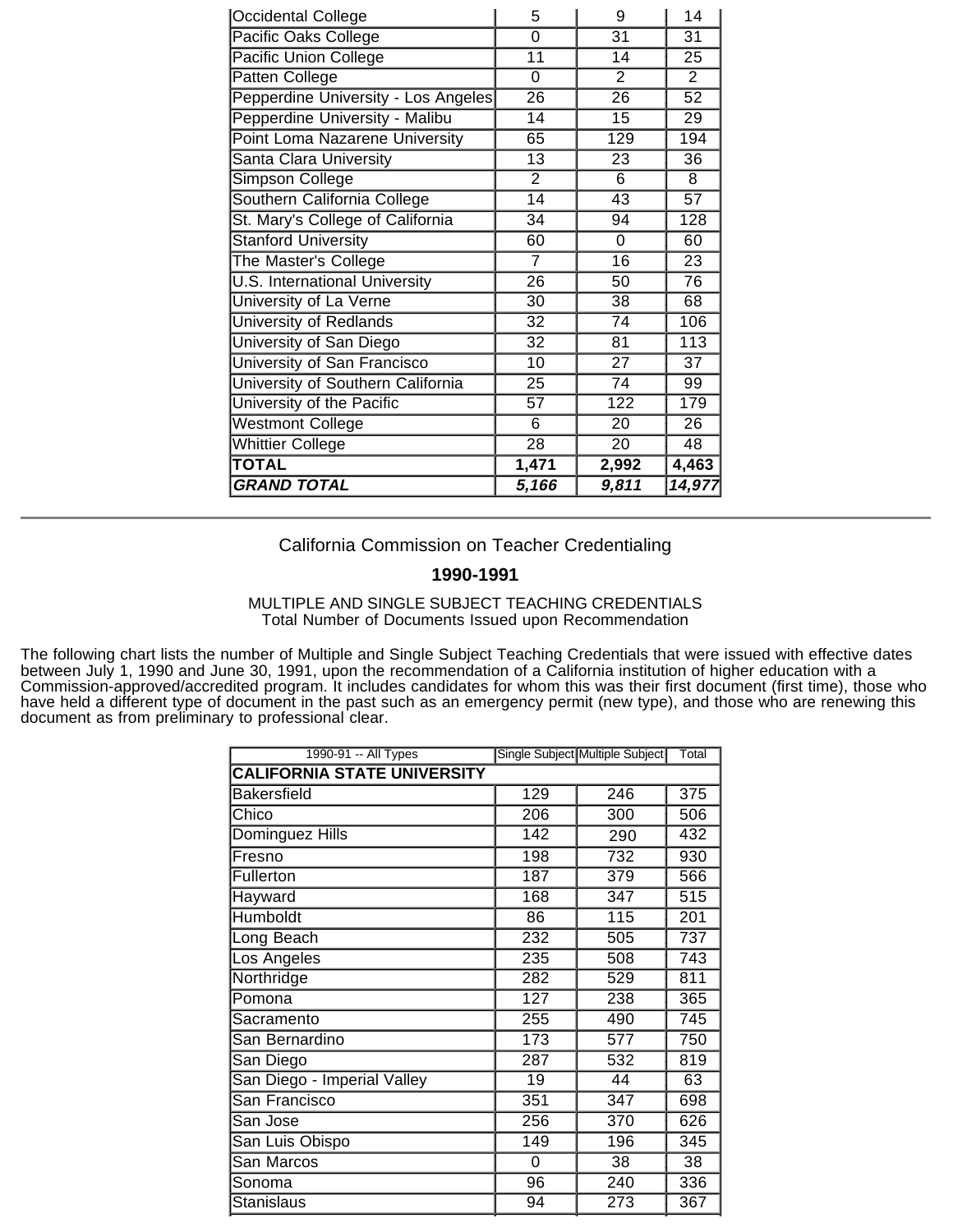| <b>TOTAL</b>                             | 3,672                           | 7,296            | 10,968           |
|------------------------------------------|---------------------------------|------------------|------------------|
|                                          |                                 |                  |                  |
| 1990-91 -- All Types                     | Single Subject Multiple Subject |                  | Total            |
| <b>UNIVERSITY OF CALIFORNIA</b>          |                                 |                  |                  |
| <b>UC</b> Berkeley                       | 32                              | 39               | 71               |
| <b>UC Davis</b>                          | 66                              | $\overline{58}$  | 124              |
| <b>UC</b> Irvine                         | $\overline{114}$                | 176              | 290              |
| <b>UC Los Angeles</b>                    | 80                              | $\overline{114}$ | 194              |
| <b>UC Riverside</b>                      | 67                              | 208              | 275              |
| <b>UC San Diego</b>                      | 42                              | 40               | 82               |
| <b>UC Santa Barbara</b>                  | 42                              | $\overline{71}$  | 113              |
| <b>UC Santa Cruz</b>                     | $\overline{42}$                 | 82               | 124              |
| <b>TOTAL</b>                             | 485                             | 788              | 1,273            |
|                                          |                                 |                  |                  |
| 1990-91 -- All Types                     | Single Subject Multiple Subject |                  | Total            |
| <b>INDEPENDENT INSTITUTIONS</b>          |                                 |                  |                  |
| <b>Azusa Pacific University</b>          | 79                              | 67               | 146              |
| <b>Bethany College/Assemblies of God</b> | $\overline{8}$                  | 20               | 28               |
| <b>Biola University</b>                  | 20                              | 41               | 61               |
| California Baptist College               | 7                               | 17               | 24               |
| California Lutheran University           | 89                              | 148              | 237              |
| <b>Chapman University</b>                | 330                             | 717              | 1,047            |
| <b>Christian Heritage College</b>        | 4                               | $\overline{7}$   | $\overline{11}$  |
| <b>Claremont Graduate School</b>         | 45                              | 92               | 137              |
| <b>College for Developmental Studies</b> | 0                               | $\overline{17}$  | $\overline{17}$  |
| <b>College of Notre Dame</b>             | 26                              | 44               | $\overline{70}$  |
| Concordia University                     | 10                              | 24               | $\overline{34}$  |
| Dominican College of San Rafael          | 45                              | 96               | 141              |
| <b>Fresno Pacific College</b>            | 73                              | 195              | 268              |
| <b>Holy Names College</b>                | $\overline{13}$                 | 15               | 28               |
| John F. Kennedy University               | 0                               | 8                | 8                |
| La Sierra University                     | 4                               | 5                | 9                |
| Loma Linda University                    | 10                              | 18               | 28               |
| Loyola Marymount University              | 78                              | 69               | 147              |
| <b>Mills College</b>                     | 22                              | 26               | 48               |
| Mount St. Mary's College                 | 18                              | 27               | 45               |
| <b>National University</b>               | $\overline{307}$                | 813              | 1,120            |
| Occidental College                       | 7                               | 8                | 15               |
| Pacific Oaks College                     | 0                               | 46               | 46               |
| <b>Pacific Union College</b>             | 10                              | $\overline{17}$  | $\overline{27}$  |
| <b>Patten College</b>                    | 0                               | $\overline{1}$   | $\overline{1}$   |
| Pepperdine University - Los Angeles      | 18                              | 33               | $\overline{51}$  |
| Pepperdine University - Malibu           | 26                              | 23               | 49               |
| Point Loma Nazarene University           | 75                              | 138              | 213              |
| <b>Santa Clara University</b>            | 9                               | 26               | 35               |
| <b>Simpson College</b>                   | 10                              | 15               | 25               |
| Southern California College              | $\overline{24}$                 | 43               | 67               |
|                                          |                                 | $\overline{123}$ | $\overline{149}$ |
| St. Mary's College of California         | 26                              |                  |                  |
| <b>Stanford University</b>               | 81                              | 1                | 82               |
| The Master's College                     | 3                               | 15               | 18               |
| <b>U.S. International University</b>     | $\overline{31}$                 | $\overline{112}$ | 143              |
| University of La Verne                   | 28                              | $\overline{42}$  | $\overline{70}$  |
| <b>University of Redlands</b>            | $\overline{37}$                 | 93               | 130              |
| University of San Diego                  | 37                              | 97               | 134              |
| University of San Francisco              | 16                              | 38               | 54               |
| University of Southern California        | 30                              | 69               | 99               |
| University of the Pacific                | 74                              | 138              | 212              |
| <b>Westmont College</b>                  | 10                              | $\overline{22}$  | $\overline{32}$  |
| <b>Whittier College</b>                  | $\overline{22}$                 | $\overline{33}$  | $\overline{55}$  |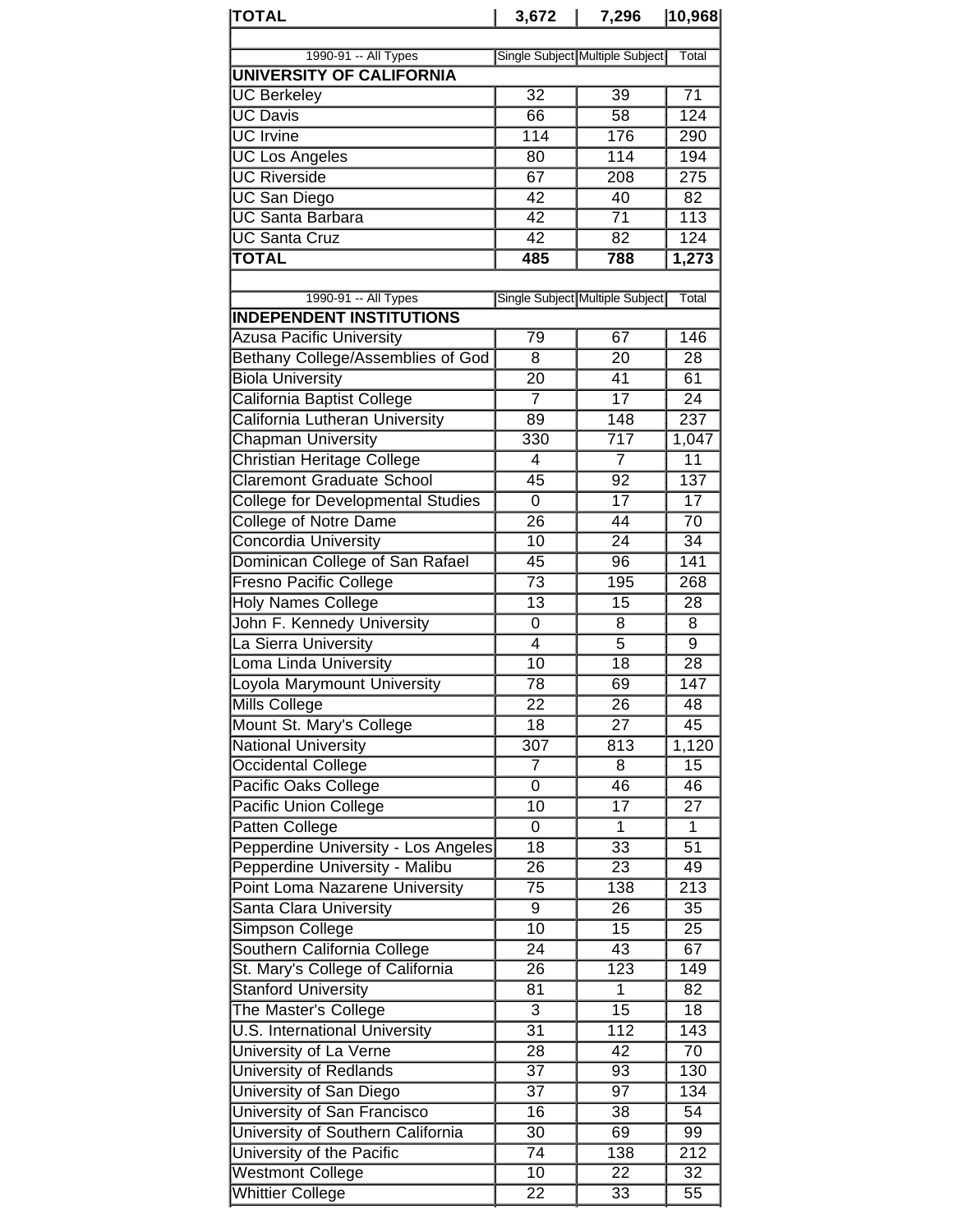| <b>TOTAL</b>       | 1.762 | 3,599   5,361   |  |
|--------------------|-------|-----------------|--|
| <b>GRAND TOTAL</b> | 5.919 | 11,683   17,602 |  |

## **1991-1992**

#### MULTIPLE AND SINGLE SUBJECT TEACHING CREDENTIALS Total Number of Documents Issued upon Recommendation

The following chart lists the number of Multiple and Single Subject Teaching Credentials that were issued with effective dates between July 1, 1991 and June 30, 1992, upon the recommendation of a California institution of higher education with a Commission-approved/accredited program. It includes candidates for whom this was their first document (first time), those who have held a different type of document in the past such as an emergency permit (new type), and those who are renewing this document as from preliminary to professional clear.

| 1991-92 -- All Types                                                |                  | Single Subject Multiple Subject | Total            |
|---------------------------------------------------------------------|------------------|---------------------------------|------------------|
| <b>CALIFORNIA STATE UNIVERSITY</b>                                  |                  |                                 |                  |
| <b>Bakersfield</b>                                                  | $\overline{137}$ | 258                             | 395              |
| Chico                                                               | 201              | 265                             | 466              |
| Dominguez Hills                                                     | 250              | 444                             | 694              |
| Fresno                                                              | 237              | 893                             | 1,130            |
| Fullerton                                                           | 198              | 423                             | 621              |
| Hayward                                                             | 193              | 329                             | 522              |
| Humboldt                                                            | 84               | 120                             | 204              |
| Long Beach                                                          | 295              | 577                             | 872              |
| Los Angeles                                                         | 252              | 499                             | 751              |
| Northridge                                                          | 247              | 558                             | 805              |
| Pomona                                                              | 130              | 248                             | $\overline{378}$ |
| Sacramento                                                          | 290              | 576                             | 866              |
| San Bernardino                                                      | 196              | 633                             | 829              |
| San Diego                                                           | 294              | 505                             | 799              |
| San Diego - Imperial Valley                                         | 12               | 49                              | 61               |
| San Francisco                                                       | 365              | 453                             | 818              |
| San Jose                                                            | 252              | 456                             | 708              |
| San Luis Obispo                                                     | 155              | 206                             | 361              |
| San Marcos                                                          | 1                | 75                              | 76               |
| Sonoma                                                              | 131              | 292                             | 423              |
|                                                                     |                  |                                 |                  |
| <b>Stanislaus</b>                                                   | 124              | 385                             | 509              |
| <b>TOTAL</b>                                                        | 4,044            | 8,244                           | 12,288           |
|                                                                     |                  |                                 |                  |
| 1991-92 -- All Types                                                |                  | Single Subject Multiple Subject | Total            |
| <b>UNIVERSITY OF CALIFORNIA</b>                                     |                  |                                 |                  |
| <b>UC Berkeley</b>                                                  | 41               | 48                              | 89               |
| <b>UC Davis</b>                                                     | 74               | 51                              | 125              |
| <b>UC</b> Irvine                                                    | $\overline{125}$ | 223                             | 348              |
| <b>UC Los Angeles</b>                                               | 115              | 133                             | 248              |
| <b>UC Riverside</b>                                                 | 83               | 152                             | 235              |
| <b>UC San Diego</b>                                                 | $\overline{44}$  | 82                              | 126              |
| <b>UC Santa Barbara</b>                                             | 51               | 73                              | 124              |
| <b>IUC Santa Cruz</b>                                               | 28               | 104                             | 132              |
| <b>TOTAL</b>                                                        | 561              | 866                             | 1,427            |
|                                                                     |                  |                                 |                  |
| 1991-92 -- All Types                                                |                  | Single Subject Multiple Subject | Total            |
| <b>INDEPENDENT INSTITUTIONS</b>                                     |                  |                                 |                  |
| <b>Azusa Pacific University</b>                                     | 78               | 102                             | 180              |
| Bethany College/Assemblies of God                                   | 8                | 20                              | 28               |
| <b>Biola University</b>                                             | 23               | 33                              | $\overline{56}$  |
| California Baptist College<br><b>California Lutheran University</b> | 16<br>71         | 24<br>156                       | 40<br>227        |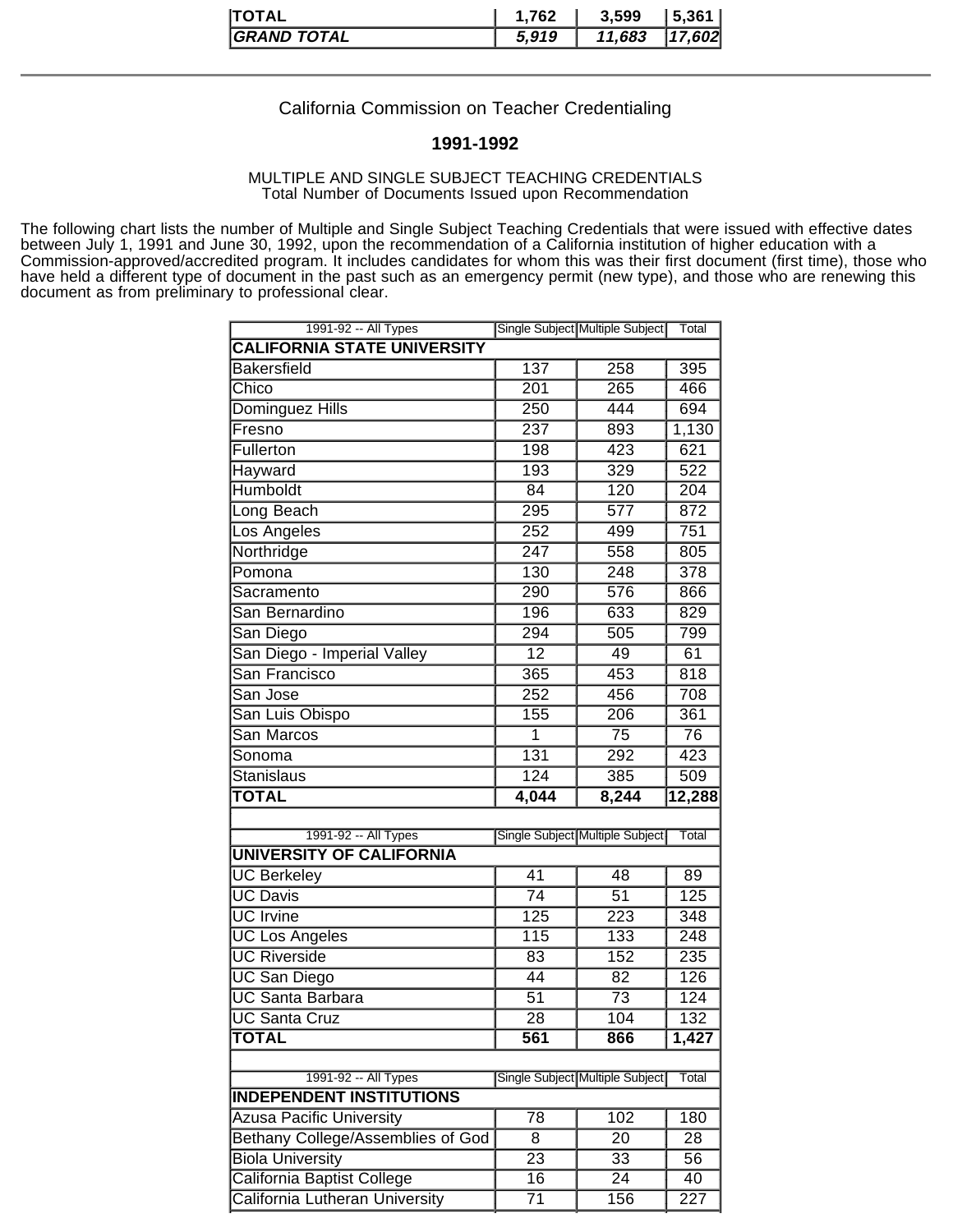| <b>GRAND TOTAL</b>                    | 6,689            | 13,357          | 20,046           |
|---------------------------------------|------------------|-----------------|------------------|
| <b>TOTALS</b>                         | 2,084            | 4,247           | 6,331            |
| <b>Whittier College</b>               | $\overline{37}$  | $\overline{38}$ | $\overline{75}$  |
| <b>Westmont College</b>               | $\overline{9}$   | $\overline{25}$ | $\overline{34}$  |
| University of the Pacific             | $\overline{83}$  | 131             | $\overline{214}$ |
| University of Southern California     | $\overline{36}$  | $\overline{90}$ | 126              |
| University of San Francisco           | $\overline{19}$  | 61              | $\overline{80}$  |
| University of San Diego               | $\overline{44}$  | $\overline{97}$ | 141              |
| <b>University of Redlands</b>         | $\overline{54}$  | 116             | 170              |
| University of La Verne                | 56               | 82              | 138              |
| U.S. International University         | $\overline{32}$  | 81              | 113              |
| The Master's College                  | $\overline{12}$  | $\overline{22}$ | $\overline{34}$  |
| <b>Stanford University</b>            | $\overline{93}$  | 1               | $\overline{94}$  |
| St. Mary's College of California      | $\overline{38}$  | 111             | 149              |
| Southern California College           | $\overline{30}$  | 60              | $\overline{90}$  |
| <b>Simpson College</b>                | $\overline{12}$  | $\overline{42}$ | $\overline{54}$  |
| Santa Clara University                | 9                | $\overline{17}$ | $\overline{26}$  |
| <b>Point Loma Nazarene University</b> | $\overline{113}$ | 143             | 256              |
| Pepperdine University - Malibu        | $\overline{8}$   | $\overline{17}$ | $\overline{25}$  |
| Pepperdine University - Los Angeles   | 31               | 46              | 77               |
| <b>Patten College</b>                 | $\overline{0}$   | 4               | $\overline{4}$   |
| <b>Pacific Union College</b>          | $\overline{12}$  | $\overline{23}$ | $\overline{35}$  |
| Pacific Oaks College                  | 0                | 61              | 61               |
| Occidental College                    | 9                | 4               | $\overline{13}$  |
| <b>National University</b>            | 334              | 897             | 1,231            |
| Mount St. Mary's College              | $\overline{14}$  | $\overline{33}$ | $\overline{47}$  |
| <b>Mills College</b>                  | $\overline{12}$  | $\overline{22}$ | $\overline{34}$  |
| Loyola Marymount University           | 59               | $\overline{71}$ | 130              |
| Loma Linda University                 | $\overline{0}$   | $\overline{1}$  | 7                |
| La Sierra University                  | $\overline{11}$  | $\overline{30}$ | $\overline{41}$  |
| John F. Kennedy University            | $\overline{1}$   | $\overline{15}$ | $\overline{16}$  |
| <b>Holy Names College</b>             | $\overline{19}$  | 41              | 60               |
| <b>Fresno Pacific University</b>      | $\overline{70}$  | 160             | 230              |
| Dominican College of San Rafael       | $\overline{48}$  | 122             | 170              |
| <b>Concordia University</b>           | 8                | $\overline{18}$ | $\overline{26}$  |
| <b>College of Notre Dame</b>          | 55               | 64              | 119              |
| <b>Claremont Graduate School</b>      | $\overline{43}$  | 133             | 176              |
| <b>Christian Heritage College</b>     | 7                | $\overline{12}$ | 19               |
| Chapman University                    | 470              | 1,021           | 1,491            |

#### **1992-1993**

MULTIPLE AND SINGLE SUBJECT TEACHING CREDENTIALS Total Number of Documents Issued upon Recommendation

The following chart lists the number of Multiple and Single Subject Teaching Credentials that were issued with effective dates between July 1, 1992 and June 30, 1993, upon the recommendation of a California institution of higher education with a Commission-approved/accredited program. It includes candidates for whom this was their first document (first time), those who have held a different type of document in the past such as an emergency permit (new type), and those who are renewing this document as from preliminary to professional clear.

| 1992-93 -- All Types               |     | Single Subject Multiple Subject | Total |
|------------------------------------|-----|---------------------------------|-------|
| <b>CALIFORNIA STATE UNIVERSITY</b> |     |                                 |       |
| Bakersfield                        | 145 | 287                             | 432   |
| Chico                              | 137 | 214                             | 351   |
| Dominguez Hills                    | 225 | 512                             | 737   |
| Fresno                             | 210 | 721                             | 931   |
| Fullerton                          | 192 | 365                             | 557   |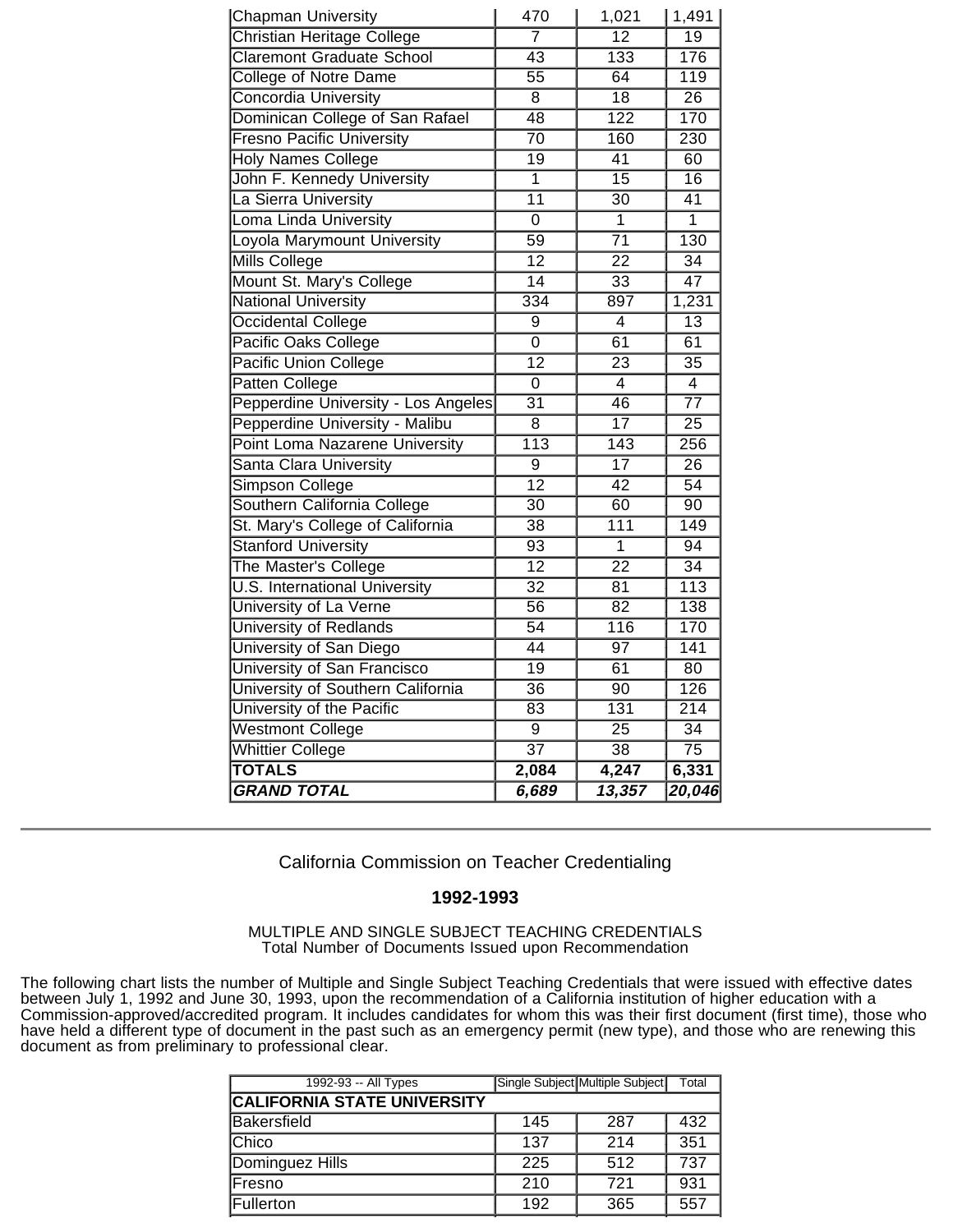| Hayward                                                                                    | 169              | 345                                   | 514                   |
|--------------------------------------------------------------------------------------------|------------------|---------------------------------------|-----------------------|
| Humboldt                                                                                   | 80               | $\overline{112}$                      | 192                   |
| Long Beach                                                                                 | 359              | 649                                   | 1,008                 |
| Los Angeles                                                                                | 220              | $\overline{417}$                      | 637                   |
| Northridge                                                                                 | 273              | 624                                   | 897                   |
| Pomona                                                                                     | 133              | 293                                   | 426                   |
| Sacramento                                                                                 | 252              | 571                                   | 823                   |
| San Bernardino                                                                             | 208              | 640                                   | 848                   |
| San Diego                                                                                  | 236              | 455                                   | 691                   |
| San Diego - Imperial Valley                                                                | 26               | $\overline{77}$                       | 103                   |
| San Francisco                                                                              | 326              | 470                                   | 796                   |
| San Jose                                                                                   | 230              | 422                                   | 652                   |
| San Luis Obispo                                                                            | 132              | 154                                   | 286                   |
| San Marcos                                                                                 | $\overline{8}$   | 130                                   | 138                   |
| Sonoma                                                                                     | 106              | 229                                   | 335                   |
| Stanislaus                                                                                 | 128              | 343                                   | 471                   |
| <b>TOTAL</b>                                                                               | 3,795            | 8,030                                 | 11,825                |
| 1992-93 -- All Types<br>UNIVERSITY OF CALIFORNIA                                           |                  | Single Subject Multiple Subject       | Total                 |
| <b>UC Berkeley</b>                                                                         | 17               | 28                                    | 45                    |
| <b>UC Davis</b>                                                                            | 66               | $\overline{34}$                       | 100                   |
| <b>UC</b> Irvine                                                                           | $\overline{97}$  | 209                                   | 306                   |
| <b>UC Los Angeles</b>                                                                      | 84               | 128                                   | 212                   |
| <b>UC Riverside</b>                                                                        | 62               | 136                                   | 198                   |
| <b>UC San Diego</b>                                                                        | 45               | 58                                    | 103                   |
| <b>UC Santa Barbara</b>                                                                    | 46               | 58                                    | 104                   |
| <b>UC Santa Cruz</b>                                                                       | 31               | 92                                    | 123                   |
| <b>TOTAL</b>                                                                               | 448              | $\overline{743}$                      | 1,191                 |
| 1992-93 -- All Types<br><b>INDEPENDENT INSTITUTIONS</b><br><b>Azusa Pacific University</b> | 77               | Single Subject Multiple Subject<br>99 | Total<br>176          |
| Bethany College/Assemblies of God                                                          | $\overline{12}$  | $\overline{26}$                       | $\overline{38}$       |
| <b>Biola University</b>                                                                    | $\overline{28}$  | $\overline{35}$                       | $\overline{63}$       |
| California Baptist College                                                                 | 9                | 18                                    | 27                    |
| California Lutheran University                                                             | 64               | 127                                   | 191                   |
| <b>Chapman University</b>                                                                  | 465              | 1,101                                 | 1,566                 |
| <b>Christian Heritage College</b>                                                          | 4                | 9                                     | 13                    |
| <b>Claremont Graduate School</b>                                                           | $\overline{41}$  | 151                                   | 192                   |
| College of Notre Dame                                                                      | 36               | 70                                    | 106                   |
| Concordia University                                                                       | $\overline{12}$  | 56                                    | 68                    |
| Dominican College of San Rafael                                                            | 45               | 111                                   | 156                   |
| Dominican College (Off Campus)                                                             | $\overline{4}$   | 10                                    | $\overline{14}$       |
| <b>Fresno Pacific University</b>                                                           | 53               | 170                                   | 223                   |
|                                                                                            | 11               | 33                                    | 44                    |
| <b>Holy Names College</b><br>John F. Kennedy University                                    | $\overline{1}$   | 13                                    | $\overline{14}$       |
| La Sierra University                                                                       | 16               | 29                                    | 45                    |
| Loma Linda University                                                                      | 0                | 1                                     | 1                     |
| Loyola Marymount University                                                                | 33               | 87                                    | 120                   |
| <b>Mills College</b>                                                                       | 24               | $\overline{20}$                       | 44                    |
| Mount St. Mary's College                                                                   | 19               | 19                                    | 38                    |
| <b>National University</b>                                                                 | $\overline{373}$ | 943                                   | 1,316                 |
|                                                                                            |                  | 3                                     | 11                    |
| Occidental College                                                                         | 8<br>0           |                                       | $\overline{39}$       |
| Pacific Oaks College                                                                       |                  | 39                                    |                       |
| <b>Pacific Union College</b>                                                               | 10               | 13                                    | 23                    |
| Patten College<br>Pepperdine University - Los Angeles                                      | 0                | 4                                     | 4                     |
|                                                                                            |                  |                                       |                       |
| Pepperdine University - Malibu                                                             | 20<br>22         | 70<br>$\overline{33}$                 | 90<br>$\overline{55}$ |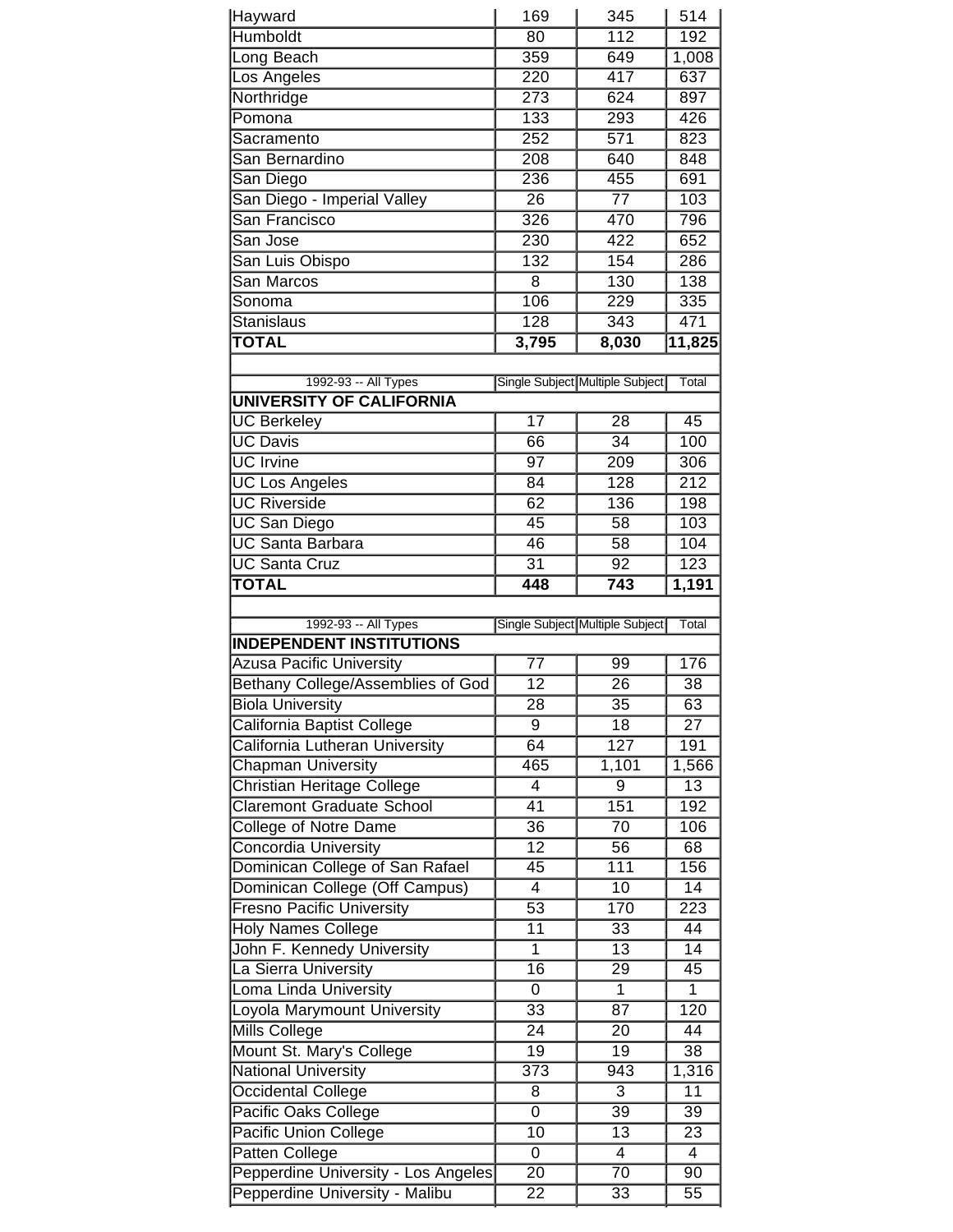| Point Loma Nazarene University       | 120   | 199    | 319    |
|--------------------------------------|-------|--------|--------|
| Santa Clara University               | 15    | 23     | 38     |
| Simpson College                      | 14    | 56     | 70     |
| Southern California College          | 31    | 51     | 82     |
| St. Mary's College of California     | 26    | 97     | 123    |
| <b>Stanford University</b>           | 89    |        | 90     |
| <b>The Master's College</b>          | 14    | 22     | 36     |
| <b>U.S. International University</b> | 33    | 54     | 87     |
| University of La Verne               | 63    | 92     | 155    |
| University of Redlands               | 65    | 132    | 197    |
| University of San Diego              | 49    | 114    | 163    |
| University of San Francisco          | 28    | 42     | 70     |
| University of Southern California    | 18    | 95     | 113    |
| University of the Pacific            | 75    | 103    | 178    |
| <b>Westmont College</b>              | 9     | 24     | 33     |
| <b>Whittier College</b>              | 36    | 58     | 94     |
| <b>TOTAL</b>                         | 2,072 | 4,453  | 6,525  |
| <b>GRAND TOTAL</b>                   | 6,315 | 13,226 | 19,541 |

### **1993-1994**

MULTIPLE AND SINGLE SUBJECT TEACHING CREDENTIALS Total Number of Documents Issued upon Recommendation

The following chart lists the number of Multiple and Single Subject Teaching Credentials that were issued with effective dates between July 1, 1993 and June 30, 1994, upon the recommendation of a California institution of higher education with a Commission-approved/accredited program. It includes candidates for whom this was their first document (first time), those who have held a different type of document in the past such as an emergency permit (new type), and those who are renewing this document as from preliminary to professional clear.

| 1993-94 -- All Types               |                  | <b>Single Subject Multiple Subject</b> | Total            |
|------------------------------------|------------------|----------------------------------------|------------------|
| <b>CALIFORNIA STATE UNIVERSITY</b> |                  |                                        |                  |
| Bakersfield                        | 151              | 283                                    | 434              |
| Chico                              | 146              | 204                                    | 350              |
| Dominguez Hills                    | 234              | 497                                    | 731              |
| Fresno                             | $\overline{192}$ | 691                                    | 883              |
| Fullerton                          | 240              | 400                                    | 640              |
| Hayward                            | 204              | 340                                    | 544              |
| <b>Humboldt</b>                    | 90               | 117                                    | 207              |
| Long Beach                         | 328              | 562                                    | 890              |
| Los Angeles                        | $\overline{212}$ | 433                                    | 645              |
| Northridge                         | 233              | 519                                    | 752              |
| Pomona                             | 165              | 286                                    | 451              |
| Sacramento                         | 258              | 612                                    | 870              |
| San Bernardino                     | 179              | 616                                    | 795              |
| San Diego                          | 249              | 510                                    | 759              |
| San Diego - Imperial Valley        | 27               | 81                                     | 108              |
| San Francisco                      | 358              | 420                                    | 778              |
| San Jose                           | $\overline{227}$ | 399                                    | 626              |
| San Luis Obispo                    | 123              | 157                                    | 280              |
| San Marcos                         | 11               | 180                                    | 191              |
| Sonoma                             | $\overline{118}$ | 195                                    | $\overline{313}$ |
| Stanislaus                         | 104              | 333                                    | 437              |
| <b>TOTAL</b>                       | 3,849            | 7,835                                  | 11,684           |
|                                    |                  |                                        |                  |
| 1993-94 -- All Types               |                  | Single Subject Multiple Subject        | Total            |
| UNIVERSITY OF CALIFORNIA           |                  |                                        |                  |
| <b>UC Berkeley</b>                 | 19               | 22                                     | 41               |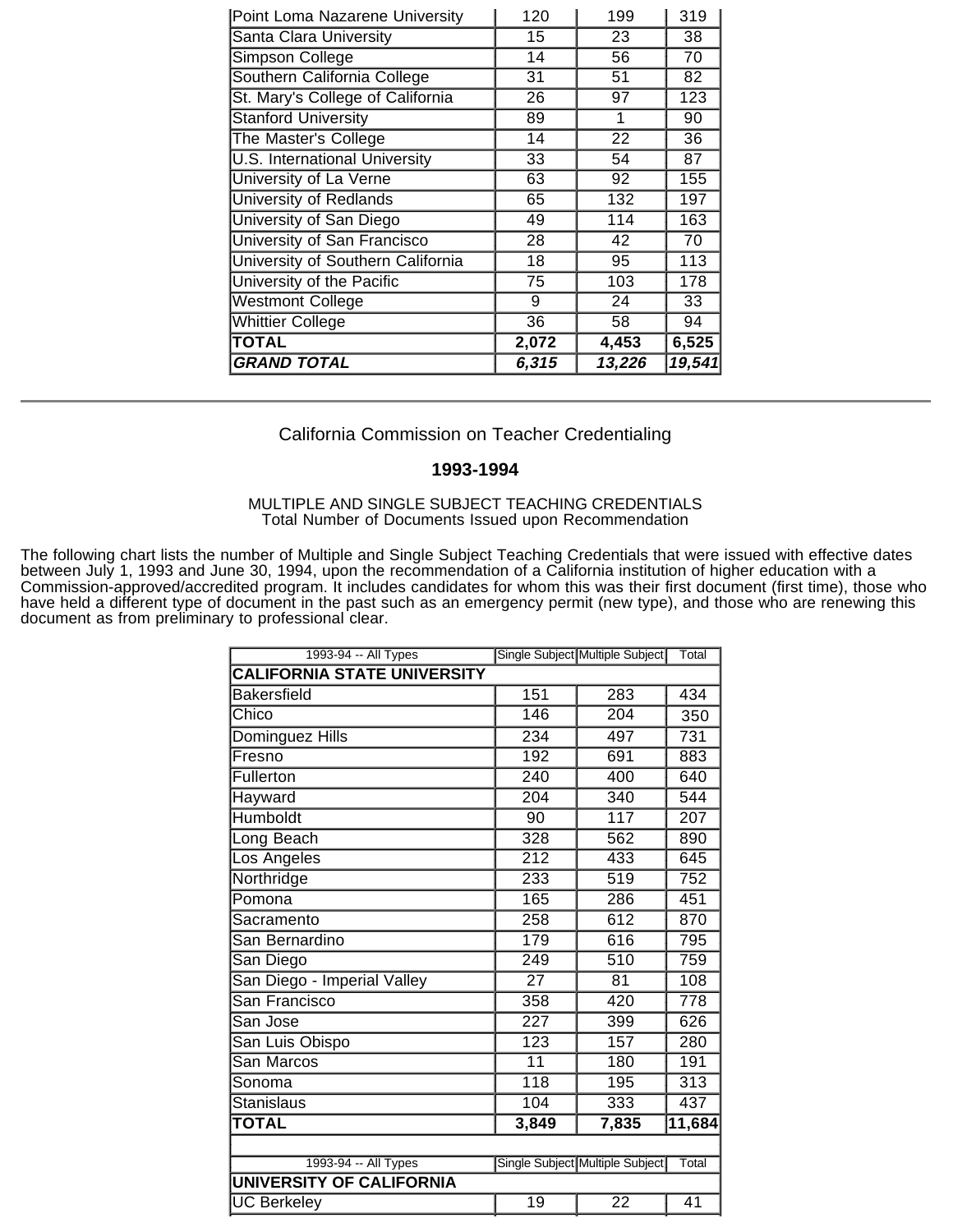| <b>IUC Davis</b>                         | 50              | 45                                     | 95              |
|------------------------------------------|-----------------|----------------------------------------|-----------------|
| <b>UC</b> Irvine                         | 98              | 165                                    | 263             |
| <b>UC Los Angeles</b>                    | 78              | 82                                     | 160             |
| <b>UC Riverside</b>                      | 82              | 128                                    | 210             |
| <b>UC San Diego</b>                      | $\overline{58}$ | 41                                     | 99              |
| <b>UC Santa Barbara</b>                  | 49              | 48                                     | 97              |
| <b>UC Santa Cruz</b>                     | $\overline{27}$ | 50                                     | 77              |
| <b>TOTAL</b>                             | 461             | 581                                    | 1,042           |
|                                          |                 |                                        |                 |
| 1993-94 -- All Types                     |                 | <b>Single Subject Multiple Subject</b> | Total           |
| <b>INDEPENDENT INSTITUTIONS</b>          |                 |                                        |                 |
| <b>Azusa Pacific University</b>          | 87              | 192                                    | 279             |
| <b>Bethany College/Assemblies of God</b> | 14              | 32                                     | 46              |
| <b>Biola University</b>                  | 26              | 40                                     | 66              |
| <b>California Baptist College</b>        | 22              | 40                                     | 62              |
| California Lutheran University           | 52              | 129                                    | 181             |
| <b>Chapman University</b>                | 543             | 1,173                                  | 1,716           |
| <b>Christian Heritage College</b>        | $\overline{12}$ | 23                                     | 35              |
| <b>Claremont Graduate School</b>         | $\overline{44}$ | 127                                    | 171             |
| College of Notre Dame                    | 41              | 94                                     | 135             |
| Concordia University                     | $\overline{16}$ | $\overline{75}$                        | 91              |
| Dominican College of San Rafael          | $\overline{34}$ | $\overline{90}$                        | 124             |
| Dominican College (Off Campus)           | $\overline{11}$ | $\overline{38}$                        | 49              |
| <b>Fresno Pacific University</b>         | 59              | 173                                    | 232             |
| <b>Holy Names College</b>                | $\overline{13}$ | 35                                     | 48              |
| John F. Kennedy University               | 0               | 19                                     | 19              |
| La Sierra University                     | 14              | 38                                     | 52              |
| Loyola Marymount University              | 47              | 60                                     | 107             |
| <b>Mills College</b>                     | $\overline{32}$ | $\overline{38}$                        | $\overline{70}$ |
| Mount St. Mary's College                 | 17              | 25                                     | 42              |
| <b>National University</b>               | 444             | 1,019                                  | 1,463           |
| Occidental College                       | 9               | $\overline{4}$                         | $\overline{13}$ |
| <b>Pacific Oaks College</b>              | $\mathbf 0$     | 58                                     | 58              |
| <b>Pacific Union College</b>             | 14              | 17                                     | $\overline{31}$ |
| Patten College                           | $\overline{0}$  | $\overline{23}$                        | $\overline{23}$ |
| Pepperdine University - Los Angeles      | 25              | 81                                     | 106             |
| Pepperdine University - Malibu           | $\overline{12}$ | 24                                     | 36              |
| Point Loma Nazarene University           | 106             | 186                                    | 292             |
| Santa Clara University                   | 10              | 28                                     | 38              |
| <b>Simpson College</b>                   | 15              | 58                                     | 73              |
| Southern California College              | 18              | 39                                     | 57              |
| St. Mary's College of California         | 35              | 202                                    | 237             |
| <b>Stanford University</b>               | 139             | $\overline{0}$                         | 139             |
| The Master's College                     | $\overline{19}$ | $\overline{15}$                        | 34              |
|                                          | 35              | 54                                     | 89              |
| U.S. International University            | 69              |                                        |                 |
| University of La Verne                   |                 | 130                                    | 199             |
| <b>University of Redlands</b>            | 76              | 132                                    | 208             |
| University of San Diego                  | 63              | 129                                    | 192             |
| University of San Francisco              | $\overline{11}$ | 62                                     | 73              |
| University of Southern California        | $\overline{11}$ | $\overline{95}$                        | 106             |
| University of the Pacific                | $\overline{57}$ | 117                                    | 174             |
| <b>Westmont College</b>                  | 8               | 15                                     | 23              |
| <b>Whittier College</b>                  | 33              | 67                                     | 100             |
| <b>TOTAL</b>                             | 2,293           | 4,996                                  | 7,289           |
| <b>GRAND TOTAL</b>                       | 6,603           | 13,412                                 | 20,015          |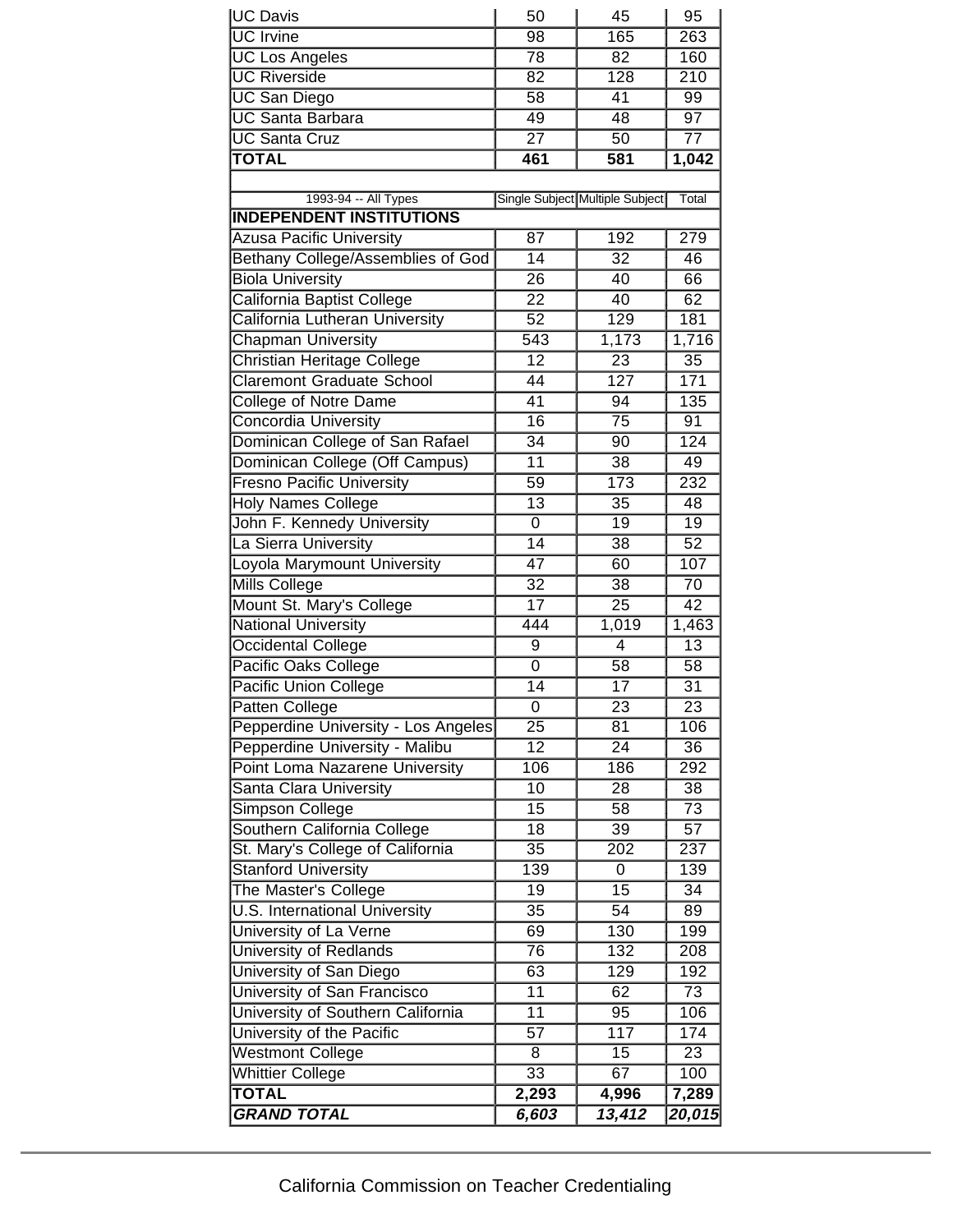#### **1994-1995**

#### MULTIPLE AND SINGLE SUBJECT TEACHING CREDENTIALS Total Number of Documents Issued upon Recommendation

The following chart lists the number of Multiple and Single Subject Teaching Credentials that were issued with effective dates between July 1, 1994 and June 30, 1995, upon the recommendation of a California institution of higher education with a Commission-approved/accredited program. It includes candidates for whom this was their first document (first time), those who have held a different type of document in the past such as an emergency permit (new type), and those who are renewing this document as from preliminary to professional clear.

| 1994-95 -- All Types                                                  |                  | Single Subject Multiple Subject        | Total            |
|-----------------------------------------------------------------------|------------------|----------------------------------------|------------------|
| <b>CALIFORNIA STATE UNIVERSITY</b>                                    |                  |                                        |                  |
| <b>Bakersfield</b>                                                    | 179              | 308                                    | 487              |
| Chico                                                                 | 141              | 194                                    | 335              |
| <b>Dominguez Hills</b>                                                | 206              | 426                                    | 632              |
| Fresno                                                                | $\overline{222}$ | 620                                    | $\overline{842}$ |
| Fullerton                                                             | $\overline{243}$ | 418                                    | 661              |
| Hayward                                                               | $\overline{201}$ | 340                                    | 541              |
| <b>Humboldt</b>                                                       | 62               | 104                                    | 166              |
| Long Beach                                                            | 373              | 523                                    | 896              |
| Los Angeles                                                           | 205              | 441                                    | 646              |
| Northridge                                                            | $\overline{272}$ | 610                                    | 882              |
| Pomona                                                                | 155              | 288                                    | 443              |
| Sacramento                                                            | 222              | 559                                    | 781              |
| San Bernardino                                                        | 202              | 493                                    | 695              |
| San Diego                                                             | 264              | 454                                    | 718              |
| San Diego - Imperial Valley                                           | $\overline{29}$  | 65                                     | 94               |
| San Francisco                                                         | 304              | 383                                    | 687              |
| San Jose                                                              | 211              | 341                                    | 552              |
| San Luis Obispo                                                       | 115              | 149                                    | 264              |
| San Marcos                                                            | 19               | 254                                    | 273              |
| Sonoma                                                                | $\overline{120}$ | 197                                    | $\overline{317}$ |
| Stanislaus                                                            | $\overline{102}$ | 306                                    | 408              |
| <b>TOTAL</b>                                                          | 3,847            | 7,473                                  | 11,320           |
|                                                                       |                  |                                        |                  |
| 1994-95 -- All Types                                                  |                  | <b>Single Subject Multiple Subject</b> | Total            |
| <b>UNIVERSITY OF CALIFORNIA</b>                                       |                  |                                        |                  |
| <b>UC</b> Berkeley                                                    | 13               | 10                                     | 23               |
| <b>UC Davis</b>                                                       | 58               | $\overline{37}$                        | 95               |
| <b>UC</b> Irvine                                                      | 100              | 178                                    | 278              |
| <b>UC Los Angeles</b>                                                 | 14               | $\overline{7}$                         | 21               |
| <b>UC Riverside</b>                                                   | 52               | 91                                     |                  |
| <b>UC San Diego</b>                                                   |                  |                                        | 143              |
| <b>UC Santa Barbara</b>                                               | 56               | 39                                     | 95               |
|                                                                       | $\overline{41}$  | $\overline{47}$                        | 88               |
| <b>UC Santa Cruz</b>                                                  | $\overline{27}$  | $\overline{52}$                        | 79               |
| <b>TOTAL</b>                                                          | $\overline{361}$ | 461                                    | 822              |
|                                                                       |                  |                                        |                  |
| 1994-95 -- All Types                                                  |                  | <b>Single Subject Multiple Subject</b> | Total            |
| <b>INDEPENDENT INSTITUTIONS</b>                                       |                  |                                        |                  |
| <b>Azusa Pacific University</b>                                       | 100              | 180                                    | 280              |
| Bethany College/Assemblies of God                                     | 20               | 44                                     | 64               |
| <b>Biola University</b>                                               | 25               | 40                                     | 65               |
| California Baptist College                                            | 20               | 33                                     | 53               |
| California Lutheran University                                        | 62               | 109                                    | 171              |
| <b>Chapman University</b>                                             | 582              | 1,238                                  | 1,820            |
|                                                                       | 3                | 15                                     | 18               |
| <b>Christian Heritage College</b><br><b>Claremont Graduate School</b> | 34               | 136                                    | 170              |
| <b>College of Notre Dame</b>                                          | 48               | 91                                     | 139              |
| Concordia University                                                  | 36               | 121                                    | 157              |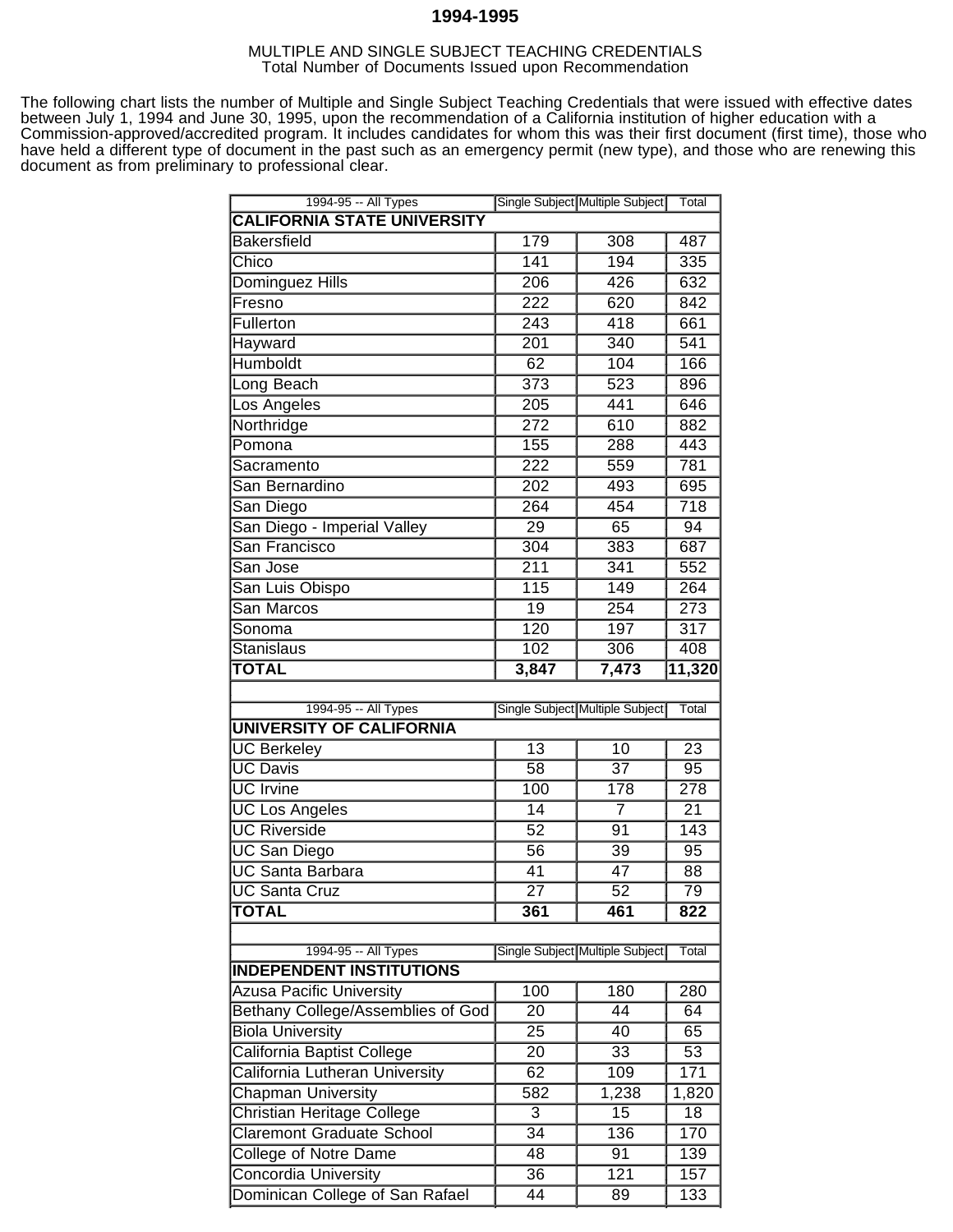| Dominican College (Off Campus)       | 9               | 33              | 42               |
|--------------------------------------|-----------------|-----------------|------------------|
| <b>Fresno Pacific University</b>     | 44              | 162             | 206              |
| <b>Holy Names College</b>            | $\overline{15}$ | $\overline{45}$ | 60               |
| John F. Kennedy University           | $\overline{1}$  | $\overline{12}$ | $\overline{13}$  |
| La Sierra University                 | $\overline{17}$ | $\overline{22}$ | $\overline{39}$  |
| Loyola Marymount University          | $\overline{59}$ | $\overline{73}$ | 132              |
| <b>Mills College</b>                 | $\overline{18}$ | $\overline{28}$ | 46               |
| Mount St. Mary's College             | $\overline{31}$ | $\overline{37}$ | $\overline{68}$  |
| <b>National University</b>           | 472             | 1,036           | 1,508            |
| <b>New College of California</b>     | 0               | $\overline{15}$ | $\overline{15}$  |
| Occidental College                   | $\overline{12}$ | 11              | $\overline{23}$  |
| Pacific Oaks College                 | $\overline{0}$  | 50              | 50               |
| <b>Pacific Union College</b>         | $\overline{21}$ | 23              | 44               |
| <b>Patten College</b>                | 0               | $\overline{12}$ | $\overline{12}$  |
| Pepperdine University - Los Angeles  | $\overline{27}$ | 83              | 110              |
| Pepperdine University - Malibu       | $\overline{14}$ | $\overline{24}$ | $\overline{38}$  |
| Point Loma Nazarene University       | 69              | 169             | 238              |
| <b>Santa Clara University</b>        | $\overline{12}$ | 26              | 38               |
| Simpson College                      | $\overline{27}$ | $\overline{70}$ | $\overline{97}$  |
| Southern California College          | $\overline{28}$ | 43              | $\overline{71}$  |
| St. Mary's College of California     | $\overline{56}$ | 171             | $\overline{227}$ |
| <b>Stanford University</b>           | 106             | 4               | 110              |
| The Master's College                 | $\overline{21}$ | $\overline{37}$ | $\overline{58}$  |
| <b>U.S. International University</b> | $\overline{41}$ | $\overline{58}$ | $\overline{99}$  |
| University of La Verne               | $\overline{55}$ | 144             | 199              |
| <b>University of Redlands</b>        | 85              | 149             | 234              |
| University of San Diego              | 59              | 131             | 190              |
| University of San Francisco          | $\overline{16}$ | 49              | 65               |
| University of Southern California    | $\overline{31}$ | 56              | 87               |
| University of the Pacific            | $\overline{57}$ | 140             | 197              |
| <b>Westmont College</b>              | 8               | $\overline{20}$ | $\overline{28}$  |
| <b>Whittier College</b>              | $\overline{47}$ | $\overline{56}$ | 103              |
| <b>TOTAL</b>                         | 2,432           | 5,085           | 7,517            |
| <b>GRAND TOTAL</b>                   | 6,640           | 13,019          | 19,659           |

### **1995-1996**

MULTIPLE AND SINGLE SUBJECT TEACHING CREDENTIALS Total Number of Documents Issued upon Recommendation

The following chart lists the number of Multiple and Single Subject Teaching Credentials that were issued with effective dates between July 1, 1995 and June 30, 1996, upon the recommendation of a California institution of higher education with a Commission-approved/accredited program. It includes candidates for whom this was their first document (first time), those who have held a different type of document in the past such as an emergency permit (new type), and those who are renewing this document as from preliminary to professional clear.

| 1995-96 -- All Types               |     | Single Subject Multiple Subject | Total |
|------------------------------------|-----|---------------------------------|-------|
| <b>CALIFORNIA STATE UNIVERSITY</b> |     |                                 |       |
| Bakersfield                        | 184 | 299                             | 483   |
| Chico                              | 122 | 188                             | 310   |
| Dominguez Hills                    | 255 | 490                             | 745   |
| <b> Fresno</b>                     | 223 | 623                             | 846   |
| Fullerton                          | 233 | 378                             | 611   |
| Hayward                            | 212 | 342                             | 554   |
| Humboldt                           | 100 | 132                             | 232   |
| Long Beach                         | 318 | 532                             | 850   |
| Los Angeles                        | 225 | 443                             | 668   |
| Monterey Bay                       | 0   | 9                               | 9     |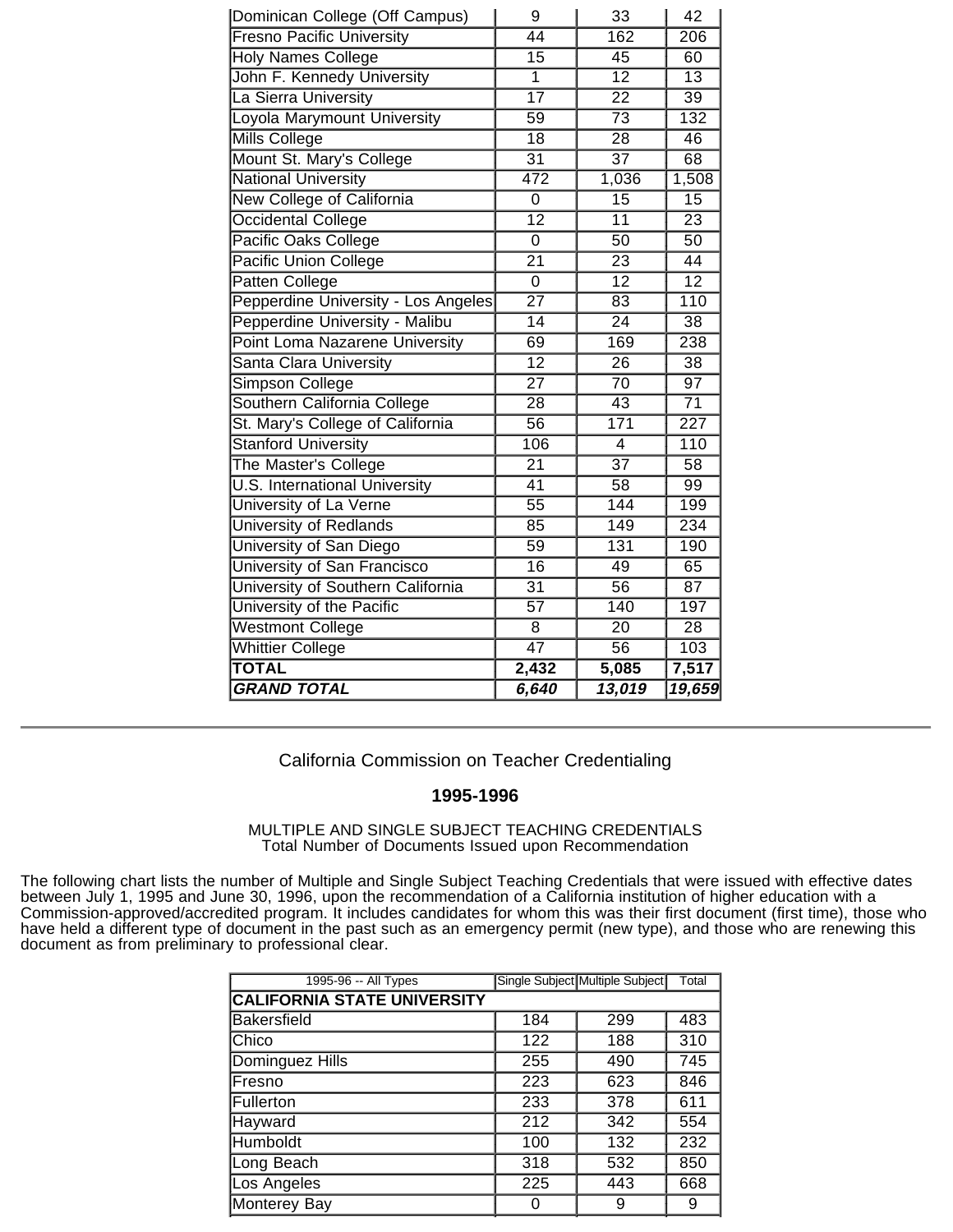| Northridge                            | 257              | 577                             | 834             |
|---------------------------------------|------------------|---------------------------------|-----------------|
| Pomona                                | 187              | 245                             | 432             |
| Sacramento                            | 258              | 628                             | 886             |
| San Bernardino                        | $\overline{227}$ | 515                             | 742             |
| San Diego                             | 279              | 423                             | 702             |
| San Diego - Imperial Valley           | $\overline{27}$  | 69                              | 96              |
| San Francisco                         | 326              | 443                             | 769             |
| San Jose                              | 201              | 325                             | 526             |
| San Luis Obispo                       | $\overline{116}$ | 128                             | 244             |
| San Marcos                            | 34               | 315                             | 349             |
| Sonoma                                | 96               | 181                             | 277             |
| <b>Stanislaus</b>                     | 127              | 328                             | 455             |
| <b>TOTAL</b>                          | 4,007            | 7,613                           | 11,620          |
|                                       |                  |                                 |                 |
| 1995-96 -- All Types                  |                  | Single Subject Multiple Subject | Total           |
| UNIVERSITY OF CALIFORNIA              |                  |                                 |                 |
| <b>UC</b> Berkeley                    | 19               | 18                              | 37              |
| <b>UC Davis</b>                       | $\overline{35}$  | 48                              | 83              |
| <b>UC</b> Irvine                      | 88               | 142                             | 230             |
|                                       |                  |                                 |                 |
| <b>UC Los Angeles</b>                 | 71               | 73                              | 144             |
| <b>UC Riverside</b>                   | 74               | 102                             | 176             |
| UC San Diego                          | $\overline{34}$  | $\overline{20}$                 | $\overline{54}$ |
| <b>UC Santa Barbara</b>               | 49               | 49                              | 98              |
| <b>UC Santa Cruz</b>                  | 28               | 46                              | $\overline{7}4$ |
| <b>TOTAL</b>                          | 398              | 498                             | 896             |
|                                       |                  |                                 |                 |
| 1995-96 -- All Types                  |                  | Single Subject Multiple Subject | Total           |
| <b>INDEPENDENT INSTITUTIONS</b>       |                  |                                 |                 |
| <b>Azusa Pacific University</b>       | 119              | 156                             | 275             |
| Bethany College/Assemblies of God     | 24               | $\overline{36}$                 | 60              |
| <b>Biola University</b>               | 29               | 42                              | 71              |
| California Baptist College            | 20               | 34                              | 54              |
| California Lutheran University        | $\overline{51}$  | $\overline{127}$                | 178             |
| <b>Chapman University</b>             | 605              | 1,276                           | 1,881           |
| <b>Christian Heritage College</b>     | 14               | 20                              | $\overline{34}$ |
| <b>Claremont Graduate School</b>      | $\overline{3}6$  | 144                             | 180             |
| <b>College of Notre Dame</b>          | $\overline{51}$  | $\overline{93}$                 | 144             |
| Concordia University                  | 48               | 144                             | 192             |
| Dominican College of San Rafael       | 39               | 103                             | 142             |
| Dominican College (Off Campus)        | $\overline{11}$  | $\overline{39}$                 | 50              |
| <b>Fresno Pacific University</b>      | 61               | 126                             | 187             |
| <b>Holy Names College</b>             | $\overline{13}$  | 41                              | 54              |
| John F. Kennedy University            | $\overline{c}$   | 17                              | 19              |
| La Sierra University                  | 12               | 20                              | $\overline{32}$ |
| <b>Loyola Marymount University</b>    | 43               | 82                              | 125             |
| <b>Mills College</b>                  | $\overline{27}$  | 25                              | 52              |
| Mount St. Mary's College              | 20               | 41                              | 61              |
| <b>National University</b>            | $\overline{516}$ | 1,079                           | 1,595           |
|                                       |                  | 10                              |                 |
| New College of California             | 1                |                                 | 11              |
| Occidental College                    | 8                | 10                              | 18              |
| Pacific Oaks College                  | $\mathbf 0$      | 30                              | 30              |
| <b>Pacific Union College</b>          | 9                | $\overline{9}$                  | 18              |
| <b>Patten College</b>                 | 0                | $\overline{9}$                  | 9               |
| Pepperdine University - Los Angeles   | 30               | 116                             | 146             |
| Pepperdine University - Malibu        | 9                | 26                              | 35              |
| <b>Point Loma Nazarene University</b> | $\overline{74}$  | 172                             | 246             |
| Point Loma Nazarene U - Pasadena      | 9                | 16                              | 25              |
| Santa Clara University                | $\overline{14}$  | $\overline{35}$                 | 49              |
| <b>Simpson College</b>                | $\overline{15}$  | 83                              | 98              |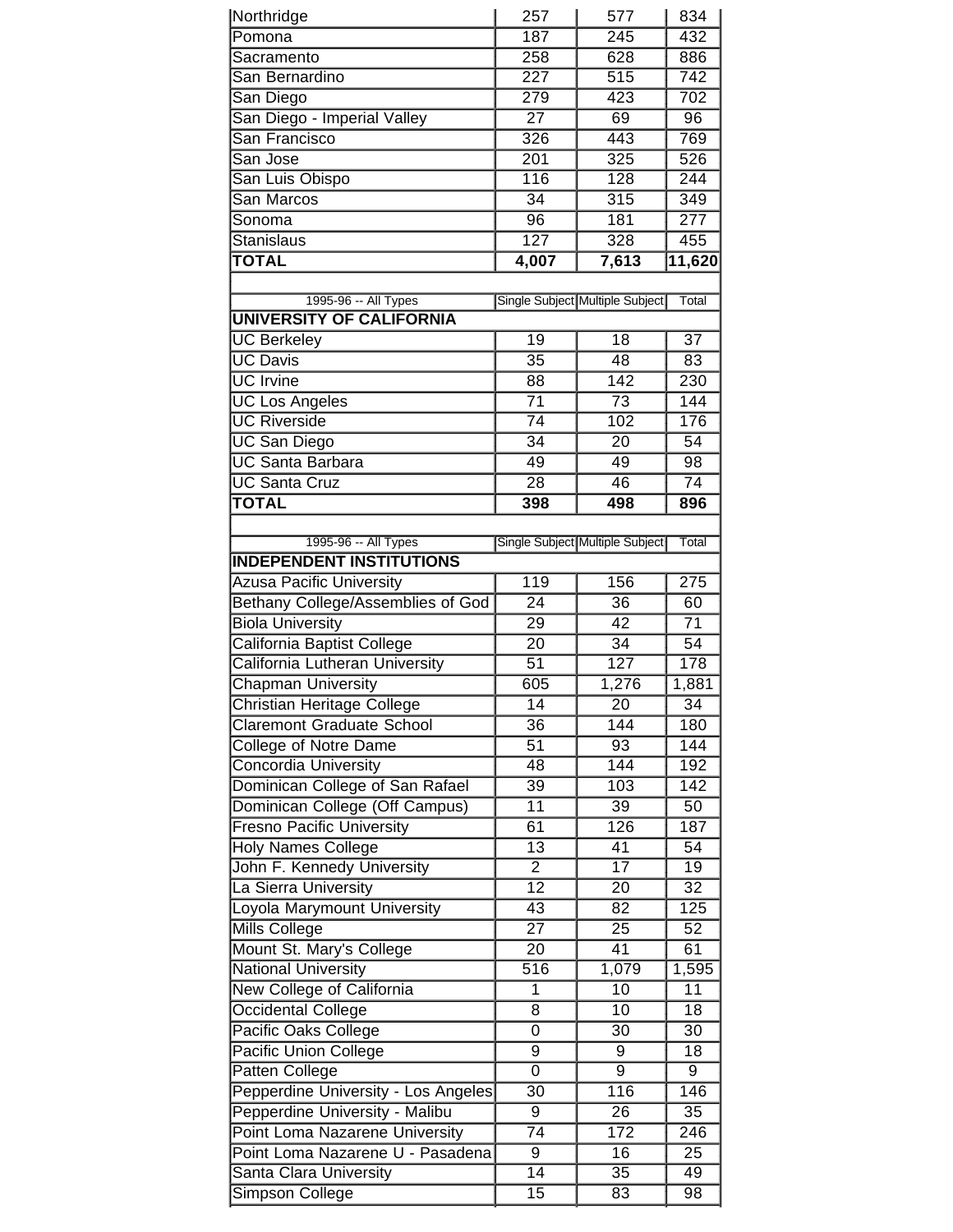| Southern California College          | 16    | 46     | 62     |
|--------------------------------------|-------|--------|--------|
| St. Mary's College of California     | 44    | 170    | 214    |
| <b>Stanford University</b>           | 95    |        | 96     |
| The Master's College                 | 14    | 31     | 45     |
| <b>U.S. International University</b> | 41    | 44     | 85     |
| University of La Verne               | 85    | 162    | 247    |
| <b>University of Redlands</b>        | 83    | 180    | 263    |
| University of San Diego              | 67    | 128    | 195    |
| University of San Francisco          | 22    | 44     | 66     |
| University of Southern California    | 23    | 101    | 124    |
| University of the Pacific            | 64    | 115    | 179    |
| <b>Westmont College</b>              | 3     | 15     | 18     |
| <b>Whittier College</b>              | 37    | 64     | 101    |
| <b>TOTAL</b>                         | 2,504 | 5,262  | 7,766  |
| <b>GRAND TOTAL</b>                   | 6,909 | 13,373 | 20,282 |

#### **1996-1997**

#### MULTIPLE AND SINGLE SUBJECT TEACHING CREDENTIALS Total Number of Documents Issued upon Recommendation

The following chart lists the number of Multiple and Single Subject Teaching Credentials that were issued with effective dates between July 1, 1996 and June 30, 1997, upon the recommendation of a California institution of higher education with a Commission-approved/accredited program. It includes candidates for whom this was their first document (first time), those who have held a different type of document in the past such as an emergency permit (new type), and those who are renewing this document as from preliminary to professional clear.

| 1996-97 -- All Types               |                  | Single Subject Multiple Subject | Total            |  |
|------------------------------------|------------------|---------------------------------|------------------|--|
| <b>CALIFORNIA STATE UNIVERSITY</b> |                  |                                 |                  |  |
| <b>Bakersfield</b>                 | 155              | 301                             | 456              |  |
| Chico                              | 131              | $\overline{218}$                | 349              |  |
| Domiguez Hills                     | 259              | 566                             | 825              |  |
| Fresno                             | 224              | 694                             | 918              |  |
| Fullerton                          | 240              | 456                             | 696              |  |
| Hayward                            | 235              | 454                             | 689              |  |
| <b>Humboldt</b>                    | $\overline{88}$  | 98                              | 186              |  |
| Long Beach                         | 319              | 507                             | 826              |  |
| Los Angeles                        | $\overline{221}$ | 431                             | 652              |  |
| Monterey Bay                       | 0                | $\overline{14}$                 | 14               |  |
| Northridge                         | $\overline{271}$ | 602                             | $\overline{873}$ |  |
| Pomona                             | 129              | 233                             | 362              |  |
| Sacramento                         | $\overline{228}$ | 568                             | 796              |  |
| San Bernardino                     | $\overline{176}$ | 446                             | 622              |  |
| San Diego                          | $\overline{274}$ | 375                             | 649              |  |
| San Diego - Imperial Valley        | 30               | 92                              | 122              |  |
| San Francisco                      | 312              | 515                             | 827              |  |
| San Jose                           | $\overline{211}$ | 311                             | 522              |  |
| San Luis Obispo                    | 133              | 140                             | 273              |  |
| San Marcos                         | 45               | 318                             | 363              |  |
| Sonoma                             | 120              | 163                             | 283              |  |
| <b>Stanislaus</b>                  | 107              | 326                             | 433              |  |
| <b>TOTAL</b>                       | 3,908            | 7,828                           | 11,736           |  |
|                                    |                  |                                 |                  |  |
| 1996-97 -- All Types               |                  | Single Subject Multiple Subject | Total            |  |
| <b>UNIVERSITY OF CALIFORNIA</b>    |                  |                                 |                  |  |
| <b>UC Berkeley</b>                 | $\overline{21}$  | 40                              | 61               |  |
| <b>UC Davis</b>                    | $\overline{35}$  | $\overline{36}$                 | 71               |  |
| <b>UC</b> Irvine                   | 84               | 137                             | 221              |  |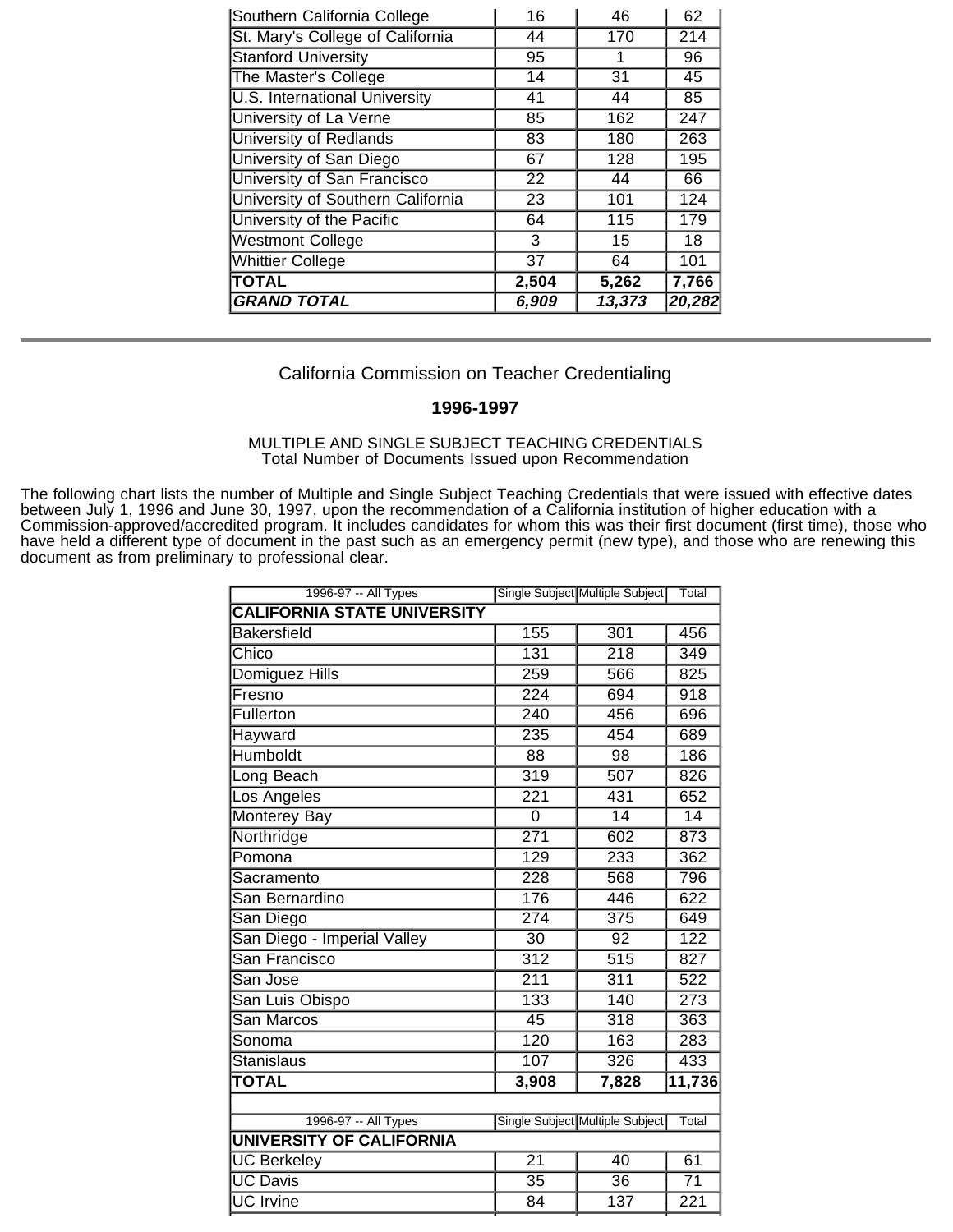| <b>IUC Los Angeles</b>                 | 45              | 76                                     | 121              |
|----------------------------------------|-----------------|----------------------------------------|------------------|
| <b>UC Riverside</b>                    | 66              | 102                                    | 168              |
| <b>UC San Diego</b>                    | $\overline{75}$ | 64                                     | 139              |
| <b>UC Santa Barbara</b>                | $\overline{45}$ | $\overline{44}$                        | 89               |
| <b>UC Santa Cruz</b>                   | 21              | 48                                     | 69               |
| <b>TOTAL</b>                           | 392             | 547                                    | 939              |
|                                        |                 |                                        |                  |
| 1996-97 -- All Types                   |                 | <b>Single Subject Multiple Subject</b> | Total            |
| UNIVERSITY OF CALIFORNIA               |                 |                                        |                  |
| <b>Azusa Pacific University</b>        | 128             | 230                                    | 358              |
| Bethany College/Assemblies of God      | $\overline{12}$ | 46                                     | 58               |
| <b>Biola University</b>                | 26              | $\overline{36}$                        | 62               |
| California Baptist College             | 26              | 35                                     | 61               |
| California Lutheran University         | 65              | 95                                     | 160              |
| <b>Chapman University</b>              | 665             | 1,442                                  | 2,107            |
| <b>Christian Heritage College</b>      | 6               | $\overline{13}$                        | 19               |
| <b>Claremont Graduate School</b>       | $\overline{37}$ | 127                                    | 164              |
| <b>College of Notre Dame</b>           | $\overline{75}$ | 100                                    | 175              |
| Concordia University                   | 32              | 126                                    | 158              |
| Dominican College of San Rafael        | 44              | 89                                     | 133              |
| Dominican College (Off Campus)         | 16              | 42                                     | 58               |
| <b>Fresno Pacific University</b>       | $\overline{57}$ | 125                                    | 182              |
| <b>Holy Names College</b>              | $\overline{15}$ | $\overline{55}$                        | $\overline{70}$  |
| <b>Hope International University</b>   | 0               | $\mathbf 1$                            | 1                |
| John F. Kennedy University             | $\overline{3}$  | $\overline{22}$                        | 25               |
| La Sierra University                   | 14              | 27                                     | 41               |
| Loyola Marymount University            | $\overline{32}$ | 61                                     | 93               |
| Mills College                          | 14              | $\overline{35}$                        | 49               |
| Mount St. Mary's College               | $\overline{25}$ | $\overline{27}$                        | 52               |
| National Hispanic University           | 0               | 6                                      | 6                |
| <b>National University</b>             | 535             | 1,139                                  | 1,674            |
| New College of California              | 0               | 15                                     | $\overline{15}$  |
| Occidental College                     | $\overline{14}$ | $\overline{15}$                        | 29               |
| Pacific Oaks College                   | 0               | 44                                     | 44               |
| Pacific Union College                  | $\overline{14}$ | $\overline{16}$                        | $\overline{30}$  |
| Patten College                         | 0               | 14                                     | 14               |
| Pepperdine University - Los Angeles    | $\overline{31}$ | 112                                    | 143              |
| Pepperdine University - Malibu         | $\overline{11}$ | $\overline{31}$                        | $\overline{42}$  |
| Point Loma Nazarene University         | 58              | 157                                    | 215              |
| Point Loma Nazarene U - Pasadena       | $\overline{15}$ | 22                                     | 31               |
| Santa Clara University                 | 11              | 36                                     | 47               |
| <b>Simpson College</b>                 | $\overline{19}$ | 93                                     | 112              |
| Southern California College            | $\overline{19}$ | $\overline{43}$                        | 62               |
| St. Mary's College of California       | $\overline{35}$ | 156                                    | 191              |
| <b>Stanford University</b>             | 98              | 0                                      | 98               |
| The Master's College                   | 17              | 19                                     | 36               |
| U.S. International University          | 25              | 34                                     | 59               |
| University of La Verne                 | 69              | 161                                    | $\overline{230}$ |
| <b>University of Redlands</b>          | 88              | 216                                    | 304              |
| University of San Diego                | 45              | 151                                    | 196              |
| University of San Francisco            | $\overline{16}$ | 50                                     | 66               |
| University of Southern California      | 33              | 76                                     | 109              |
| University of the Pacific              | 54              | 98                                     | 152              |
| <b>Westmont College</b>                | 11<br>46        | 27                                     | $\overline{38}$  |
| <b>Whitter College</b><br><b>TOTAL</b> | 2,556           | 61<br>5,526                            | 107              |
| <b>GRAND TOTAL</b>                     |                 |                                        | 8,082            |
|                                        | 6,856           | 13,901                                 | 20,757           |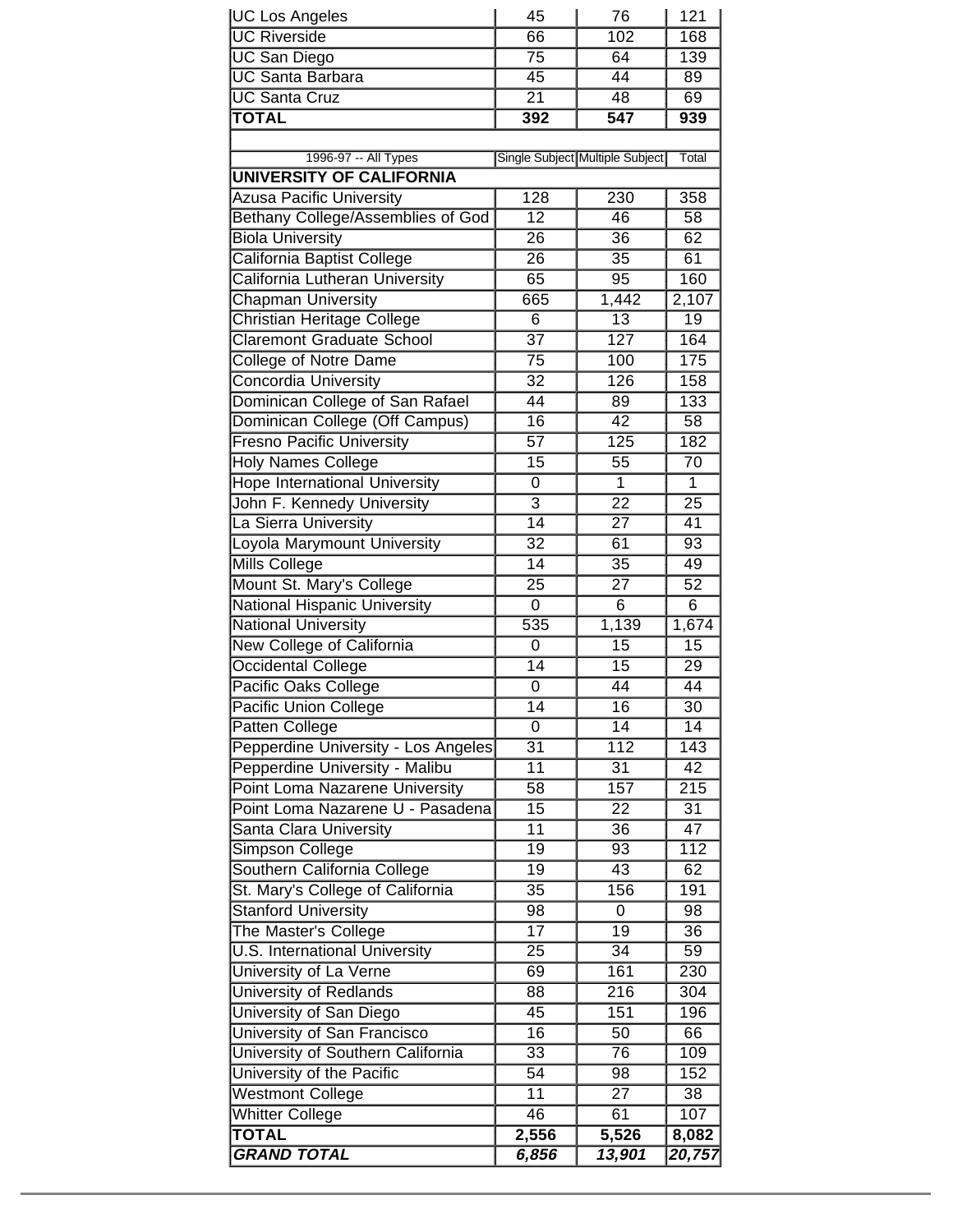## **Year-by-Year Comparison**

#### MULTIPLE AND SINGLE SUBJECT TEACHING CREDENTIALS Total Number of Documents Issued upon Recommendation

The following chart lists the number of Multiple and Single Subject Teaching Credentials that were issued with effective dates in the fiscal years indicated, upon the recommendation of a California institution of higher education with a Commissionapproved/accredited program. It includes candidates for whom this was their first document (first time), those who have held a different type of document in the past such as an emergency permit (new type), and those who are renewing this document as from preliminary to professional clear.

| <b>CALIFORNIA STATE UNIVERSITY</b>             | 1989-<br>90      | 1990-<br>91      | 1991-<br>92      | 1992-<br>93      | 1993-<br>94      | 1994-<br>95            | 1995-<br>96                                      | 1996-<br>97            |
|------------------------------------------------|------------------|------------------|------------------|------------------|------------------|------------------------|--------------------------------------------------|------------------------|
| <b>Bakersfield</b>                             | 335              | 375              | 395              | 432              | 434              | 487                    | 483                                              | 456                    |
| Chico                                          | 469              | 506              | 466              | 351              | 350              | 335                    | $\overline{310}$                                 | 349                    |
| Dominguez Hills                                | 394              | 432              | 694              | 737              | 731              | 632                    | 745                                              | 825                    |
| Fresno                                         | 937              | 930              | 1,130            | 931              | 883              | 842                    | 846                                              | 918                    |
| Fullerton                                      | 514              | 566              | 621              | 557              | 640              | 661                    | 611                                              | 696                    |
| Hayward                                        | 428              | 515              | 522              | $\overline{514}$ | 544              | 541                    | 554                                              | 689                    |
| <b>Humboldt</b>                                | 184              | 201              | $\overline{204}$ | 192              | 207              | 166                    | 232                                              | 186                    |
|                                                | 642              | 737              | 872              |                  | 890              | 896                    | 850                                              | 826                    |
| Long Beach                                     | $\overline{574}$ | 743              | $\overline{751}$ | 1,008<br>637     | 645              | 646                    | 668                                              | 652                    |
| Los Angeles                                    | $\overline{0}$   | $\overline{0}$   | $\overline{0}$   | $\overline{0}$   | $\overline{0}$   | $\overline{0}$         | $\overline{9}$                                   | $\overline{14}$        |
| <b>Monterey Bay</b>                            |                  |                  |                  |                  |                  |                        |                                                  |                        |
| Northridge                                     | 604              | 811              | 805              | 897              | 752              | 882                    | 834                                              | 873                    |
| Pomona                                         | 281              | 365              | 378              | 426              | 451              | 443                    | 432                                              | 362                    |
| Sacramento                                     | 623              | 745              | 866              | 823              | 870              | 781                    | 886                                              | 796                    |
| San Bernardino                                 | 472              | 750              | 829              | 848              | 795              | 695                    | 742                                              | 622                    |
| San Diego                                      | 776              | 819              | 799              | 691              | 759              | 718                    | 702                                              | 649                    |
| San Diego - Imperial Valley                    | 42               | 63               | 61               | 103              | 108              | 94                     | 96                                               | 122                    |
| San Francisco                                  | 627              | 698              | 818              | 796              | 778              | 687                    | 769                                              | 827                    |
| San Jose                                       | 552              | 626              | 708              | 652              | 626              | 552                    | 526                                              | 522                    |
| San Luis Obispo                                | 299              | 345              | 361              | 286              | 280              | 264                    | 244                                              | 273                    |
| San Marcos                                     | 0                | $\overline{38}$  | 76               | 138              | 191              | $\overline{273}$       | 349                                              | 363                    |
| Sonoma                                         | 333              | 336              | 423              | 335              | $\overline{313}$ | 317                    | 277                                              | 283                    |
| <b>Stanislaus</b>                              | 335              | 367              | 509              | 471              | 437              | 408                    | 455                                              | 433                    |
|                                                |                  |                  |                  |                  |                  |                        |                                                  |                        |
| <b>TOTAL</b>                                   | 9,421            |                  |                  |                  |                  |                        | 10,968 12,288 11,825 11,684 11,320 11,620 11,736 |                        |
|                                                |                  |                  |                  |                  |                  |                        |                                                  |                        |
| UNIVERSITY OF CALIFORNIA                       | 1989-<br>90      | 1990-<br>91      | $1991 -$<br>92   | 1992-<br>93      | 1993-<br>94      | 1994-<br>95            | 1995-<br>96                                      | 1996-<br>97            |
|                                                | 29               | 71               | 89               | 45               | 41               | 23                     | 37                                               | 61                     |
| <b>UC Berkeley</b><br><b>UC Davis</b>          | 113              | $\overline{124}$ | 125              | 100              |                  |                        | 83                                               | $\overline{71}$        |
|                                                |                  |                  | 348              | 306              | 95               | 95                     |                                                  |                        |
| <b>UC</b> Irvine                               | 286<br>160       | 290<br>194       | 248              | 212              | 263              | 278<br>$\overline{21}$ | 230<br>144                                       | 221<br>121             |
| <b>UC Los Angeles</b>                          | 349              |                  | 235              | 198              | 160<br>210       | 143                    | 176                                              | 168                    |
| <b>UC Riverside</b>                            |                  | 275<br>82        | 126              | 103              | 99               |                        | 54                                               |                        |
| <b>UC San Diego</b><br><b>UC Santa Barbara</b> | 55<br>101        | $\overline{113}$ | 124              | 104              | $\overline{97}$  | 95<br>$\overline{88}$  | $\overline{98}$                                  | 139<br>$\overline{89}$ |
| <b>UC Santa Cruz</b>                           | 0                | 124              | 132              | 123              | 77               | 79                     | 74                                               | 69                     |
| <b>TOTAL</b>                                   | 1,093            | 1,273            | 1,427            | 1,191            | 1,042            | 822                    | 896                                              | 939                    |
|                                                |                  |                  |                  |                  |                  |                        |                                                  |                        |
|                                                |                  |                  |                  |                  |                  |                        |                                                  |                        |
| <b>INDEPENDENT INSTITUTIONS</b>                | 1989-<br>90      | 1990-<br>91      | 1991-<br>92      | 1992-<br>93      | 1993-<br>94      | 1994-<br>95            | 1995-<br>96                                      | 1996-<br>97            |
| <b>Azusa Pacific University</b>                | 78               | 146              | 180              | 176              | 279              | 280                    | 275                                              | 358                    |
| Bethany College/Assemblies of God              | 29               | 28               | 28               | 38               | 46               | 64                     | 60                                               | 58                     |
| <b>Biola University</b>                        | 62               | 61               | 56               | 63               | 66               | 65                     | 71                                               | 62                     |
| California Baptist College                     | 20               | 24               | 40               | 27               | 62               | 53                     | 54                                               | 61                     |
| California Lutheran University                 | 210              | 237              | 227              | 191              | 181              | $\overline{171}$       | 178                                              | 160                    |
| <b>Chapman University</b>                      | 831              | 1,047            | 1,491            | 1,566            | 1,716            | 1,820                  | 1,881                                            | 2,107                  |
| <b>Christian Heritage College</b>              | 15               | 11               | 19               | 13               | 35               | 18                     | 34                                               | 19                     |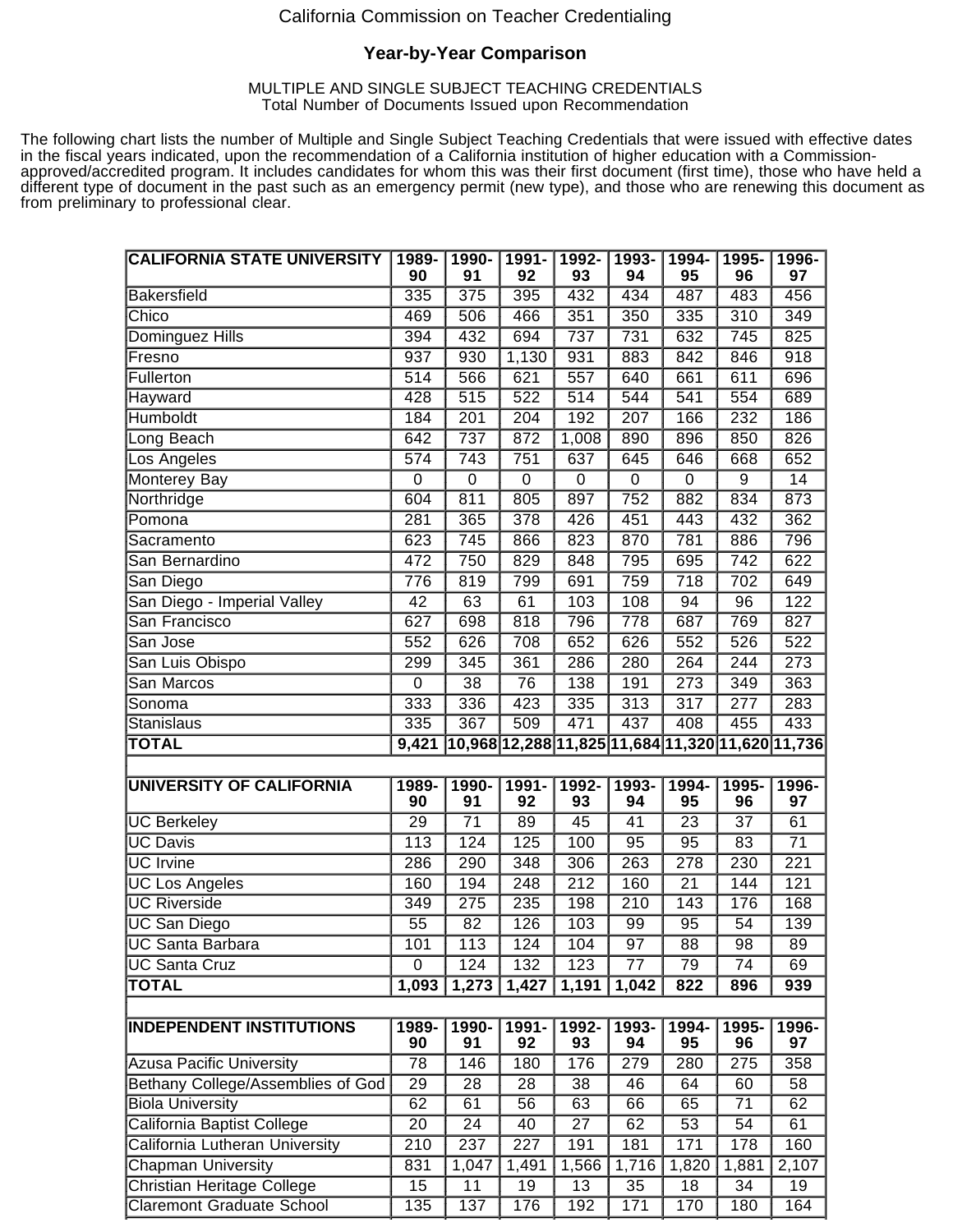| <b>College for Developmental Studies</b> | 7                | 17               | 0                       | 0                       | 0               | 0               | 0                                                       | 0                |
|------------------------------------------|------------------|------------------|-------------------------|-------------------------|-----------------|-----------------|---------------------------------------------------------|------------------|
| College of Notre Dame                    | 68               | 70               | 119                     | 106                     | 135             | 139             | 144                                                     | 175              |
| <b>Concordia University</b>              | 16               | 34               | 26                      | 68                      | 91              | 157             | 192                                                     | 158              |
| Dominican College of San Rafael          | 137              | 141              | 170                     | 156                     | 124             | 133             | 142                                                     | 133              |
| Dominican College (Off Campus)           | 0                | 0                | 0                       | 14                      | 49              | 42              | 50                                                      | 58               |
| <b>Fresno Pacific University</b>         | 242              | 268              | 230                     | 223                     | 232             | 206             | 187                                                     | 182              |
| <b>Holy Names College</b>                | 32               | 28               | 60                      | 44                      | 48              | 60              | 54                                                      | 70               |
| <b>Hope International University</b>     | 0                | 0                | 0                       | 0                       | 0               | 0               | 0                                                       | $\mathbf{1}$     |
| John F. Kennedy University               | 0                | $\overline{8}$   | 16                      | 14                      | 19              | 13              | 19                                                      | $\overline{25}$  |
| La Sierra University                     | 0                | $\overline{9}$   | $\overline{41}$         | 45                      | 52              | 39              | $\overline{32}$                                         | 41               |
| Loma Linda University                    | 33               | 28               | 1                       | 1                       | $\mathbf 0$     | $\mathbf 0$     | 0                                                       | 0                |
| Loyola Marymount University              | 87               | 147              | 130                     | 120                     | 107             | 132             | 125                                                     | 93               |
| Mills College                            | $\overline{32}$  | 48               | 34                      | 44                      | $\overline{70}$ | 46              | 52                                                      | 49               |
| Mount St. Mary's College                 | 38               | 45               | 47                      | 38                      | 42              | 68              | 61                                                      | 52               |
| National Hispanic University             | $\boldsymbol{0}$ | $\overline{0}$   | $\overline{0}$          | $\boldsymbol{0}$        | $\pmb{0}$       | $\overline{0}$  | 0                                                       | $\overline{6}$   |
| <b>National University</b>               | 980              | 1,120            | 1,231                   | 1,316                   | 1,463           | 1,508           | 1,595                                                   | 1,674            |
| New College of California                | 0                | $\boldsymbol{0}$ | 0                       | $\mathbf 0$             | $\mathbf 0$     | 15              | 11                                                      | 15               |
| Occidental College                       | 14               | 15               | 13                      | 11                      | 13              | 23              | 18                                                      | 29               |
| <b>Pacific Oaks College</b>              | 31               | 46               | 61                      | 39                      | 58              | 50              | 30                                                      | 44               |
| <b>Pacific Union College</b>             | 25               | $\overline{27}$  | 35                      | 23                      | 31              | 44              | 18                                                      | 30               |
| <b>Patten College</b>                    | $\overline{2}$   | 1                | $\overline{\mathbf{4}}$ | $\overline{\mathbf{4}}$ | $\overline{23}$ | $\overline{12}$ | $\overline{9}$                                          | $\overline{14}$  |
| Pepperdine University - Los Angeles      | 52               | $\overline{51}$  | $\overline{77}$         | 90                      | 106             | 110             | $\overline{146}$                                        | 143              |
| Pepperdine University - Malibu           | 29               | 49               | 25                      | 55                      | 36              | 38              | 35                                                      | 42               |
| Point Loma Nazarene University           | 194              | 213              | 256                     | 319                     | 292             | 238             | 246                                                     | 215              |
| Point Loma Nazarene U - Pasadena         | 0                | 0                | $\pmb{0}$               | $\pmb{0}$               | $\pmb{0}$       | $\pmb{0}$       | 25                                                      | $\overline{31}$  |
| Santa Clara University                   | 36               | 35               | 26                      | 38                      | 38              | 38              | 49                                                      | 47               |
| Simpson College                          | $\overline{8}$   | $\overline{25}$  | 54                      | 70                      | 73              | 97              | 98                                                      | $\overline{112}$ |
| Southern California College              | 57               | 67               | 90                      | 82                      | 57              | 71              | 62                                                      | 62               |
| St. Mary's College of California         | 128              | 149              | 149                     | 123                     | 237             | 227             | 214                                                     | 191              |
| <b>Stanford University</b>               | 60               | 82               | 94                      | 90                      | 139             | 110             | 96                                                      | 98               |
| The Master's College                     | 23               | 18               | 34                      | 36                      | 34              | 58              | 45                                                      | 36               |
| U.S. International University            | $\overline{76}$  | 143              | 113                     | 87                      | 89              | 99              | 85                                                      | $\overline{59}$  |
| University of La Verne                   | 68               | $\overline{70}$  | 138                     | 155                     | 199             | 199             | 247                                                     | 230              |
| University of Redlands                   | 106              | 130              | 170                     | 197                     | 208             | 234             | 263                                                     | 304              |
| University of San Diego                  | 113              | 134              | 141                     | 163                     | 192             | 190             | 195                                                     | 196              |
| University of San Francisco              | 37               | 54               | 80                      | 70                      | 73              | 65              | 66                                                      | 66               |
| University of Southern California        | 99               | $\overline{99}$  | 126                     | 113                     | 106             | 87              | 124                                                     | 109              |
| University of the Pacific                | 179              | 212              | 214                     | 178                     | 174             | 197             | 179                                                     | 152              |
| Westmont College                         | 26               | 32               | 34                      | 33                      | 23              | 28              | 18                                                      | 38               |
| <b>Whittier College</b>                  | 48               | 55               | 75                      | 94                      | 100             | 103             | 101                                                     | 107              |
| <b>TOTAL</b>                             | 4,463            | 5,361            | 6,331                   |                         | $6,525$ 7,289   | 7,517           | 7,766                                                   | 8,082            |
| <b>GRAND TOTAL</b>                       |                  |                  |                         |                         |                 |                 | 14,977 17,602 20,046 19,541 20,015 19,659 20,282 20,757 |                  |



| Back to the Top Back toDecember 1998 Agenda | Back to Agenda Archives | Return to About CTC |

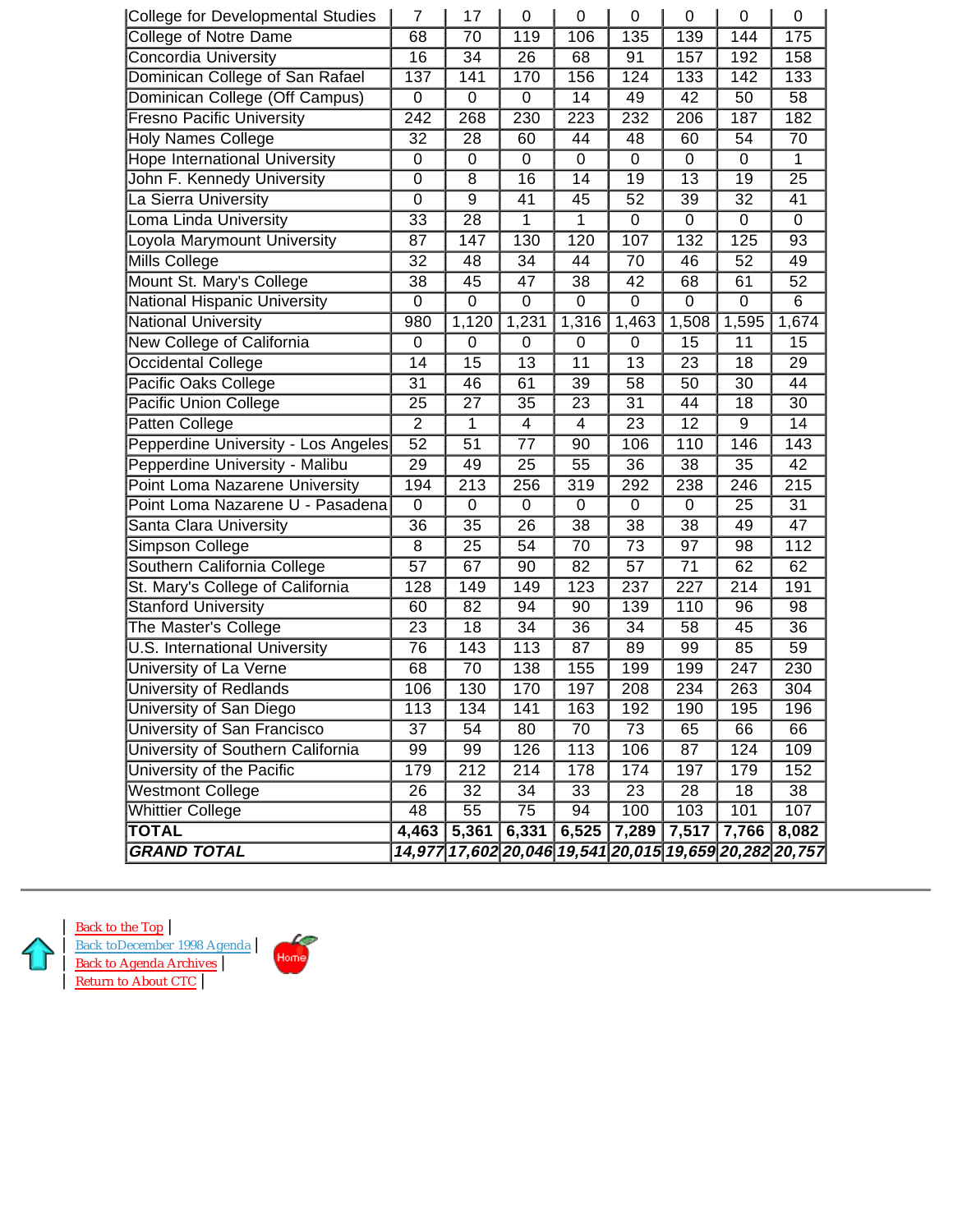

**Meeting of:** December 2-4, 1998

**Agenda Item Number:** C&CA-4

**Committee:** Credentials and Certificated Assignments

**Title:**Proposed Regulations Related to Authorizations for Two Credentials: Multiple Subject and School Library Media Teacher

 $\mathbf{\check{v}}$  Action

**Prepared by:** Jim Alford, Staff Analyst and Terri H. Fesperman, Program Analyst

Certification, Assignment and Waivers Division

## **Proposed Amendments to Title 5 Regulations Concerning Library Media Teacher Services and Multiple Subject Teaching Credentials**

#### **November 19, 1998**

#### **Summary**

This item introduces proposed amendments to Title 5 Regulations pertaining to the Library Media Teacher Services and Multiple Subject Teaching Credentials. These regulations include authorization statements for both credentials and the requirements for the Library Media Teacher Services Credential.

#### **Fiscal Impact**

There will be a minor cost to the agency related to disseminating the information to school districts and county offices of education and holding a public hearing. Such costs are contained within the budget of the Certification, Assignment and Waivers Division.

#### **Policy Issues to be Resolved**

Should the Commission define more specifically the requirements for the Library Media Teacher Services Credential? Are the proposed authorizations appropriate for the Multiple Subject Teaching and the Library Media Teacher Services Credentials?

#### **Recommendation**

Staff recommends that the Commission approve the proposed additions to the regulations for the Multiple Subject Teaching and the Library Media Teacher Services Credentials for purposes of beginning the rulemaking files for submission to the Office of Administrative Law and scheduling a public hearing.

#### **Background**

Education Code Section 44225(e) requires the Commission to "determine the scope and authorization of credentials, to ensure competence in teaching and other educational services, and establish sanctions for the misuse of credentials and the misassignment of credential holders." In carrying out these duties, staff has found that some sections of the Education Code and Title 5 regulations pertaining to assignment are sufficiently vague to create confusion or allow questionable interpretation among educational employers. Staff proposed at the August 1998 Commission Meeting a general plan to clarify in regulations those areas pertaining to assignment that are open to misinterpretation. At this meeting staff is proposing regulations for the Multiple Subject Teaching and the Library Media Teacher Services Credentials.

#### **Proposed Amendments for the Multiple Subject Teaching Credential**

The existing content of Title 5 Section 80003 concerning the Multiple Subject Credential is either out-of-date or unnecessary. Any reference in this section to the valid period of the credential or dating information is redundant to that contained in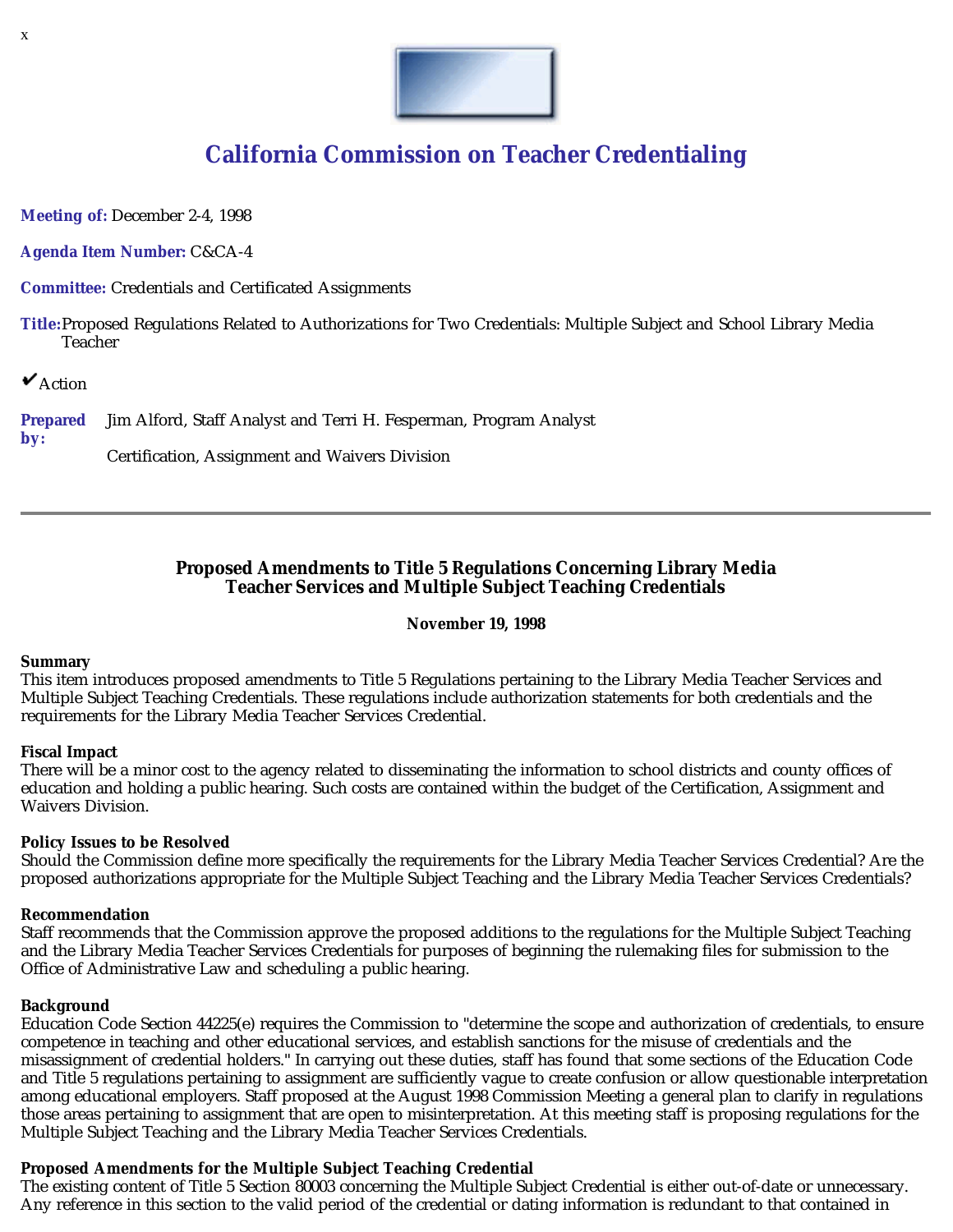other sections of regulations (80053, 80413, and 80413.1). The proposed amendments to this section would eliminate the existing language and redefine the purpose of the section and proposed appropriate content. Staff proposes that Section 80003 be amended to define the authorization of the Multiple Subject Teaching Credential. The new definitions would bring the regulations into conformity with appropriate sections of the Education Code.

The proposed changes to Title 5 §80003 clarify the authorization for the Multiple Subject Teaching Credential with the elements summarized below:

- Subsection (a) includes the information found in Education Code Section 44256 on assignment in a self-contained classroom,
- Subsection (b) contains the authorization for team teaching and regrouping that is found in EC §44258.15, and
- Subsection (c) describes an assignment to teaching two or more subjects to the same group of students in a core setting at the middle school level according to EC §44258.1.
- Subsection (d) has been added to describe the additional classes that may be taught by an individual teaching in a core setting.

## **Title 5 §80003. Multiple Subject Teaching Credential Authorization for Service.**

A Preliminary Multiple Subject Teaching Credential shall be issued for not more than five years following completion of the requirements specified in Section 80413(a), but prior to completion of the requirements specified in Section 80413(b). The Multiple Subject Teaching Credential authorizes the holder to provide the services described below in grades twelve and below, including preschool, and in classes organized primarily for adults.

- (a) Upon completion of the requirements specified in Section 80413(b) and upon satisfying the Commission that the holder, or other applicant, is otherwise qualified, the holder of the Preliminary Credential, or other applicant, shall be issued a Clear Multiple Subject Teaching Credential. Teach all subjects in a self-contained class;
- (b) The Clear Multiple Subject Teaching Credential shall be issued for five years. Teach in a team teaching setting or regroup pupils across classrooms as authorized in Education Code Section 44258.15. For the purpose of this section, team teaching is defined as two teachers of the same grade level exchanging pupils for the purpose of instruction in specific subjects. Regrouping of pupils is the practice of two or more teachers combining pupils across classess for specific instructional purposes;
- (c) Teach core classes pupils in grades five through eight pursuant to Education Code Section 44258.1. Core classes consist of teaching two or more subjects to the same group students; and
- (d) Teach any of the core subjects he or she is teaching to a single group of students in the same grade level as the core classes for less than fifty percent of his or her work day.

\_\_\_\_\_\_\_\_\_\_\_\_ NOTE: Authority cited: Section 44225(b), Education Code. Reference: Sections <del>44251, 44252, 44347, <u>44256, 44258.1, 44258.15</u>,</del> and 44348<del>,</del> Education Code.

### **Proposed Amendments for the Library Media Teacher Services Credential**

Title 5 Section 80053 currently states the requirements and the authorization for the Library Media Teacher Services Credential. However, concerns have been expressed by experts in the field of library media services and educational employers that the authorization statement for this credential is not reflective of the current circumstances faced in providing public school library services. Proposed changes in these regulations are intended to provide clarification of those duties which can only be performed by a credentialed library media teacher, as well as the manner of assistance credentialed teachers and non-credentialed staff are authorized to perform in the provision of school library services. Title 5 §80053(a), related to the requirements for the Library Media Teacher Services Credential, remains unchanged. Staff proposes Title 5 §80053(b) and (c), which provide the authorization statement and valid dates of the credential, to be amended as follows

- Subsection (b) is amended to establish that the holder of the Library Media Teacher Services Credential is authorized to coordinate or supervise library programs at the school district or county level, and may plan the course of instruction for students who assist in the operation of school libraries;
- Subsection (b)(1) has been added to allow for employers to place a credentialed classroom teacher in the role of the library media teacher, provided the classroom teacher is trained in those duties by a credentialed library media teacher, makes progress toward completing a Library Media Teacher Services credential program and obtains the emergency permit authorizing this service within the first two years of service under this subsection, and obtains the full credential within five years from the beginning of this service;
- Subsection (b)(2) has been added to clarify that non-credentialed personnel may be assigned to assist in the provision of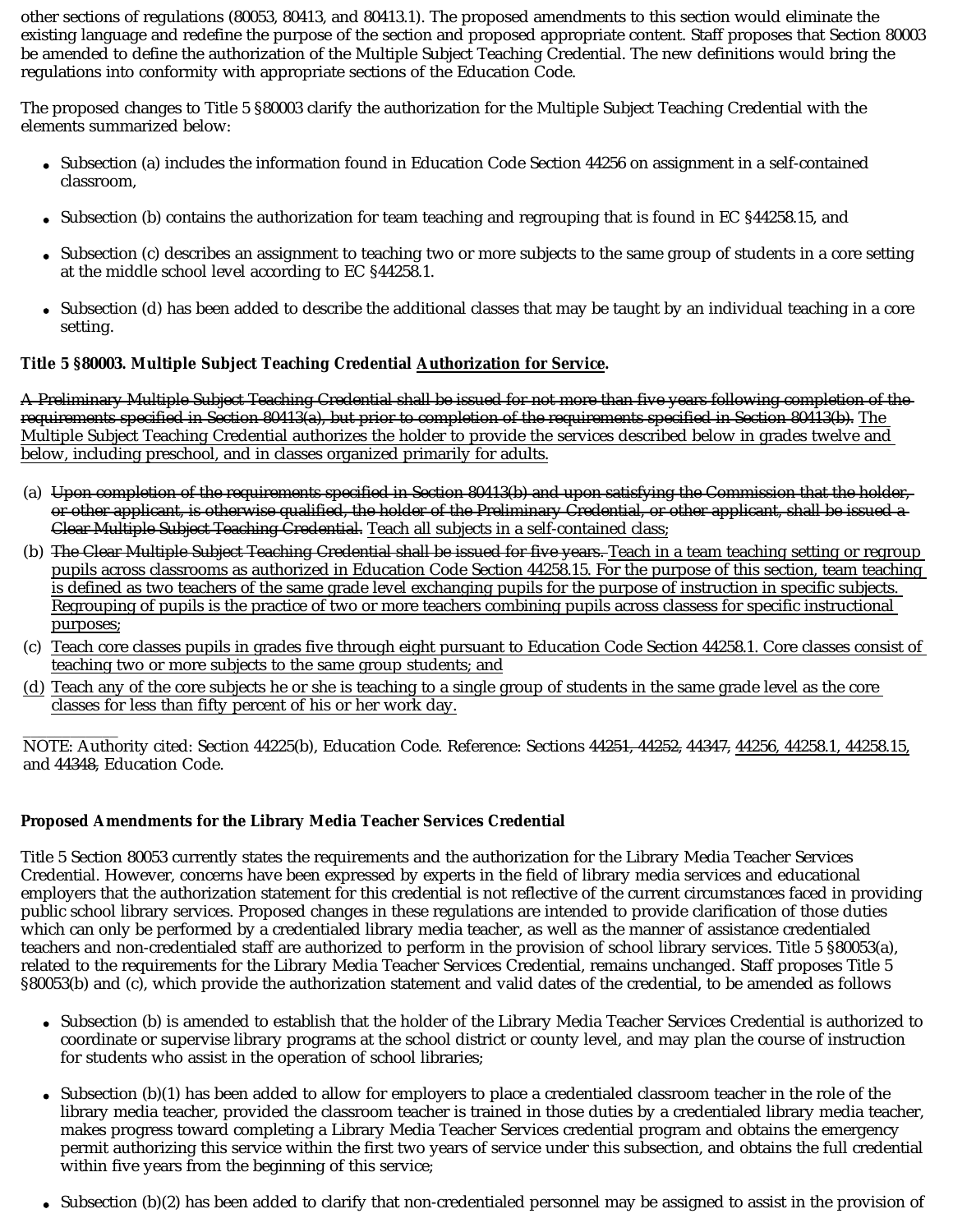library services, provided that they are trained in their duties by a credentialed library media teacher and that their duties are limited to include only basic services and exclude those services specifically requiring the Library Media Teacher Services authorization; and,

Subsection (c) has been amended to refer to Title 5 Section 80053 for the dating of credentials.

## **Title 5 Section 80053. Services Credential Authorizing Service as a Library Media Service Teacher.**

- (a) The minimum requirements for the Library Media Teacher Services Credential shall include all of the following:
	- (1) a baccalaureate degree from a regionally accredited college or university;
	- (2) a valid basic California teaching credential that requires a program of professional preparation including student teaching, or equivalent;
	- (3) completion of either A or B;
		- (A) A Commission-approved Library Media Teacher Services program; or
		- (B) Completion of an out-of-state Library Services Program of at least 30 graduate semester units, approved by the appropriate state agency.
	- (4) passage of the California Basic Educational Skills Test as specified in Education Code Section 44252(b).
- (b) Authorization. The Library Media Teacher Services Credential authorizes the holder to assist and instruct pupils in the choice and use of library materials; to plan and coordinate school library programs with the instructional programs of a school district; to select materials for school and district libraries; <u>to coordinate or supervise library programs at the</u> <u>school district or county level;</u> to <u>plan and</u> conduct a <del>planned</del> course of instruction for those pupils who assist in the operation of school libraries; to supervise classified personnel assigned school library duties; and to develop procedures for and management of the school and district libraries.
	- (1) Holders of valid California teaching credentials based upon a baccalaureate degree who do not hold a credential authorizing service as a librarian may assist in providing library services in public schools, provided that they are trained in their duties by a credentialed school librarian and supervised by an individual holding certification authorizing such supervision. Teachers employed to provide library services under this provision must, during the first year of service, either apply for the Library Media Teacher Services Emergency Permit and pursue enrollment in a Commission-accredited regional or distance-learning library media teacher services credential program, or submit to the county office of education a description of the factors that made it impossible to enroll in such a program. All teachers must obtain the Library Media Teacher Services Emergency Permit before the end of the second year of service under this provision. All teachers employed under this provision must qualify for and obtain the Library Media Teacher Services Credential within five years from the initial date of service in the position.
	- (2) Nothing in this section shall be construed to preclude local governing boards from employing non-credentialed individuals to assist in the provision of library services, provided that the employment of non-credentialed personnel is not intended to supersede the requirement to include holders of the Library Media Teacher Services Credential in the coordination and implementation of public school library programs. Assistance provided by non-credentialed personnel may include assisting students in the selection of library materials; organizing and maintaining library materials and equipment; and supervising pupils who assist in the operation of school libraries. Assistance provided by non-credentialed personnel shall not include planning and coordinating school library programs with the instructional programs of a school district; selecting materials for school and district libraries; planning the course of instruction for those pupils who assist in the operation of school libraries; supervising classified personnel assigned school library duties; or developing procedures for and management of the school and district libraries.
- (c) The school library media teacher services credential shall be issued for five years, issued on the basis of the completion of all requirements shall be dated per Title 5 Section 80553.

\_\_\_\_\_\_\_\_\_\_\_\_ NOTE: Authority cited: Section 44225, Education Code. Reference: Sections 44252 (d) and 44269, Education Code.



Back to the Top Back toDecember 1998 Agenda Back to Agenda Archives Return to About CTC |

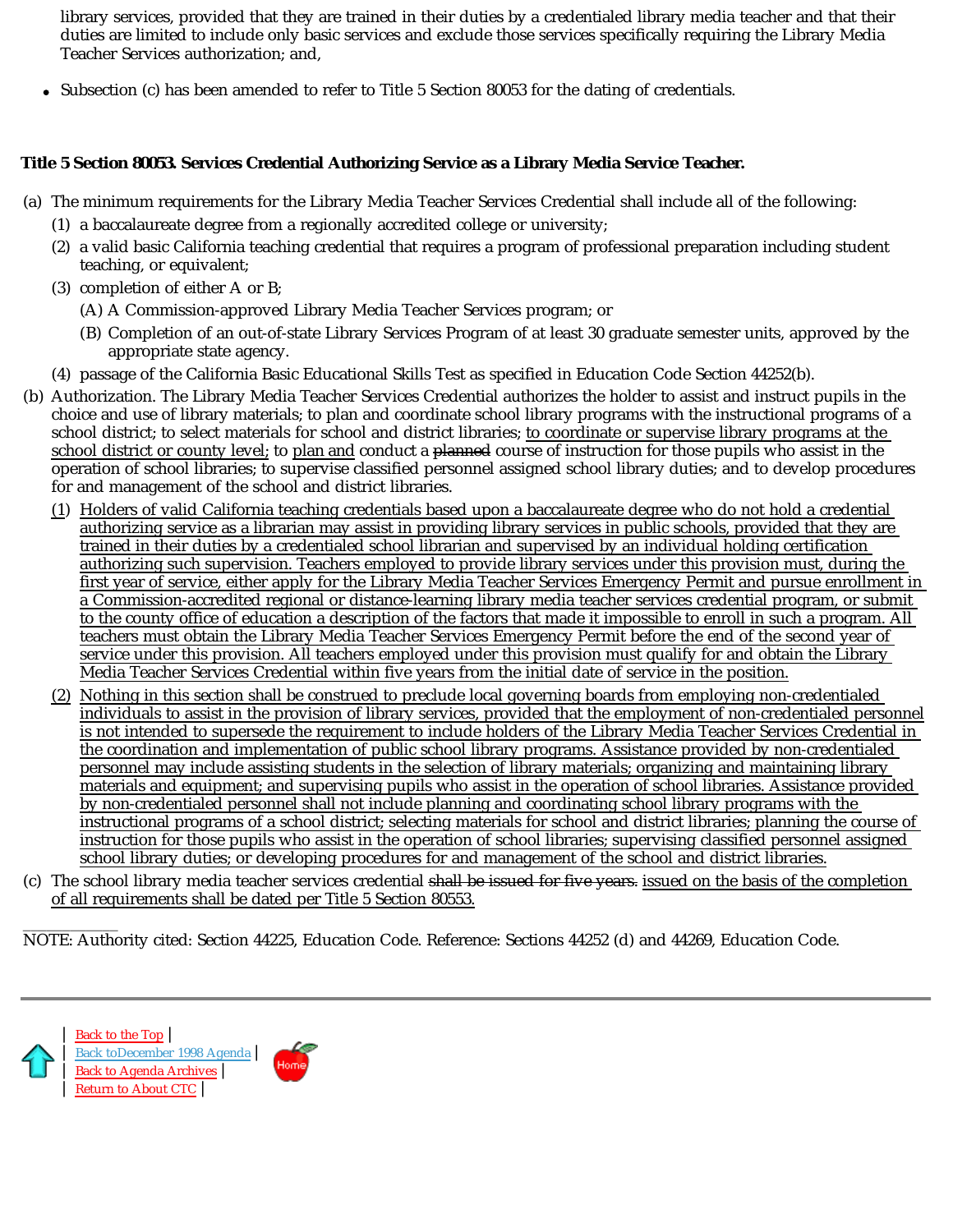

**Meeting of:** December 2-4, 1998

**Agenda Item Number:** PERF-1

**Committee:** Performance Standards

**Title:**Progress Report on the Implementation of SB 2042

 $\mathbf{\check{v}}$  Information

**Prepared by:** Mary Vixie Sandy, Consultant

Professional Services Division

# *Status Report on SB 1422 Policy Recommendations and SB 2042 Implementation Activities*

**Professional Services Division November 16, 1998**

#### **Executive Summary**

On September 17, 1998, the Governor signed SB 2042, Commissionsponsored reform legislation that was co-authored by Senator Dierdre Alpert and Assembly Member Kerry Mazzoni. SB 2042 makes several significant changes to the requirements for earning and renewing teaching credentials that were recommended by the Commission's Advisory Panel for the Comprehensive Review of Teaching Credential Requirements (SB 1422) in 1997.

In August, 1997, the Commission received the final report of its SB 1422 Advisory Panel. The panel report included 111 specific recommendations for reform in the recruitment, selection, preparation, induction and ongoing development of teachers. Between August and December, 1997, the Commission reviewed several staff reports that analyzed the SB 1422 recommendations in terms of actions the Commission could take to implement reforms in teacher certification, and their anticipated costs.

In January, 1998, the Commission took action to (1) approve specific elements to be included in Commission-sponsored reform legislation in 1998, and (2) approve a detailed plan to develop and implement new *Standards of Quality and Effectiveness for Professional Teacher Preparation Programs* based on the SB 1422 Advisory Panel recommendations. During the January meeting, the Commission also directed the staff to present periodic updates on the implementation status of all of the panel's recommendations. In particular, the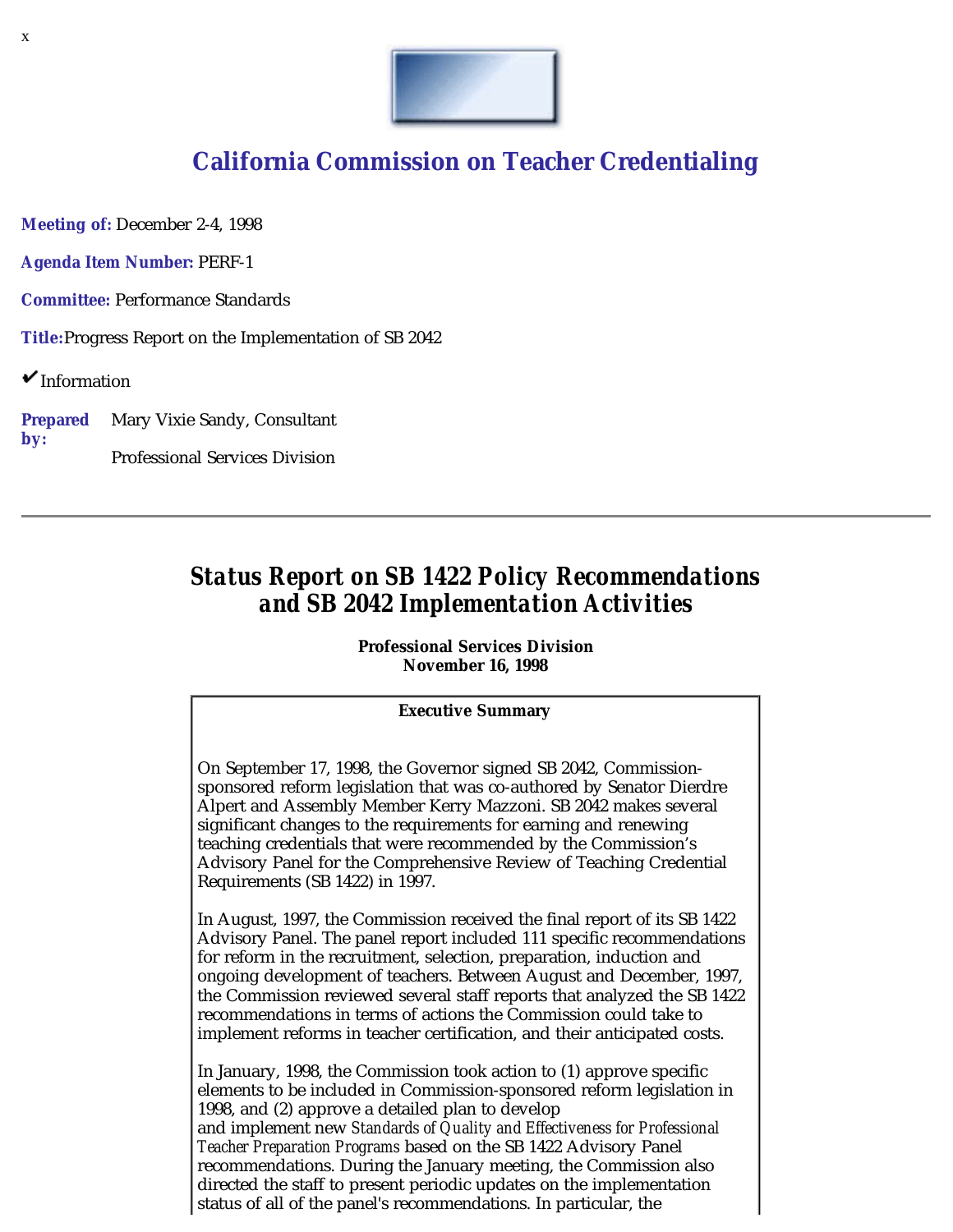Commission asked for information about those panel recommendations that remained to be resolved by the Commission.

In April 1998, the staff presented the Commission with a summary of the major panel recommendations that (1) have been fully or partially addressed by one of the Commission's prior actions, or (2) have not been acted on by the Commission. The report also included specific recommendations that the Commission acted upon to resolve most of the remaining items that had not previously been acted on by the Commission.

This report updates the April 1998 agenda report and provides an overview of the Commission's new  *Advisory Panel for the Development of*  Teacher Preparation Standards that is developing new standards for multiple and single subject credential programs pursuant to SB 2042. Attached to the agenda report is a detailed "inventory" that provides a status report on all of the SB 1422 Advisory Panel recommendations.

### **Policy Issues to be Resolved**

Given that the Commission sponsored omnibus credential reform legislation in 1998, and has launched a new Advisory Panel to develop new Teaching Credential Standards on the basis of the SB 1422 Advisory Panel, what actions, if any, should the Commission take to implement the remaining recommendations of the SB 1422 Advisory Panel?

#### **Fiscal Impact Summary**

The costs associated with implementing SB 2042 were estimated to be incurred over two fiscal years, 1998-99 and 1999-2000. The costs are included in the agency's base budget for 1998-99 and 1999-2000. In addition, the Governor allocated \$1.3 million to the Commission for the purposes of developing a teaching performance assessment pursuant to SB 2042.

#### **Important Note**

The following report includes important information that relates to the Commis-sion's policy deliberations but would not fit into this two-page overview.

## *Status Report on SB 1422 Policy Recommendations and SB 2042 Implementation Activities*

**Professional Services Division**

#### **November 16, 1998**

#### **Part One: SB 1422 Panel Recommendations that Have Been or are in the Process of Being Implemented**

#### **SB 1422 Recommendations Addressed in the Commission's Omnibus Legislation (SB 2042)**

The Senate Bill 1422 Advisory Panel recommended that the Commission adopt a two-level credential structure with preparation and assessment requirements at each level. The Panel also recommended that the Commission set standards for multiple routes into the teaching profession, and called for the creation of blended programs of subject matter and professional preparation. The Panel further recommended that a standards-based induction program be required for the new Level II (Professional) Teaching Credential, and that credential renewal requirements be aligned with the new *California Standards for the Teaching Profession*. Also, the Panel recommended that loan assumption programs be expanded in a broader effort to intensify the recruitment of increased numbers of teachers.

The Commission's sponsored omnibus legislation, SB 2042 (Alpert, Mazzoni), signed into law on September 17, 1998, calls for: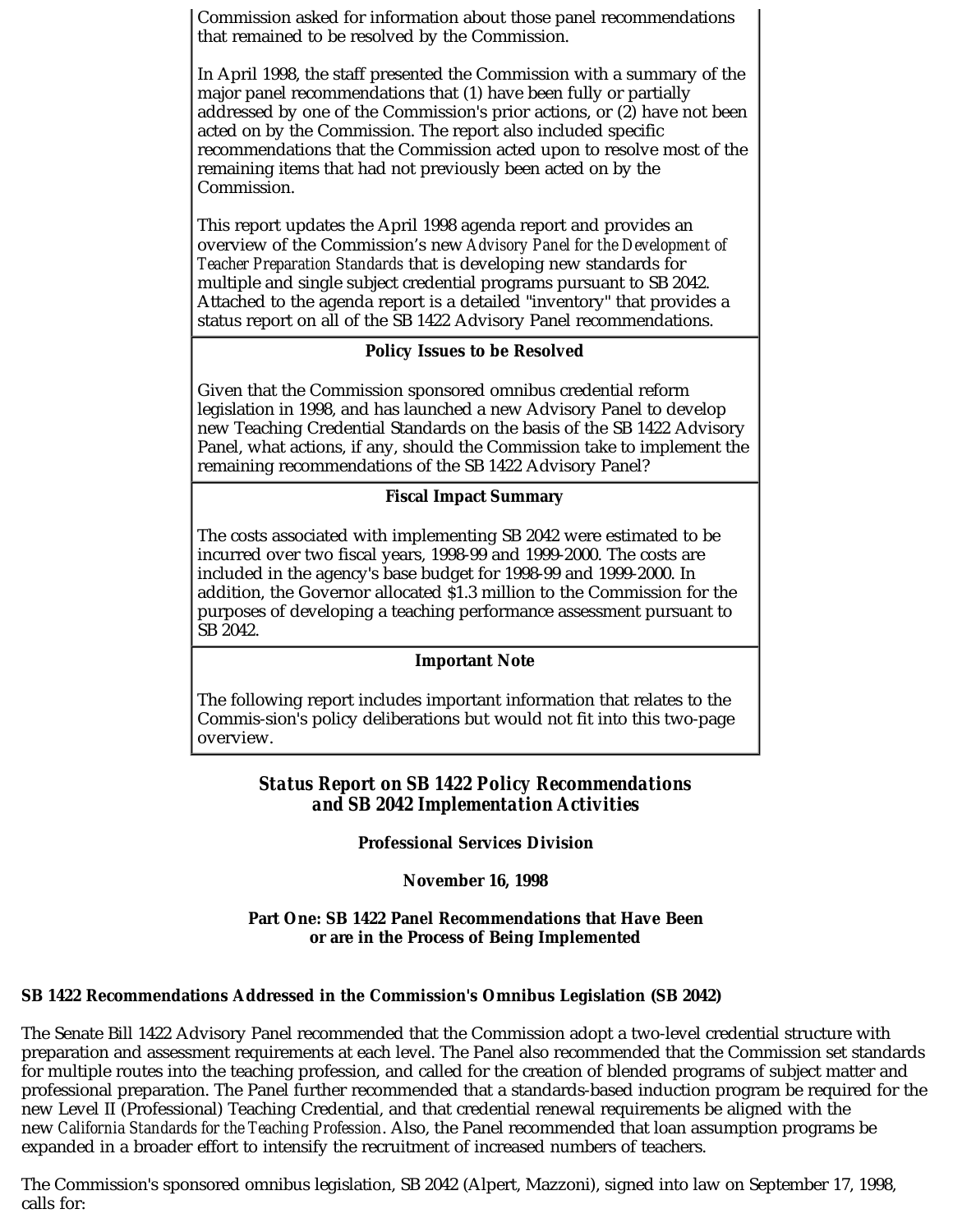- implementing standards to govern all aspects of teacher development, including subject matter studies, professional preparation, induction and continuing growth;
- redesigning teacher preparation to provide a five-year option that integrates subject matter studies with coursework and field experiences in teaching;
- embedding a standards-based teacher performance assessment in teacher preparation programs leading to a  $\bullet$ preliminary teaching credential;
- providing an induction program for every beginning teacher in California, as a requirement for the professional  $\bullet$ (Level II) teaching credential; and
- expanding loan forgiveness programs for teachers who serve in high need areas or subjects.

Virtually all of the Panel's recommendations for <u>structural</u> changes to Multiple and Single Subject Teaching Credentials were incorporated into SB 2042. Other legislation (SB 1620, Scott & AB 496, Lempert) carried forward pieces of the SB 1422 recommendations addressing certification of out-of-state teachers and expansion of the APLE assumable loan program. These significant pieces of legislation were supported by budget augmentations that will (1) make induction available to all new teachers in California in the future; (2) provide grants to postsecondary institutions to establish blended programs of undergraduate teacher preparation; (3) expand Internship and Pre-Internship programs; and (4) expand financial aid programs for individuals seeking careers in teaching.

## **SB 1422 Recommendations to be Implemented by the Commission's New Advisory Panel for the Development of Teacher Preparation Standards**

Almost one-third of the SB 1422 Panel's recommendations address the content of learning-to-teach, the need to distribute the content of learning-to-teach across stages of preparation and induction, and the need to treat this content recursively over time. The Panel's recommendations also call for much greater collaboration between postsecondary institutions and local education agencies in teacher preparation, induction and credential renewal. The Panel recommended that the Commission establish performance expectations for teachers, based on the *California Standards for*  the Teaching Profession. Finally, the Panel recommended that the Commission publish Teacher Preparation Guides to increase the capacity of institutions to deal with new content areas like parent involvement, critical thinking, and school safety. All of these recommendations focus on the need for new standards for the preparation, induction and ongoing development of teachers.

In September 1998 the Commission launched the *Advisory Panel for the Development of Teacher Preparation Standards.* The Advisory Panel met for the first time on September 24-25, 1998, less than two weeks after SB 2042 was signed by the Governor, and again on October 22-23<sup>rd</sup>. The Panel will meet just prior to the December Commission meeting on November 30-December 1, 1998.

Following a statewide nominations process, each application to serve on the Panel was evaluated against a number of balancing factors, which included the current position(s) held by nominees, their areas of content expertise, and their organizational affiliations. Every effort was made to seek a balance between K-12 and postsecondary representatives, to ensure cultural diversity, and to include representatives who demonstrated the strongest potential to succeed in the development of new standards for multiple and single subject credential programs. The Executive Director appointed twenty-six members and four liaisons to serve on the *Advisory Panel for the Development of Teacher Preparation Standards*. The panel roster is included **below**.

| <b>Name</b>                           | <b>Position</b>                                                | <b>Affiliation</b>                          |
|---------------------------------------|----------------------------------------------------------------|---------------------------------------------|
| <b>Michael Aiello</b>                 | Science and Math Teacher, San Luis Obispo High<br>School       | San Luis Coastal Unified School District    |
| <b>Russell</b><br>Antracoli           | Principal, Gustine Elementary School                           | <b>Gustine Unified School District</b>      |
| <b>Michele Britton</b><br><b>Bass</b> | Director of Student Teaching and Field Placements              | California Lutheran University              |
| <b>Nancy Brownell</b>                 | Director, Center for the Improvement of Reading<br>Instruction | California State University, Sacramento     |
| <b>Bonnie</b><br><b>Brunkhorst</b>    | Professor, Geology and Science Education                       | California State University, San Bernardino |

## **Advisory Panel for the Development of Teacher Preparation Standards**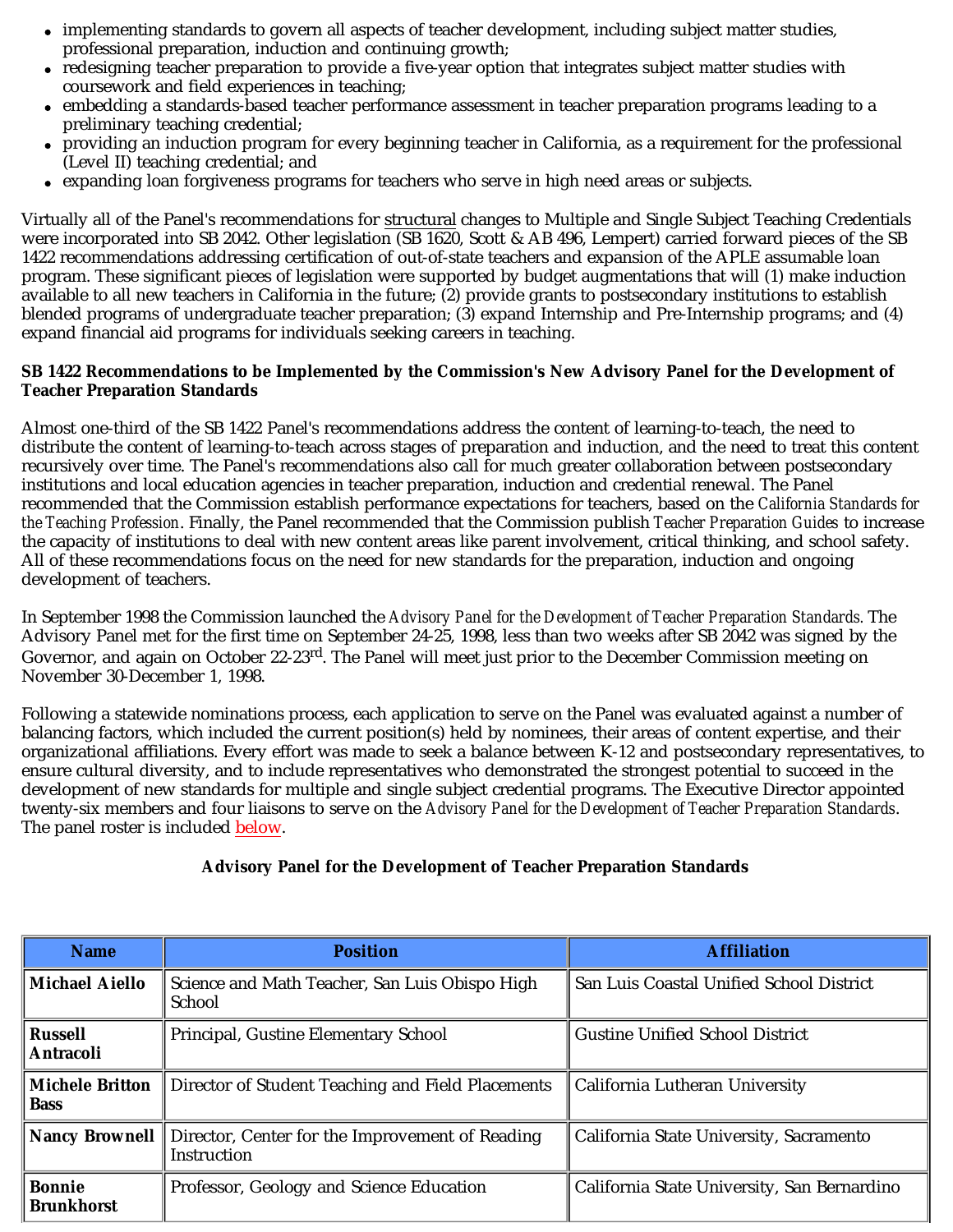| Lu Chang                           | Director, Single Subject CLAD Program                                          | <b>College of Notre Dame</b>                                                  |
|------------------------------------|--------------------------------------------------------------------------------|-------------------------------------------------------------------------------|
| <b>Margaret</b><br><b>DeArmond</b> | Mathematics Teacher, East Bakersfield High School<br>and Academic Stds. Coord. | Kern Union High School District and Kern<br><b>County Office of Education</b> |
| <b>David Duran</b>                 | Assistant Superintendent, Human/Fiscal Resources                               | <b>Stanislaus County Office of Education</b>                                  |
| <b>Cynthia George</b>              | Teacher, Twin Peaks Middle School                                              | Poway Unified School District                                                 |
| <b>Grace Grant</b>                 | <b>Associate Professor of Education</b>                                        | Dominican College                                                             |
| <b>Jim Henderson</b>               | Program Manager, Academic Relations                                            | <b>International Business Machines, Inc. (IBM)</b>                            |
| <b>Elaine Johnson</b>              | <b>Assistant to the President</b>                                              | <b>California Federation of Teachers</b>                                      |
| <b>Leslie Kapner</b>               | <b>Teacher Advisor</b><br><b>Intergroup Relations</b>                          | Los Angeles Unified School District                                           |
| <b>Diane</b><br><b>Kingsland</b>   | English and Social Studies Teacher, Tetzlaff Middle<br>School                  | <b>ABC Unified School District</b>                                            |
| <b>David Lebow</b>                 | Social Studies Teacher, Schurr High School                                     | Montebello Unified School District                                            |
| <b>Catherine</b><br>Lemmon         | Coordinator, Teacher Development                                               | San Joaquin County Office of Education                                        |
| <b>Mary Lewis</b>                  | Director, District Intern Program                                              | Los Angeles Unified School District                                           |
| <b>Donna Marriott</b>              | K-2 Teacher, Casa de Oro Elementary School                                     | La Mesa-Spring Valley School District                                         |
| <b>Andrea Maxie</b>                | Professor of Education, Division of Curriculum and<br>Instruction              | California State University, Los Angeles                                      |
| <b>Ruth Ann</b><br><b>McKenna</b>  | Superintendent                                                                 | New Haven Unified School District                                             |
| <b>Denise Murray</b>               | Chair, Linguistics and Language Development                                    | San Jose State University                                                     |
| <b>Jeannie Oakes</b>               | Assistant Dean, Graduate School of Education, UC<br>Los Angeles                | Office of the President, University of<br>California                          |
| <b>James</b><br>Richmond           | Chair, Professional Studies in Education                                       | California State University, Chico                                            |
| <b>Athena Waite</b>                | <b>Special Education Program Coordinator</b>                                   | University of California, Riverside                                           |
| <b>Anna Wong</b>                   | Kindergarten Teacher, Jefferson School                                         | Berkeley Unified School District                                              |
| <b>Beverly Young</b>               | Associate Director, Teacher Education and K-18<br>Programs                     | Office of the Chancellor, California State<br>University                      |
| <b>Barbara Collier</b>             | Liaison                                                                        | California School Boards Association                                          |
| <b>Marion Joseph</b>               | Liaison                                                                        | California State Board of Education                                           |
| <b>Mary Nielsen</b>                | Liaison                                                                        | California State Parent Teacher Association                                   |
| <b>Gus Guichard</b>                | Liaison                                                                        | <b>California Community Colleges</b>                                          |

Work of the Advisory Panel. The SB 2042 Advisory Panel is focusing on the development of standards to guide (1) initial teacher preparation, (2) the quality of teaching performance assessments that meet the requirements of SB 2042, and (3) completion of an induction program during the beginning years of teaching. A <u>chart depicting the general scope of work</u> appears below.

The initial meetings of the panel involved reviewing and discussing the specific elements of SB 2042, including the need to ensure congruence between the new standards, the *California Standards for the Teaching Profession (CSTP)*, and K-12  $\,$ Student Content and Performance Standards. The SB 1422 Report: *California's Future: Highly Qualified Teachers for All Students* and other relevant documents, such as the Commission's current *Standards of Quality and Effectiveness for Multiple* and Single Subject Credential Programs , and the Accreditation Framework have also been presented and discussed. All of the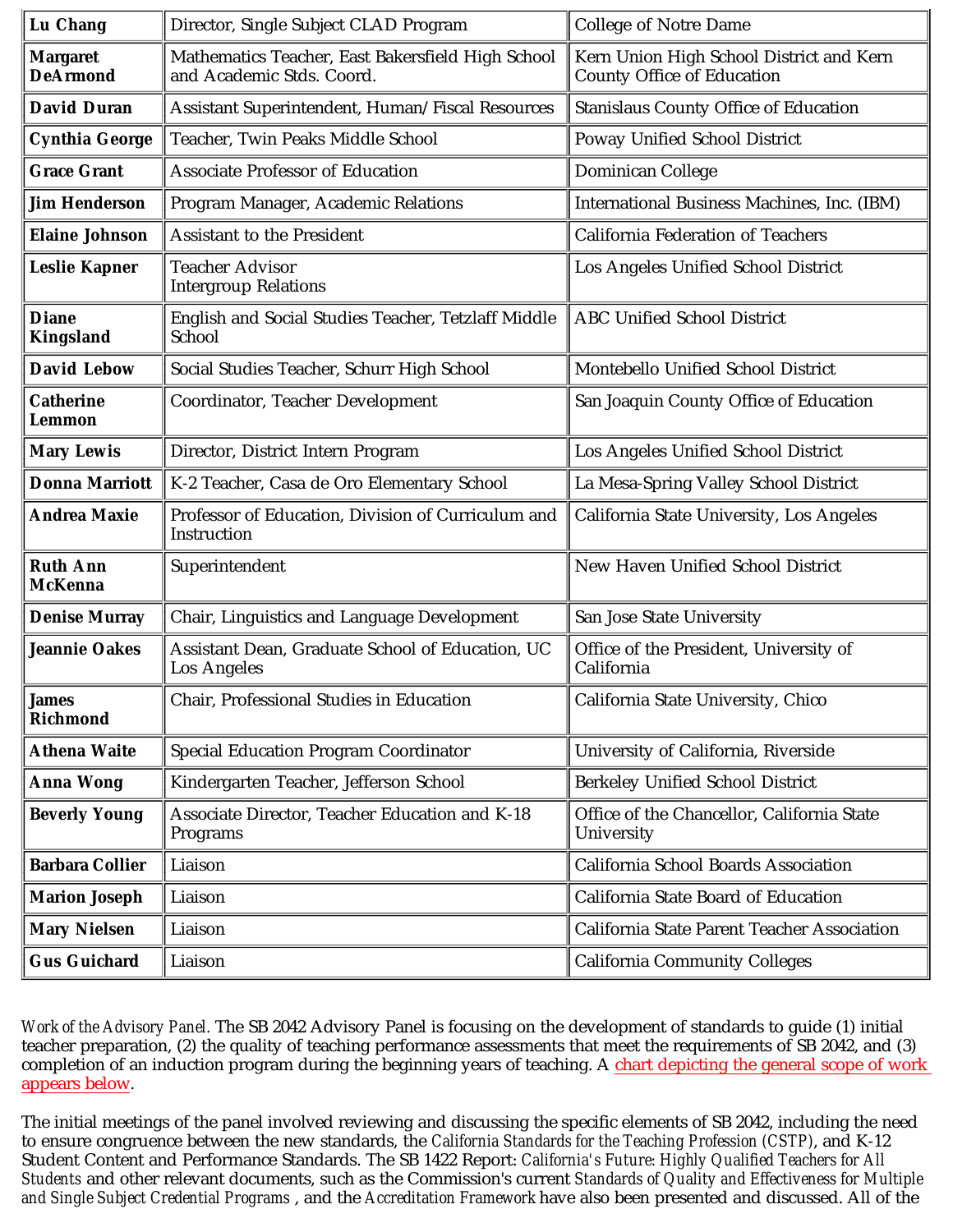Commission's adopted policies and documents, along with other items such as the K-12 Student Content and Performance Standards and the new Curriculum Frameworks will serve as primary references for the panel throughout the next year. The Panel has had presentations on the Reading Instruction Competency Assessment (RICA), the Beginning Teacher Support and Assessment (BTSA) program, the California Formative Assessment and Support System for Teachers (CFASST), the Interim Standards for Blended Programs of Undergraduate Teacher Preparation, and the two-level Education Specialist Credential Standards. Each of these presentations have focused the Panel's attention on implications for the development of new standards for Multiple and Single Subject Credential preparation programs. The next full meeting of the panel is scheduled for January 21-22, 1999.

## **Conclusion of Part One: Summary of Panel Recommendations that are Being Addressed in Proposed Legislation or Anticipated Standards**

Taken together, the Commission's sponsored legislation and standards development activities *fully* address 56 (or 50 percent) of the SB 1422 Panel's recommendations. These initiatives by the Commission also *partially* address an additional 18 (16 percent) of the panel's recommendations. Thirty-seven (33 percent) of the panel recommendations have not been included in these implementation strategies to date. These 37 recommendations address a range of issues that are categorized in <u>Part Two</u> of this report.



## **Part Two: SB 1422 Panel Recommendations Not Yet Implemented**

A very few of the SB 1422 Advisory Panel's recommendations are addressed in this section of the report. Recommendations that have not yet been implemented are described in five categories.

## **Category One: Panel Recommendations that are Outside the Commission's Scope of Responsibility**

*Employment Issues.* The panel made two recommendations that address specific employment issues that are outside the Commission's traditional sphere of influence. These proposals (<u>1-D</u> and <u>6-H</u>) call for (1) the Commission to promote jobsharing and the employment of part-time teachers in order to attract and retain qualified teachers who do not wish to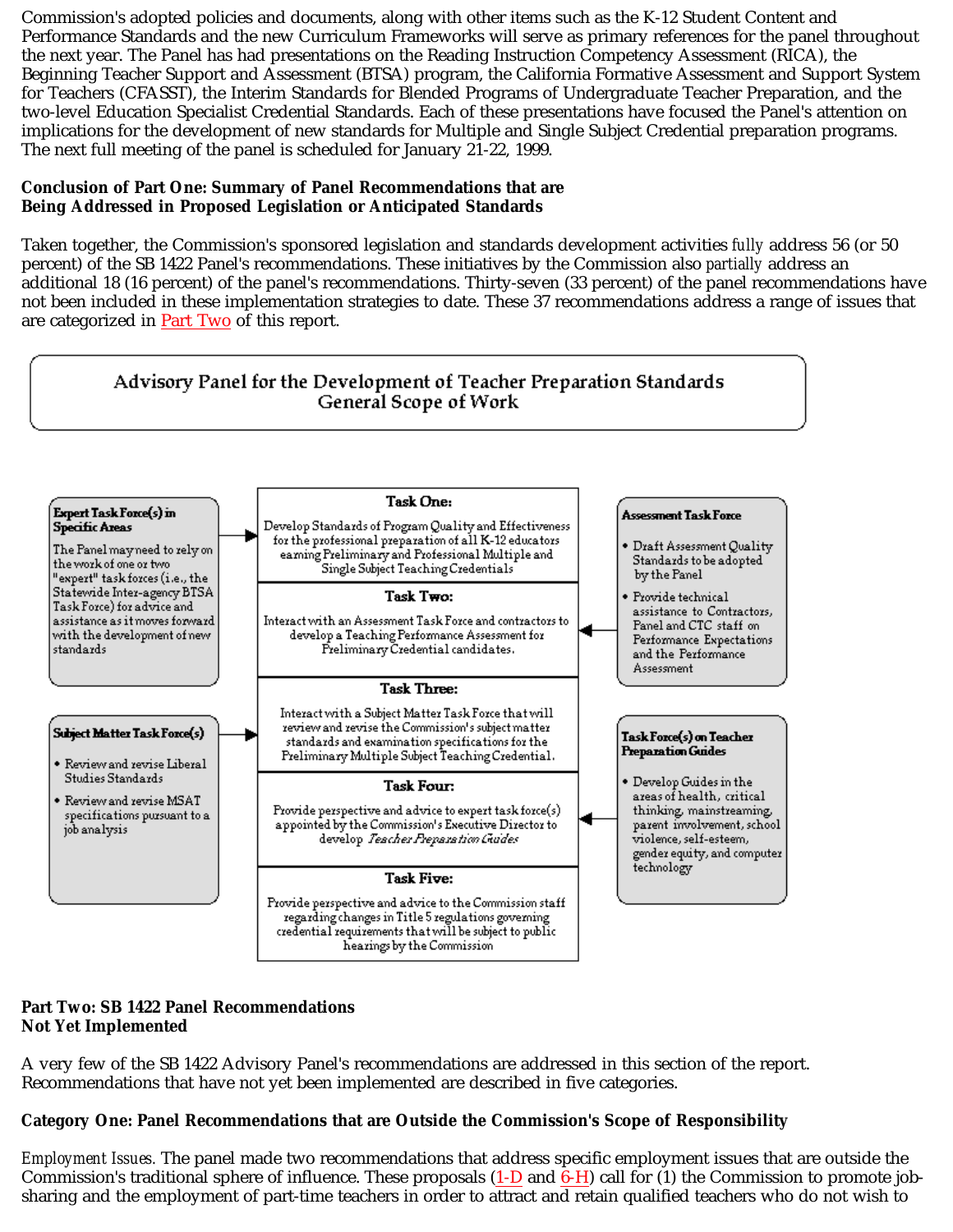work full time, and (2) changes in current law and local policy regarding teachers earning credit toward probationary status in schools.

**Commission Action:** In the Fall of 1997, the Commission adopted several criteria to guide the drafting of its omnibus legislation. These criteria state, among other things, that the Commission's sponsored measure should maintain the role of the Commission in establishing and implementing teacher certification policies through standards, accreditation and assessments while avoiding an expansion of the role of the agency into responsibilities, such as employment, that historically have been the purview of local education agencies. During its April 1998 meeting, the Commission reaffirmed its policy in this area and indefinitely deferred action on Panel Recommendations <u>1-D</u> and <u>6-H</u> .

## **Category Two: Panel Recommendations that Would Contribute to Improvements in Public Education**

Languages Other Than English Study. The SB 1422 Advisory Panel recommended that the Commission advocate raising the current language requirements for obtaining the bachelors degree to two years of college instruction. The panel further recommended that the Commission encourage elementary and secondary schools and colleges to require language study. The panel viewed additional language study as beneficial in that it would contribute to the goals of meeting the need for bilingual teachers and educating a linguistically literate workforce to successfully participate in an increasingly global economy.

**Commission Action:** During its April 1998 meeting, the Commission directed the Chair and the Executive Director mail a letter to California's postsecondary education institutions, and to the Superintendent of Public Instruction, advocating increased attention to the study of Languages other than English pursuant to this recommendation.

### **Category Three: Panel Recommendations that Could be Implemented After Further Consultation by the Commission with Affected and Interested Stakeholders**

*Credential Renewal Requirements.* The panel recommended that professional growth requirements for the renewal of teaching credentials be aligned with the *California Standards for the Teaching Profession*, a recommendation that has been included in Senate Bill 2042. Thirteen other recommendations (<u>11-B through 11-N</u>) focus on specific ways in which the Commission should alter the current credential renewal requirements. While these changes would not require legislative action, they should be reviewed intensively by experienced teachers and others involved in designing and implementing professional growth. Before the Commission makes changes in credential renewal requirements, the Commissioners should consider the recommendations of experienced teachers and other interested and affected stakeholders.

*Experimental and Alternative Programs.* The panel made two recommendations regarding experimental and alternative programs of teacher preparation (<u>16-B and 16-C</u>). These recommendations call for the Commission to (1) strengthen these two categories of programs, (2) require that experimental programs disseminate their findings consistently, and (3) appoint a small panel of experts to re-examine the 1422 Panel recommendations for their applicability to experimental programs.

**Commission Action:** In April, 1998, the Commission directed staff to (1) consult with teachers and other interested and affected stakeholders about the SB 1422 recommendations pertaining to Credential renewal, and (2) establish a focused work group that would examine the current standards and policies for experimental and alternative programs and develop specific recommendations for future Commission action.

### **Category Four: Panel Recommendations that Could be Implemented Only After Other Credential Changes are Completed**

Using the Results of Candidate Assessments to Inform Credential Preparation Pro-grams. The panel recommendations regarding a new candidate assessment system included a recommendation (<u>14-C</u>) that the Commission use the results of candidate assessments as one source of information about the quality and effectiveness of credential preparation programs.

*Monitoring the Implementation of SB 1422 Recommendations*. The panel urged the Commission to establish procedures for monitoring the implementation and effectiveness of the panel's recommended changes in credentialing policy and procedures. The panel recommendation (<u>16-A</u>) includes detailed questions that were intended by the panel to guide the Commission's monitoring activities.

**Commission Action:** Changes in the structure of the credential system would need to be in place, along with new preparation standards and candidate assessments, before recommendations <u>14-C</u> and <u>16-A</u> could be implemented. In April 1998 the Commission acted to defer action on these recommendations until necessary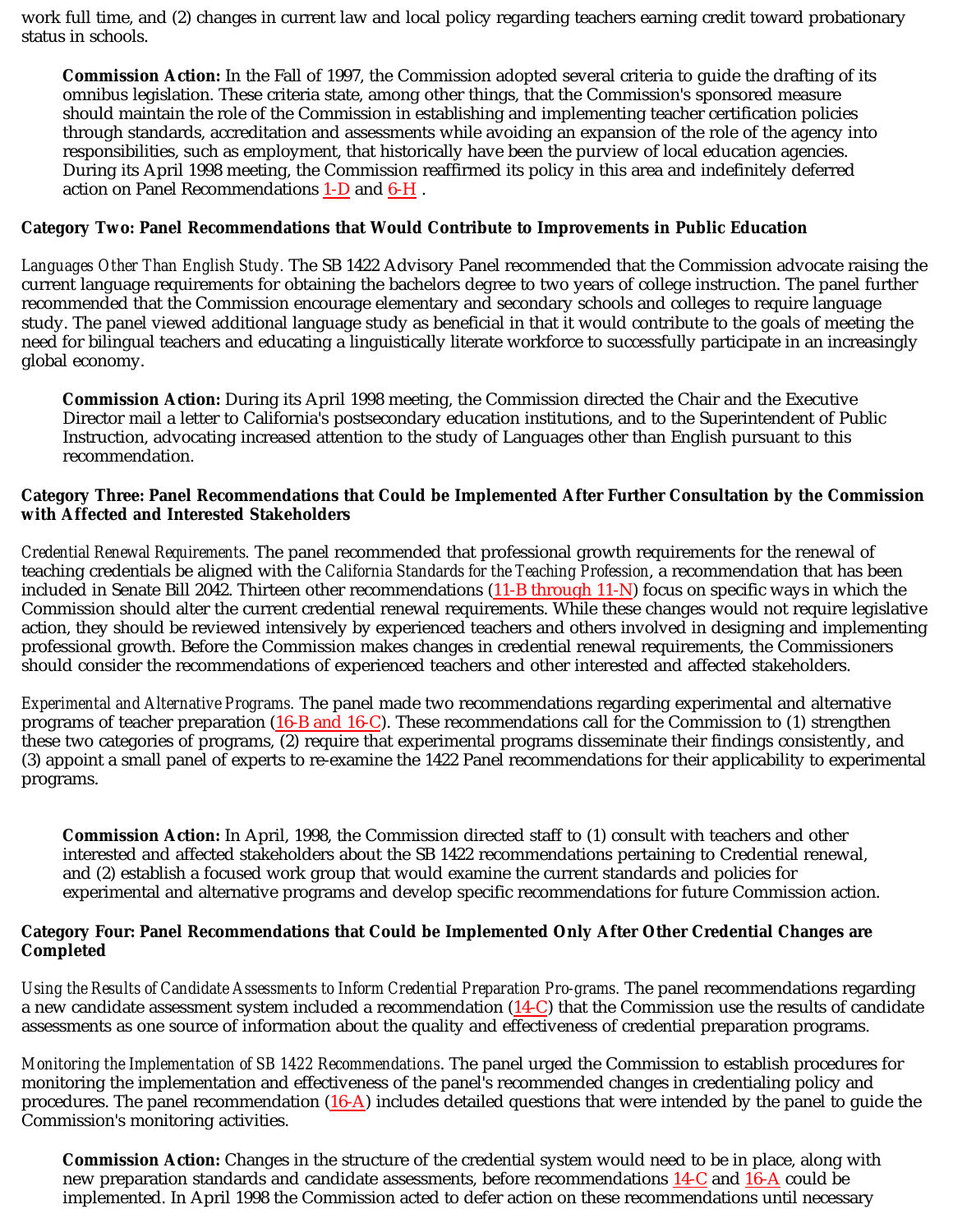prior changes have been made in credential requirements.

Level II Assessment. The SB 1422 Panel recommended that the assessment system in a new credential structure include high-stakes summative assessments at Level I and Level II. Six of the panel's recommendations (<u>13-H through 13-M</u>) describe a proposed Level II assessment that would occur during the second year of an induction program and be the basis for awarding a Level II Professional Teaching Credential.

In January, 1998, the Commission acted to include in its omnibus legislation (SB 2042) a requirement that all preparation programs leading to a Level I (Preliminary) Teaching Credential include a standards-based teaching performance assessment in the future. In April 1998, the Commission discussed this set of SB 1422 recommendations and determined that developing and implementing a Level I assessment so it is fair, valid, reliable, legally defensible and cost-effective, will be a significant challenge for the Commission. To begin this work, the Commission recently authorized the Executive Director to issue a Request for Proposals to develop Teaching Performance Expectations, which will inform the Level I Assessment. An additional summative assessment at Level II would add to the dimensions of this challenge at a time when the Commission should focus on implementing the Level I assessment.

Furthermore, Commissioners expressed a concern that interactions between a Level II assessment and tenure decisions in the employment process could create problems that were not resolved adequately in the SB 1422 Advisory Panel. The Commission has authorized the development of a new formative assessment system for new teachers in high-quality induction programs. Pursuant to AB 1266 (Mazzoni, 1997), the recent development of the California Formative Assessment and Support System for Teachers (CFASST) will provide, for the first time in California, a structured system of *formative* assessment that is aligned with the *California Standards for the Teaching Profession.* Year one of CFASST is being pilot tested during 1998-99. Implementation and evaluation of this system of formative assessment, and a summative assessment at Level I will provide important new information for the Commission to consider prior to determining the need for a Level II summative assessment in the future.

**Commission Action:** In April 1998 the Commission acted to defer any further discussion or analysis of the Level II summative assessment recommendation until the Level I Teaching Performance Assessment *and*  California Formative Assessment and Support System for Teachers (CFASST) are fully operational, and until there is evidence regarding the adequacy of these new assessments for assuring the public that teaching credentials are awarded only to candidates who are effective in fulfilling the important responsibilities of teachers.

## **Category Five: Panel Recommendations that Call for Creation of New Credentials or Certificates**

Proposed Middle Grades Credential. In a report to the Commission and to the SB 1422 Advisory Panel, the California League of Middle Schools analyzed the preparation of candidates for Multiple and Single Subject Teaching Credentials. This research indicated that most candidates pursue preparation that is appropriate for grades K-5 or grades 9-12. There is, however, little attention to the learning needs of students in the middle grades. While the Commission does offer a voluntary Middle-Grades Emphasis Credential, only three postsecondary institutions in California have established middle-grades preparation programs. The SB 1422 Advisory Panel sought to remedy these problems by recommending a mandatory credential for teachers in the middle grades.

The SB 1422 report includes three recommendations (<u>10-A through 10-C</u>) that spell out in detail the panel's proposal for a new Middle Grades Credential. The panel proposed that, within a specified period of time, all teachers in the middle grades have appropriate subject matter preparation and hold Core Teaching Credentials, designed specifically for teaching students in the middle grades. The recommendations would allow for "grandparenting" the existing workforce within specified parameters.

Serious concerns about the panel's recommendation for a Middle Grades Credential have been raised by a number of education groups and organizations. While there may be strong consensus that the current credential structure and standards do not give sufficient attention to the preparation of teachers for the middle grades, the panel's proposal for a Core Teaching Credential is opposed by many interested groups in the education policy arena.

Proposed Professional Services Certificate. In conducting its review of the credential system, the Advisory Panel found that one of the seriously weak links in the current system is the uneven qualifications of individuals who guide and assist prospective teachers and new teachers in the schools. The current system relies on experienced teachers to serve as master or cooperating teachers in schools by providing structured opportunities for credential candidates to learn about teaching during their student teaching and other field experiences. The system proposed by the panel would rely even more heavily on veteran teachers to contribute to the preparation, support, induction and ongoing development of intern teachers, pre-intern teachers, and previously prepared teachers in induction programs. While the Commission's current standards for teacher preparation programs focus some attention on the selection and training of cooperating teachers, the panel believed that the current standards are not sufficiently rigorous to foster excellent practice in this critical area.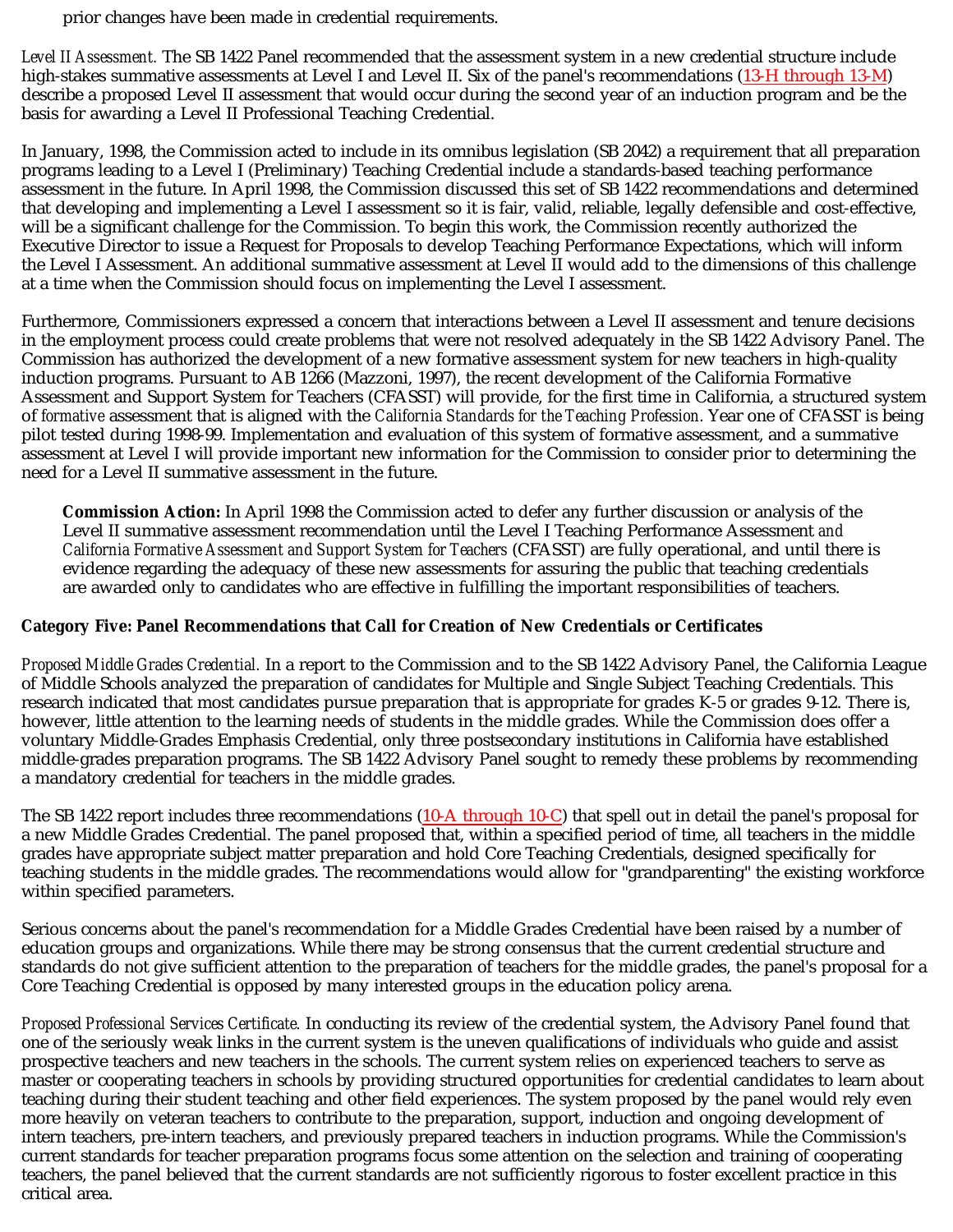The panel recommended (12-A through 12-G) that the Commission address the need for better preparation of master teachers and other "support providers" by establishing a Professional Services Certificate for teachers who assist and assess new teachers and candidate teachers in schools. The panel identified the supervisors of student teachers, support providers in induction programs, and professional growth advisors as three types of experienced educators who should receive training and hold the Professional Services Certificate.

Serious concerns about the panel's recommendation for a Professional Services Certificate have been raised by a number of education groups and organizations. While there may be strong consensus that the current credential structure and standards do not give sufficient attention to the preparation of master teachers, support providers, and professional growth advisors, the panel's proposal for a Professional Services Certificate is opposed by many stakeholder groups in the education policy arena.

**Commission Action:** In April 1998, the Commission decided to take no action to implement the SB 1422 Panel recommendations related to middle grades and professional services certification.

## **Conclusion**

Attached to this agenda report is a detailed table that lists all of the SB 1422 Panel Recommendations and their current implementation status. Items that have been or are in the process of being implemented have an asterisk (\*) beside them. Items that appear in italics will be taken up by the SB 2042 Advisory Panel for the Development of Teacher Preparation Standards.

## **Status Report on SB 1422 Policy Recommendations**

| <b>Panel Recommendations Regarding Teacher Recruitment</b>                                                                                                                                                                                                                                                                                                          | <b>Status</b>                                                                                                                                                                                                                                                                       |
|---------------------------------------------------------------------------------------------------------------------------------------------------------------------------------------------------------------------------------------------------------------------------------------------------------------------------------------------------------------------|-------------------------------------------------------------------------------------------------------------------------------------------------------------------------------------------------------------------------------------------------------------------------------------|
| *1AAdopt and implement the Statewide Recruitment Plan<br>for the State of California developed by Recruiting<br>New Teachers, Incorporated.                                                                                                                                                                                                                         | All elements of this recommendation are being carried<br>out in various laws and bills. AB 352 and 353 expanded<br>the Paraprofessional Program, SB 824 created the<br>Statewide Teacher Recruitment Center.                                                                        |
| <b>1B</b> The Commission should advocate increasing teacher<br>salaries, particularly at the entry levels, so that they are<br>commensurate with salaries of other professionals.                                                                                                                                                                                   | Legislation was introduced in 1998 to address teacher<br>salaries, but failed. Another legislative proposal will be<br>taken up in 1999.                                                                                                                                            |
| *1CThe Commission and the California Student Aid<br>Commission should seek new federal funds for a loan<br>assumption program that could be matched by all<br>states (e.g., NDEA loans, Paul Douglass Fellowships).                                                                                                                                                 | AB 496 (Lempert), signed into law in 1998, and the State<br>Budget expand the APLE program. Cal-Grant T also<br>provides financial support for individuals seeking to<br>enter the teaching profession.                                                                             |
| 1D Encourage school districts to offer job sharing and<br>other part-time assignments.                                                                                                                                                                                                                                                                              | Historically it has been the CCTC's policy to focus<br>legislative action on credential standards for teacher<br>education, teacher recruitment and teacher<br>qualifications. In a recent analysis of the SB 1422 report,<br>the CCTC decided to reaffirm that legislative policy. |
| <b>Panel Recommendations Regarding Teacher Selection</b>                                                                                                                                                                                                                                                                                                            | <b>Status</b>                                                                                                                                                                                                                                                                       |
| 2A The Commission shall strengthen its standards for the<br>selection of candidates into all teacher preparation programs by                                                                                                                                                                                                                                        | In September 1998, the CCTC launched a new Advisory                                                                                                                                                                                                                                 |
| calling for recruitment efforts that focus on populations that<br>are underrepresented in teaching, and on individuals whose<br>personal profiles suggest strong commitment to teaching<br>students with diverse and varied backgrounds and abilities.                                                                                                              | Panel (the SB 2042 Advisory Panel) to develop new<br>standards for all teacher preparation programs.<br>Recommendation 2A has been referred to that Panel.                                                                                                                          |
| <b>2B</b> T he Commission's standards shall require sponsors of teacher<br>preparation programs to consider an applicant's commitment<br>to teaching students with diverse and varied backgrounds and<br>abilities, and other characteristics that research has shown to<br>be related to desire to serve in, and successful teaching in,<br>hard-to-staff schools. | Recommendation 2B has been referred to the SB 2042<br><b>Advisory Panel.</b>                                                                                                                                                                                                        |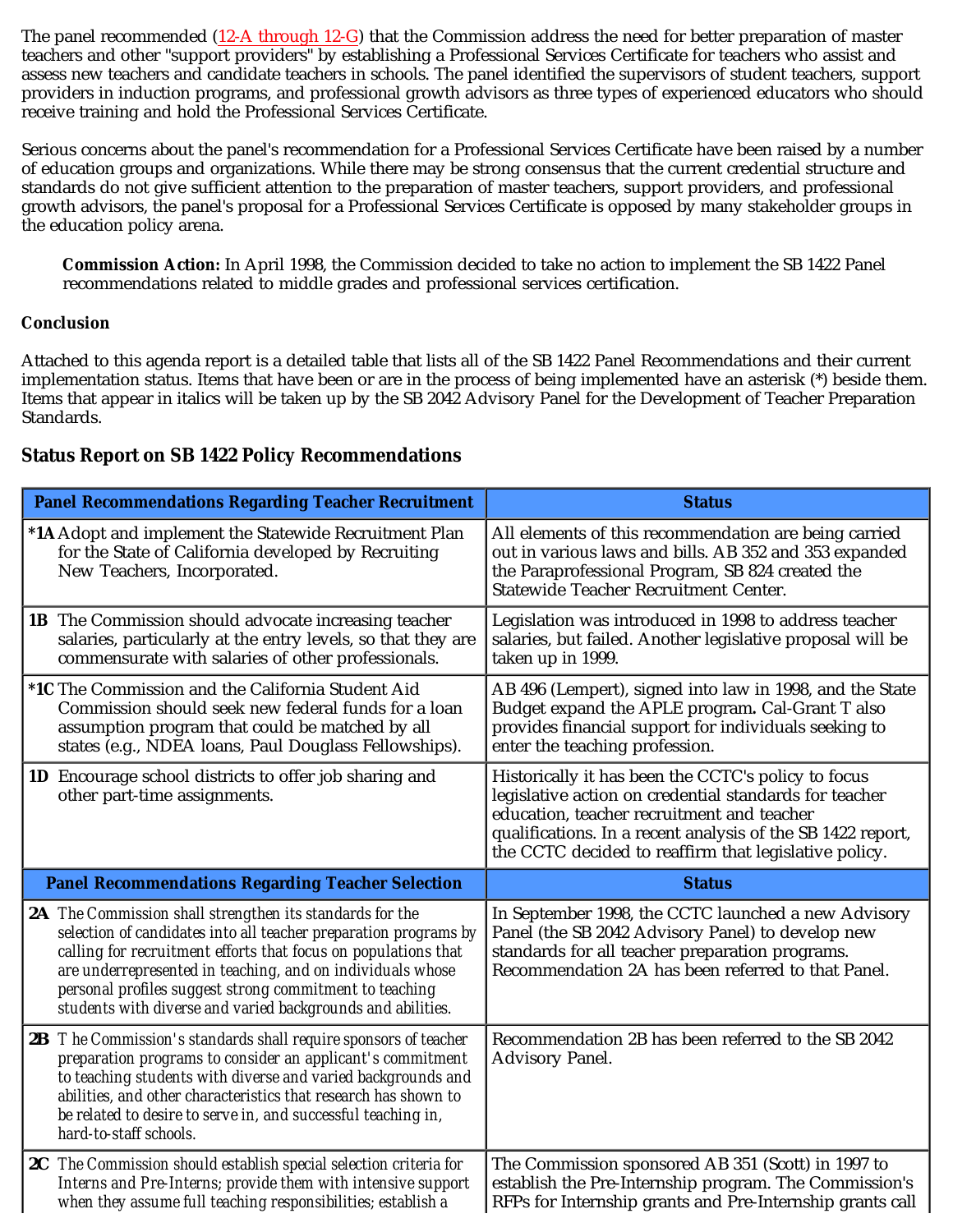for careful selection of Interns and Pre-Interns. The SB 2042 Advisory Panel will develop selection standards for Interns.

| <b>Panel Recommendations Regarding Multiple</b><br><b>Routes</b>                                                                                                                                                                                                                                                                                                                                                                                                                                                                                                                                                                                                                                                                                             | <b>Status</b>                                                                                                                                                                                                                                                                                                                                                                                                                                                                                                                                                                                                                                                                                                                                                                                                                                                                                                 |
|--------------------------------------------------------------------------------------------------------------------------------------------------------------------------------------------------------------------------------------------------------------------------------------------------------------------------------------------------------------------------------------------------------------------------------------------------------------------------------------------------------------------------------------------------------------------------------------------------------------------------------------------------------------------------------------------------------------------------------------------------------------|---------------------------------------------------------------------------------------------------------------------------------------------------------------------------------------------------------------------------------------------------------------------------------------------------------------------------------------------------------------------------------------------------------------------------------------------------------------------------------------------------------------------------------------------------------------------------------------------------------------------------------------------------------------------------------------------------------------------------------------------------------------------------------------------------------------------------------------------------------------------------------------------------------------|
| <b>Integrated programs</b> provide opportunities for<br>3A candidates to engage in professional preparation while<br>completing a baccalaureate degree in a non-Education<br>major. Early field experiences; collaboration between<br>subject matter departments and departments of<br>education.                                                                                                                                                                                                                                                                                                                                                                                                                                                            | SB 2042 included provisions for the expansion of<br><b>Blended Programs of Undergraduate Teacher</b><br>Preparation. The Commission adopted Interim<br>Standards for Blended Programs in August 1998. Final<br>standards for blended programs will be included in the<br>comprehensive standards for teacher preparation. The<br>Commission issued an RFP in November 1998 to assist<br>public institutions in developing these programs.                                                                                                                                                                                                                                                                                                                                                                                                                                                                     |
| *3B Post-baccalaureate preparation programs<br>provide opportunities for candidates to complete<br>professional preparation after they have<br>completed bachelor's degrees. IHE's and LEA's<br>should collaborate on the development and<br>implementation of postbaccalaureate preparation<br>programs that meet Commission standards.                                                                                                                                                                                                                                                                                                                                                                                                                     | Post-baccalaureate teacher preparation programs are<br>fully described in current law. SB 2042 recognized the<br>need for collaborative sponsorship of these programs.                                                                                                                                                                                                                                                                                                                                                                                                                                                                                                                                                                                                                                                                                                                                        |
| *3C Internship programs provide opportunities for<br>candidates to complete all professional<br>preparation while serving in paid teaching<br>positions. IHE's and LEA's should collaborate on<br>the development and implementation of<br><b>Internship Programs that meet Commission</b><br>standards. All Interns should enroll in Internship-<br>specific preparation programs that meet CTC<br>standards. Interns should complete at least 120<br>hours of standards-driven "pre-service" before<br>entering classroom. Interns should be allowed to<br>hold Internship Credential no longer than three<br>years; next credential is Level I. Interns should<br>receive intensive support. Placement of Interns<br>should optimize chances for success. | With two exceptions, all provisions of recommendation<br>3C are included in the Commission's sponsored<br>legislation, and have been referred to the standards<br>writing panel. Current law does not require University<br>Internships to provide a specific number of units or<br>hours of pre-service preparation. SB 2042 allows for the<br>sponsors of Internship programs and Induction<br>programs to design a "seamless" program for<br>candidates wherein an Intern would serve on an Intern<br>Credential while completing the internship preparation<br>and move into the induction phase of preparation prior<br>to earning a Level II credential. While candidates in this<br>type of program would never hold a Level I credential,<br>they would complete all required preparation and<br>assessment at Level I and Level II prior to earning the<br>Professional Clear (Level II) credential. |
| ∗<br><b>Pre-Internships Permits shall replace Emergency</b><br><b>3D</b> Permits for candidates who meet all requirements for<br>Internships, with the exception of subject-matter<br>competence. Pre-Internships should lead into<br>Internships, and should meet CTC standards. IHE's<br>and LEA's should collaborate on the development and<br>implementation of Pre-Internship Programs that meet<br>Commission standards. All Pre-Interns should enroll in<br>Pre-Internship-specific preparation programs that meet<br>CTC standards. Pre-Interns should complete at least 40<br>hours of standards-driven "pre-service" before entering<br>classroom. Pre-Interns should be allowed to hold Pre-<br>Internship Credentials no longer than four years. | AB 351 (Scott), sponsored by the CCTC affirms the<br>need to eliminate Emergency Permits over time. The<br>CCTC is in the process of developing and refining<br>standards and procedures for Pre-Internship Programs<br>which were established for the first time during the<br>Spring of 1998. The Pre-Intern program will be<br>discussed with the SB 2042 Advisory Panel, as there are<br>implications for programs and candidates.                                                                                                                                                                                                                                                                                                                                                                                                                                                                        |
| *3E Candidates who complete professional<br>preparation programs outside of California will<br>have a total of five years to complete the<br>requirements for the Level II Credential. (Specific<br>criteria included in report, recommendations 3E-<br>3H)                                                                                                                                                                                                                                                                                                                                                                                                                                                                                                  | AB 1620 (Scott, Pacheco) established a new reciprocity<br>pathway for out-of-state teachers coming to California.                                                                                                                                                                                                                                                                                                                                                                                                                                                                                                                                                                                                                                                                                                                                                                                             |
| *3I The Commission should establish a panel to<br>review the requirements for National Board                                                                                                                                                                                                                                                                                                                                                                                                                                                                                                                                                                                                                                                                 | AB 858 (Davis), signed into law in 1998, will allow<br>National Board Certified out-of-state teachers to obtain                                                                                                                                                                                                                                                                                                                                                                                                                                                                                                                                                                                                                                                                                                                                                                                               |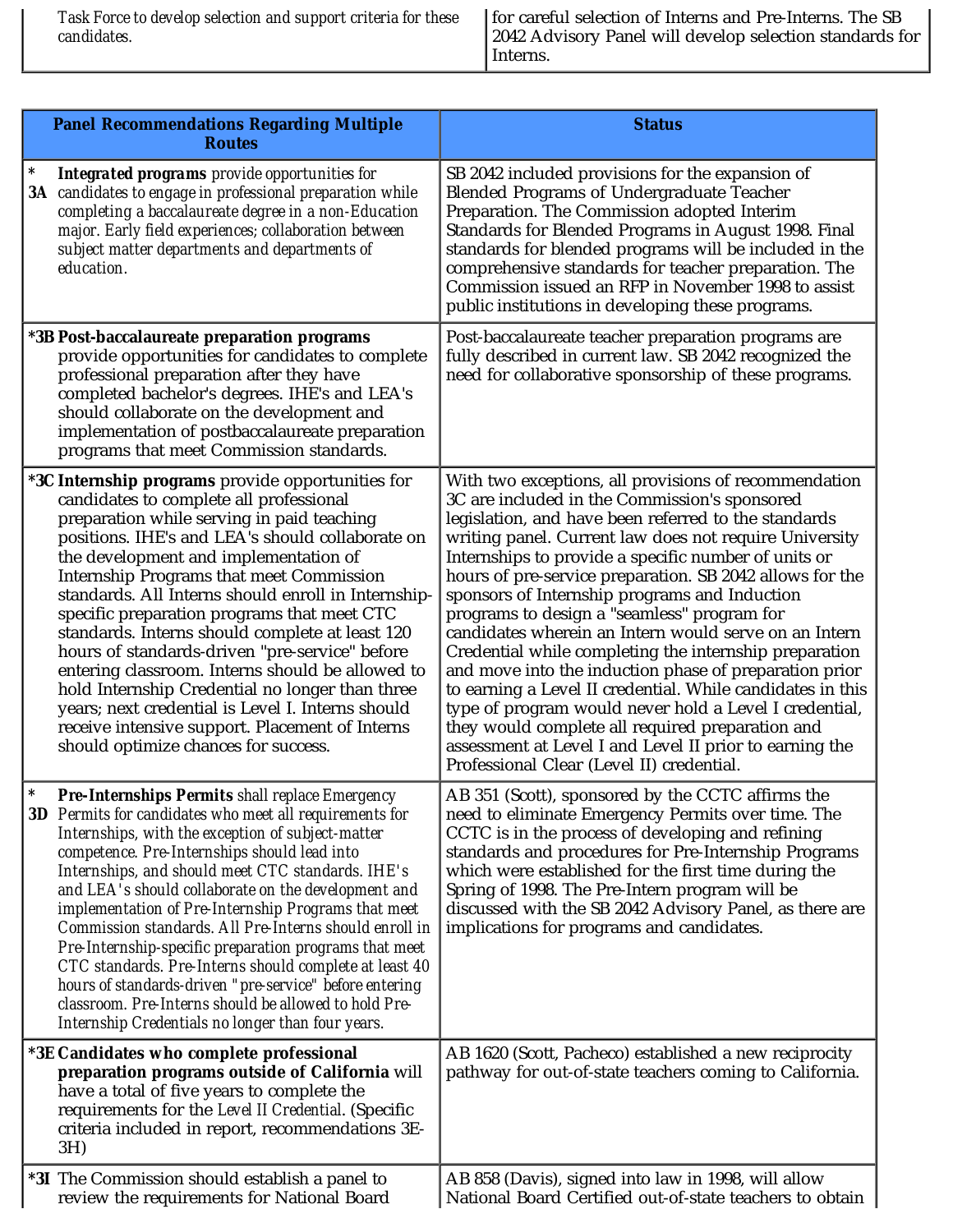|        | Certification and determine which California<br>credential requirements can be waived for<br>National Board Certified teachers from other<br>states.                                                                                                                                                                                                                                                                        | California Credentials based on policies set by the<br>Commission following the advice of an Advisory Panel.                                                                                                                                                                       |
|--------|-----------------------------------------------------------------------------------------------------------------------------------------------------------------------------------------------------------------------------------------------------------------------------------------------------------------------------------------------------------------------------------------------------------------------------|------------------------------------------------------------------------------------------------------------------------------------------------------------------------------------------------------------------------------------------------------------------------------------|
| 3J     | The Commission should complete a<br>comparability study to determine if teacher<br>certification examinations offered outside of<br>California could be used validly to meet<br>California's basic skills or subject matter<br>requirements.                                                                                                                                                                                | Pursuant to Commission direction, Commission staff<br>have contracted with a researcher to conduct this study.                                                                                                                                                                     |
| $\ast$ | The Commission should require out-of-country<br>3K applicants to meet requirements 3E-3H in order<br>to receive a teaching credential in California.                                                                                                                                                                                                                                                                        | The Commission applies the same policies and<br>procedures to out-of-country applicants as out-of-state<br>applicants.                                                                                                                                                             |
|        | <b>Panel Recommendations Regarding Access to</b><br><b>Teacher Preparation</b>                                                                                                                                                                                                                                                                                                                                              | <b>Status</b>                                                                                                                                                                                                                                                                      |
|        | 4A Institutions should provide preparation programs for<br>"early deciders", "late deciders", "career changers", and<br><b>Emergency or Pre-Intern Permit holders.</b>                                                                                                                                                                                                                                                      | SB 2042 establishes and encourages alternative<br>programs for early deciders, late deciders, career<br>changers and Pre-Interns but doesn't require every<br>University to offer all options. This recommendation<br>will be forwarded to the SB 2042 Advisory Panel.             |
|        | *4B The Commission should sponsor legislation to<br>increase the capacity of the public universities to<br>prepare sufficient numbers of certificated<br>teachers for the public schools. Lawmakers<br>should require public universities to prepare and<br>implement plans for preparing sufficient numbers<br>of certificated teachers for the public schools.                                                            | The State budget for 1997-98 and 1998-99 included \$10<br>million in new funds intended to increase the numbers<br>of teacher candidates enrolling in CSU campuses.                                                                                                                |
|        | 4C Institutions responsible for teacher preparation have the<br>obligation to provide programs through a variety of<br>delivery modalities (e.g., weekends, evenings);<br>preparation delivery should accommodate both full- and<br>part-time candidates; faculty engaged to deliver these<br>programs should include professional educators outside<br>the tenured/tenure track faculty of the sponsoring<br>universities. | This recommendation is explicitly directed to<br>postsecondary institutions. The CCTC has taken no<br>action with respect to this recommendation.                                                                                                                                  |
| *      | Institutions responsible for teacher preparation have the<br>4D obligation to prepare sufficient numbers of teachers to<br>meet the needs of the State of California and the<br>particular needs of their service area or region. The<br>Commission should expect collaboration to occur<br>among accredited teacher preparation programs to meet<br>the teacher supply needs of their shared regions.                      | Program collaboration will be addressed in future<br>standards to be drafted by the new standards writing<br>panel. SB 2042 encourages innovation and<br>experimentation in teacher preparation. This<br>recommendation will be forwarded to the SB 2042<br><b>Advisory Panel.</b> |
|        | <b>4E</b> Accredited teacher preparation programs must<br>offer teacher preparation as part of the regular,<br>base-funded campus program.                                                                                                                                                                                                                                                                                  | This recommendation is explicitly directed to<br>postsecondary institutions.                                                                                                                                                                                                       |
|        | <b>Panel Recommendations Regarding Candidate</b><br><b>Standards</b>                                                                                                                                                                                                                                                                                                                                                        | <b>Status</b>                                                                                                                                                                                                                                                                      |
| *      | The California Standards for the Teaching Profession<br>5A shall serve to streamline, align, and strengthen the<br>standards, requirements, and practices currently<br>governing professional preparation programs.                                                                                                                                                                                                         | This recommendation has been fully addressed in SB<br>2042 and will be referred to the SB 2042 Advisory Panel<br>for implementation.                                                                                                                                               |
|        | <i>*5B In order to provide continuity in the professional</i><br>development of teachers, the same standards should<br>guide both professional preparation and induction. The<br>Panel recommends that the CSTP continue to serve as<br>the framework for support and assessment of teachers<br>during induction. Aligning the professional                                                                                 | This recommendation has been fully addressed in SB<br>2042 and will be referred to the SB 2042 Advisory Panel<br>for implementation.                                                                                                                                               |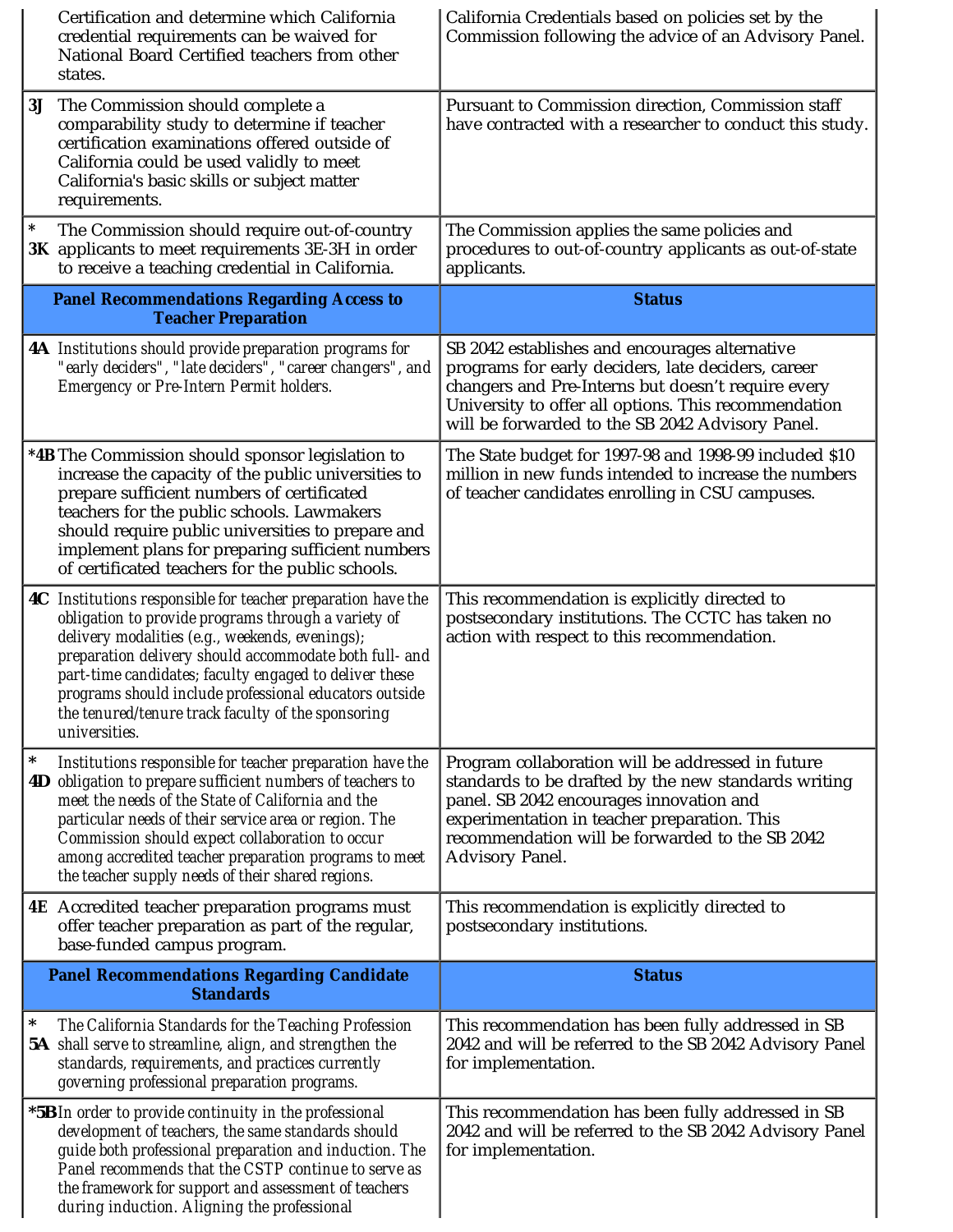| coherent and well articulated. | preparation standards with the CSTP, which guide<br>induction experiences for teachers, will ensure that the<br>overall preparation and development of the workforce is                                                                                                                                                                                                                                     |                                                                                                                                                                                                                                                                                                                                                                                                                                                     |
|--------------------------------|-------------------------------------------------------------------------------------------------------------------------------------------------------------------------------------------------------------------------------------------------------------------------------------------------------------------------------------------------------------------------------------------------------------|-----------------------------------------------------------------------------------------------------------------------------------------------------------------------------------------------------------------------------------------------------------------------------------------------------------------------------------------------------------------------------------------------------------------------------------------------------|
| professional development.      | At the present time, practices and programs for the<br>5C ongoing professional development of employed teachers<br>often lack clarity of purpose, focus, and rigor. The<br>Commission should sponsor the development of an<br>expanded version of the CSTP that includes beginning<br>and advanced levels of knowledge, skills, and abilities to<br>address these problems as well as provide continuity in | In October 1998, the Commission authorized the<br>Executive Director to issue a series of RFP's to conduct<br>a job analysis and develop Teaching Performance<br>Expectations (TPEs). The TPEs will include<br>developmental levels of teaching ability and will be<br>used to support teacher preparation, assessment,<br>induction and ongoing development. The SB 2042<br>Advisory Panel will oversee the development of the<br>TPE <sub>S</sub> |

|              | <b>Panel Recommendations Regarding Credential Structure</b>                                                                                                                                                                                                                                                                                                                                                                                                                                                                                                                                                                                                                                                                                        | <b>Status</b>                                                                                                                                                                                                                                                                                                                                                                                                                                                                     |
|--------------|----------------------------------------------------------------------------------------------------------------------------------------------------------------------------------------------------------------------------------------------------------------------------------------------------------------------------------------------------------------------------------------------------------------------------------------------------------------------------------------------------------------------------------------------------------------------------------------------------------------------------------------------------------------------------------------------------------------------------------------------------|-----------------------------------------------------------------------------------------------------------------------------------------------------------------------------------------------------------------------------------------------------------------------------------------------------------------------------------------------------------------------------------------------------------------------------------------------------------------------------------|
| $\ast$<br>6A | The Commission should issue Level I Credentials to candidates upon<br>their completion of professional preparation programs that are<br>approved or accredited on the basis of standards set by the<br>Commission. Level I Credentials should authorize service as teachers<br>while candidate completes requirements for Level II. Preparation for<br>Level II includes completion of an approved induction program of<br>support, assessment, and a curriculum of advanced preparation.<br>Length of Level II preparation may vary, depending on route into<br>teaching                                                                                                                                                                          | The structural changes in the basic credentials<br>recommended by the SB 1422 Panel in 6A were<br>fully addressed in SB 2042. The Panel<br>recommendations regarding the content of<br>teacher preparation across the two level<br>credential will be taken up by the SB 2042<br><b>Advisory Panel.</b>                                                                                                                                                                           |
|              | *6B A Level I Teaching Credential should be non-renewable and valid for<br>five years. Candidates should complete induction with the first three<br>years of teaching. Every holder of a Level I Teaching Credential should<br>be employed in an environment that fosters intensive learning of<br>pedagogical practice. Efforts should be made to secure assignments<br>that maximize the candidates chances for success.                                                                                                                                                                                                                                                                                                                         | The primary elements of this recommendation<br>will be addressed in proposed additions and<br>amendments to Title 5 regulations following the<br>development of new standards for Level I and<br>Level II credential programs. The 1998-99 State<br>Budget included sufficient funds to make<br>induction available to all beginning teachers<br>during their first two years of teaching.                                                                                        |
| $\ast$       | Level I Credential-holders should develop an individualized induction<br><b>6C</b> plan (IIP) with the assistance of an assessor and a support provider.<br>The IIP will define the length, content and activities of a teacher's<br>induction program, based in part on the results of a formative<br>assessment. Formative assessment in induction programs should be<br>based on the CSTP. Induction program standards should include<br>rigorous expectations pertaining to the qualifications, selection,<br>training and performance of formative assessors and support providers.<br>The Commission should require local induction programs to adhere to<br>these standards as one criterion for awarding Level II Teaching<br>Credentials. | Much of this recommendation is reflected in<br>current practice in the BTSA Program. BTSA<br>standards address qualifications, selection,<br>training and performance of assessors and<br>support providers. SB 2042 included a provision<br>that candidates for a professional clear teaching<br>credential complete local induction programs that<br>meet standards adopted by the Commission, the<br>Superintendent of Public Instruction and the State<br>Board of Education. |
|              | All induction programs used to meet Level II Credential requirements<br><b>6D</b> shall be approved by the Commission based on standards set jointly by<br>the California Commission on Teacher Credentialing and the<br>California Department of Education. Adequate resources to support<br>induction should be provided so that all districts in California have an<br>equal opportunity to develop and implement programs.                                                                                                                                                                                                                                                                                                                     | SB 2042 calls for the Commission and the<br>Superintendent of Public Instruction to jointly<br>approve induction programs, including BTSA,<br>sponsored by local education agencies. The<br>current State Budget includes sufficient funds to<br>make induction available to all new teachers in<br>California.                                                                                                                                                                   |
|              | *6E Level II Credentials shall be issued upon completion of an<br>approved induction program and passage of a Level II<br>assessment. Level II Credentials should authorize service as<br>teacher of record and be renewed every five years, after<br>successful completion of professional growth requirements.<br>Professional growth requirements include completion of an<br>individualized development plan.                                                                                                                                                                                                                                                                                                                                  | All provisions of this recommendation except<br>Level II Assessment were addressed in SB 2042.                                                                                                                                                                                                                                                                                                                                                                                    |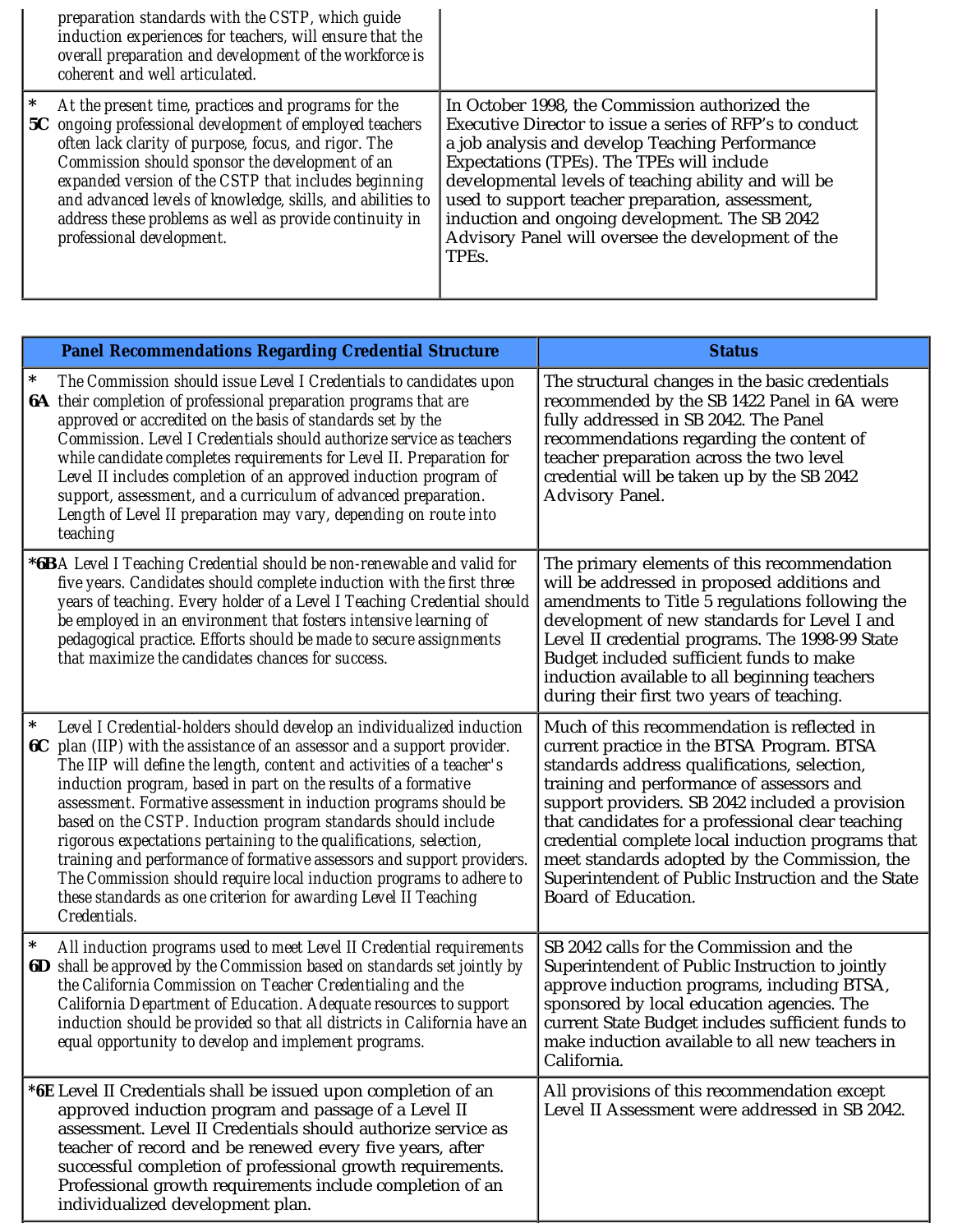|   | <b>6F</b> The one year limit on the length of professional preparation<br>should be eliminated, and Level II preparation should replace<br>the current fifth year of study requirement.                                                                                                                                                                                                                                                                                                                                     | SB 2042 retains the one-year time limit on the<br>length of professional preparation, but is other<br>wise consistent with this recommendation.                                                                                                                                                                                                               |
|---|-----------------------------------------------------------------------------------------------------------------------------------------------------------------------------------------------------------------------------------------------------------------------------------------------------------------------------------------------------------------------------------------------------------------------------------------------------------------------------------------------------------------------------|---------------------------------------------------------------------------------------------------------------------------------------------------------------------------------------------------------------------------------------------------------------------------------------------------------------------------------------------------------------|
|   | 6G Except for Pre-Internship programs and Integrated Programs, the<br>expected duration of routes to Level II certification is three years,<br>which includes preparation programs and induction programs:<br>approximately one year of initial preparation and two years of<br>induction for candidates enrolled in a postgraduate program, and two<br>years of initial preparation and one year of induction for interns.                                                                                                 | The primary elements of this recommendation<br>will be addressed in Title 5 regulations following<br>the development of new standards for Level I<br>and Level II credential programs.                                                                                                                                                                        |
|   | 6H An individual must have a Level I Teaching Credential in<br>order to receive credit toward probationary status. Time<br>served on an Internship Credential or Pre-Internship Permit<br>shall not be used to determine probationary status. An<br>individual must fulfill the requirements for a Level II<br>Credential before achieving permanent status.                                                                                                                                                                | Historically it has been the CCTC's policy to focus<br>legislative action on credential standards for<br>teacher education, teacher recruitment and<br>teacher qualifications. In a recent analysis of the<br>SB 1422 report, the CCTC decided to reaffirm<br>that legislative policy.                                                                        |
|   | <b>Panel Recommendations Regarding Content of Preparation</b>                                                                                                                                                                                                                                                                                                                                                                                                                                                               | <b>Status</b>                                                                                                                                                                                                                                                                                                                                                 |
|   | 7A For future approval and accreditation, professional preparation and<br>induction programs must appropriately integrate instruction and field<br>experiences in the areas (listed in the SB 1422 report).                                                                                                                                                                                                                                                                                                                 | This recommendation will be addressed by the<br>SB 2042 Advisory Panel.                                                                                                                                                                                                                                                                                       |
|   | <b>7B</b> The Commission shall incorporate the current knowledge base and<br>field experiences required for the CLAD Emphasis Credential into the<br>Level I Credential and the Level II Credential requirements for all<br><i>teachers.</i>                                                                                                                                                                                                                                                                                | This recommendation will be addressed by the<br>SB 2042 Advisory Panel.                                                                                                                                                                                                                                                                                       |
|   | 7C In order to earn a Level I teaching credential, all candidates<br>must complete a baccalaureate degree.                                                                                                                                                                                                                                                                                                                                                                                                                  | This recommendation is consistent with current<br>law.                                                                                                                                                                                                                                                                                                        |
|   | 7D In order to earn a Level I teaching credential, all candidates<br>must pass the California Basic Educational Skills Test (CBEST).                                                                                                                                                                                                                                                                                                                                                                                        | This recommendation is consistent with current<br>law.                                                                                                                                                                                                                                                                                                        |
|   | <b>7E</b> In order to earn a Level I teaching credential, all candidates<br>must demonstrate subject-matter competence.                                                                                                                                                                                                                                                                                                                                                                                                     | This recommendation is consistent with current<br>law.                                                                                                                                                                                                                                                                                                        |
|   | <b>7F</b> Candidates shall not be required to complete additional subject matter<br>coursework if they have verified subject matter competence by<br>examination.                                                                                                                                                                                                                                                                                                                                                           | This recommendation will be addressed by the<br>SB 2042 Advisory Panel.                                                                                                                                                                                                                                                                                       |
|   | <i>*7GWhen these recommendations are implemented, the current</i><br>clear credential requirements (health, mainstreaming and<br>computers) shall be eliminated as separate course<br>requirements.                                                                                                                                                                                                                                                                                                                         | The provisions of this recommendation were<br>included in SB 2042.                                                                                                                                                                                                                                                                                            |
|   | <b>7H</b> The Commission shall sponsor the development of a series of "Teacher<br>Preparation Guides" for specific interdisciplinary content areas.                                                                                                                                                                                                                                                                                                                                                                         | This recommendation will be addressed by the<br>SB 2042 Advisory Panel.                                                                                                                                                                                                                                                                                       |
|   | <b>7I</b> The Commission should advocate raising the current language<br>requirements for earning the bachelors degree to those<br>equivalent to two years of college instruction. They should<br>encourage elementary and secondary schools and colleges to<br>require language study. Such language study would<br>contribute to the parallel goals of meeting the need for<br>bilingual teachers and the need for a linguistically literate<br>workforce to successful participate in an increasingly global<br>economy. | In April 1998, the Commission acted to direct the<br>Chair and Executive Director to mail a letter to<br>California's postsecondary institutions, and to the<br>Superintendent of Public Instruction, advocating<br>increased attention to language study pursuant to<br>this recommendation.                                                                 |
|   | <b>Panel Recommendations Regarding Distribution of Content</b>                                                                                                                                                                                                                                                                                                                                                                                                                                                              | <b>Status</b>                                                                                                                                                                                                                                                                                                                                                 |
| * | The Commission should sponsor the creation of Developmental Levels<br>8A of Teacher Abilities based on the California Standards for the Teaching<br>Profession,                                                                                                                                                                                                                                                                                                                                                             | In October 1998, the Commission authorized the<br>Executive Director to issue a series of RFP's to<br>conduct a job analysis and develop Teaching<br>Performance Expectations (TPEs). The TPEs will<br>include developmental levels of teaching ability<br>and will be used to support teacher preparation,<br>assessment, induction and ongoing development. |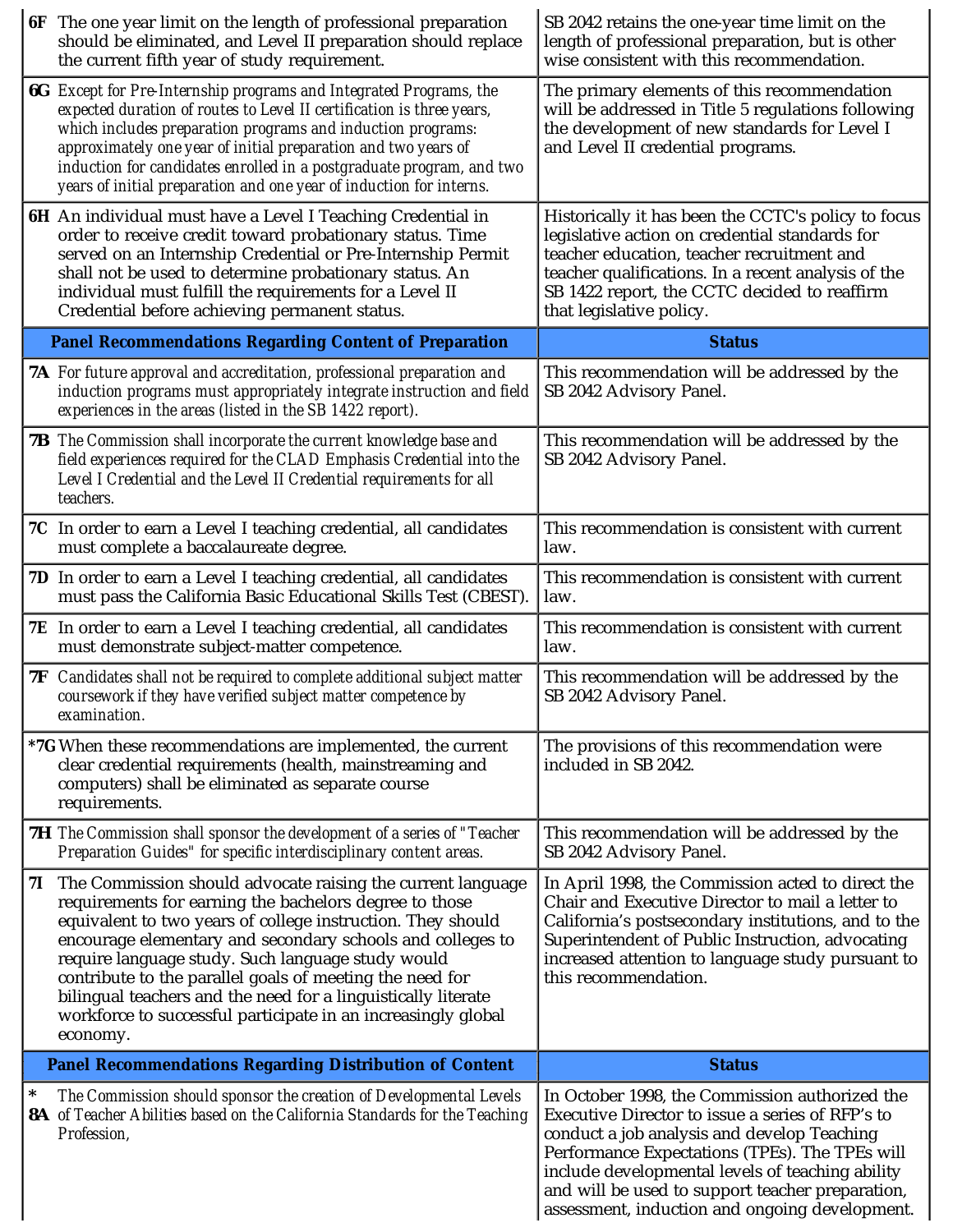|                                                                                                                                                                                                                                                                                                                                                                                                                                                                                                                                                                                                        | The SB 2042 Advisory Panel will oversee the<br>development of the TPEs.                                                                                                                                                                                                                                    |
|--------------------------------------------------------------------------------------------------------------------------------------------------------------------------------------------------------------------------------------------------------------------------------------------------------------------------------------------------------------------------------------------------------------------------------------------------------------------------------------------------------------------------------------------------------------------------------------------------------|------------------------------------------------------------------------------------------------------------------------------------------------------------------------------------------------------------------------------------------------------------------------------------------------------------|
| <b>8B</b> The Commission's Standards of Quality and Effectiveness shall<br>distribute the delivery of content across the Level I professional<br>preparation and Level II induction phases of teacher development.                                                                                                                                                                                                                                                                                                                                                                                     | This recommendation will be addressed by the<br>SB 2042 Advisory Panel.                                                                                                                                                                                                                                    |
| 8C Professional preparation programs will provide instruction in the<br>content areas in 7A listed at a level of understanding necessary for<br>candidates to meet the Level I requirements for the CSTP. Induction<br>programs will re-address much of the content in 7A, and introduce<br>supplementary content, at a depth of understanding necessary for<br>candidates to meet the Level II developmental level of the CSTP. The<br>Commission's Standards of Quality and Effectiveness for induction<br>programs shall require such recursive treatment of the content of<br>teacher preparation. | This recommendation will be addressed by the<br>SB 2042 Advisory Panel.                                                                                                                                                                                                                                    |
| <b>8D</b> Standards for Level II Credentials will require focused inservice for<br>teachers working with English language learners and attainment of<br>advanced expertise in English Language Development (ELD),<br>Specially-Designed Academic Instruction in English (SDAIE), and<br>culturally responsive pedagogy.                                                                                                                                                                                                                                                                                | This recommendation will be addressed by the<br>SB 2042 Advisory Panel.                                                                                                                                                                                                                                    |
| <b>8E</b> The Commission shall develop Standards of Quality and Effectiveness<br>for Pre-Internship and Internship Programs.                                                                                                                                                                                                                                                                                                                                                                                                                                                                           | Standards for Internships (University and District<br>Internships) will be addressed by the SB 2042<br>Advisory Panel. Standards applied to Pre-<br>internship programs will be discussed and<br>evaluated following one full year of<br>implementation.                                                   |
| <b>8F</b> Standards for Internship programs will address the content listed in<br>7A appropriately.                                                                                                                                                                                                                                                                                                                                                                                                                                                                                                    | Standards for Internships (University and District<br>Internships) will be addressed by the SB 2042<br><b>Advisory Panel.</b>                                                                                                                                                                              |
| 8G Standards for Pre-Internship programs will address the<br>content listed in 7A appropriately.                                                                                                                                                                                                                                                                                                                                                                                                                                                                                                       | Pre-Intern programs began in the Fall of 1998<br>based on legislation (AB 351) sponsored by the<br>Commission. Initial implementation of the<br>program did not include detailed curriculum or<br>assessment specifications by the Commission, but<br>these policy issues are likely to develop over time. |
| 8H Standards recommended by various task forces should be forwarded to<br>a new standards-writing panel, to be established by the Commission.                                                                                                                                                                                                                                                                                                                                                                                                                                                          | This recommendation will be addressed by the<br>SB 2042 Advisory Panel.                                                                                                                                                                                                                                    |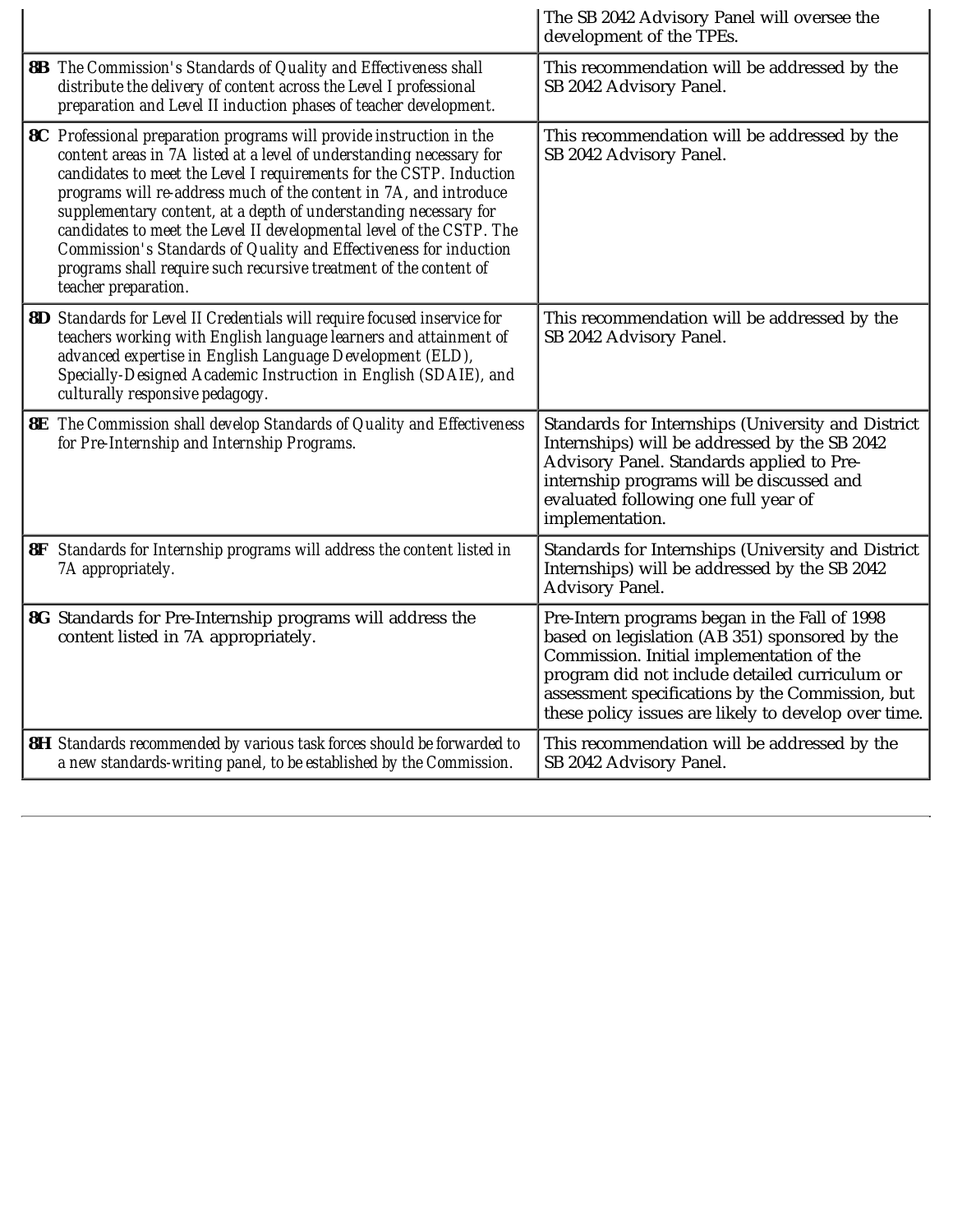|         | <b>Panel Recommendations Regarding Accreditation Standards</b>                                                                                                                                                                                                                                                                                                                                                                                    | <b>Status</b>                                                              |
|---------|---------------------------------------------------------------------------------------------------------------------------------------------------------------------------------------------------------------------------------------------------------------------------------------------------------------------------------------------------------------------------------------------------------------------------------------------------|----------------------------------------------------------------------------|
| ∗<br>9A | The Commission shall appoint a Professional Preparation/Induction Standards Advisory Panel<br>which shall include at least one member of the SB 1422 Panel, and shall be directed to develop<br>program standards pertaining to content, formative and summative assessment, supervision,<br>support and reflection for all professional preparation and induction programs, among other<br>needed standards for accreditation and certification. | This recommendation will<br>be addressed by the SB<br>2042 Advisory Panel. |
|         | <b>9B</b> Colleges, universities, school districts and county offices of education should design teacher<br>preparation programs to clearly integrate theory and practice so that every component of the<br>program related to instruction includes a demonstration of theory being taught and the<br>opportunity to observe and apply the theory in a real classroom.                                                                            | This recommendation will<br>be addressed by the SB<br>2042 Advisory Panel. |
|         | 9C Standards should focus on integration of fieldwork with coursework. This focus should replace<br>current precondition that established programs as one-half fieldwork and one-half coursework.                                                                                                                                                                                                                                                 | This recommendation will<br>be addressed by the SB<br>2042 Advisory Panel. |
|         | <b>9D</b> Programs should be required to provide multiple, diverse fieldwork opportunities to candidates<br>that are representative of the credentials they seek.                                                                                                                                                                                                                                                                                 | This recommendation will<br>be addressed by the SB<br>2042 Advisory Panel. |
|         | <b>9E</b> Programs should require that qualified people monitor, supervise and support candidates in their<br>field experiences.                                                                                                                                                                                                                                                                                                                  | This recommendation will<br>be addressed by the SB<br>2042 Advisory Panel. |
| 9F      | Programs should help candidates transition from observation to full teaching responsibilities.                                                                                                                                                                                                                                                                                                                                                    | This recommendation will<br>be addressed by the SB<br>2042 Advisory Panel. |
|         | 9G Teacher educators should have a strong academic and experiential background in the areas they<br>teach.                                                                                                                                                                                                                                                                                                                                        | This recommendation will<br>be addressed by the SB<br>2042 Advisory Panel. |

| <b>Panel Recommendations Regarding Middle Grades</b><br><b>Preparation</b>                                                                                                                                                                                                                                                                                                                            | <b>Status</b>                                                                                                                                                                                                                                                                                  |
|-------------------------------------------------------------------------------------------------------------------------------------------------------------------------------------------------------------------------------------------------------------------------------------------------------------------------------------------------------------------------------------------------------|------------------------------------------------------------------------------------------------------------------------------------------------------------------------------------------------------------------------------------------------------------------------------------------------|
| The Panel recommends that the Commission establish<br>10A-<br>$\mathbf C$<br>credential requirements for individuals seeking initial<br>employment as teachers in California schools<br>organized to include core classrooms. Core<br>classrooms are primarily middle school classrooms in<br>which two or more subjects are taught for two or<br>more periods per day to the same group of students. | In April 1998, the Commission acted to oppose creation<br>of a new credential for individuals serving in middle<br>schools.                                                                                                                                                                    |
| <b>10D</b> The Commission's Professional Preparation Standards shall<br>differentiate between multiple, core, and single subject<br>preparation.                                                                                                                                                                                                                                                      | This recommendation will be addressed by the SB 2042<br><b>Advisory Panel.</b>                                                                                                                                                                                                                 |
| <b>Panel Recommendations Regarding Credential Renewal</b>                                                                                                                                                                                                                                                                                                                                             | <b>Status</b>                                                                                                                                                                                                                                                                                  |
| 11A To renew a Level II Credential teachers must complete                                                                                                                                                                                                                                                                                                                                             | SB 2042 calls for the alignment of professional growth                                                                                                                                                                                                                                         |
| 150 hours of professional development, targeting the<br>CSTP.                                                                                                                                                                                                                                                                                                                                         | requirements with the CSTP. The Commission has not<br>yet developed a comprehensive implementation<br>strategy for recommendations 11A-11N. Staff will<br>present a plan for Commission approval following<br>development of standards, which may have<br>implications for credential renewal. |
| 11B Level II credential renewal should be guided by an<br>Individualized Professional Development Plan (IPDP).                                                                                                                                                                                                                                                                                        |                                                                                                                                                                                                                                                                                                |
| 11C The IPDP should be guided by the California Standards<br>for the Teaching Profession                                                                                                                                                                                                                                                                                                              |                                                                                                                                                                                                                                                                                                |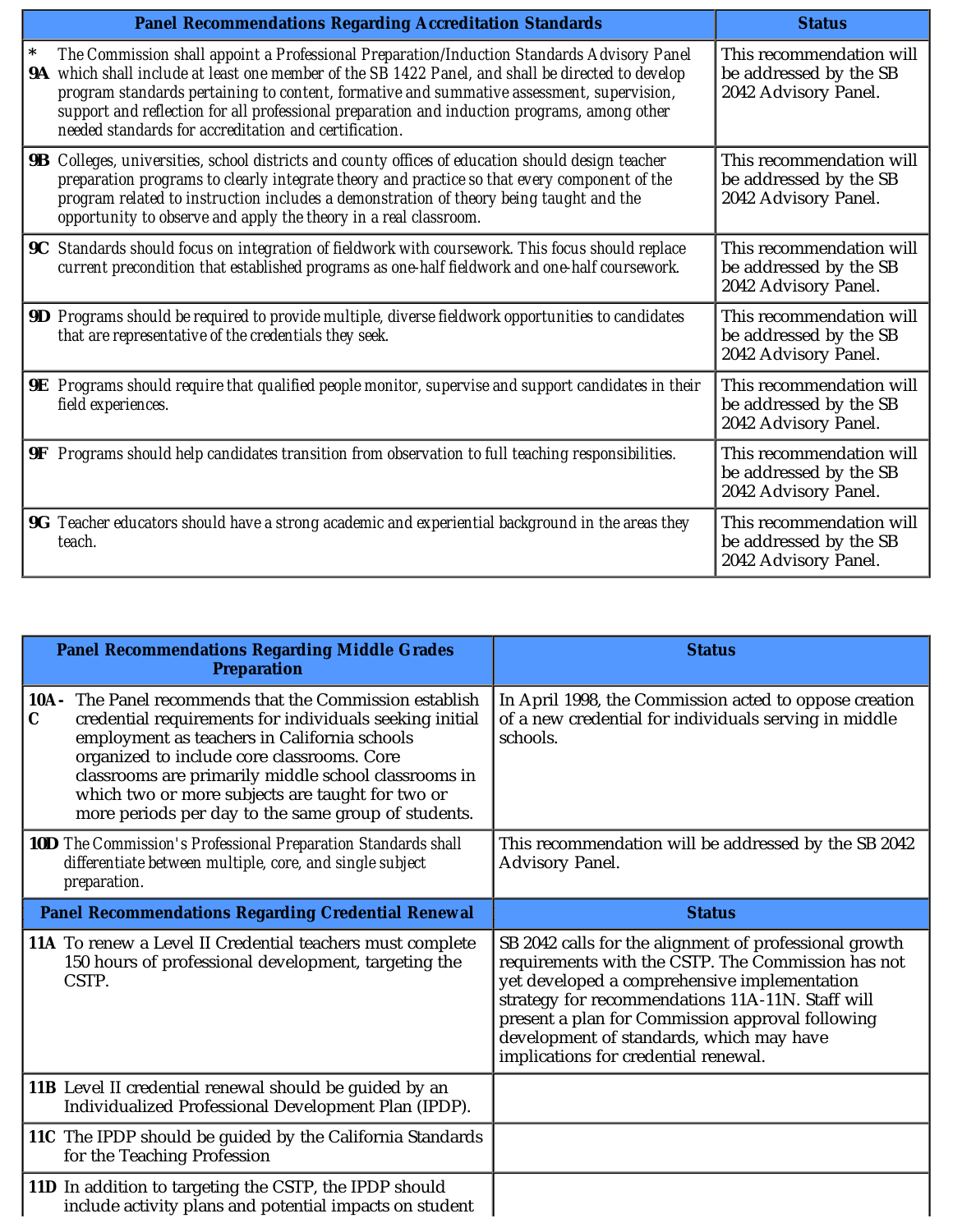| learning                                                                                                                                                                                        |                                                                                                       |
|-------------------------------------------------------------------------------------------------------------------------------------------------------------------------------------------------|-------------------------------------------------------------------------------------------------------|
| 11E Teachers should choose different domains within the<br>CSTP for professional development throughout their<br>careers.                                                                       |                                                                                                       |
| 11F Professional Growth Requirements should encourage<br>teachers to pursue higher degrees, advanced language<br>study, and BCLAD completion.                                                   |                                                                                                       |
| 11G The Professional Growth Manual should allow teachers<br>to work collaboratively in fulfilling renewal<br>requirements.                                                                      |                                                                                                       |
| 11H California should take the lead in establishing a climate<br>of professionalism in teaching (e.g., promote classroom<br>research).                                                          |                                                                                                       |
| 11I Revisions to CSTP in the future should include pursuit<br>of higher degrees and other credentials in the<br>professional development domain.                                                |                                                                                                       |
| 11J Specific requirements (CSTP related) for third renewal<br>of Level II Credential.                                                                                                           |                                                                                                       |
| <b>11K</b> Professional Development Advisor should verify<br>completion of professional development                                                                                             |                                                                                                       |
| 11L Specific requirements for Professional Development<br>Notebook                                                                                                                              |                                                                                                       |
| 11M Replace domains of professional growth in the CCTC's<br>Professional Growth Manual with CSTP                                                                                                |                                                                                                       |
| 11N Specifies a point in time when all teachers with<br>renewable credentials are subject to new Professional<br><b>Growth Requirements</b>                                                     |                                                                                                       |
| <b>Panel Recommendations Regarding</b><br><b>Professional Services Certificate</b>                                                                                                              | <b>Status</b>                                                                                         |
| 12A The Commission shall create a Professional Services<br>Certificate (PSC) authorizing teachers to provide special<br>services to other professionals.                                        | In April 1998, the Commission acted to oppose creation<br>of a new Professional Services Certificate. |
| 12B (Specifies criteria for earning a Professional Services<br>Certificate.)                                                                                                                    |                                                                                                       |
| 12C CTC and CDE should jointly develop standards for the<br>PSC; programs should incorporate elements of BTSA.<br>IHE's, LEA's and local consortia should be authorized<br>to develop programs. |                                                                                                       |
| 12D Renewal requirements for the Professional Services<br>Certificate should match renewal requirements for the                                                                                 |                                                                                                       |
| prerequisite credential held by each teacher.                                                                                                                                                   |                                                                                                       |
| 12E Grandparents existing credential holders until a to-be-<br>determined date.                                                                                                                 |                                                                                                       |
| 12F Phase in period for preparation and certification.                                                                                                                                          |                                                                                                       |

| <b>Panel Recommendations Regarding Candidate Assessment</b>                                                      | <b>Status</b> |
|------------------------------------------------------------------------------------------------------------------|---------------|
| *13A Candidates must verify Level I pedagogical knowledge and skill   SB 2042 addresses all of the provisions of |               |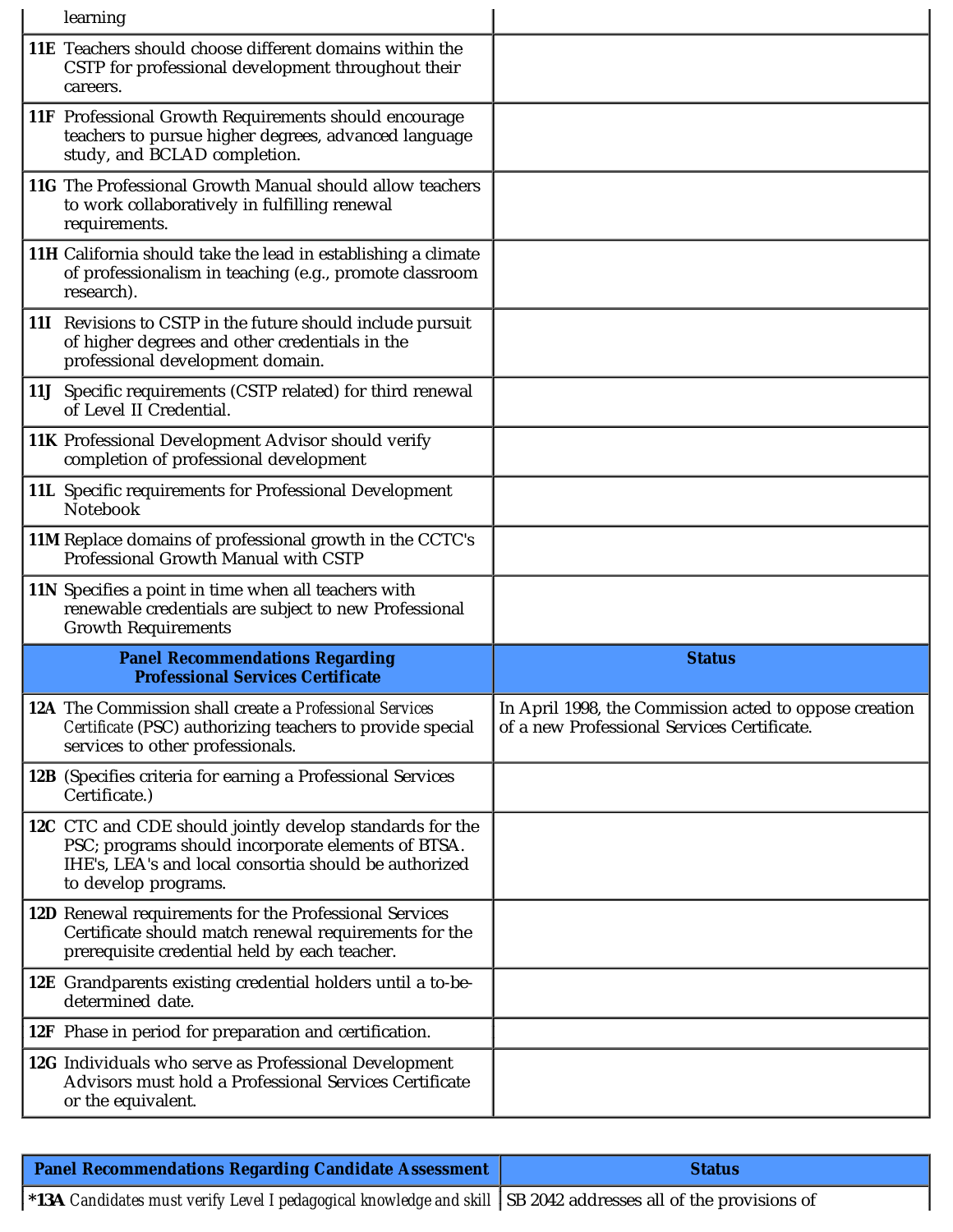|            | by completing an accredited professional preparation program,<br>which includes an assessment.                                                                                                                                                                                                                                | Recommendations 13A-13C. The SB 2042 Advisory<br>Panel will oversee the development of the Teaching<br>Performance Assessment, pursuant to SB 2042. The<br>Panel will also develop Assessment Quality Standards<br>to guide the development of both the State and any<br>locally developed assessments (IHE or LEA).                                                                                                                                                                                               |
|------------|-------------------------------------------------------------------------------------------------------------------------------------------------------------------------------------------------------------------------------------------------------------------------------------------------------------------------------|--------------------------------------------------------------------------------------------------------------------------------------------------------------------------------------------------------------------------------------------------------------------------------------------------------------------------------------------------------------------------------------------------------------------------------------------------------------------------------------------------------------------|
|            | *13B CCTC program standards shall attend to reliability and<br>validity of Level I assessments; CCTC shall develop an<br>assessment system that can serve as a model for Level I<br>preparation programs.                                                                                                                     |                                                                                                                                                                                                                                                                                                                                                                                                                                                                                                                    |
|            | *13C Level I Preparation programs can choose to adopt the CCTC<br>assessment or develop an alternative that is approved by the<br>CCTC.                                                                                                                                                                                       |                                                                                                                                                                                                                                                                                                                                                                                                                                                                                                                    |
|            | *13D Research shall continue on the development of the CSTP<br>Developmental Scales; this research shall inform all candidate<br>assessments (Levels I and II).                                                                                                                                                               | In October 1998, the Commission authorized the<br>Executive Director to issue a series of RFP's to conduct<br>a job analysis and develop Teaching Performance<br>Expectations (TPEs). The TPEs will include<br>developmental levels of teaching ability and will be<br>used to support teacher preparation, assessment,<br>induction and ongoing development. The SB 2042<br>Advisory Panel will oversee the development of the<br>TPEs.                                                                           |
|            | 13E Interns and Pre-Interns must be assessed prior to entering the<br>classroom.                                                                                                                                                                                                                                              | Pre-Intern programs began in the Fall of 1998 based on<br>legislation (AB 351) sponsored by the Commission.<br>Initial implementation of the program did not include<br>detailed curriculum or assessment specifications by the<br>Commission, but these policy issues are likely to<br>develop over time. Assessment of Interns and Pre-<br>interns prior to classroom teaching will be addressed<br>by the SB 2042 Advisory Panel.                                                                               |
| 13F        | Congruence between Level I and Level II assessments,<br>both formative and summative. Formative assessments<br>should involve ongoing observations of teaching with<br>supportive feedback. Summative assessments shall be<br>performance based.                                                                              | Although Level II Summative Assessment is not being<br>pursued at this time, work is progressing on the<br>development of year two of a Level II Formative<br>Assessment system, pursuant to AB 1266 (Mazzoni,<br>1997). The California Formative Assessment and<br>Support System for Teachers (CFASST) is being field-<br>tested with 75 BTSA projects beginning in the<br>assessments, the Commission may choose to re-<br>evaluate recommendations for establishing a Level II<br><b>Summative Assessment.</b> |
|            | 13G Central component of summative assessment should be<br>classroom observation.                                                                                                                                                                                                                                             |                                                                                                                                                                                                                                                                                                                                                                                                                                                                                                                    |
|            | 13H Level II Assessment Model; integral part of induction<br>program.                                                                                                                                                                                                                                                         |                                                                                                                                                                                                                                                                                                                                                                                                                                                                                                                    |
| <b>13I</b> | Except as directed by the Level II Credential Candidate,<br>the summative assessment shall be separate from the<br>formative assessment data collected as part of an<br>induction program.                                                                                                                                    |                                                                                                                                                                                                                                                                                                                                                                                                                                                                                                                    |
| <b>13J</b> | The formal observations for the Level II Assessment for<br>multiple subject credential candidates who work in<br>elementary schools shall be of lessons in language arts<br>and in mathematics and/or science. Other observations<br>shall be distributed over lessons in the remaining areas<br>of the teacher's assignment. |                                                                                                                                                                                                                                                                                                                                                                                                                                                                                                                    |
|            | <b>13K</b> Portfolio development and interviews during<br>summative assessment should include all areas of the<br>curriculum. In particular, primary grade teachers                                                                                                                                                           |                                                                                                                                                                                                                                                                                                                                                                                                                                                                                                                    |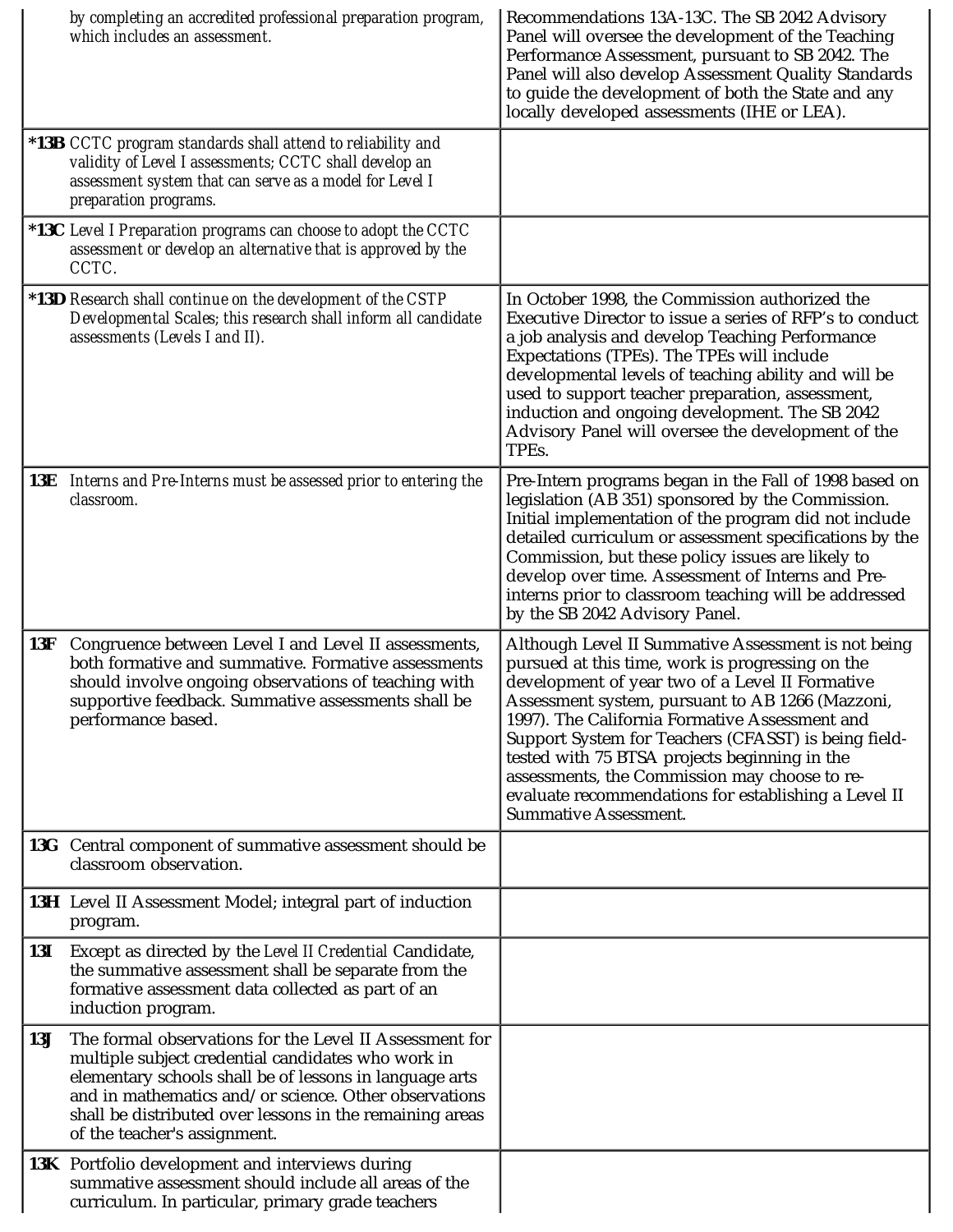|            | should prepare to answer questions about the content<br>and success of their reading programs.                                                                                                                                                                                                                                                                                                                                                                                                                                                                         |                                                                                                                                                                                                                                                                                                                                                                                                                                                                                                                                                                      |
|------------|------------------------------------------------------------------------------------------------------------------------------------------------------------------------------------------------------------------------------------------------------------------------------------------------------------------------------------------------------------------------------------------------------------------------------------------------------------------------------------------------------------------------------------------------------------------------|----------------------------------------------------------------------------------------------------------------------------------------------------------------------------------------------------------------------------------------------------------------------------------------------------------------------------------------------------------------------------------------------------------------------------------------------------------------------------------------------------------------------------------------------------------------------|
|            | 13L The Commission shall develop an appeal process.                                                                                                                                                                                                                                                                                                                                                                                                                                                                                                                    |                                                                                                                                                                                                                                                                                                                                                                                                                                                                                                                                                                      |
|            | 13M The summative assessment should occur during the<br>second year of induction.                                                                                                                                                                                                                                                                                                                                                                                                                                                                                      |                                                                                                                                                                                                                                                                                                                                                                                                                                                                                                                                                                      |
|            | <b>Panel Recommendations Regarding Program Accreditation</b>                                                                                                                                                                                                                                                                                                                                                                                                                                                                                                           | <b>Status</b>                                                                                                                                                                                                                                                                                                                                                                                                                                                                                                                                                        |
|            | *14A The CTC or COA should approve or accredit all<br>programs of preparation for Level I and Level II<br><b>Teaching Credentials.</b>                                                                                                                                                                                                                                                                                                                                                                                                                                 | SB 2042 does not change the Commission's or the<br>Committee on Accreditation's authority with respect<br>to subject matter or professional preparation. SB 2042<br>requires that induction programs sponsored by local<br>education agencies be jointly approved by the<br>Commission and the Superintendent of Public<br>Instruction. Induction programs sponsored by post-<br>secondary institutions are only required, under SB<br>2042, to be approved by the Commission.                                                                                       |
| <b>14B</b> | Contingent upon full funding, within the next five<br>years, all school districts in California should be<br>required to offer intensive, effective programs of<br>support and assessment in order to employ Pre-Interns,<br>Interns and/or teachers with Level I credentials. The<br>Commission should assess and affirm the quality and<br>effectiveness of Pre-Internship, Internship, and<br>induction programs in an appropriate accountability<br>system that includes program approval or accreditation<br>by the Commission or the Committee on Accreditation. | Historically it has been the CCTC's policy to focus<br>legislative action on credential standards for teacher<br>education, teacher recruitment and teacher<br>qualifications. In a recent Commission action, the<br>CCTC reaffirmed that legislative policy. Affirmation of<br>quality and effectiveness of internship and induction<br>programs is included in SB 2042. Policies and<br>procedures for affirming of the quality of Pre-<br>internship programs will be addressed in the 1999RFP<br>governing the Pre-Internship program during its pilot<br>phase. |
|            | 14C The aggregated results of assessments of groups of<br>candidates who have completed credential programs<br>should be used as one source of information about the<br>quality and effectiveness of programs.                                                                                                                                                                                                                                                                                                                                                         | SB 2042 established completion of a Teaching<br>Performance Assessment as a new requirement for<br>earning a Level I credential in the future. When the<br>Teacher Performance Assessment has been designed,<br>the staff will propose methods for including<br>assessment results in the accreditation system.                                                                                                                                                                                                                                                      |
|            | 14D All existing teacher preparation programs should have a signed<br>agreement describing the elements and degree of collaboration<br>among partner agencies.                                                                                                                                                                                                                                                                                                                                                                                                         | This recommendation will be addressed by the SB<br>2042 Advisory Panel.                                                                                                                                                                                                                                                                                                                                                                                                                                                                                              |
|            | <b>Panel Recommendations Regarding Professional</b><br><b>Collaboration</b>                                                                                                                                                                                                                                                                                                                                                                                                                                                                                            | <b>Status</b>                                                                                                                                                                                                                                                                                                                                                                                                                                                                                                                                                        |
|            | 15A It is essential that successful collaboration and<br>coordination begin at the level of governmental<br>agencies that have differing responsibilities for policies<br>that impact the professional preparation, induction, and<br>long-term professional development of teachers.                                                                                                                                                                                                                                                                                  | Strong collaboration between the CCTC and the CDE<br>continues in the administration of the BTSA program.<br>The primary vehicle for this collaboration is the<br>Statewide BTSA Interagency Task Force.                                                                                                                                                                                                                                                                                                                                                             |
|            | <b>15B</b> All new teacher preparation and induction programs, shall<br>have a signed agreement describing the elements and degree of<br>collaboration among the partner agencies. (The core elements of<br>this collaboration are enumerated in the full report).                                                                                                                                                                                                                                                                                                     | This recommendation will be addressed by the SB<br>2042 Advisory Panel.                                                                                                                                                                                                                                                                                                                                                                                                                                                                                              |
|            | 15C Program Standards should contain a standard on collaboration.                                                                                                                                                                                                                                                                                                                                                                                                                                                                                                      | This recommendation will be addressed by the SB<br>2042 Advisory Panel.                                                                                                                                                                                                                                                                                                                                                                                                                                                                                              |
| 15D        | The collaboration standard for professional preparation<br>programs should address a variety of issues (which are<br>enumerated in the full report).                                                                                                                                                                                                                                                                                                                                                                                                                   | This recommendation will be addressed by the SB<br>2042 Advisory Panel.                                                                                                                                                                                                                                                                                                                                                                                                                                                                                              |
|            | <b>15E</b> Integrated teacher preparation programs shall submit<br>documentation of collaboration with joint signatures of the<br>academic officials of the postsecondary institutions and the<br>local school district in which students should receive early<br>clinical experiences.                                                                                                                                                                                                                                                                                | This recommendation will be addressed by the SB<br>2042 Advisory Panel.                                                                                                                                                                                                                                                                                                                                                                                                                                                                                              |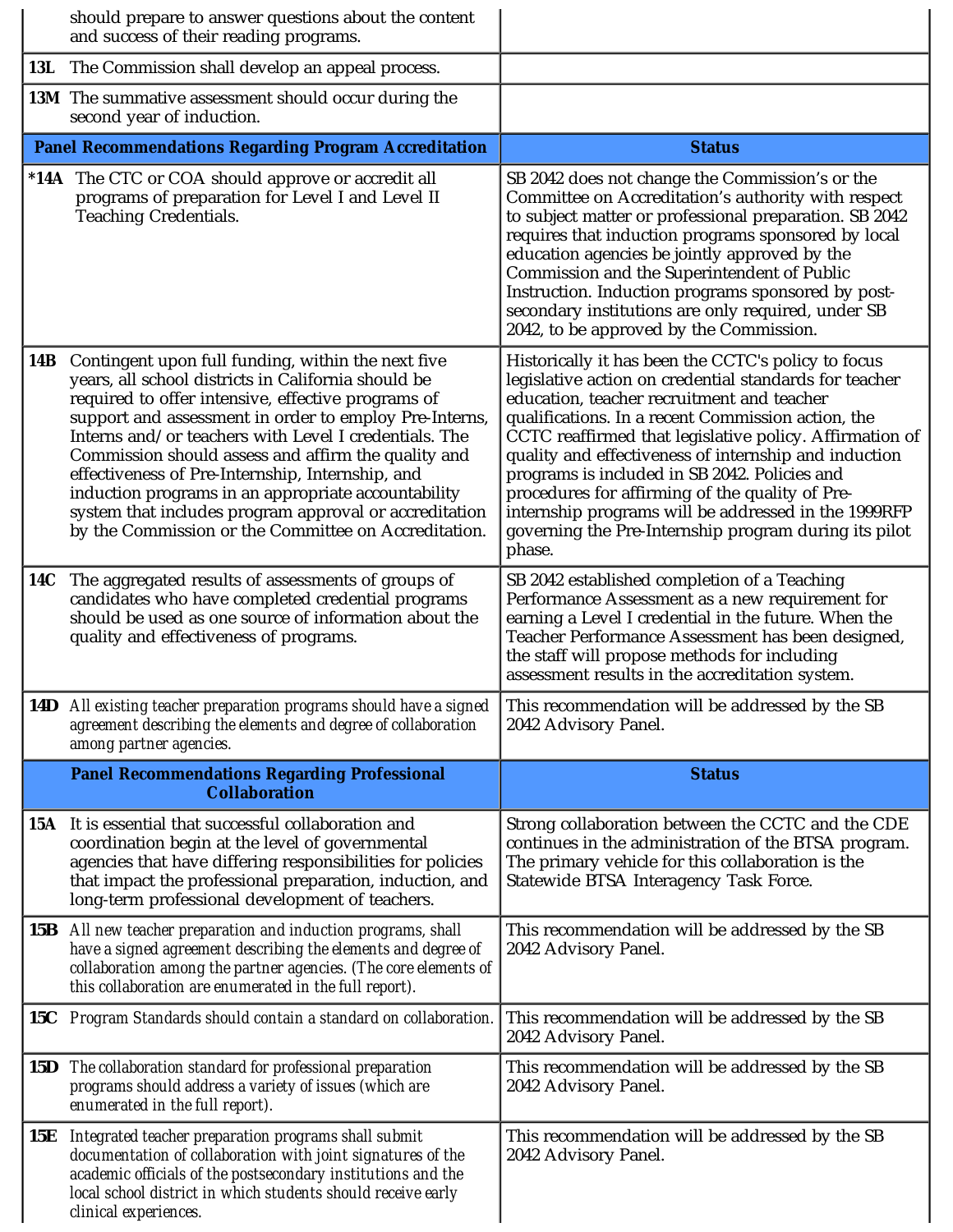| <b>15F</b> | The Commission should reinstate the faculty participation in<br>schools requirement but revise it to be consistent with the<br>collaborative models of the new credentialing system, and<br>expand it to allow for the participation of classroom teachers in<br>teacher preparation programs. | This recommendation will be addressed by the SB<br>2042 Advisory Panel.                                              |
|------------|------------------------------------------------------------------------------------------------------------------------------------------------------------------------------------------------------------------------------------------------------------------------------------------------|----------------------------------------------------------------------------------------------------------------------|
|            | <b>15G</b> The Commission should encourage co-teaching collaborations<br>among the IHEs and LEAs in the delivery of teacher<br>preparation coursework and fieldwork.                                                                                                                           | This recommendation will be addressed by the SB<br>2042 Advisory Panel.                                              |
|            | <b>15H</b> The retention, reward and promotion criteria for teacher<br>educators within IHEs should extend beyond traditional<br>research and teaching criteria to reward faculty who make<br>significant contributions to school-university partnerships.                                     | This recommendation will be addressed by the SB<br>2042 Advisory Panel.                                              |
|            |                                                                                                                                                                                                                                                                                                |                                                                                                                      |
|            | <b>Panel Recommendations Regarding System Evaluation</b>                                                                                                                                                                                                                                       | <b>Status</b>                                                                                                        |
|            | <b>16A</b> The Commission shall establish procedures for<br>monitoring the implementation and effectiveness of the<br>Panel's recommended changes in credentialing policy<br>and procedures. Questions to be addressed are<br>included in the full report.                                     | The Commission has directed the Commission staff to<br>develop an implementation strategy for<br>recommendation 16A. |
| <b>16B</b> | The Commission should continue to strengthen its<br>experimental and alternative program initiatives.                                                                                                                                                                                          | The Commission has directed the Commission staff to<br>develop an implementation strategy for<br>recommendation 16B. |



| Back to the Top Back toDecember 1998 Agenda | Back to Agenda Archives | Return to About CTC |

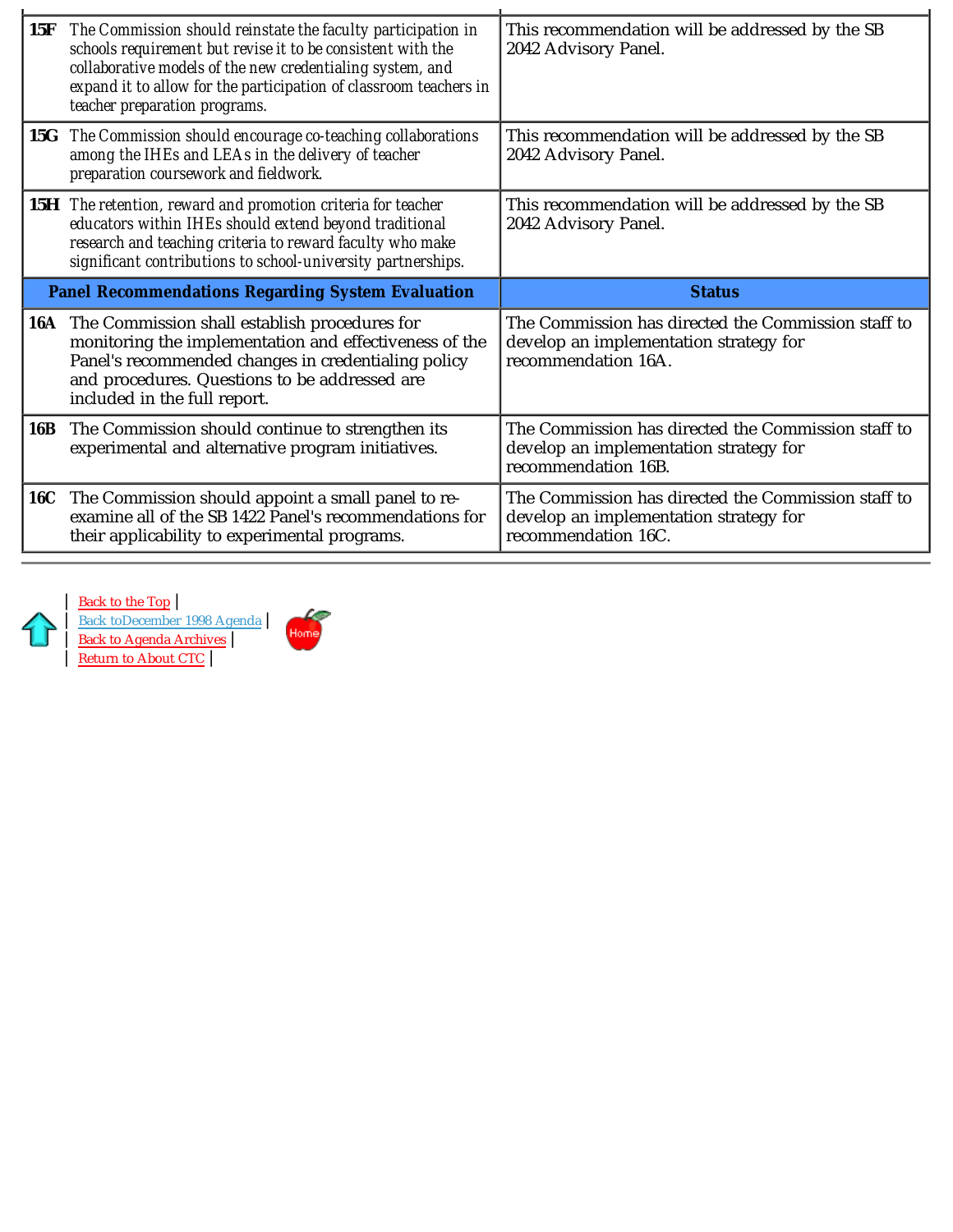

**Meeting of:** December 2-4, 1998

**Agenda Item Number:** PERF-2

**Committee:** Performance Standards

**Title:**Report on Teacher Preparation Policy Issues: Similarities and Differences Between SB 1422 Advisory Panel Recommendations And SB 2042 Provisions

 $\mathbf{\check{v}}$ Information

**Prepared by:** David Wright, Ph.D., Director

Office of Policy and Programs

**Two-Page Summary of an Agenda Report**

# **Analysis of Two Teacher Preparation Policy Issues: Similarities and Differences Between SB 2042 Provisions and Recommendations of the SB 1422 Advisory Panel**

**Office of Policy and Programs November 20, 1998**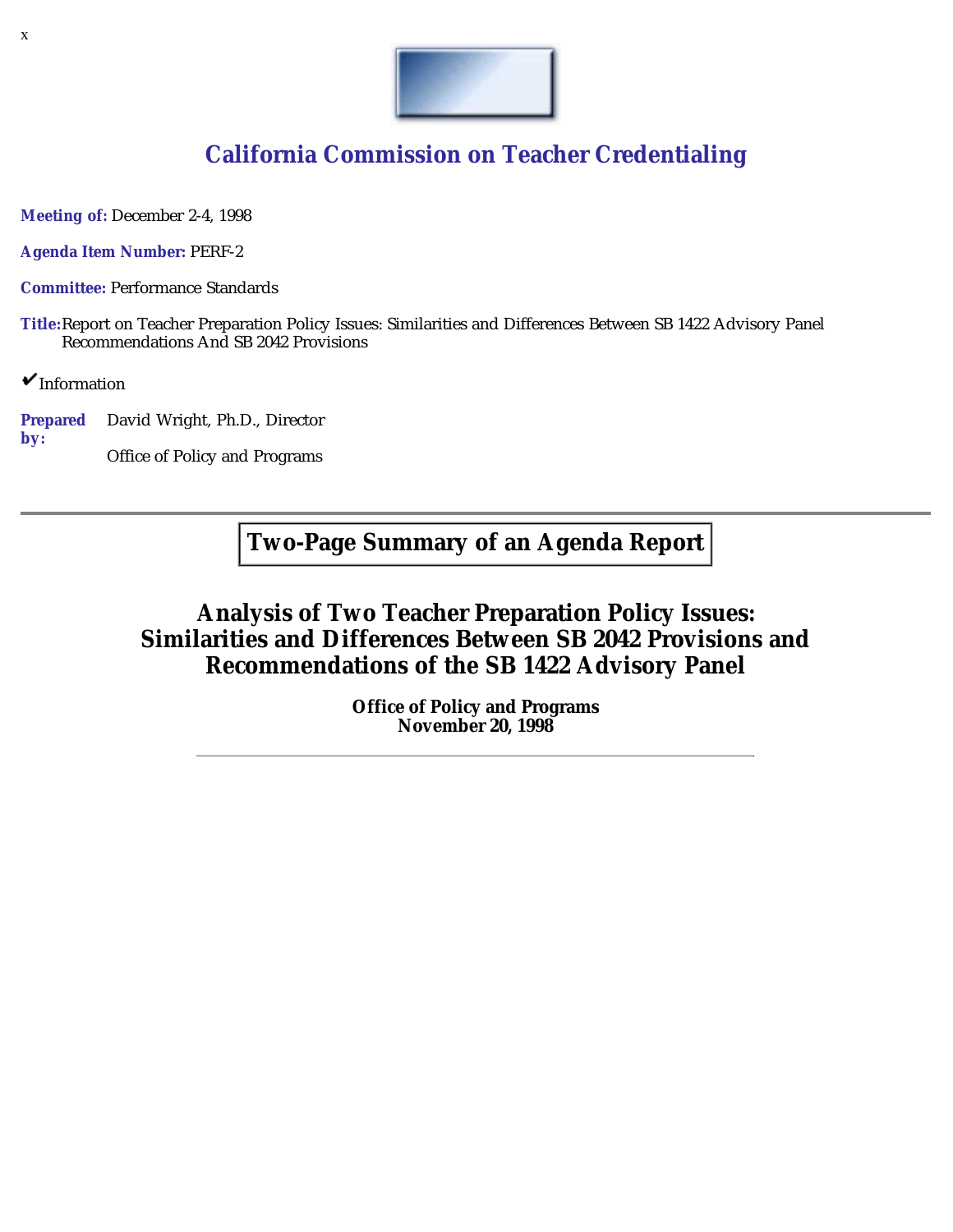#### **Executive Summary**

In August, 1997, the Commission accepted the report of the Advisory Panel for the Comprehensive Review of Teaching Credential Requirements (SB 1422). Entitled *California's Future: Highly Qualified Teachers for All Students,* this report included a total of 111 policy recommendations that, taken together, envisioned a new architecture for learning to teach in California. On September 17, 1998, Governor Wilson signed Senate Bill 2042 (Alpert, Mazzoni), which was sponsored by the Commission to enact many but not all of the SB 1422 Panel recommendations. The present agenda report focuses on two policy issues that are addressed in different ways by the SB 1422 report and the SB 2042 legislation: (a) the role of Bachelor's Degrees in Education as a form of teacher preparation in California colleges and universities; and (b) the duration of professional preparation in a learning-to-teach system that offers multiple routes based on program quality assurances and candidate performance standards. Related to each issue, the report examines (a) the origins of the issue, (b) the educational consequences of current policy, (c) how the issue was addressed in the Comprehensive Review of Teaching Credential Requirements, (d) the specific policy recommendations by the SB 1422 Advisory Panel, and (e) the relevant provisions of the recent reform legislation by the Commission. Pertaining to each issue, the report also provides a succinct statement of current policy as reflected in the Commission's sponsored legislation (SB 2042) of 1998.

#### **Policy Issue to be Resolved by the Commission**

What is the most effective way to communicate the Commission's current policy with respect to two significant issues that were addressed and resolved somewhat differently in (a) the report by the SB 1422 Advisory Panel and (b) the provisions of recent legislation sponsored by the Commission (SB 2042)?

#### **Relationship to the Commission's Strategic Goals and Objectives**

*Goal:* Promote educational excellence in California schools.

*Goal:* Work with schools of education & school districts to assure quality teachers.

#### **Fiscal Impact Statement**

The Commission's base budget for the 1998-99 fiscal year includes sufficient resources to support the costs of this analysis without a budget augmentation or a redirection of resources from other current functions of the agency.

#### **Recommendation**

That the Commission consider the information in this report and affirm that (1) the Commission's current policy regarding Bachelor's Degrees in Education is stated accurately on page 40, and (2) the Commission's current policy regarding the duration of professional preparation is stated accurately on page 47 of the report.

#### **Important Note**

The following report contains important information that is relevant to the Commission's policy deliberations but could not be summarized in the above spaces.

## **Analysis of Two Teacher Preparation Policy Issues:**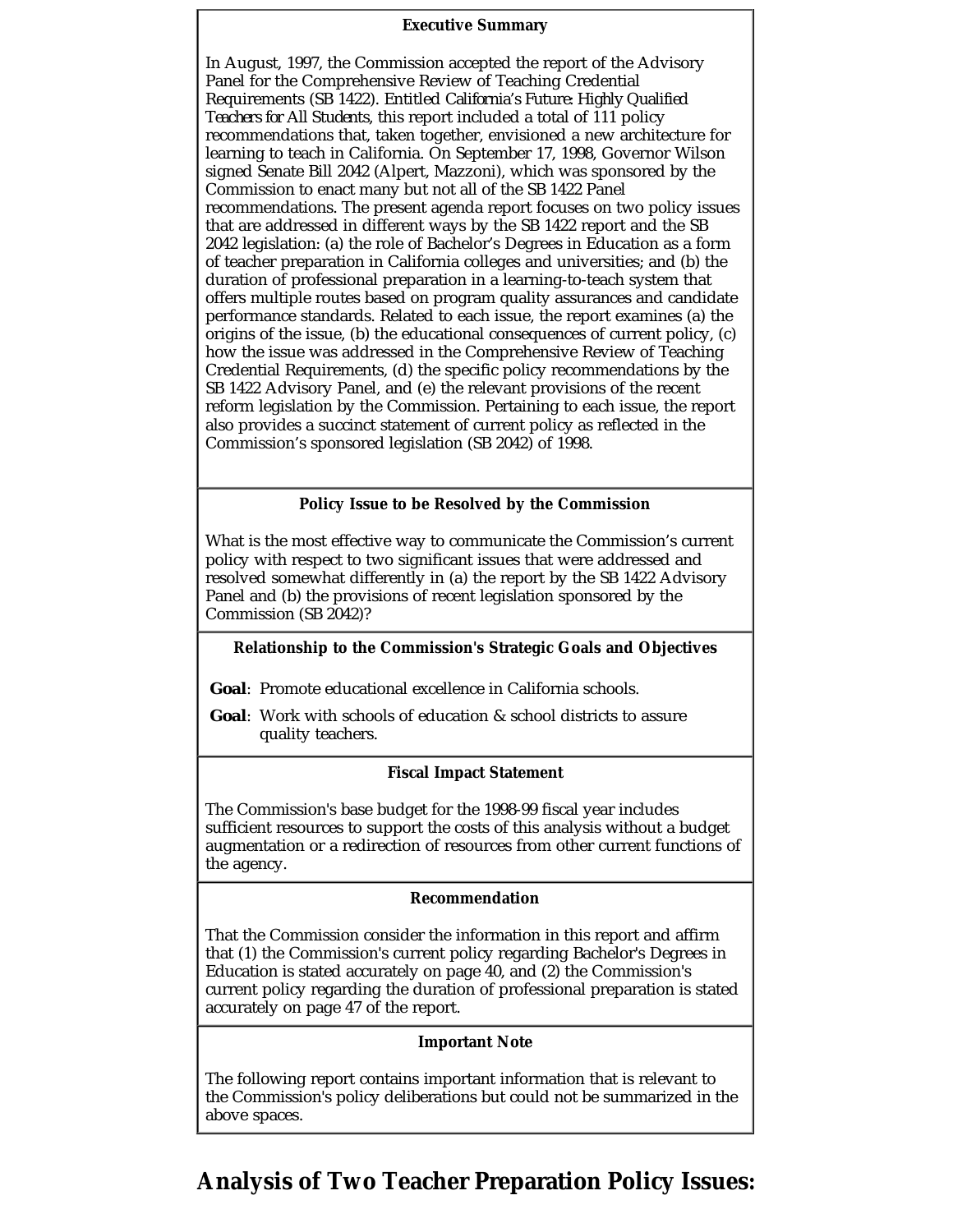# **Similarities and Differences Between Provisions of SB 2042 and Recommendations of the SB 1422 Advisory Panel**

## **Office of Policy and Programs**

## **November 20, 1998**

In August, 1997, the Commission accepted the report of the Advisory Panel for the Comprehensive Review of Teaching Credential Requirements (SB 1422). Entitled *California's Future: Highly Qualified Teachers for All Students,* this report included a total of 111 policy recommendations that, taken together, envisioned a new architecture for learning to teach in California. On September 17, 1998, Governor Wilson signed Senate Bill 2042 (Alpert, Mazzoni), which was sponsored by the Commission to enact many but not all of the SB 1422 Panel recommendations. These policy documents addressed many issues, two of which have been discussed and debated for many years in the teacher education community in California.

The present agenda report examines: (a) the role of Bachelor's Degrees in Education as a form of teacher preparation in California colleges and universities; and (b) the duration of professional preparation in a learning-to-teach system that offers multiple routes that are based on program standards and candidate standards. The purposes of this report are to enable the Commission (1) to articulate its policy positions related to the two issues, and (2) to communicate its positions to constituents who have an interest in the two issues.

## **First Policy Issue: Bachelor's Degrees in Education**

The first issue is how California policy governs Bachelor's Degree Programs in Education as a form of teacher preparation in California colleges and universities.

### **Origins of the Policy Issue**

In California, many colleges and universities offered Bachelor's Degrees in Education until 1960, when lawmakers enacted the first in a series of teacher education reform acts (Fisher Act, 1960), which made significant changes in teacher education policies. Among other changes, the Fisher Act abolished the Bachelor's Degree in Education as a form of teacher preparation in California colleges and universities.

The Legislature's primary reason for making this policy change was a concern that Bachelor's Degrees in Education did not provide sufficient depth or academic rigor in the subject matter preparation of prospective teachers (K-12). In the late 1950's, many education leaders were concerned about the growing base of knowledge that children and adolescents were expected to learn in elementary and secondary schools. Fields such as science, mathematics, foreign language, history, English and social science were becoming increasingly important for K-12 students to learn. As the years elapsed, moreover, the breadth and depth of each subject's curriculum continued to grow in the K-12 schools. Many educators concluded that student access to curriculum content was constrained by programs of teacher preparation that focused primarily on teaching strategies, classroom management and child development.

These concerns led many education leaders and policymakers to the conclusion that teachers should earn Bachelor's Degrees in the fields they intended to teach. Such degrees were expected to provide a greater understanding of the subject, along with a stronger appreciation for how teachers can foster rigorous studies and important applications of each subject in K-12 classrooms. Even prior to passage of the Fisher Act, several institutions had phased-out the Bachelor's Degree in Education for prospective high school and junior high school teachers. The Fisher Act went further, however, by abolishing the Bachelor's Degree in Education as an in-state preparation option for either elementary teachers (K-6) or secondary teachers (7-12). In taking this action, the Legislature underscored the importance of subject matter studies during the early years of schooling as well as in more advanced courses in the higher grades.

### **Educational Consequences of the Current Policy Since 1960**

Elimination of the Bachelor's Degree in Education as a form of in-state teacher preparation has been a statutory policy for almost forty years in California. The effects of this policy change have not been the subject of a systematic study or analysis. In the absence of such research, the following paragraphs attempt to identify effects of the policy that are most frequently mentioned in teacher education policy discussions.

For many prospective teachers and for many of the institutions where candidates prepare for teaching, implementation of this policy has effectively underscored the critical importance of gaining an in-depth understanding of subjects to be taught in K-12 classrooms. Additionally, during the last four decades the teaching profession in California has not frequently been criticized for having standards that lack rigor or depth of study in the subjects to be taught. This complaint about the qualifications of teachers was widespread before 1960, so the current statutory policy has been effective in alleviating a prominent concern about teacher expertise and school effectiveness.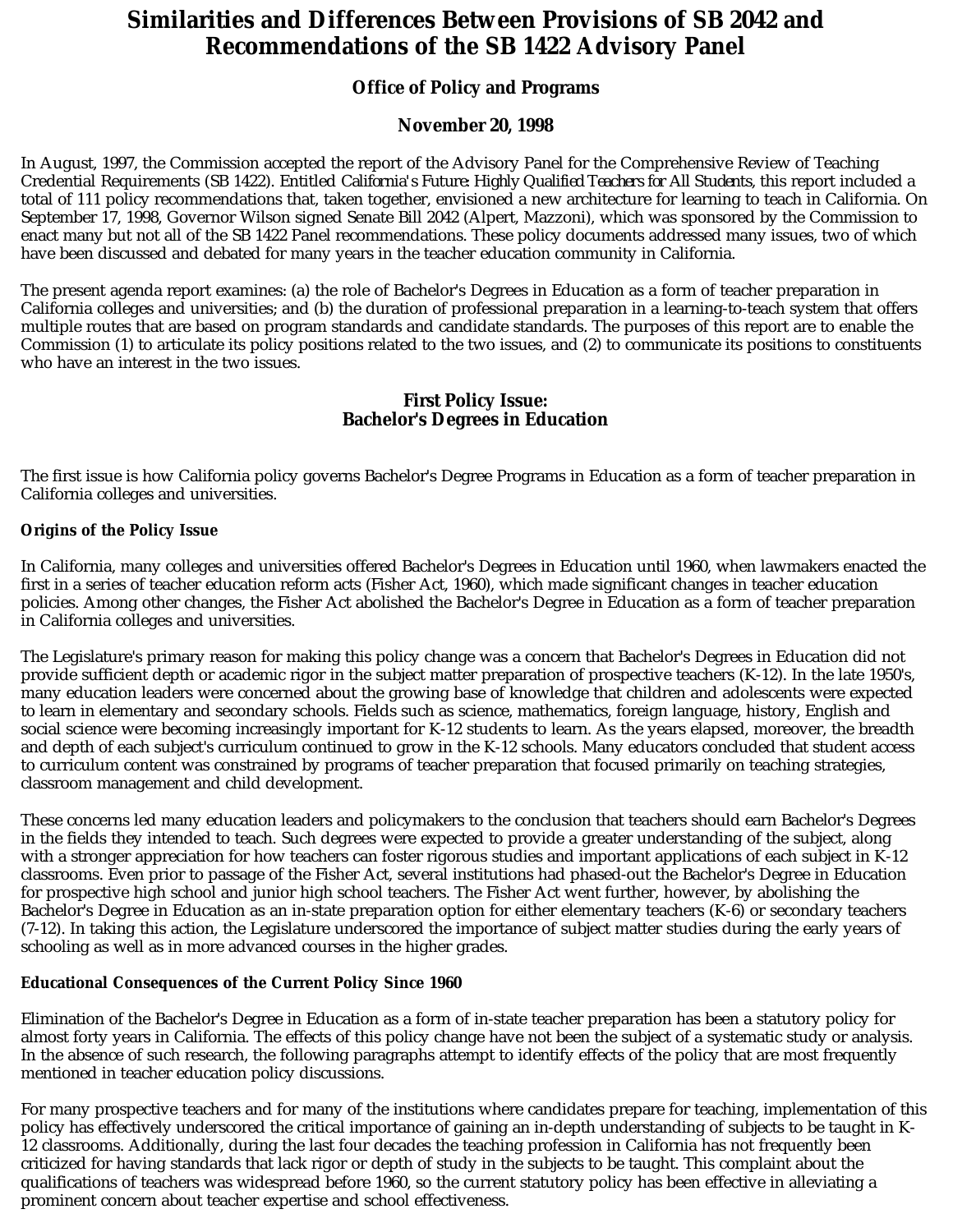At the same time, however, two substantial problems in the preparation of California teachers can be associated with the elimination of Bachelor's Degrees in Education because they have materialized during the years in which this policy has been in effect. These two problems are defined and discussed next.

<u>First Problem</u>: <u>Separation of Content Studies from Pedagogical Preparation</u>. The most serious consequence of eliminating Education Degree programs has been an artificial separation between subject matter studies and education coursework/ fieldwork in the curriculum of teacher education. By all accounts, professional education courses and supervised teaching in the schools continue to be critically important elements in the preservice preparation of all new teachers. Following enactment of the Fisher Act, however, these course and fieldwork requirements were relegated to the post-graduate period of each candidate's preparation, particularly in California's public universities. As a result, many candidates have not been able to begin their professional studies until after they completed all subject matter requirements for their credentials.

The temporal sequence that proceeds from subject matter courses to pedagogical studies and then supervised teaching has significant implications for candidates who seek to become teachers. In nearly all public institutions (and in some private ones), teaching candidates have almost no opportunities to learn about the pedagogical aspects of science (to cite one example) while they are learning science as undergraduate students. Later, as post-graduates, the same candidates immerse themselves in professional studies and the practice of teaching, and their acquisition of content is assumed to be complete. Because of this temporal separation of the two "domains" of teacher education, a candidate's study of content does not inform or enrich her/ his learning of pedagogical principles, and *vice versa.*

Accompanying the *temporal separation* of content studies from professional studies is an *organizational separation* that also has had significant effects on teacher candidates. Responsibility for undergraduate degree programs (including programs for prospective teachers) is assigned to the academic departments that offer the courses that lead to the award of degrees. Responsibility for professional preparation programs (which are primarily for prospective teachers) is typically assigned to schools, colleges and departments of education. Although these organizational units reside in the same institutions, in actual practice they communicate relatively infrequently with each other. It is unusual to find an institution in which the subject matter departments and the education faculty collaborate extensively in planning the "dual curriculum" of subject matter studies and professional training. The two domains of a teacher's preparation are not only separated in time as a result of the temporal sequence of these studies. They are also conceived, planned and delivered by distinct academic units as a result of the organizational separation among the responsible academic units.

For preservice candidates who are struggling to become effective as new teachers, the separation of content studies and professional preparation has serious consequences. When a certificated teacher plans instruction, organizes a classroom, sequences the events in a curriculum over time, or diagnoses students' difficulties in learning, the teacher *uses* her/his subject matter knowledge and professional skills *in conjunction with each other*. The problem is the teacher has had little preparation in the "conjoined uses" of the two domains of her/his professional knowledge, because of the temporal and organizational separation between these two sources of effective teaching. In drawing on her/his understanding of the content of instruction *in conjunction with* her/his training in pedagogy, the teacher has to rely on her/his own resourcefulness in a kind of "discovery process" that makes the beginning years of teaching more difficult than they need to be. A more effective approach to the complex problem of preparing college students to become effective teachers would be to *connect* subject matter and pedagogical learnings during the college student's preparation. But these *connections* have been very difficult to realize in practice because of the temporal and organizational barriers that separate the two primary domains of each teacher's collegiate preparation.

<u>Second Problem: Separation of Teaching Candidates from Career-Related Exploration and Information</u>. Another significant consequence of eliminating Education Degree programs has been a separation or "alienation" of the prospective teachers from the academic units that are best equipped to guide their career explorations and provide career-related information. It is frequently difficult for undergraduate students to obtain accurate information about teaching credential requirements, for example, from the departments where they are earning their undergraduate degrees. This information may be readily available from knowledgeable staff members in schools, colleges and departments of education, but many candidates do not frequent these offices until long after they begin their collegiate education.

Professionals in education often cite the importance of early observations of K-12 schools by candidates for teaching credentials. Undergraduate students can readily recall how their own high schools functioned when they were enrolled in Grades 9-12, but many of these schools do not offer career opportunities for beginning teachers. It is important for prospective teachers to participate in "reality checks" by visiting the elementary and secondary schools where new teachers are most frequently hired and inducted into the profession. Such visitations and observations are not sponsored by most departments that offer subject matter degrees, principally because the students in these departments are preparing for a wide variety of careers. School-based experiential learning opportunities are more likely to be sponsored by education units, but only to those students who take the time and trouble to contact these units on their own initiative.

During their enrollment in undergraduate degree programs, many prospective teachers feel somewhat "alienated" from schools, colleges and departments of education. As a result, they have restricted access to important information and careerrelated exploratory experiences in the schools. Additionally, the active recruitment of prospective teachers by education units is curtailed by their lack of frequent contact with undergraduate students who may be interested in teaching careers.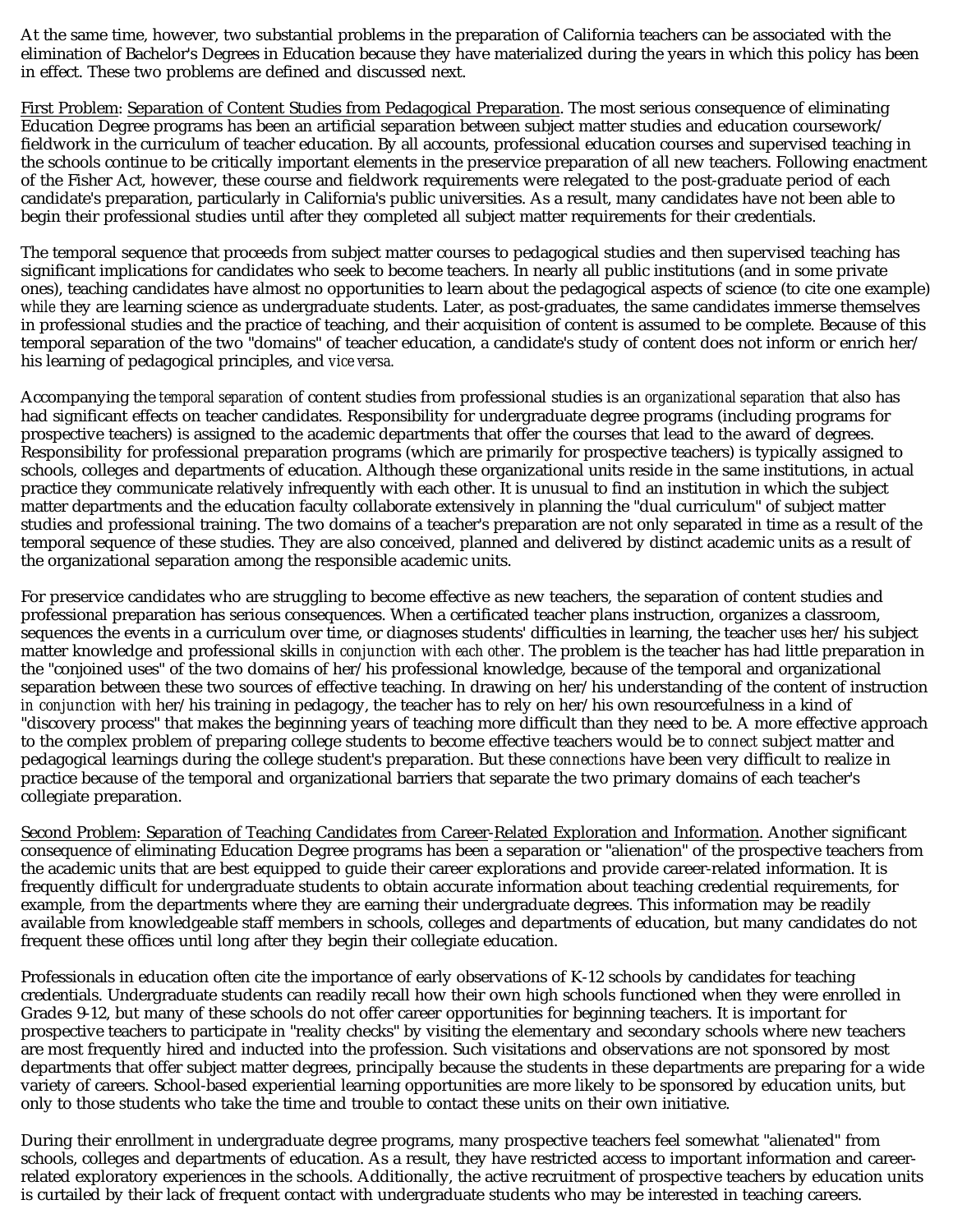Separation of prospective teachers from professional education programs restricts their exploratory opportunities, curtails their access to career information, and undermines effective teacher recruitment. In many California institutions, elimination of Bachelor's Degrees in Education contributed significantly to this physical and psychological "distance" that separates credential candidates from the units that focus primarily on teacher preparation.

### **Consideration of the Policy Issue During the Comprehensive Review (SB 1422 ; 1994-97)**

When the Commission initiated the Comprehensive Review of Teaching Credential Requirements (SB 1422) in 1994, it began by encouraging hundreds of educators and other citizens to form "regional networks" to talk about teacher preparation problems and issues within eight geographic regions in the state. The teachers, professors, school principals and university administrators who were most active in these networks expressed concerns about (1) the "disconnect" between subject matter studies and professional training; (2) the barriers that keep prospective teachers "away" from education schools during the undergraduate years; and (3) the absence of an appropriate "career route" into teaching for undergraduate students who select this career choice before they earn their Bachelor's Degrees. Some participants in the regional networks suggested that Bachelor's Degrees in Education should be restored as preparation options in California institutions. They described the advantages that other states derive from undergraduate degree programs in Education. Other participants in the networks focused on the *detrimental consequences* of the Fisher Act policy, and argued that the SB 1422 Advisory Panel should find creative solutions to these problems.

Once the SB 1422 Advisory Panel began to work in 1995, it considered several policy options including the establishment Education majors or minors for undergraduate students who intend to teach. The Panel also analyzed the Commission's new system of professional accreditation that is monitored by the Committee on Accreditation. The Panelists were clearly impressed by the effective use of *standards of program quality and effectiveness* in this quality-assurance process. The Panel considered the prospect that new accreditation standards could provide access to the following educational opportunities for undergraduate students who make early teaching career decisions.

- (a) A *concurrent curriculum* in which undergraduate students have opportunities to begin the systematic study of education and pedagogy *while* they are completing subject matter coursework and other baccalaureate degree requirements.
- (b) A *connected curriculum* in which institutions emphasize important conceptual *linkages* between the study and practice of teaching and the content studies in which prospective teachers must also be very well educated.
- (c) A *rigorous curriculum* that does not "water down" the academic depth of subject matter studies, the conceptual rigor of professional courses, or the practical utility of supervised teaching experiences in K-12 schools.
- (d) A *collaborative decision-making process* in which significant curriculum and program policies at each campus are decided cooperatively by subject matter faculties, teacher preparation faculties, and K-12 professionals in nearby schools.
- (e) Access to *educational career information* on the part of undergraduate students, including early identification of undergraduate candidates, accurate information about teaching requirements, and articulation between 2-year and 4 year campuses.
- (f) Participation by undergraduate candidates in *educational career explorations,* including intensive field observations and reality-based experiences in local public elementary and secondary schools.

The Panel decided that these professional learning opportunities for undergraduate candidates could become a practical reality if the Commission would develop and adopt appropriate standards for blended programs of undergraduate teacher education. In the Panel's view, these improvements in the education of undergraduate candidates would be equivalent to the best features of Education degree programs in other states. By focusing on new accreditation standards, the Panel believed the Commission could (1) retain California's forty-year commitment to strong subject matter preparation, and (2) avoid questions regarding the content-based expertise of new teachers &emdash; questions that prompted lawmakers to discontinue Education degree programs in the first place.

The Advisory Panel also examined Education minors that are offered by several colleges and universities in California. The Panelists decided that the education coursework in an undergraduate program could, at the institution's discretion, comprise an Education minor for those undergraduate students who would like Education to be reflected on their baccalaureate degrees. They also concluded that each institution should be permitted to decide whether an Education minor is to be offered to undergraduate students.

### **Policy Recommendations by the SB 1422 Advisory Panel**

The Advisory Panel's report to the Commission, entitled *California's Future: Highly Qualified Teachers for All Students* (1997), included the following recommendations.

To accommodate the needs of *early deciders,* California should offer many integrated teacher preparation programs that provide opportunities for candidates to engage in professional preparation while completing baccalaureate degrees in non-Education majors. These programs should provide opportunities for intensive field experience in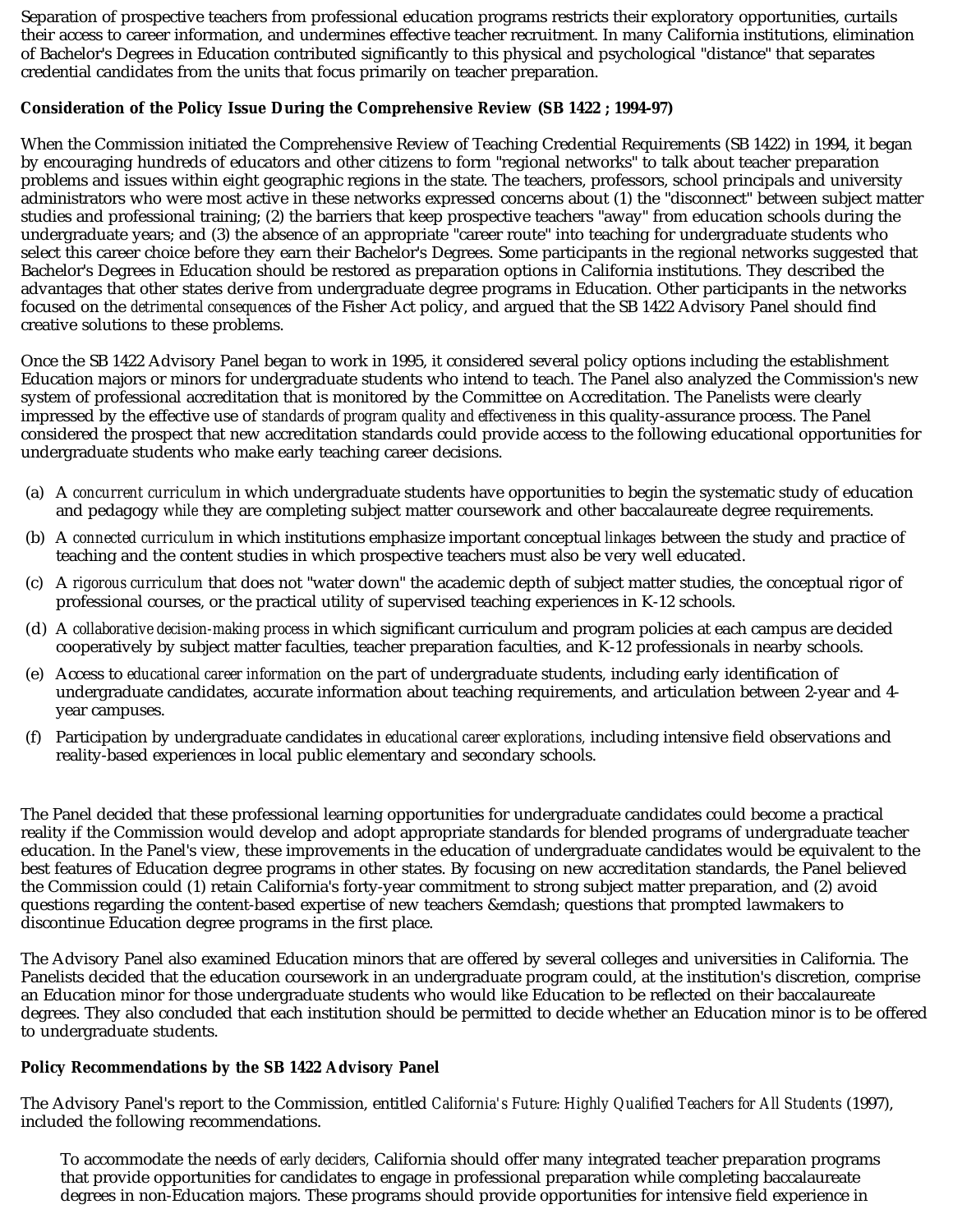schools serving diverse communities early in the undergraduate sequence. Institutions of postsecondary education should facilitate careers in teaching by offering undergraduate coursework that forms linkages and connections with professional preparation programs (e.g., minors in education). The Commission should use all means available to encourage undergraduate programs that combine early field experiences with the integration of subject-matter departments and departments of education within institutions of postsecondary education to collaborate with each other and with local schools in reinvigorating such programs (Policy 3-A, page 17).

While affirmatively urging the Commission to establish "integrated programs" as a new route into teaching for "early deciders," the Advisory Panel also recommended that the Commission retain the nearly 40-year prohibition against Education majors as credential preparation options in California colleges and universities. Finally, the Panel recommended that the Commission encourage but not require institutions to develop minors in Education.

### **Relevant Provisions of Commission-Sponsored Reform Legislation (SB 2042)**

After much reflection and discussion during the fall of 1997, the Commission decided to sponsor legislation to enact some but not all of the SB 1422 Advisory Panel's recommendations. Senate Bill 2042 (Alpert, Mazzoni) contained the following provisions pertaining to the Education Degree policy issue.

- (1) SB 2042 requires the Commission to encourage postsecondary institutions to offer blended programs of professional preparation and subject matter preparation. The new law establishes the following requirements for the accreditation of these programs.
	- (a) A blended program must enable candidates for teaching credentials to engage in professional preparation concurrent with subject matter preparation, while completing baccalaureate degrees at regionally accredited postsecondary institutions.
	- (b) A blended program must *not* compromise the pre-existing quality and effectiveness of subject matter preparation and of professional preparation at the institution, which must continue to satisfy the existing standards of the Commission.
	- (c) A blended program must provide opportunities for candidates to complete intensive field experiences in public elementary and secondary schools early in the undergraduate sequence.
	- (d) The development and implementation of a blended program must be based on intensive collaboration among postsecondary subject matter departments, postsecondary education units, and local public elementary and secondary school districts.
- (2) While incorporating blended programs of undergraduate teacher preparation into the learning-to-teach credential system, and while requiring that the blended programs have qualities (a) through (d) above, *SB 2042 retains the prohibition against Bachelor's Degrees in Education among candidates who are prepared in California colleges and universities.*
- (3) Recognizing the limited applicability of California state laws, SB 2042 also retains the authorization that the Commission award teaching credentials to applicants from other states, including ones whose Bachelor's Degrees are in Education.
- (4) At the same time, SB 2042 requires the Commission to "encourage accredited institutions to offer undergraduate minors in education and special education to students who intend to become teachers."

#### **Prompt Implementation of SB 2042 by the Commission**

During the spring of 1998, the Commission assembled an Advisory Task Force to develop standards for the voluntary blending of subject matter and professional preparation in accredited colleges and universities. Many institutions were beginning to plan new teacher preparation programs for undergraduate students. None of the Commission's existing standards provided clear guidance regarding the scope, extent of quality of blending that should occur in such programs. The Executive Director asked the new Task Force to address this need by drafting new standards.

While working with the Advisory Task Force, the Commission's staff also solicited nominations of distinguished educators to serve on the SB 2042 Advisory Panel. Unlike the Task Force, this Panel's primary responsibility is to develop a comprehensive set of new standards for all teacher preparation routes and programs, including programs for undergraduate students. For this reason, the new standards developed by the Advisory Task Force were called *Interim Standards for Blended Programs of Undergraduate Teacher Preparation.*

On August 20, 1998, the Commission considered the report by the Advisory Task Force, and decided to adopt the *Interim*  Standards for Blended Programs of Undergraduate Teacher Preparation. The Commission also endorsed an accelerated approval for accredited institutions that need to begin offering blended programs to undergraduate students during the 1998-99 *option* academic year. Meanwhile, lawmakers completed work on the State Budget for 1998-99, including an appropriation of \$350,000 that enables the Commission to support the costs of planning blended programs at selected public universities. On November 9, 1998, the Executive Director authorized the simultaneous release of (1) the *Interim Standards for Blended Programs*  of Undergraduate Teacher Preparation in a Handbook for Teacher Educators and Accreditation Reviewers, and (2) a Request for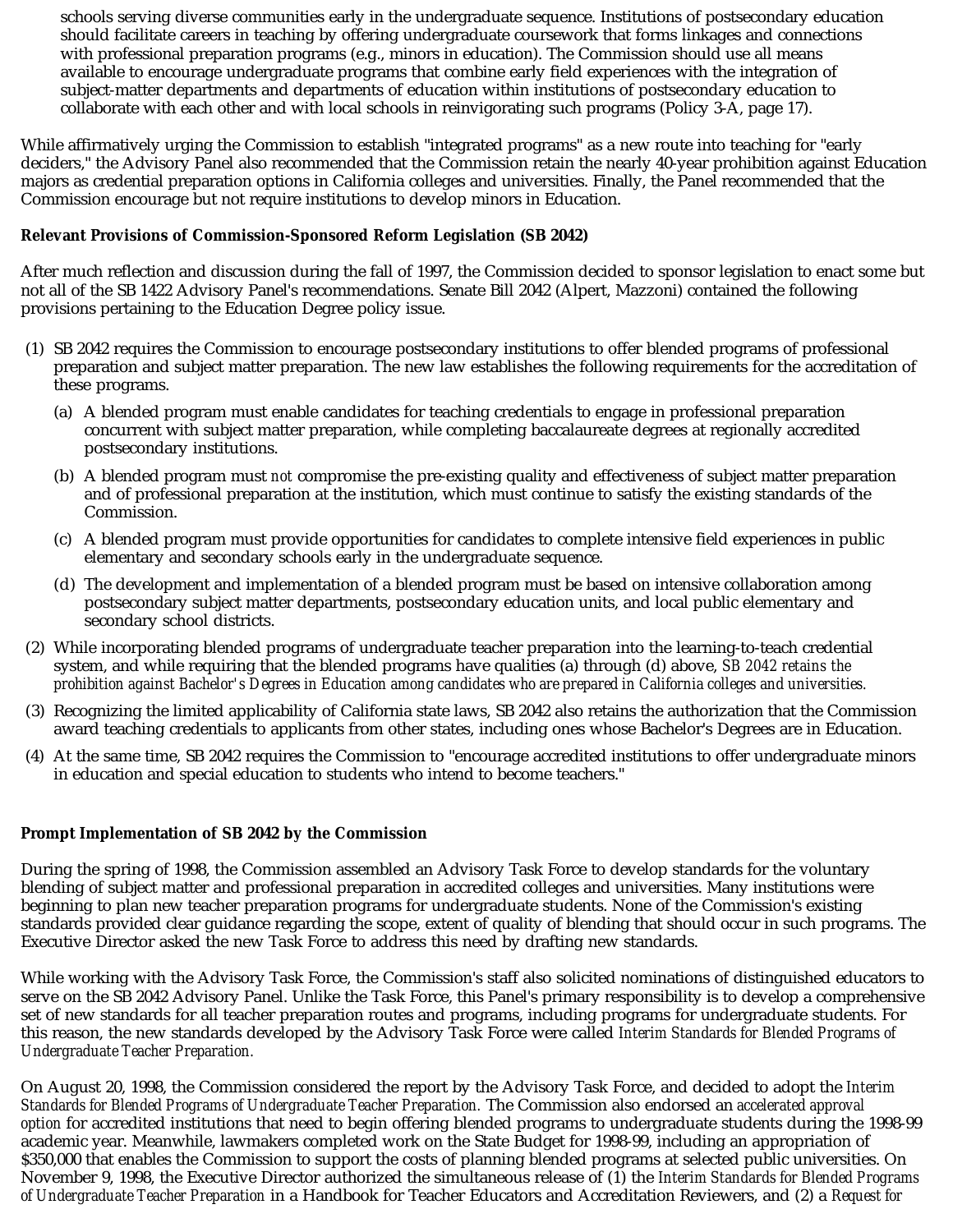Proposals for State Grants to Develop Blended Programs of Undergraduate Teacher Preparation. These administrative actions have effectively initiated the Commission's implementation of the blended program option as established by Senate Bill 2042 (1998).

### **Issue Summary: Current Policy Pertaining to Bachelor's Degrees in Education**

For nearly forty years, California policy has emphasized the importance of subject matter preparation for prospective teachers. One means of giving sufficient attention to subject matter preparation is the prohibition against Bachelor's Degrees in Education as a form of teacher preparation in California institutions. While this policy has effectively resolved questions about the content-based preparation of new teachers, it has also created some significant problems in California teacher preparation programs. In the Comprehensive Review of Teaching Credential Requirements, these problems were addressed in the deliberations of the Advisory Panel and the Regional Networks. After consideration of the issue, the Advisory Panel urged the Commission to (a) establish new "integrated programs" for "early deciders" who want to begin teacher preparation during the undergraduate sequence, and (b) retain the longstanding prohibition against Bachelor's Degrees in Education in California institutions. The Commission accepted these recommendations and included them without any substantive modifications in its 1998 reform legislation (SB 2042).

Based on the above information, the current policy of the California Commission on Teacher Credentialing can be summarized as follows.

#### *Policy Statement: Bachelor's Degree in Education as In-State Teacher Preparation*

*Colleges and universities that offer approved subject matter programs and approved or accredited professional preparation programs are strongly encouraged to offer Blended Programs of Subject Matter Preparation and Professional Preparation for undergraduate students who intend to teach, but Bachelor's Degrees in Education are not an allowable form of teacher preparation in California colleges and universities.*

## **Second Policy Issue: The Duration of Professional Teacher Preparation**

The second policy issue is how California will govern the length of professional teacher preparation in a new learning-toteach system.

### **Origins of the Policy Issue**

In California, many accredited colleges and universities required candidates for teaching credentials to complete extended programs of professional education coursework until shortly after 1970. In that year, lawmakers enacted the second in a series of teacher education reform acts (Ryan Act, 1970), which established the Commission and made significant changes in teacher education policies. Among other changes, the Ryan Act limited the duration of professional preparation programs to one year of full-time study or the equivalent in part-time study.

The primary reason for this policy change was a set of interrelated concerns by legislators that professional education coursework requirements were proliferating unreasonably, that candidates were being required to complete redundant studies, that institutions were giving too little attention to supervised teaching in the  $\overline{K-12}$  schools, and that the proliferation of education courses dissuaded some talented candidates from entering the teaching profession. The policy change was not based on any systematic study or analysis of professional preparation programs in the state, however. Anecdotal stories by a few individuals served as the primary bases for the "one-year limit" in the Ryan Act.

In addition to imposing the one-year limit on professional education coursework, the Ryan Act also required that supervised teaching in the schools be included within each one-year program. In fact, the Act required that supervised teaching be at least one semester long, and that it comprise at least one-half of each program. Moreover, institutions were prohibited from requiring candidates to complete more than twelve semester units in professional education courses as prerequisites for supervised teaching.

### **Educational Consequences of the Current Policy (Originated in 1970)**

For nearly thirty years in California, professional preparation programs for teaching credentials have been limited to a duration of one year. No systematic study or analysis of the effects of the one-year limit has been done, so it is difficult to assess the educational consequences of the 1970 policy change. In the absence of such research, the following paragraphs attempt to identify effects of the policy that are most frequently mentioned in teacher education policy discussions.

In a state that has experienced perennial shortages of previously-prepared new teachers, the one-year limit has highlighted the need for preparation programs to be efficient and expeditious in "producing" many candidates for teaching credentials. During the extended period in which the one-year limit has been in effect, relatively few concerns have been expressed about redundancy in education courses, or about excessive numbers of such courses, or about inadequate attention to the important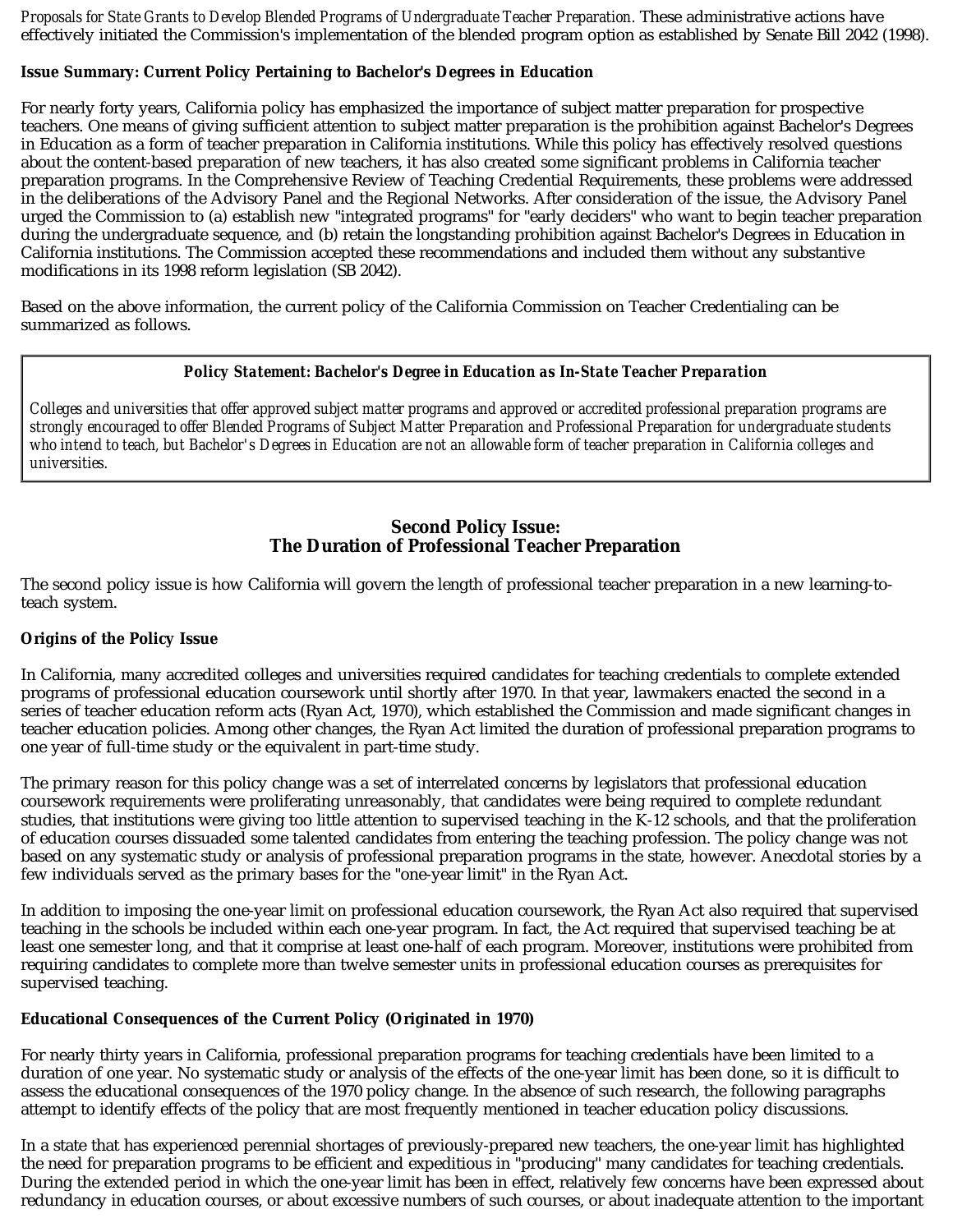role of supervised teaching in preparation programs. Given that these concerns were widely cited prior to 1970, the Ryan Act policy may have been effective in alleviating problems that confronted teacher education in 1970.

While resolving pre-1970 concerns that are infrequently cited today, the one-year limit has also given rise to new problems in professional preparation that should be examined by the Commission.

<u>First Problem</u>: <u>Recognition that Learning to Teach Takes Time</u>. By itself, a one-year program of professional preparation cannot be sufficient in enabling a conscientious candidate to become an effective classroom teacher and a productive member of the teaching profession. The complexities and challenges of serving effectively as a K-12 classroom teacher are simply too great, too numerous, and too inter-related with each other to be susceptible to a single year of preservice study and practice, no matter how well the year-long program is conceived, designed and implemented. This fact was generally not recognized by education leaders or policymakers in 1970; it is a widely accepted principle among these groups today.

In the context of a learning-to-teach challenge of great proportions, the one-year limit in the 1970 statute made it necessary for some institutions to drop from one to three courses in education from their professional preparation programs. This elimination of education courses particularly characterized programs for the new Multiple Subject Teaching Credential, which was established by the Ryan Act and authorized instruction in self-contained classrooms.

It is probable that, since 1970, candidates for teaching credentials have completed fewer courses than their pre-1970 predecessors in (1) the conceptual foundations of teaching and (2) the specific strategies and methods of teaching particular subjects. In the first of these two categories, post-1970 candidates have probably completed fewer distinct courses in the philosophical, historical, psychological and sociological principles that underlie effective curriculum and instruction in the schools. In many post-1970 programs, these foundational studies have been compressed and consolidated into courses with titles such as "Introduction to Teaching," or "Foundations of Education." Prior to 1970, however, some candidates completed as many as two or three distinct courses in these domains of professional knowledge.

In the second category of course reductions, candidates for Multiple Subject Teaching Credentials probably complete fewer "methods courses" than their predecessors did prior to 1970. During the earlier period, many candidates for elementary teaching were required to complete distinct methods courses in the teaching of reading-language arts, history-social studies, mathematics, science, the visual and performing arts, and physical education. These combinations of methods courses were reduced and streamlined as a result of the one-year limit in the Ryan Act. Since 1970, many institutions have compressed and consolidated these professional studies into one or two courses in "Curriculum and Instruction" for prospective teachers.

At some institutions, however, the duration of supervised teaching in the schools probably increased because of the Ryan Act requirements that student teaching be at least one semester, and that it comprise at least half of each program of professional preparation. Nevertheless, the combination of (a) reduced/consolidated courses in education plus (b) extended student teaching in the schools cannot, by itself, enable as many as 20,000 college students and college graduates each year to become fully proficient in the full range of knowledge and skills that K-12 teachers need in California schools. While the reduction and consolidation of education courses was undoubtedly disruptive at many institutions, the more significant policy issue is how the Commission can implement a comprehensive learning-to-teach system for K-12 schools that need to hire approximately 20,000 new teachers each year.

<u>Second Problem</u>: <u>Barriers to Specialized Preparation Needed by California Teachers</u>. In 1992, the Commission adopted standards for a new set of "emphasis programs" in Crosscultural Language and Academic Development (CLAD), and in Bilingual Crosscultural Language and Academic Development (BCLAD). These standards called on institutions to increase their programmatic focus on llanguage acquisition, the structure of the English language, how second languages are learned, and the cultural backgrounds of limited-English-proficient students in the schools. These domains of specialized preparation, which are not prominent in the curriculum of teacher preparation in many other states, are increasingly needed by new teachers in a state (California) in which nearly 1.5 million students are trying to learn English for the first time in the schools.

In part, the Commission's 1992 standards called on institutions to emphasize the CLAD/BCLAD content elements during their treatment of traditional topics such as human development, instructional planning, the teaching of reading, and classroom management strategies. To an additional extent, however, the CLAD/BCLAD Standards called for the introduction of some *new content elements* into conventional teacher preparation programs. Most institutions were understandably reluctant to remove many of the traditional topics of teacher preparation from their program curricula. At institutions whose budgets are determined by student enrollments, moreover, the one-year limit effectively "caps" their fiscal appropriations. For these reasons, the CLAD/BCLAD Standards have made it more difficult for institutions to comply with the one-year limit that governs all programs, including CLAD/BCLAD Emphasis Programs.

Some institutions have addressed this dilemma by requiring candidates to complete courses that are listed as "prerequisites for admission" to professional preparation programs. In this way, the institutions consider themselves to be in compliance with the one-year limit of the 1970 statute. In fact, the law does not distinguish between required education courses that are *part of* a program and required education courses that are *prerequisite to* a program. If courses are *professional* in nature (e.g. designed with prospective teachers in mind), and if they focus on pedagogical competence (as opposed to conceptual understanding), the combination of such courses cannot legally extend the duration of required education studies beyond one year. In the course of implementing the professional accreditation system, efforts are routinely made to track institutional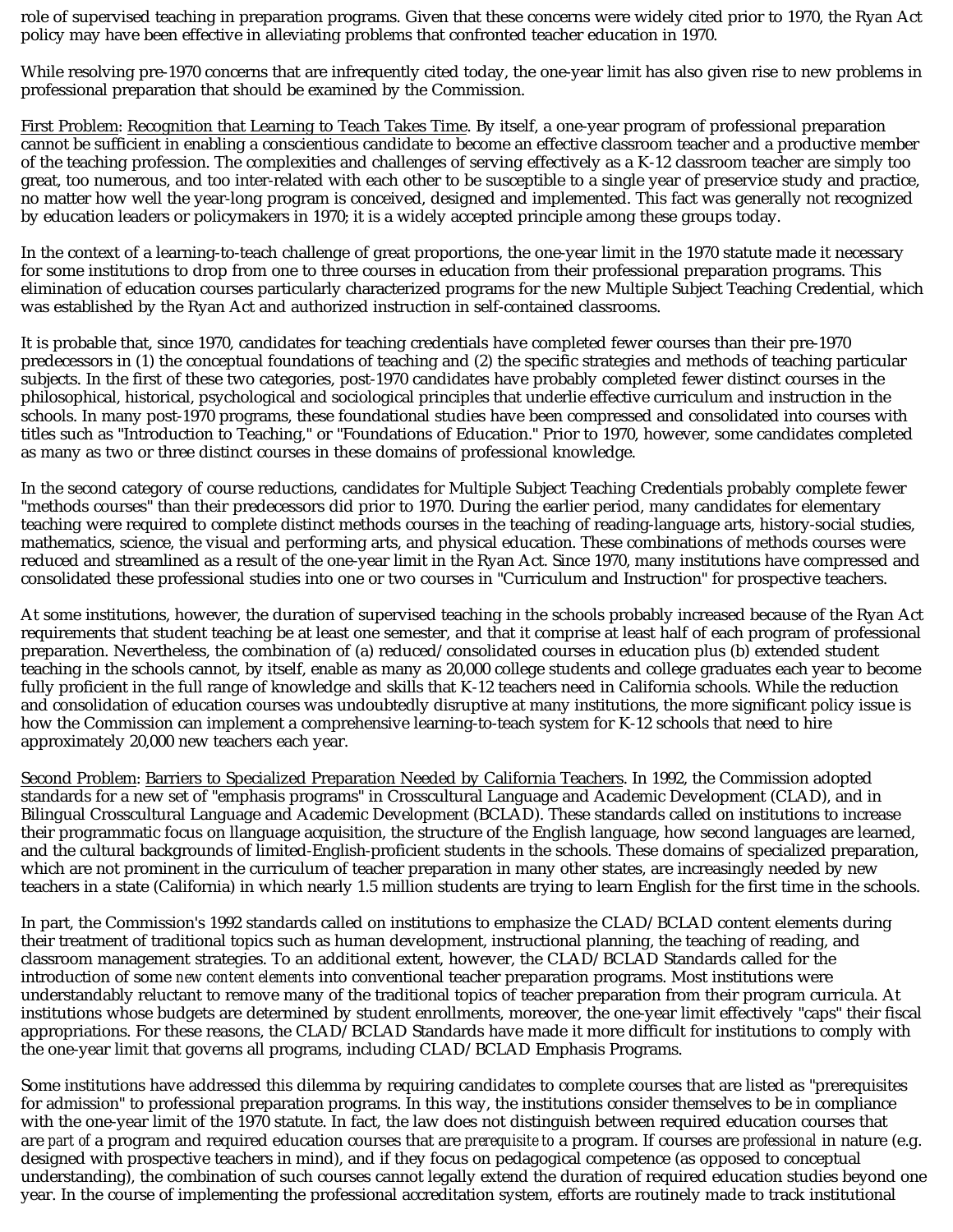responses to the 1970 law. Given the many variations with which institutions identify and describe their prerequisite courses and program courses, however, tracking the one-year limit has been difficult in practice.

#### **Consideration of the Policy Issue During the Comprehensive Review (SB 1422; 1994-97)**

The SB 1422 Advisory Panel addressed the need for a comprehensive learning-to-teach system for large numbers of prospective teachers for California's schools. In fact, the design of such a system was the central purpose and accomplishment of the Advisory Panel's report to the Commission in 1997.

Perhaps the most significant principle underlying the Panel's recommended "architecture" for a new credentialing system was the realization that learning to teach requires more than one year of professional preparation. The Panel recommended that all routes into teaching should lead to an intensive program of induction for beginning teachers, and that participation in this program should extend, refine, and deepen the new teacher's understanding of previously-introduced concepts and skills. While an induction program should ease the difficulties that confront many new teachers as they transition from the academic world into the school-as-a-workplace, the Panel gave even greater emphasis to an additional function for induction programs: to provide more time in which new teachers can build on their prior preparation in order to assimilate pedagogical knowledge and skills that cannot be fully understood prior to serving as the instructor-of-record in a K-12 class. In this way, the Panel's deliberations and written report gave focused attention to the need for greater learning time in a new teacher preparation system.

The Panel also addressed the need for more learning time during the preservice phase of teacher preparation. By recommending that the Commission encourage the creation of integrated programs of undergraduate teacher preparation, the Panel urged that "early deciders" be given access to "five-year programs" instead of "fifth-year programs" of professional preparation. To be sure, the Panel did not anticipate that a blended program would consist entirely of professional education coursework for as many as five years. But embedded in the Panel's concept of an integrated program was the important expectation that professional education would become more effective for many candidates if they could pursue it over the course of several years, rather than having it concentrated in a single year of academic study and supervised practice.

Also related to the issue of learning time, the Panel considered several questions pertaining to internship programs. After extended discussions of these questions, the Panel recommended that internships be accountable to the accreditation system on the basis of the same high standards as programs in other routes, and that new teachers in internships be accountable for the same curriculum of professional studies and performance expectations as all other Level I Credential candidates. In the context of accountability for internship programs and teachers, the Panel also urged that interns pursue an internship curriculum from one to two years long, followed by an induction curriculum of one to two additional years, for a total of three years of professional preparation.

While formulating these recommendations pertaining to "early deciders" and "mid-career changers," the Panel also gave attention to the needs of "late deciders" who earn Bachelor's Degrees prior to entering preservice programs of professional preparation. The Panelists realized that post-graduate programs would continue to be needed by these candidates, and recommended that post-graduate programs be accredited on the basis of the same high standards as internships and integrated programs. In this context, the Panel recommended that the one-year limit on the duration of post-graduate programs be repealed once the Commission implements a two-level credential structure in which all new teachers participate in effective induction programs following the completion of their initial preparation in education (Policy Recommendation 6- F, page 25).

#### **Relevant Provisions of Commission-Sponsored Reform Legislation (SB 2042)**

In sharp contrast with the Ryan Act of 1970, Senate Bill 2042 (Alpert, Mazzoni, 1998) recognized that learning to teach takes time. Following are three major policy changes in SB 2042 that relate directly to the need for extended time for teacher preparation.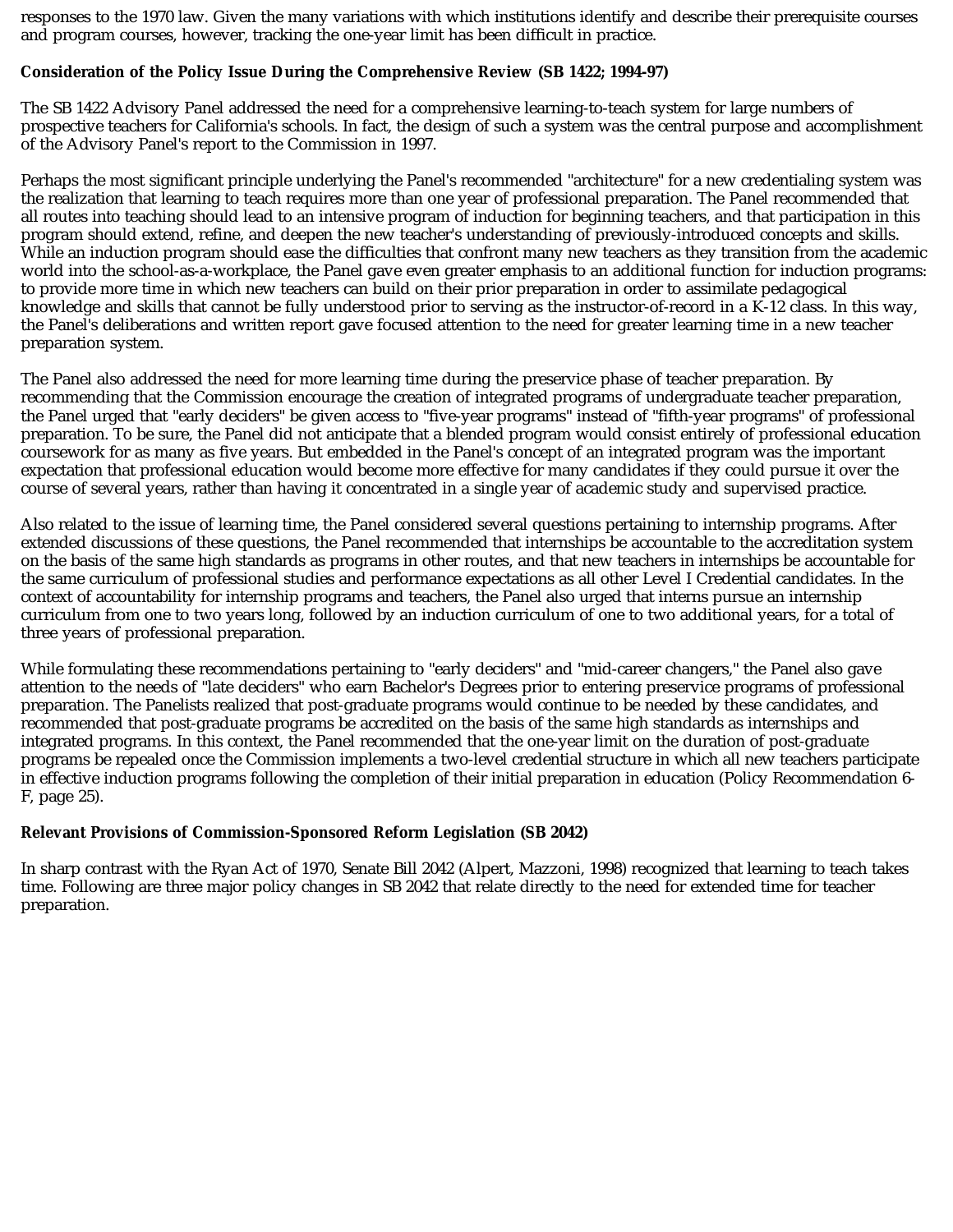- (1) For the first time, SB 2042 establishes a learning-to-teach system with a two-level sequence of preparation and induction for Level I and Level II Teaching Credentials. Pertaining to induction programs, SB 2042 gives appropriate attention to quality assurances through the use of standards set by the Commission, the State Superintendent of Public Instruction, and the State Board of Education. In SB 2042, induction programs are seen as facilitating a new teacher's transition into teaching *and* as extending her/his prior preparation in earning a Level I Teaching Credential. Because of these provisions, SB 2042 will have the important effect of extending the preparation of every new teacher in the future. In the case of candidates prepared in integrated undergraduate programs and non-integrated post-graduate programs, preparation will normally be extended by two years of participation in approved induction programs. In the case of interns, the combination of a Level I Internship Program plus a Level II Induction Program will amount to three years of preparation, as recommended by the SB 1422 Panel. Altogether, these policy changes in SB 2042 represent a significant extension of teacher preparation for all teachers in the future, regardless of what routes they take into the profession.
- (2) For the first time since prior to 1960, California law (SB 2042) recognizes the fact that "early deciders" in the undergraduate years have more time to learn to teach because of their early decisions. Beginning as early as the freshman year in an accredited program, undergraduate candidates are now permitted to enroll in professional courses concurrently with subject matter studies for four or five years, at the discretion of the institution and/or the individual candidate. With the additional time available for these candidates to complete professional studies, and with the further addition of an induction program following the award of Level I Teaching Credentials, the integrated-program route will provide a fully-extended curriculum in teacher preparation.
- (3) Senate Bill 2042 also incorporates internship programs into the learning-to-teach system by providing a level of quality assurance that is equivalent to that for other routes into teaching. The reform bill retained the prior policy that allows internships to include as much as two years of professional study, practice and supervision while the candidate holds an Internship Credential. As mentioned above, SB 2042 extends the preparation of interns as well as other new teachers by providing induction services following the completion of all Level I Credential standards and requirements.

Given these significant policy changes that relate to the duration of teacher preparation in California, SB 2042 did not also repeal the one-year limit on the length of post-graduate programs of professional preparation. Candidates ("late deciders") in these programs will continue to spend from two to three years in subject matter studies *prior to* their professional preparation. These same candidates will, as a result of SB 2042, participate in two-year induction programs *following* the completion of professional preparation, which will continue to be no longer than one year of full-time study or the equivalent.

#### **Interpretation of SB 2042 in Relation to the One-Year-Limit Policy of 1970**

A summary overview of teacher preparation policy in the aftermath of SB 2042 suggests that lawmakers have (1) extended the duration of every future teacher's preparation *without* (2) delaying the start of any future candidate's eligibility to serve as a certificated instructor-of-record in a K-12 school. As a result of SB 2042, some extensions of teacher preparation will occur *after* new teachers begin to provide instructional services as certificated teachers in schools. Other extensions of teacher preparation will apply to preservice programs, but only in the case of "early deciders" who can take advantage of their early decisions by enrolling in integrated programs as many as four years prior to earning Bachelor's Degrees. Those candidates who make "late decisions" to enter teaching will continue to have access to accelerated programs of professional preparation that will enable them to address California's teacher shortage by qualifying for Level I Credentials after one year of professional study and supervised practice, which will be followed by two years of induction designed to extend the curriculum of their prior preparation.

Taken together, the policy changes in SB 2042 represent a balanced response to the dual needs of California schools for (1) new teachers whose preparation and induction meet the highest standards of quality and effectiveness, *and* (2) an increased supply of beginning teachers whose initial preparation is sufficient to enable them to begin teaching students effectively.

Finally, for those accredited colleges and universities that would like to prepare cohorts of candidates in more than one year of professional studies and supervised teaching, SB 2042 offers several important opportunities and choices. Such an institution may establish a blended program consisting of four or five years of subject matter and professional preparation for "early deciders" in the undergraduate years. (The Commission has offered to award grants up to \$50,000 to support the costs of developing blended programs.) For "late deciders" who are willing and able to become intern teachers shortly after earning Bachelor's Degrees, the same institution may establish (or expand) an internship program of professional preparation that may be spread over a two-year period of professional study and supervised practice. (The Commission awards grants for as much as \$1,500 per intern per year to support the costs of recruiting and preparing interns.) Finally, for candidates who earn Bachelor's Degrees and then elect to complete an institution's preservice program of professional preparation (which is limited to one year), the institution may extend the curriculum of preservice preparation for an additional two years by forming partnerships with one or more school districts to support effective induction programs. (The Commission and the Department of Education award grants for as much as \$3,000 per teacher per year to support the costs of extending each teacher's preparation in the Beginning Teacher Support and Assessment Program.)

### **Issue Summary: Current Policy Pertaining to the Duration of Professional Preparation**

For nearly thirty years, California state law has limited the duration of professional preparation programs to one year of full-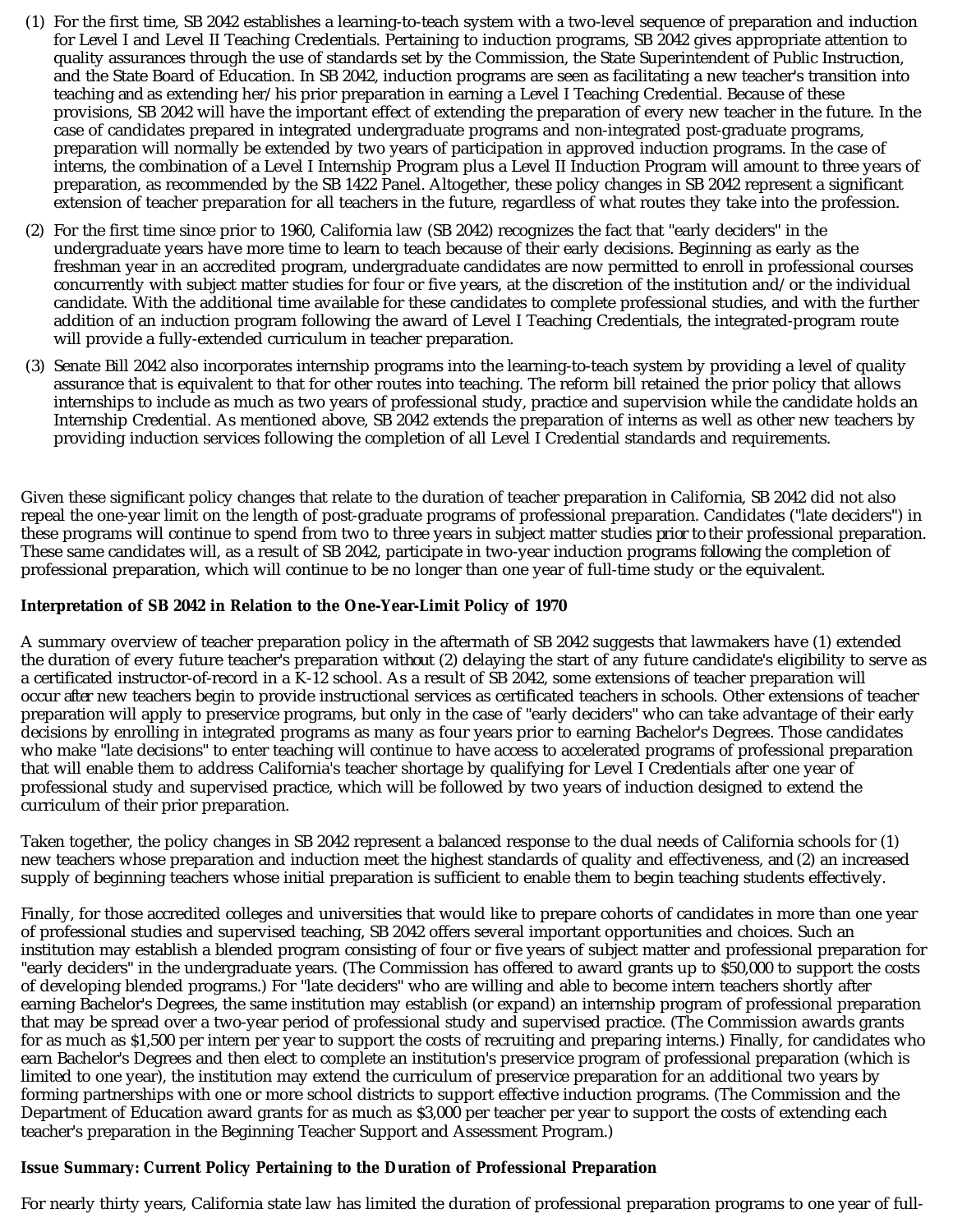time study or the equivalent. During these years, post-baccalaureate programs also became the "conventional route" into teaching for the largest numbers of candidates. The one-year limit is associated with significant problems in the preparation of teachers: it contradicts the widely-recognized principle that learning to teach effectively requires more than one year of preparation. The policy is particularly restrictive with respect to specialized preparation that is needed by California teacher candidates who will teach English Learners in the schools. In a state whose schools need to hire approximately 20,000 new teachers each year, however, it would be counter-productive to lengthen teacher preparation by lengthening *preservice* teacher preparation. In the course of designing a new learning-to-teach system, the Advisory Panel for the Comprehensive Review of Teaching Credential Requirements recommended that teacher preparation be extended in multiple ways. In Senate Bill 2042 (Alpert, Mazzoni), the Commission urged lawmakers to adopt most of the Advisory Panel's recommendations for lengthening teacher preparation. As a result, all future teachers will experience extended preparation in the form of intensive induction programs for Level II Teaching Credentials. "Early deciders," moreover, will be able to pursue extended preservice preparation because the added time is made possible by their early decisions. "Late deciders" may also benefit from extended preparation in the form of internships that lead to induction in a three-year sequence of study, supervised practice, and reflections on practice. In the case of post-baccalaureate programs of preservice preparation, institutions may participate in extended preparation of their candidates by forming strong partnerships with schools in sponsoring and implementing new teacher induction programs. In this policy context, which emphasizes the use of multiple routes to produce larger quantities of well-prepared teachers, "late deciders" who enroll in post-baccalaureate preparation should continue to have access to streamlined programs that lead to Level I Teaching Credentials after one-year of professional study and supervised practice.

Based on all of the foregoing factors, the current policy of the California Commission on Teacher Credentialing can be summarized as follows.

## *Policy Statement: Duration of Professional Teacher Preparation*

*Colleges and universities that sponsor accredited programs of professional preparation are strongly encouraged to extend the duration of their preparation by offering blended programs for under-graduate students ("early deciders"), by sponsoring internship programs for postbaccalaureate candidates ("late deciders"), and by forming partnerships with K-12 schools to co-sponsor induction programs for new teachers (including institutional graduates), but preservice programs for post-baccalaureate candidates continue to be limited to one year of full-time professional studies (including supervised teaching) or the equivalent.*



| Back to the Top | Back toDecember 1998 Agenda | Back to Agenda Archives | | Return to About CTC |

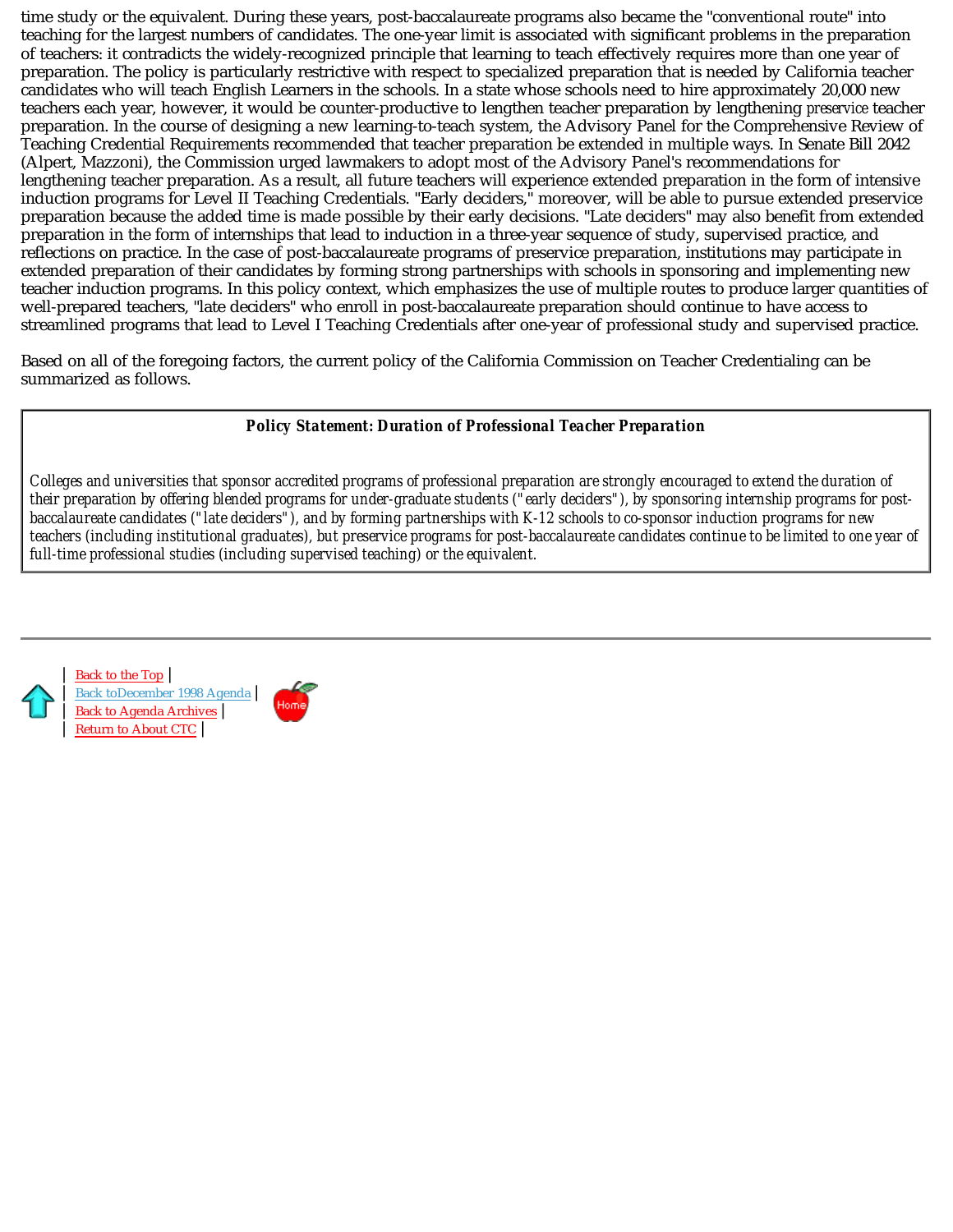

# **California Commission on Teacher Credentialing**

**Meeting of:** December 2-4, 1998

**Agenda Item Number:** PREP-1

**Committee:** Preparation Standards

**Title:**Approval of Subject Matter Programs

 $\mathbf{\mathsf{v}}$  Action

**Prepared by:** Larry Birch, Ed.D.

Administrator of Accreditation

## Approval of Subject Matter Preparation Programs by Colleges and Universities

November 18, 1998

## Executive Summary

This item contains a listing of subject matter programs recommended for approval by the appropriate review panels, according to procedures adopted by the Commission.

## Fiscal Impact Summary

The Professional Services Division is responsible for reviewing proposed preparation programs, consulting with external reviewers, as needed, and communicating with institutions and local education agencies about their program proposals. The Commission budget supports the costs of these activities. No augmentation of the budget will be needed for continuation of the program review and approval activities.

## Recommendation

That the Commission approve the subject matter preparation programs recommended in this item.

Approval of Subject Matter Preparation Programs by

## Colleges and Universities

Preparation Standards Committee of the Whole November 18, 1998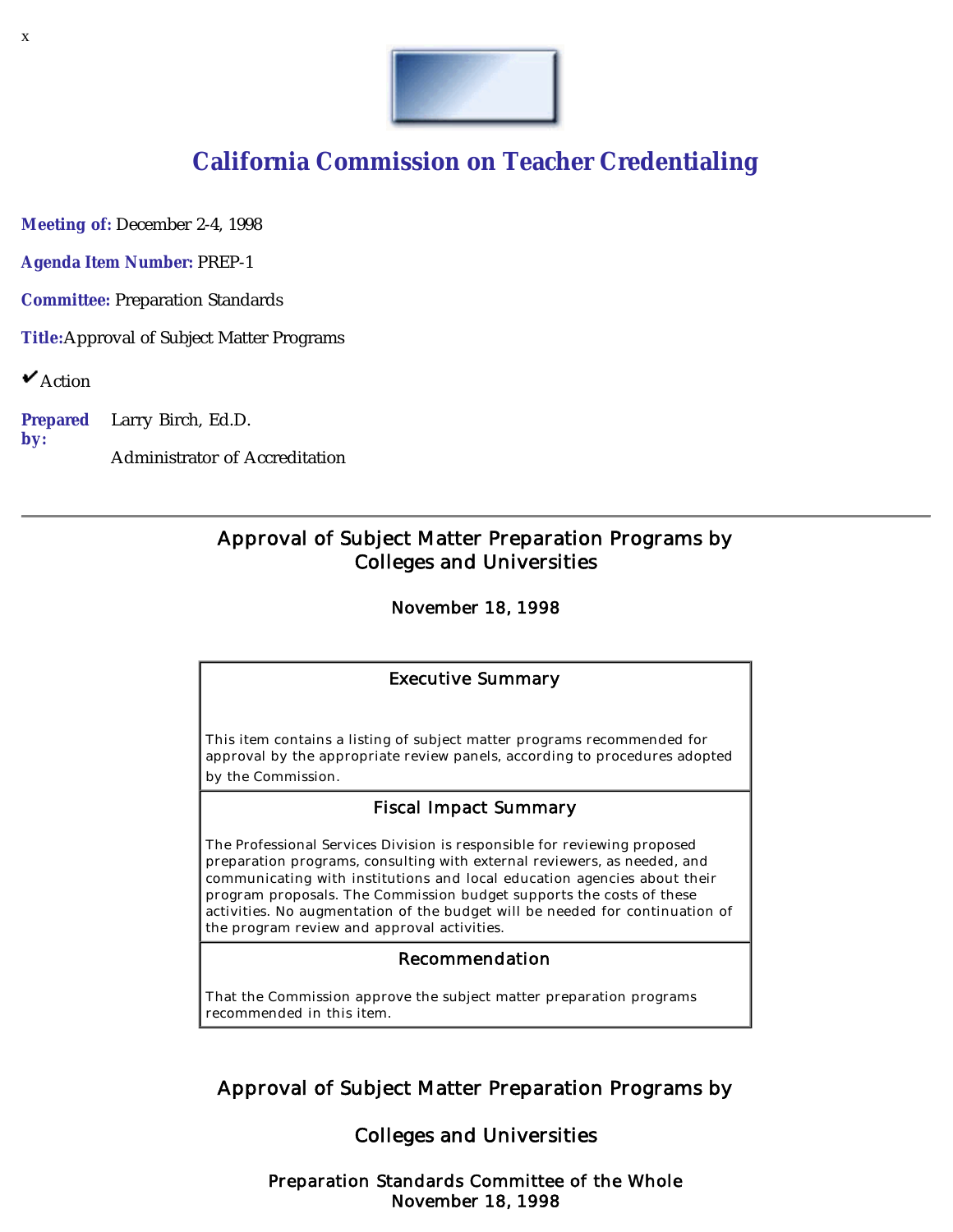#### Background

Subject Matter Program Review Panels are responsible for the review of proposed subject matter preparation programs. This item contains a listing of subject matter programs recommended for approval since the last Commission meeting by the appropriate review panels, according to procedures adopted by the Commission.

#### Summary Information on Single Subject Matter Preparation Programs Awaiting Commission Approval

For the following proposed preparation programs, each institution has responded fully to the Commission's standards and preconditions for subject matter preparation for Single Subject Teaching Credentials. Each of the programs has been reviewed thoroughly by the Commission's Subject Matter Program Review Panels, and has met all applicable standards and preconditions established by the Commission and are recommended for approval by the appropriate subject matter review panel.

#### Recommendation

That the Commission approve the following programs of subject matter preparation for Single Subject Teaching Credentials.

Art

California State University, Dominguez Hills  $\bullet$ 

#### **Mathematics**

California State University, Dominguez Hills  $\bullet$ 

#### **Physical Education**

- California State University, Bakersfield  $\bullet$
- California State University, Stanislaus  $\bullet$

#### Science

 $\bullet$ University of La Verne (Biology, Chemistry, Physics)



| Back to the Top | | Back toDecember 1998 Agenda | | Back to Agenda Archives | Return to About CTC |

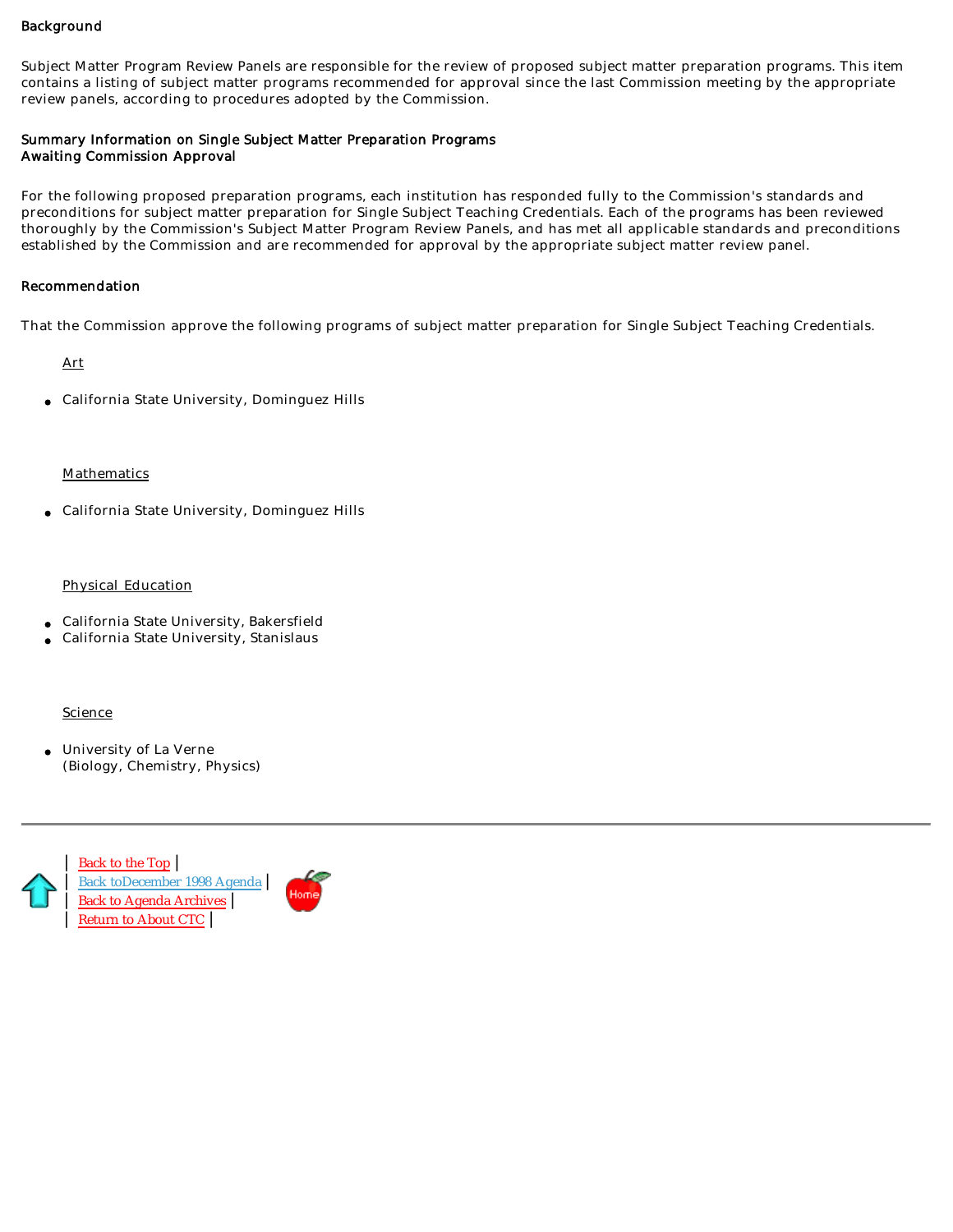

# **California Commission on Teacher Credentialing**

**Meeting of:** December 2-4, 1998

**Agenda Item Number:** PREP-2

**Committee:** Preparation Standards Committee

**Title:**Final Recommendations of the Computer Education Advisory Panel

 $\mathbf{v}_{\text{Action}}$ 

**Prepared by:** Sanford L. Huddy, Consultant

Professional Services Division

## **|** Agenda Item **|** Final Report **|**

#### **Executive Summary**

Recent passage of Assembly Bill 1023 (Mazzoni, Chapter 404, Statutes of 1997) requires the Commission to establish Standards of Program Quality and Effectiveness relative to the effective use of computer-based technology in the classroom for Preliminary Multiple and Single Subject Teaching Credentials; and to establish Standards of Program Quality and Effectiveness relative to the effective use of advanced computer-based technology in the classroom for Professional Multiple and Single Subject Teaching Credentials. This report contains the recommendations of the Commission's Computer Education Advisory Panel for the implementation of AB 1023.

#### **Policy Issues to be Resolved by the Commission**

Should the Commission adopt the recommendations of the Computer Education Advisory Panel?

**Relationship to the Commission Strategic Goals and Objectives**

*Goal*: Promote educational excellence in California schools

Develop candidate and program standards.

*Objective*

:

#### **Fiscal Impact Statement**

The Professional Services Division is responsible for reviewing programs that have been proposed for meeting professional preparation requirements for credentials. This work includes promulgating regulations, establishing standards, and examining program information in relation to each applicable standard and precondition, consulting with external reviewers, and communicating with the sponsoring local education agencies about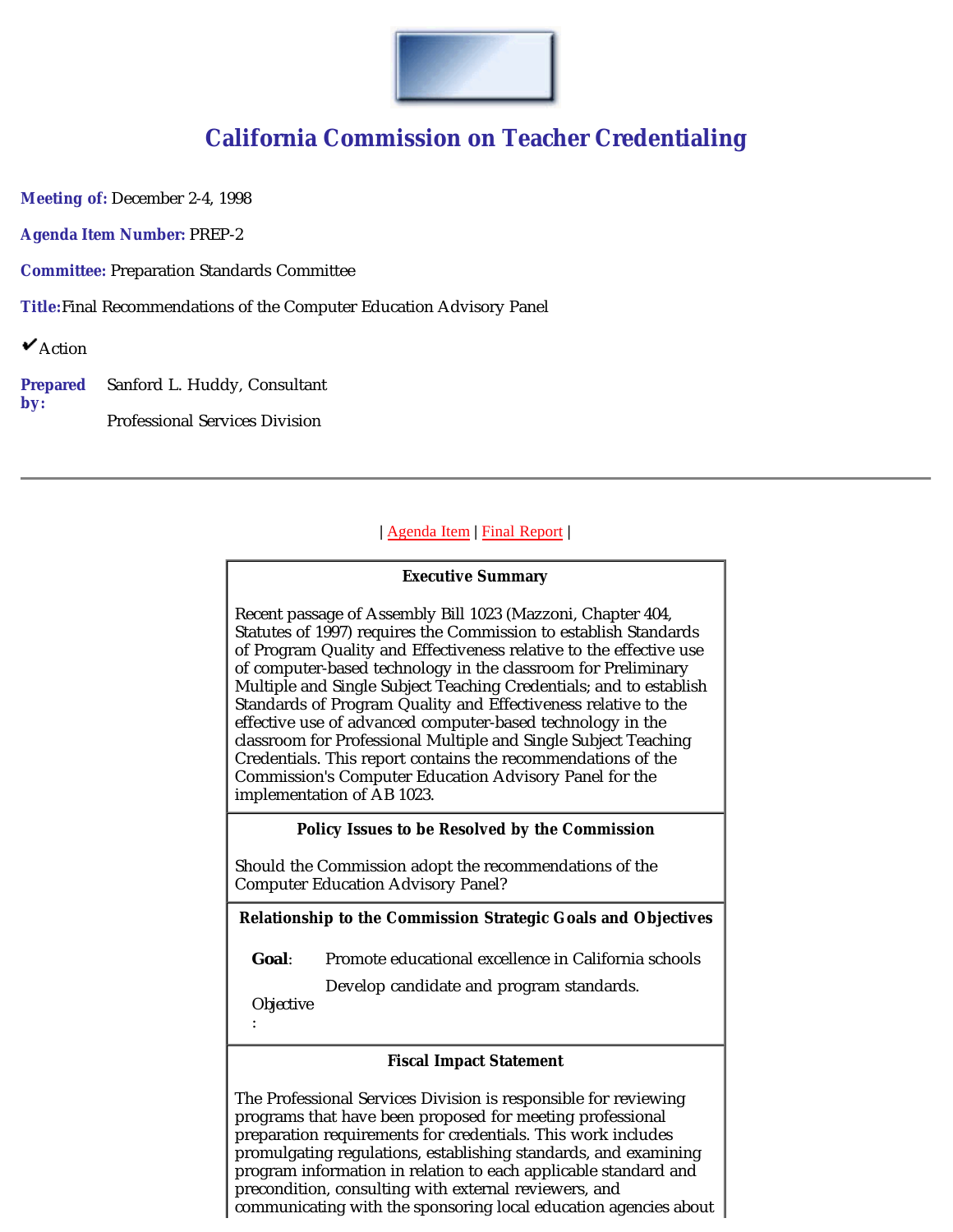the program proposals. The costs of these activities have been included in the agency's for 1998-99. No augmentation of the budget is needed for these activities.

#### **Recommendations**

That the Commission adopt the recommendations of the Computer Education Advisory Panel that are described in this agenda report.

#### **Important Note**

The following report contains important information that is relevant to the Commission's policy deliberations but could not be summarized in the above spaces.

#### **Final Recommendations Of the Computer Education Advisory Panel**

#### **Professional Services Division December 1998**

#### **Background**

In September 1997, AB 1023, Mazzoni (Chapter 404, Statutes of 1997) was enacted which amended Education Code Section 44259. This amendment requires the California Commission on Teacher Credentialing to establish standards of program quality and effectiveness relative to the use of computers in the classroom for preliminary credential candidates, and to establish standards of program quality and effectiveness relative to advanced computer-based technology for professional credential candidates.

At its December 1997 meeting, the Commission approved a plan for the implementation of the new provisions of AB 1023, including authorizing the formation of a Computer Education Advisory Panel. The purpose of the advisory panel was to develop and recommend standards of program quality and effectiveness for the effective use of computer-based technology as required by the newly amended law.

In February 1998, the Executive Director selected 18 panelists to serve on the advisory panel. The panel includes a diverse group of highly qualified individuals, including school administrators, a library professional, mentor teachers, private sector individuals, and college and university representatives. Two liaison representatives also served on the panel, one representing the Education Council for Technology in Learning (ECTL), and the other representing the Superintendent of Public Instruction.

The panel met seven times during 1998. In July of 1998, the preliminary report of the panel was reviewed by the Commission and approved for distribution to the field for review and comment. In September of 1998, the panel met to review the comments from the field which led to amendments to the recommendations contained in this report. The panel met one final time in November 1998 to further discuss and finalize their recommendation relative to professional development, also contained in this report.

#### **RECOMMENDATIONS**

#### **Recommendation One:**

Establish an additional standard of program quality and effectiveness for Multiple and Single Subject Teaching Credential professional preparation programs that provides for the effective use of computer-based technology in the classroom prior to issuance of the preliminary credential and for the effective use of advanced computer-based technology prior to issuance of the professional credential.

The specific language of this proposed standard <u>may be found in the panel's final report</u> (Attachment).

#### **Recommendation Two:**

The current resources requirement specified in Common Standard 2 should be amended to include additional questions to consider which would guide evaluation teams relative to the availability of adequate and appropriate resources including computer-based technology and technical support for the success of faculty, staff, and candidates.

The specific language of this proposed amendment <u>may be found in the the panel's final report</u> (Attachment).

#### **Recommendation Three:**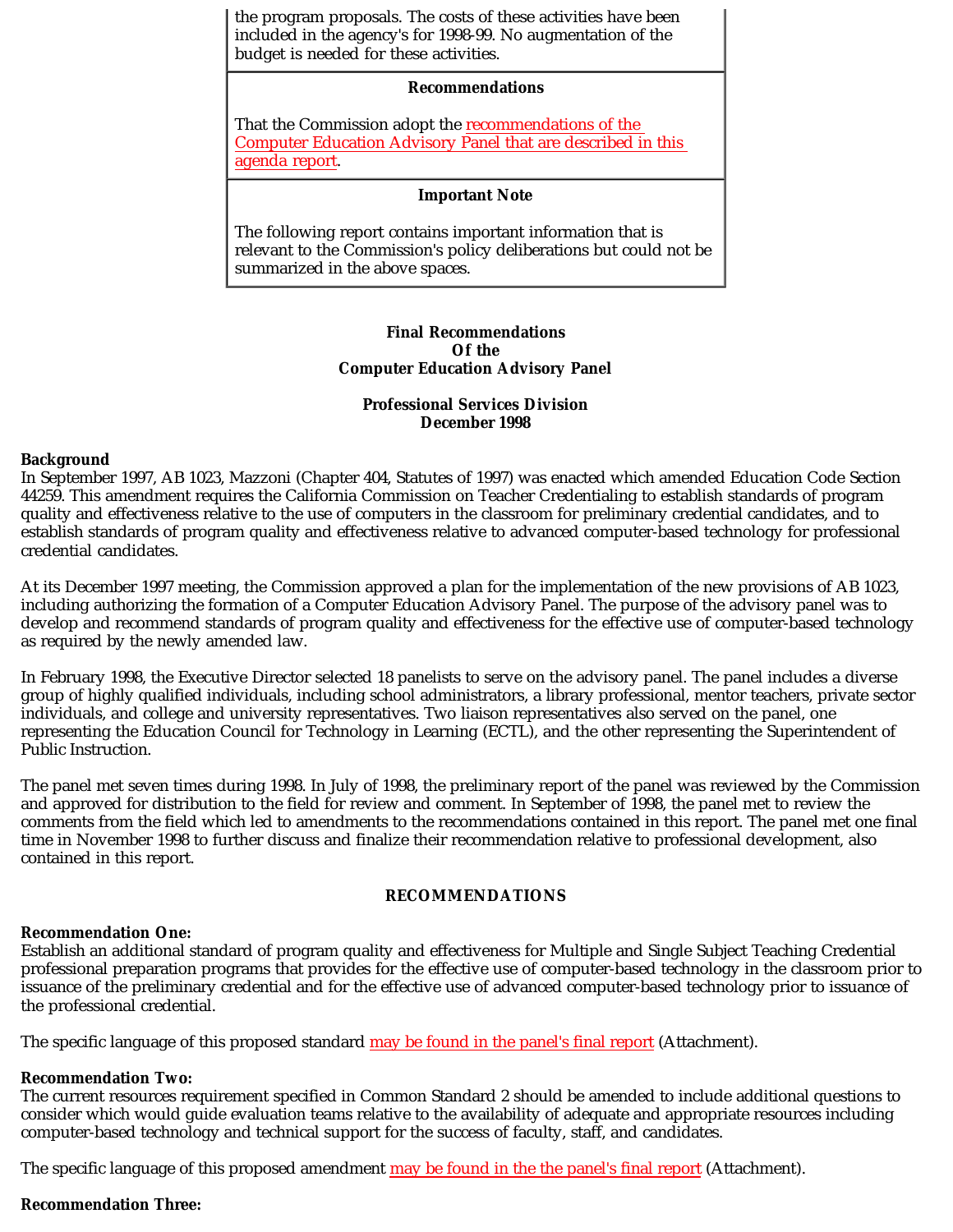The current question to consider already included within the admission requirement specified in Common Standard 5 should be amended to include entry level computer skills prior to entering the program.

The specific language of this proposed amendment may be found in the panel's final report (Attachment).

#### **Recommendation Four:**

The current school collaboration requirement specified in Common Standard 7 should be amended to include an additional question to consider which would guide evaluation teams relative to the placement of candidates in schools where they can have significant experiences using computer-based technology.

The specific language of this proposed amendment <u>may be found in the panel's final report</u> (Attachment).

#### **Recommendation Five:**

Future reviews and revisions of subject matter program standards by the Commission should address the use of computerbased technology.

New uses of technology can lead to significant changes in teaching and learning. Using computer-based technologies as a tool for instruction should be an integral characteristic of a subject matter program for teachers. Integrating the use of current instructional strategies and technologies into the curriculum is critical to enhance learning in all curriculum content areas.

Applicable to all subject matter areas:

- 1) The program includes examination of access, equity, privacy, legal, and ethical issues surrounding technology.
- 2) The program provides opportunities for candidates to analyze, compare, and evaluate appropriate computer-based technologies as effective tools of instruction within and across content areas.
- 3) The program assures adequate access to computing resources and incorporates significant learning experiences with technology within field work and course work.
- 4) The program provides opportunities for candidates to demonstrate effective use of appropriate computer-based technology in a variety of instructional situations.

#### **Recommendation Six:**

For both the preliminary and professional credentials the Commission should make available, as appropriate, a variety of mechanisms which enable credential candidates to demonstrate their proficiency in the use of computerbased technology in the classroom, such as:

- a) Completion of a Commission-approved program of teacher preparation and subject matter preparation in which the effective classroom use of computer-based technology is infused throughout the programs;
- b) Completion of a course of study offered or accepted by a college or university which has a Commissionapproved program of teacher preparation; this option has the advantage of providing a focused experience in which candidates are able to learn computer-based technology project planning, management and integration techniques;
- c) Passage of a Commission-approved assessment. This option is particularly important for meeting the requirements for the preliminary credential for out-of-state credential candidates;
- d) Demonstration of competency (such as a challenge exam or other assessment), carried out by a Commissionapproved college, university, or local education agency (school district or county office of education);
- e) Completion of Commission-approved professional development conducted by a local education agency. This option is particularly important for meeting the requirements for the professional credential, and would be particularly effective as part of a Commission-approved program of induction.

#### **Recommendation Seven:**

AB 1023 amends Section 44259 of the Education Code in regard to teacher credential requirements. The specific changes are intended to ensure that prospective teachers commencing training after January 1, 2000, will acquire in the course of their formal preparation period a comprehensive level of comfort and understanding with respect to the use of computer-based technology as teaching and learning tools. Over time, these new credential requirements will lead to a significantly greater integration of technology into pedagogical practices and course curricula.

Even so, these AB 1023-mandated changes, in and of themselves, will have no direct impact on the technological knowledge and practices of in-service teachers. Indeed, many existing teachers have little or no experience with technology-assisted teaching. Accordingly, if the benefits to learning sought by AB 1023 are to accrue to today's school children in the least amount of time, State-endorsed guidelines must be established which provide in-service educators with a comprehensive program of professional (staff) development which is consistent with the precepts of the amended credentialing standards to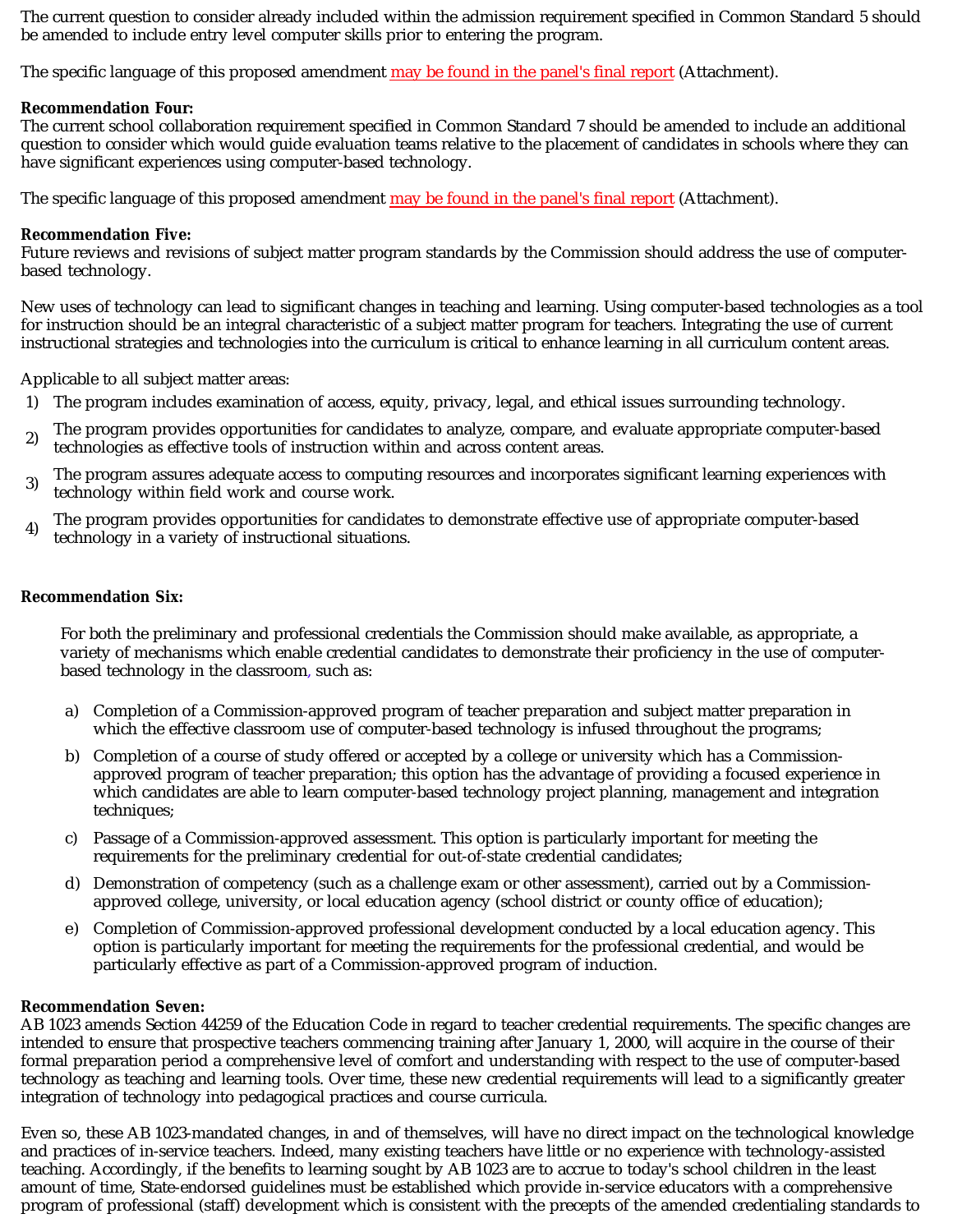be delivered by AB 1023-compliant institutions of higher education.

In addition to helping existing teachers acquire the same level of knowledge and understanding new teacher candidates will obtain via formal education, the Computer Education Advisory Panel observes that technology is among the most rapidly changing elements of modern society. Accordingly, as much as any other academic discipline, continuous, life-long learning is required in order to maintain subject matter currency. Professional development programs are the appropriate mechanism for addressing this axiom - by providing for on-going knowledge building, skill development, and continuous improvement.

This addendum to the Computer Education Advisory Panel's recommendations in regard to AB 1023 implementation, was developed at the request of the Commission and in collaboration with the Panel's liaison from the Superintendent of Public Instruction. It outlines further recommendations and considerations vis-à-vis technology-related professional development. The Computer Education Advisory Panel recommends the following relative to professional development:

a. The State of California should provide professional development leadership and funding necessary to bring all certificated personnel to the levels described in Standard 24.5 and to support continued professional growth.

This recommendation is supported by recently enacted legislation, AB 1339 (Chapter 844, Statutes of 1998), Knox, which provides, in Education Code Section 44730, for the allocation of funds for education technology staff development in grades 4 through 8. This legislation specifies that funds expended for education technology staff development must meet or exceed the proficiency standards developed by the Commission.

The Computer Education Advisory Panel believes that high quality professional development designed to promote the use of technology in teaching and learning:

- Is based on research and best practices
- Is an on-going process of training and assessment based upon a well-defined plan tailored to the needs of the certificated personnel.
- Is focused on curriculum and the use of technology to help students meet adopted standards.
- Uses multiple mechanisms such as mentoring, peer coaching, peer collaboration, self-instruction, e-mail, video, formal coursework, and distance learning.
- Uses results based mechanisms to measure its effectiveness.
- Is supported and sustained by adequate human, physical, and financial resources at the state and district level
- Is consistent with and supported by policies of the school board
- Is supported by administrators who provide leadership by modeling, planning, and promoting the effective use of  $\bullet$ technology for teaching and learning
- Provides incentives, recognition, and compensation for investment in professional growth
- Provides time for training, collaboration, learning, and practice
- Is made available from a variety of sources including institutions of higher education, state-funded projects, county offices, districts, and private industry.
- Provides access to hardware, curriculum specific software and telecommunications infrastructure during training, practice, and implementation
- b. The State of California should establish an on-line repository linking new and existing sources of research, successful models for planning and implementation, standards, and professional development plans and resources.

Most districts find themselves charting new territory when devising an overall technology plan. Developing a technology plan with strong professional development and support elements can prove to be a daunting and expensive task.

School districts attempt to make the most of available resources often with little guidance or collaboration among districts and sometimes even among schools within a district. A central repository can be used to bring together the disparate resources of the public and private sectors to share and disseminate information about best practices in professional development.

c. The State of California should establish an advisory panel of experts to implement these professional development recommendations.

The advisory panel should be representative of the stake holders affected by professional development including but not limited to:

- State Agencies
- Teachers and other certificated personnel
- Site and District Administrators
- County Offices
- School Boards
- Professional Associations
- Colleges and Universities
- Labor Unions
- Business and Community Partners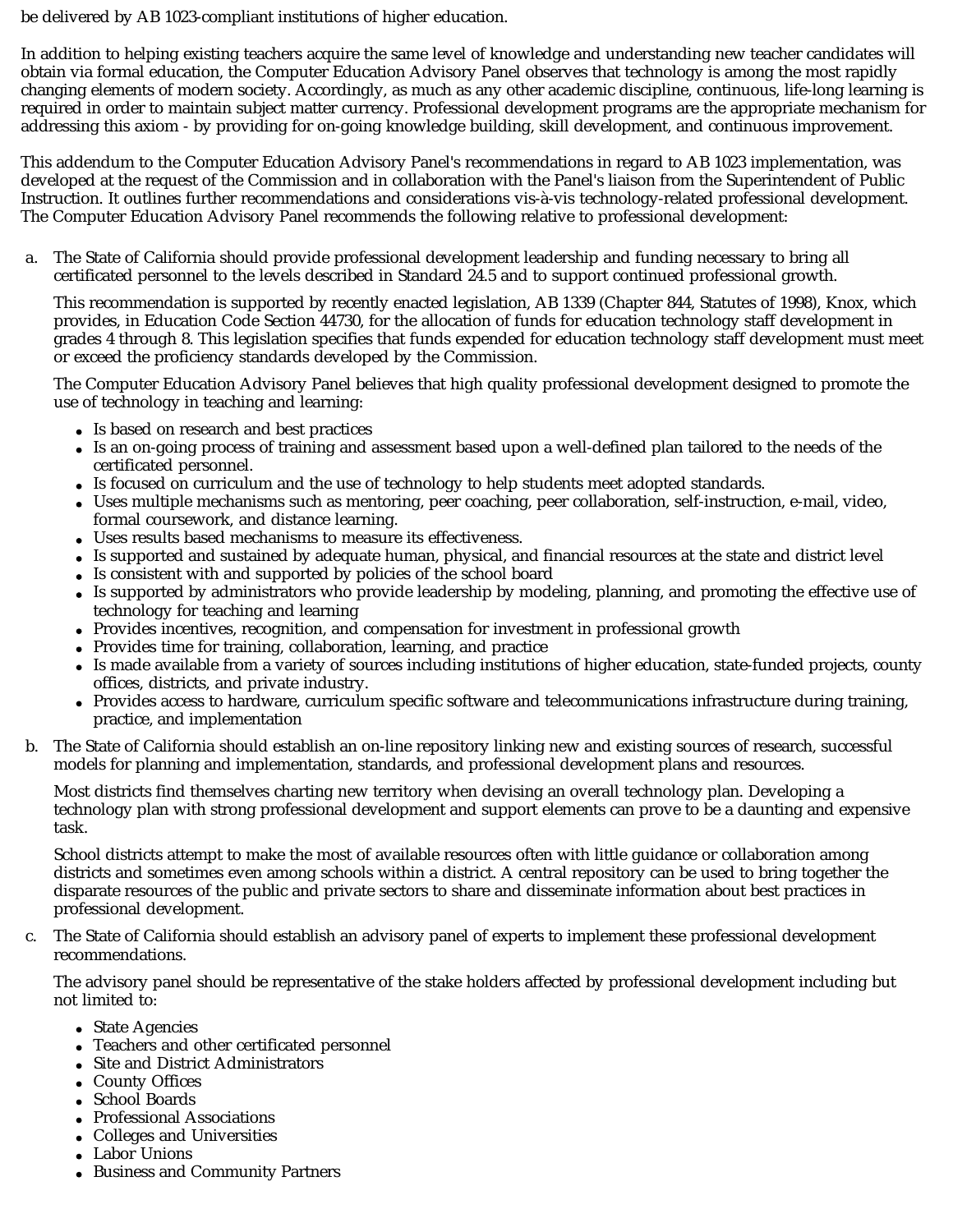### **Responses to Draft Recommendations**

In July 1998, a draft copy of the recommendations, along with a cover letter and response form was sent to institutions of higher education, school districts, county offices of education, professional organizations, specialized organizations as well as other interested individuals and groups. In September 1998, responses to the draft recommendations were received and reviewed by the advisory panel.

A total of 1,134 sets of draft recommendations were sent to the field. 78 responses were received, for a 6.9% return rate.

Overall, the responses to the recommendations were positive and supportive. A summary of the responses is presented below:

|                                       | Support as is |     | Support/changes |     | Do not support   |     |
|---------------------------------------|---------------|-----|-----------------|-----|------------------|-----|
| Recommendation                        | #             | %   | #               | %   | #                | %   |
| One<br>(new standards)                | 48            | 62% | 28              | 36% | 1                | 1%  |
| Two<br>(resources)                    | 64            | 82% | 10              | 13% | $\boldsymbol{0}$ | 0%  |
| <b>Three</b><br>(admission)           | 48            | 62% | 19              | 24% | 9                | 12% |
| Four<br>(collaboration)               | 55            | 71% | 14              | 18% | 6                | 8%  |
| Five<br>(subject matter)              | 55            | 71% | 22              | 28% | 4                | 5%  |
| <b>Six</b><br>(variety of mechanisms) | 59            | 76% | 14              | 18% | $\overline{c}$   | 3%  |
| Overall                               | 329           | 72% | 107             | 23% | 22               | 5%  |

Responses that indicated "support with changes" or "do not support" are summarized as follows:

- Recommendation One (new standards):
- Multimedia should be emphasized
- Should require actual use of equipment  $\bullet$
- Should emphasize use of the Internet  $\bullet$
- Should provide for staff development for existing teachers  $\bullet$
- Too prescriptive
- Too many factors to consider  $\bullet$
- Need more specifics like knowledge of operating systems and troubleshooting  $\bullet$
- Resources cited are not inclusive enough  $\bullet$
- Should focus on curriculum, not technology  $\bullet$
- Should emphasize the integration of technology into the curriculum  $\bullet$
- Add non-computer-based technologies  $\bullet$
- Candidates should only be required to be aware of computer applications as opposed to using them
- Candidates should be taught the skills to be able to use e-mail, but not required to interact with others via e-mail
- Candidates should be aware of issues and strategies to consider in the design of lessons incorporating technology, and not actually implement these skills in the classrooms
- Until the serious technology access issues of this state are met, cannot support a licensing requirement that only new teachers in technology-rich districts will be able to meet

Recommendation Two (resources):

- Do IHE's have the resources to do this, including faculty to teach technology?
- Need to define ambiguous terms

Recommendation Three (admission):

- Should be an exit requirement, not an entry requirement
- Difficult or impossible for IHEs to assess the entry level skills of credential candidates
- Most credential candidates already meet this standard. We would be screening all candidates to catch the very few who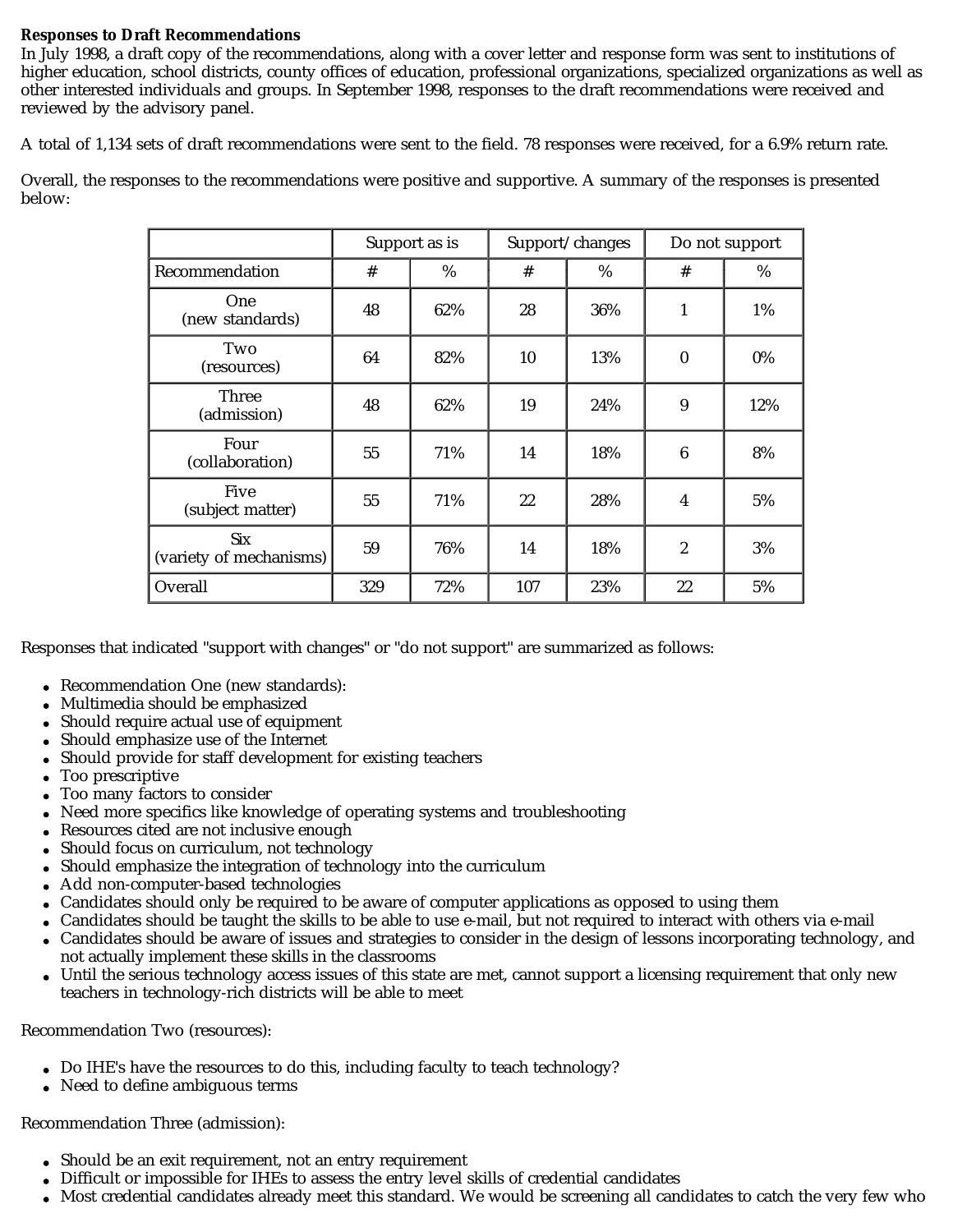do not already meet the standard. Cumbersome. The problem will go away all by itself.

These skills are already required for high school graduation

Recommendation Four (collaboration):

- Too few schools have technology
- Would eliminate good school-sites
- Will result in student teachers being placed only in technology rich schools

Recommendation Five (subject matter):

- Delete the word "pervasive"
- Should let subject matter experts decide this
- Add copyright laws and California Education Codes 60040-60044 (Standards for Evaluation of Instructional Materials with Respect to Social Content)
- Include video technologies
- Need to ensure equitable opportunity for future teachers in all parts of the state to meet the standard

Recommendation Six (variety of mechanisms):

- Programs should be supported by a streamlined approval system by CTC to ensure current technological resources are utilized.
- Please, no more examinations
- Should integrate technology, not continue with a separate course

Note: The Computer Education Advisory Panel recommendation seven (professional development) was not distributed to the field for review. That recommendation is presented to the Commission strictly as advice to the State of California, generally, and not necessarily for Commission implementation.

#### **Panel Responses to Field Input**

Respondents provided many comments to elaborate on their reasons for supporting the recommendations with changes, and for not supporting the recommendations. Suggested changes and comments included alternative wording or grammatical changes; additional factors or questions to consider; and comments seeking clarification.

The Computer Education Advisory Panel accepted most of the recommended changes which are reflected in this final report. Specifically, the panel modified recommendation one (standards) to:

- Further emphasize the use of technology as a tool for use in teaching and learning, and not as an end in itself
- Delete references to specific guidelines which may soon become out-dated
- Further clarify expectations within the factors to consider

The panel's understanding of its charge includes the need for specific standards for both preliminary and professional credentials. Standards that would require candidates to only be "aware" of computer applications would not, in their view, satisfy this charge. Like other teaching tools, technology tools need to be experienced and practiced through actual use. The enabling legislation limits the scope of these standards to "computer-based" technologies.

The panel modified recommendation two (resources) to:

• Make clear the relationship of technology to teaching and learning.

The panel continues to believe that IHEs must consider providing access and support for technology and are appropriate as questions to consider.

The panel modified recommendation three (admission) to:

- Delete inclusion of the use of computer-based technology from the standard itself
- Simplify the need for entry-level computer skills by its inclusion with an existing question to consider.

The panel agrees that this question to consider will no longer be needed in the near future, as virtually all candidates will eventually enter programs with these entry-level skills. As a question to consider, IHEs are asked to consider entry level skills along with other entry requirements, and does not mandate (through inclusion with the standard itself) its inclusion.

The panel modified recommendation four (collaboration) to:

Revise the question to consider to provide "opportunities" for candidates to be placed in schools where computer-based technology is used to support teaching and learning.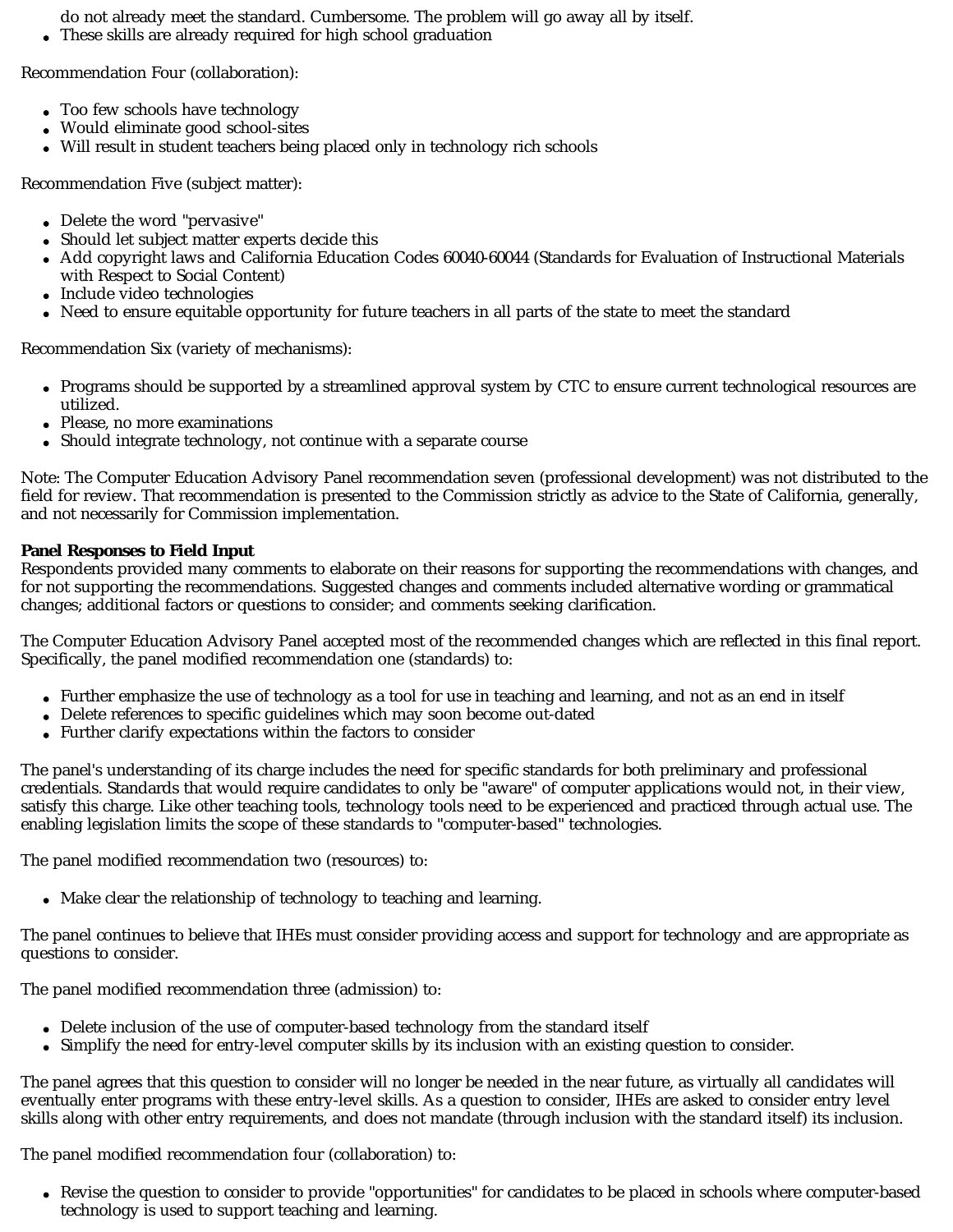The panel believes that this is an important question to consider in a field placement, but does not mandate placement in only "technology rich" school sites.

The panel modified recommendation five (subject matter) to:

Revise the introductory statement to be less assertive

The panel believes that future subject matter panels, and not the Computer Education Advisory Panel, should make recommendations relative to subject matter content. The panel simply advises the Commission that when subject matter panels meet, they consider these technology issues in their standards.

The panel modified recommendation six (variety of mechanisms) to:

Make clear that the Commission is "advised" to not limit the ways by which a credential candidate may meet the recommended standards.

The panel believes that the Commission should not adopt a "one-size-fits-all" approach to candidate fulfillment of the standards.

**Attachment**

#### Click here for Table of Contents

**Final Report of the Computer Education Advisory Panel**

#### **Proposed Standards of Program Quality and Effectiveness Relative to the Implementation of AB 1023 (Chapter 404, Statutes of 1997)**

Effective Use of Computer-Based Technology in the Classroom for Preliminary Multiple and Single Subject Teaching Credentials

and

Effective Use of Advanced Computer-Based Technology in the Classroom for Professional Multiple and Single Subject Teaching Credentials



State of California December 1998

## **California Commission on Teacher Credentialing**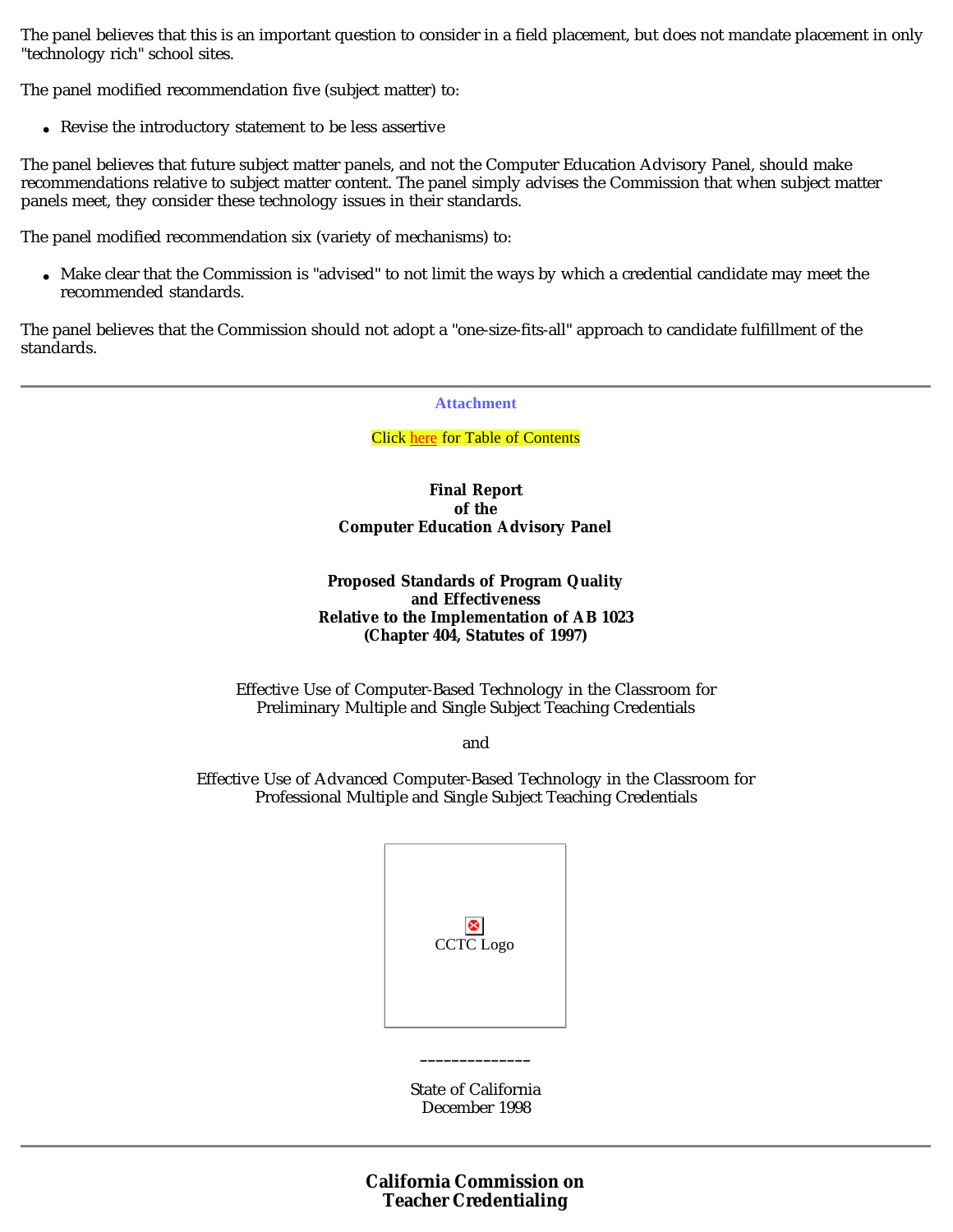## **Members of the Commission**

| Carolyn L. Ellner, Chair     | <b>Postsecondary Education</b><br>Member              |
|------------------------------|-------------------------------------------------------|
| Torrie L. Norton, Vice Chair | <b>Elementary School Teacher</b>                      |
| Phillip A. Barker            | Middle School Teacher                                 |
| <b>Melodie Blowers</b>       | <b>School Board Member</b>                            |
| Verna B. Dauterive           | <b>School Principal</b>                               |
| <b>Scott Harvey</b>          | <b>Public Member</b>                                  |
| Carol Katzman                | Office of the Superintendent of<br>Public Instruction |
| Patricia Kuhn                | <b>Elementary School Teacher</b>                      |
| Helen Lee                    | <b>Public Member</b>                                  |
| Doris Miner                  | School Counselor                                      |
| Gary Reed                    | <b>Public Member</b>                                  |
| Craig Smith                  | <b>Public Member</b>                                  |
| <b>Edmund Sutro</b>          | <b>High School Teacher</b>                            |
| Jane Veneman                 | <b>Special Education Teacher</b>                      |
| Nancy Zarenda                | <b>Elementary School Teacher</b>                      |

## **Ex Officio Members**

| <b>Edward DeRoche</b> | Association of Independent<br>California Colleges and<br><b>Universities</b> |
|-----------------------|------------------------------------------------------------------------------|
| Bill Wilson           | California State University                                                  |
| Marge Chisholm        | <b>Postsecondary Education</b><br>Commission                                 |
| Jon Snyder            | Regents, University of<br>California                                         |

## **Executive Officer**

Sam W. Swofford, Ed.D. Executive Director

**Members of the Computer Education Advisory Panel**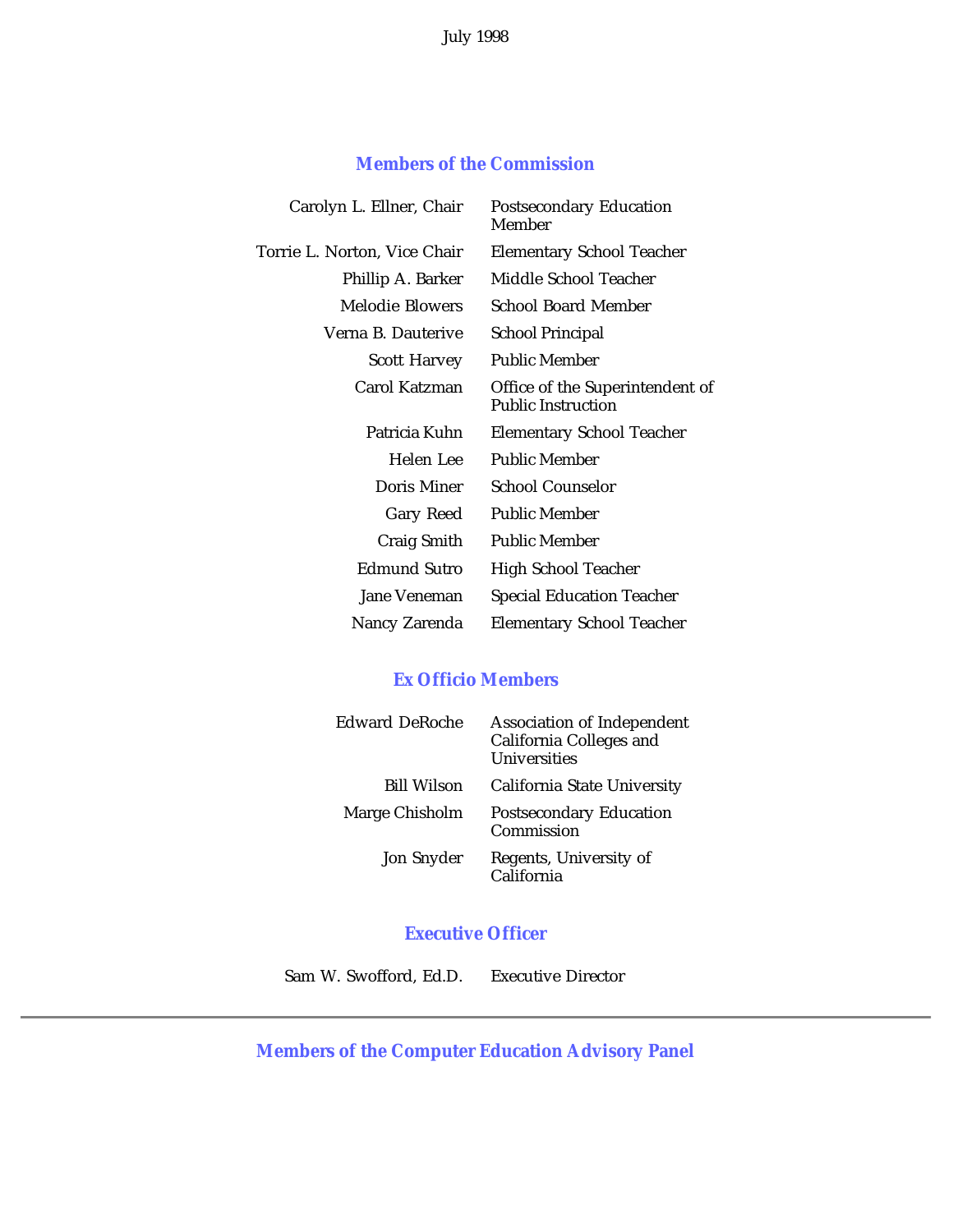#### **Otto E. Benavides**

Associate Professor Instructional Technology and Resource Center CSU, Fresno

#### **Dennis Brown**

Principal Kearny Senior High School San Diego

#### **David R. Georgi**

Professor Department of Teacher Education CSU, Bakersfield

#### **James M. Gibson, Jr.**

Director Educational Technology **Services** Glendale Unified School **District** La Cresenta

#### **Carol Gilkinson**

Mentor Teacher Charter Oak Unified School District Covina

#### **D. Patricia Hanlon**

English Teacher/Department Head Lowell High School San Francisco

#### **Norman Herr**

Professor Department of Secondary and Adult Education CSU, Northridge

#### **Lisa Kala**

**Director** Education Media and Computer **Services** Graduate School of Education UC Berkeley

#### **Enoch Kwok**

Physics/Geoscience Teacher Crescenta Valley High School La Crescenta

#### **John P. Lenhardt**

Executive Director Project INSPIRE Narbonne/San Pedro Cluster Los Angeles Unified School Dist.

#### **Grace Enju Liu**

Project Manager International Business Machines, Inc. Palo Alto

#### **Arlene Machado**

Principal Los Paseos Elementary School Morgan Hill Unified School Dist.

#### **Peter G. Milbury**

Librarian/Mentor Teacher Chico High School Chico

#### **William H. Ragsdale**

Computer Teacher Pleasanton Unified School **District** Pleasanton

#### **Pamela Redmond**

Curriculum & Technology Specialist Department of Educaton College of Notre Dame Belmont

#### **Sheldon K. Smith**

Education Technology Specialist San Luis Obispo County Office of Education San Luis Obispo

#### **Warren Wagner**

President PPS Inc. Marina Del Rey

#### **Lane Weiss**

Curriculum Coordinator Lodi Unified School District Lodi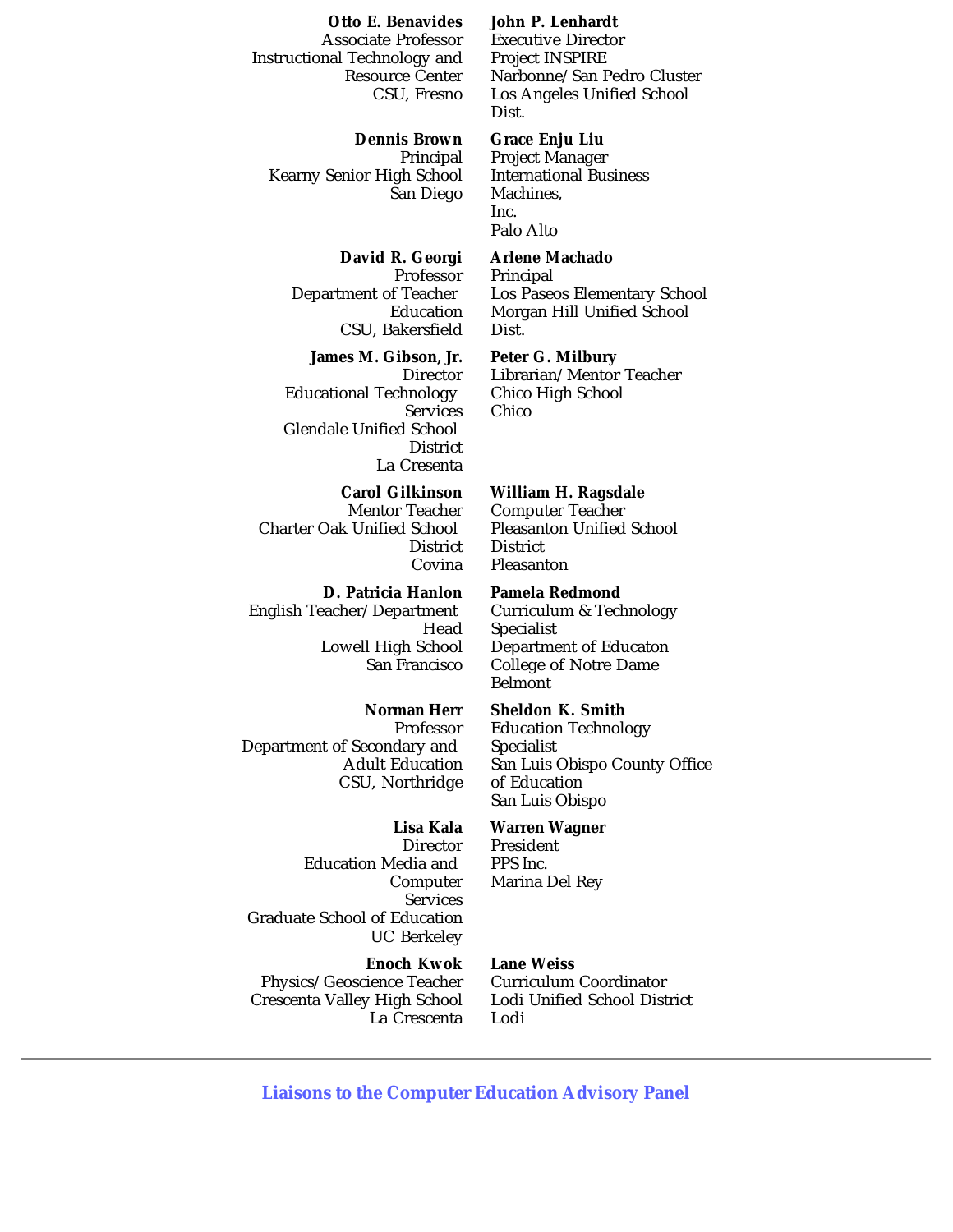#### **Representing:**

| Richard S. Normington | <b>Education Council for</b><br><b>Technology in Learning</b><br>(ECTL) |
|-----------------------|-------------------------------------------------------------------------|
| Nancy Sullivan        | Superintendent of Public<br>Instruction                                 |

## **Commission Staff to the Computer Education Advisory Panel**

| Sanford L. Huddy    | Consultant<br>Program Evaluation and<br>Research<br><b>Professional Services Division</b><br>California Commission on<br><b>Teacher Credentialing</b> |
|---------------------|-------------------------------------------------------------------------------------------------------------------------------------------------------|
| <b>Helen Hawley</b> | Assistant Consultant<br>Certification, Assignments and<br><b>Waivers Division</b><br>California Commission on<br><b>Teacher Credentialing</b>         |
| Shari Cooley        | Office Technician<br><b>Professional Services Division</b><br>California Commission on<br><b>Teacher Credentialing</b>                                |

## **Table of Contents**

**Commissioners** Members of the Computer Education Advisory Panel Liaisons and Commission Staff to the Computer Education Advisory Panel Final Recommendations of the Computer Education Advisory Panel Foreword Definitions of Key Terms Proposed New Standard 24.5 (Use of Computer-Based Technology in the Classroom) Proposed Amendment to Common Standard 2 (Resources) Proposed Amendment to Common Standard 5 (Admission) Proposed Amendment to Common Standard 7 (School Collaboration) Contributors to the Report of the Computer Education Advisory Panel **Bibliography** Text of AB 1023 (Chapter 404, Statutes of 1997)

#### **Final Recommendations of the Computer Education Advisory Panel**

The Computer Education Advisory Panel is charged with the following responsibilities:

- 1. The development of and recommendations for Standards of Program Quality and Effectiveness relative to the effective use of computer-based technology in the classroom for Preliminary Multiple and Single Subject Teaching Credential Candidates;
- 2. The development of and recommendations for Standards of Program Quality and Effectiveness relative to the effective use of advanced computer-based technology in the classroom for Professional Multiple and Single Subject Teaching Credential Candidates; and
- 3. The development of and recommendations for a variety of methods by which the attainment of standards may be assessed and demonstrated.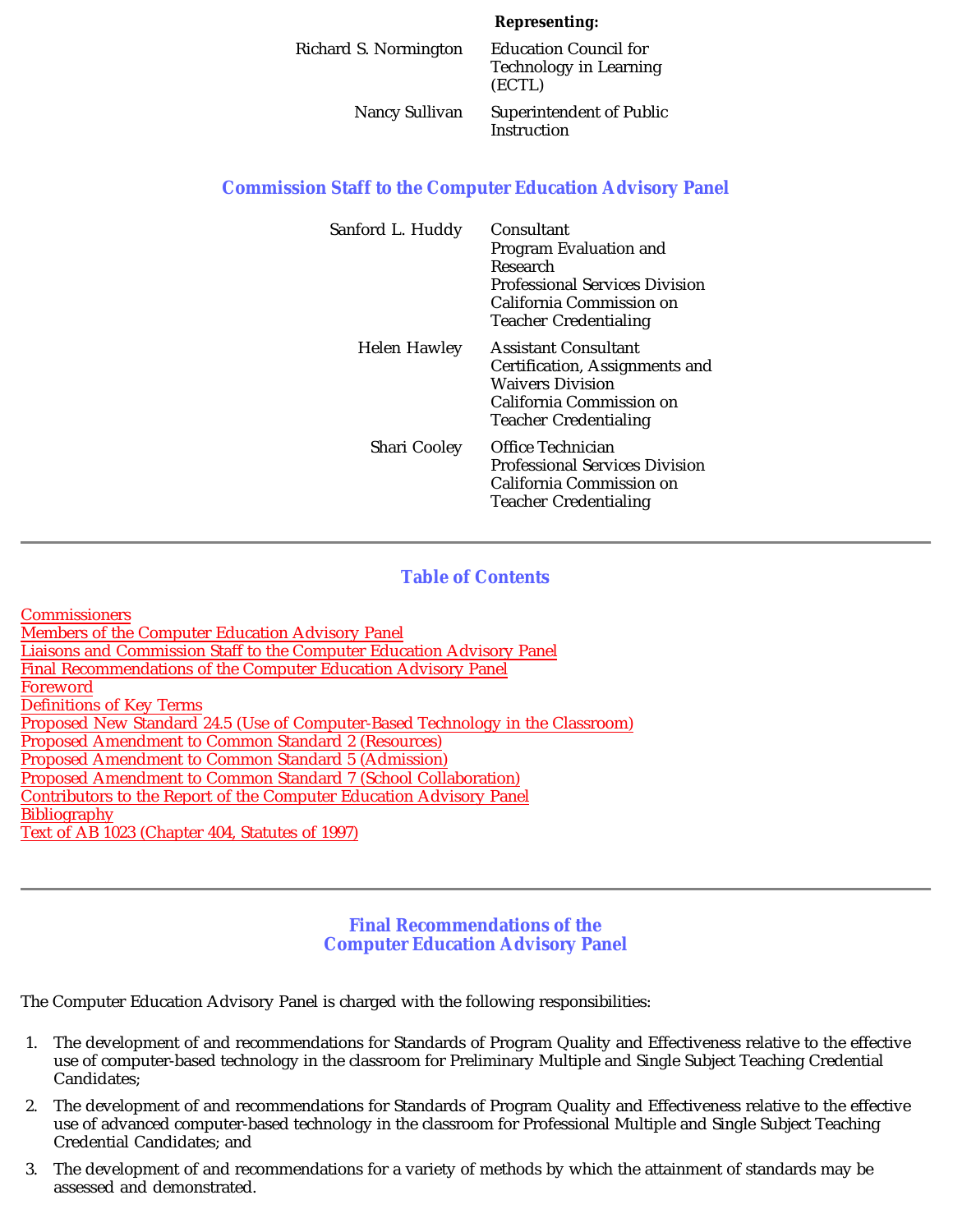#### **Recommendation One:**

Establish an additional standard of program quality and effectiveness for Multiple and Single Subject Teaching Credential professional preparation programs that provides for the effective use of computer-based technology in the classroom prior to issuance of the preliminary credential and for the effective use of advanced computer-based technology prior to issuance of the professional credential.

Click here for the specific language of this proposed standard.

#### **Recommendation Two:**

The current resources requirement specified in Common Standard 2 should be amended to include additional questions to consider which would guide evaluation teams relative to the availability of adequate and appropriate resources including computer-based technology and technical support for the success of faculty, staff, and candidates.

Click <u>here</u> for the specific language of this proposed amendment.

#### **Recommendation Three:**

The current question to consider already included within the admission requirement specified in Common Standard 5 should be amended to include entry level computer skills prior to entering the program.

Click <u>here</u> for the specific language of this proposed amendment.

#### **Recommendation Four:**

The current school collaboration requirement specified in Common Standard 7 should be amended to include an additional question to consider which would guide evaluation teams relative to the placement of candidates in schools where they can have significant experiences using computer-based technology.

Click <u>here</u> for the specific language of this proposed amendment.

#### **Recommendation Five:**

Future reviews and revisions of subject matter program standards by the Commission should address the use of computerbased technology.

New uses of technology can lead to significant changes in teaching and learning. Using computer-based technologies as a tool for instruction should be an integral characteristic of a subject matter program for teachers. Integrating the use of current instructional strategies and technologies into the curriculum is critical to enhance learning in all curriculum content areas.

Applicable to all subject matter areas:

- 1) The program includes examination of access, equity, privacy, legal, and ethical issues surrounding technology.
- 2) The program provides opportunities for candidates to analyze, compare, and evaluate appropriate computer-based technologies as effective tools of instruction within and across content areas.
- 3) The program assures adequate access to computing resources and incorporates significant learning experiences with technology within field work and course work.
- 4) The program provides opportunities for candidates to demonstrate effective use of appropriate computer-based technology in a variety of instructional situations.

#### **Recommendation Six:**

For both the preliminary and professional credentials the Commission should make available, as appropriate, a variety of mechanisms which enable credential candidates to demonstrate their proficiency in the use of computer-based technology in the classroom , such as: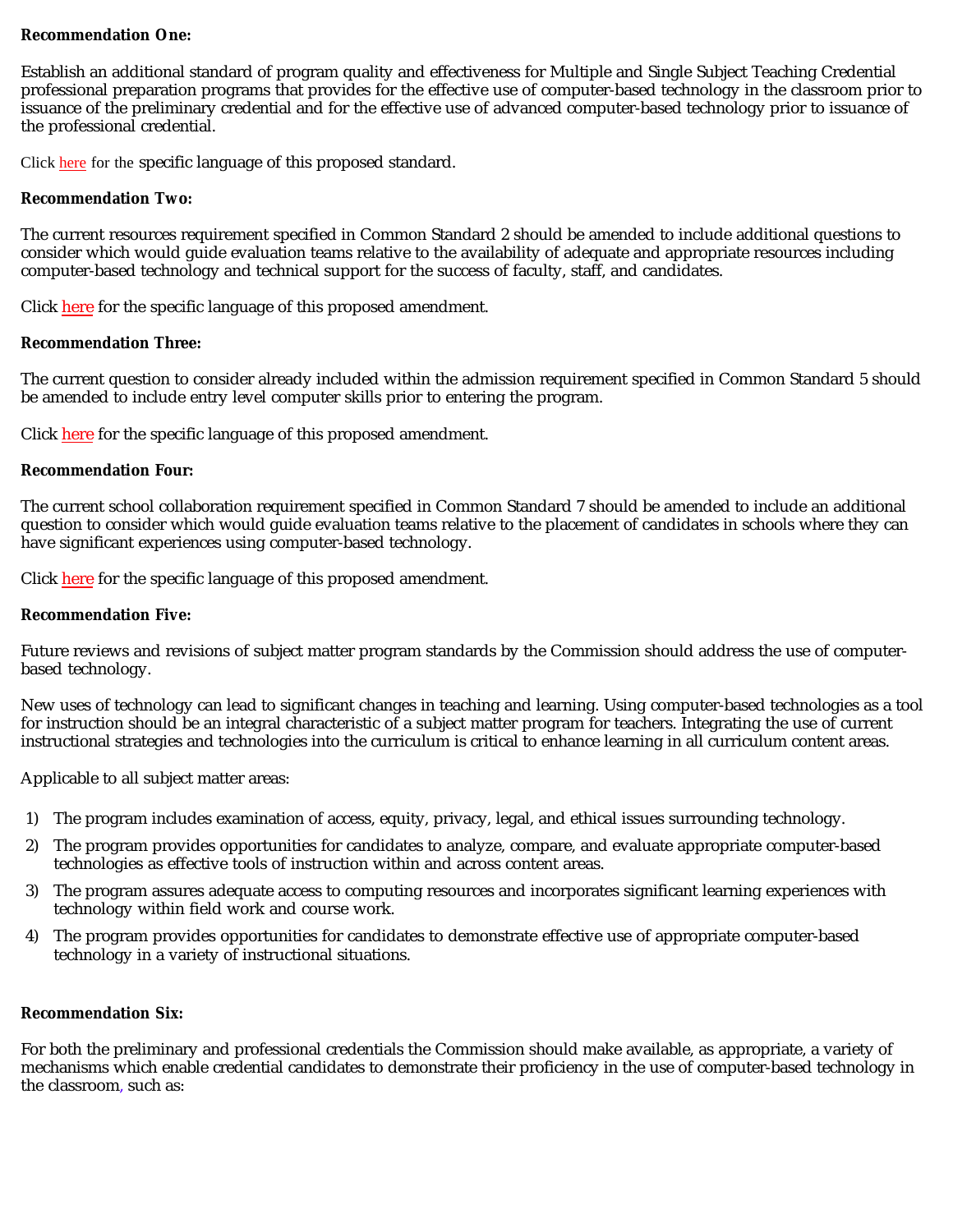- a) Completion of a Commission-approved program of teacher preparation and subject matter preparation in which the effective classroom use of computer-based technology is infused throughout the programs;
- b) Completion of a course of study offered or accepted by a college or university which has a Commission-approved program of teacher preparation; this option has the advantage of providing a focused experience in which candidates are able to learn computer-based technology project planning, management and integration techniques;
- c) Passage of a Commission-approved assessment. This option is particularly important for meeting the requirements for the preliminary credential for out-of-state credential candidates;
- d) Demonstration of competency (such as a challenge exam or other assessment), carried out by a Commission-approved college, university, or local education agency (school district or county office of education);
- e) Completion of Commission-approved professional development conducted by a local education agency. This option is particularly important for meeting the requirements for the professional credential, and would be particularly effective as part of a Commission-approved program of induction.

#### **Recommendation Seven:**

AB 1023 amends Section 44259 of the Education Code in regard to teacher credential requirements. The specific changes are intended to ensure that prospective teachers commencing training after January 1, 2000, will acquire in the course of their formal preparation period a comprehensive level of comfort and understanding with respect to the use of computer-based technology as teaching and learning tools. Over time, these new credential requirements will lead to a significantly greater integration of technology into pedagogical practices and course curricula.

Even so, these AB 1023-mandated changes, in and of themselves, will have no direct impact on the technological knowledge and practices of in-service teachers. Indeed, many existing teachers have little or no experience with technology-assisted teaching. Accordingly, if the benefits to learning sought by AB 1023 are to accrue to today's school children in the least amount of time, State-endorsed guidelines must be established which provide in-service educators with a comprehensive program of professional development which is consistent with the precepts of the amended credentialing standards to be delivered by AB 1023-compliant institutions of higher education.

In addition to helping existing teachers acquire the same level of knowledge and understanding new teacher candidates will obtain via formal education, the Computer Education Advisory Panel observes that technology is among the most rapidly changing elements of modern society. Accordingly, as much as any other academic discipline, continuous, life-long learning is required in order to maintain subject matter currency. Professional development programs are the appropriate mechanism for addressing this axiom - by providing for on-going knowledge building, skill development, and continuous improvement.

This addendum to the Computer Education Advisory Panel's recommendations in regard to AB 1023 implementation, was developed at the request of the Commission and in collaboration with the Panel's liaison from the Superintended of Public Instruction. It outlines further recommendations and considerations vis-à-vis technology-related professional development. The Computer Education Advisory Panel Recommends the following relative to professional development: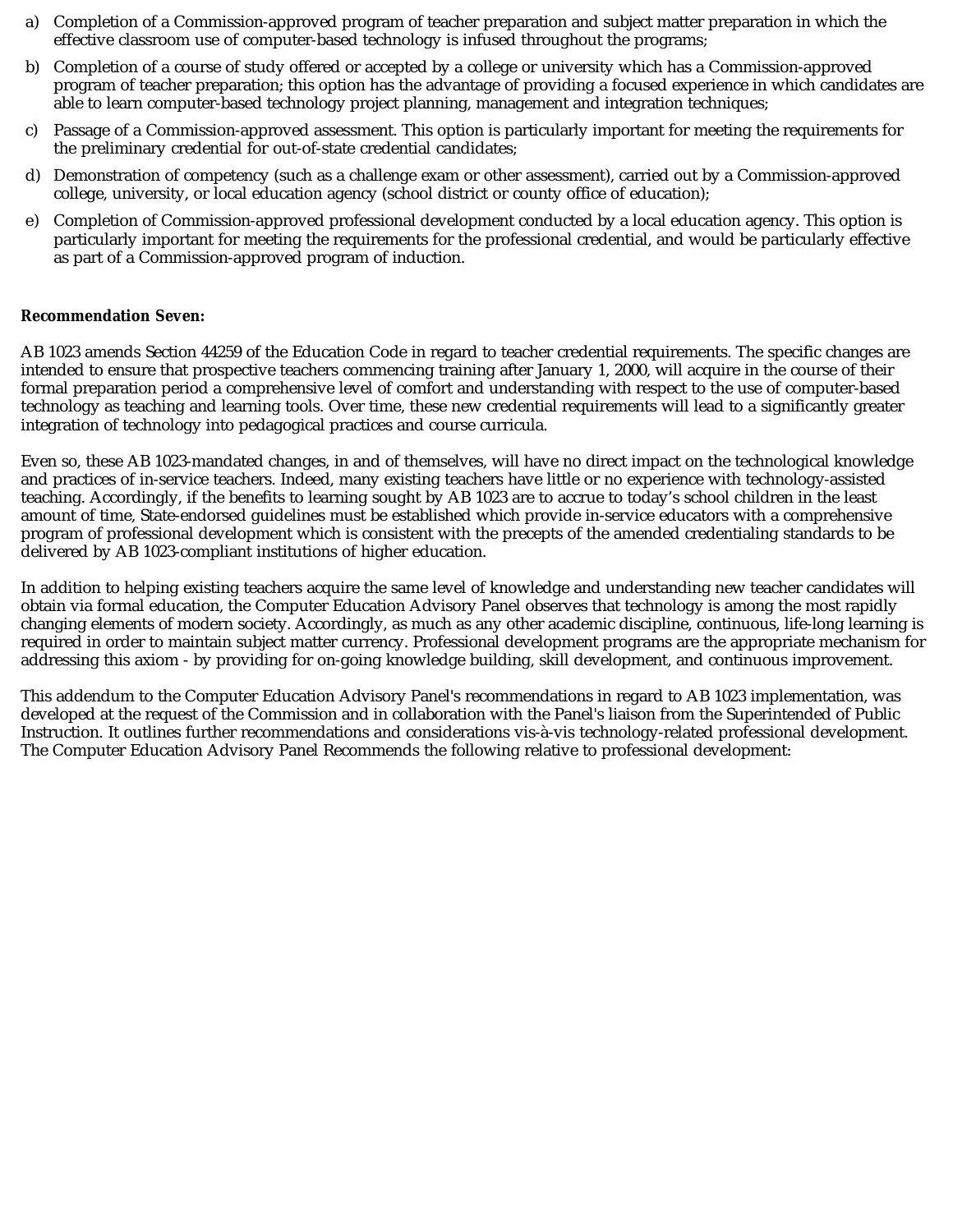a. The State of California should provide professional development leadership and funding necessary to bring all certificated personnel to the levels described in Standard 24.5 and to support continued professional growth.

This recommendation is supported by recently enacted legislation, AB 1339 (Chapter 844, Statutes of 1998), Knox, which provides, in Education Code Section 44730, for the allocation of funds for education technology staff development in grades 4 through 8. This legislation specifies that funds expended for education technology staff development must meet or exceed the proficiency standards developed by the Commission.

High quality professional development designed to promote the use of technology in teaching and learning:

- Is based on research and best practices
- Is an on-going process of training and assessment based upon a well-defined plan tailored to the needs of the certificated personnel.
- Is focused on curriculum and the use of technology to help students meet adopted standards.
- Uses multiple mechanisms such as mentoring, peer coaching, peer collaboration, self instruction, e-mail, video, formal coursework, and distance learning.
- Uses results based mechanisms to measure its effectiveness.
- Is supported and sustained by adequate human, physical, and financial resources at the state and district level  $\bullet$
- Is consistent with and supported by policies of the school board  $\bullet$
- Is supported by administrators who provide leadership by modeling, planning, and promoting the effective use of technology for teaching and learning
- Provides incentives, recognition, and compensation for investment in professional growth
- Provides time for training, collaboration, learning, and practice
- Is made available from a variety of sources including institutions of higher education, state funded projects, county offices, districts, and private industry.
- Provides access to hardware, curriculum specific software and telecommunications infrastructure during training, practice, and implementation
- b. The State of California should establish an on-line repository linking new and existing sources of research, successful models for planning and implementation, standards, and professional development plans and resources.

districts find themselves charting new territory when devising an overall technology plan. Developing a technology plan with strong professional development and support elements can prove to be a daunting and expensive task.

School districts attempt to make the most of available resources often with little guidance or collaboration among districts and sometimes even among schools within a district. A central repository can be used to bring together the disparate resources of the public and private sectors to share and disseminate information about best practices in professional development.

c. The State of California should establish an advisory panel of experts to implement these professional development recommendations.

The advisory panel should be representative of the stake holders affected by professional development including but not limited to:

- State Agencies
- Teachers and other certificated personnel
- Site and District Administrators
- County Offices
- School Boards
- Professional Associations
- Colleges and Universities
- Labor Unions
- Business and Community Partners

#### **Foreword**

#### **The Panel's task:**

The California Commission on Teacher Credentialing was mandated through AB 1023 (Chapter 404, Statutes of 1997), Mazzoni, to establish "standards of program quality and effectiveness relative to the use of computers in the classroom for preliminary credential candidates, and to establish standards of program quality and effectiveness relative to advanced computer-based technology for professional credential candidates". As provided by law [Education Code Section 4425(I)] and practice, the Commission elected to select a "Computer Education Advisory Panel" which was charged to make a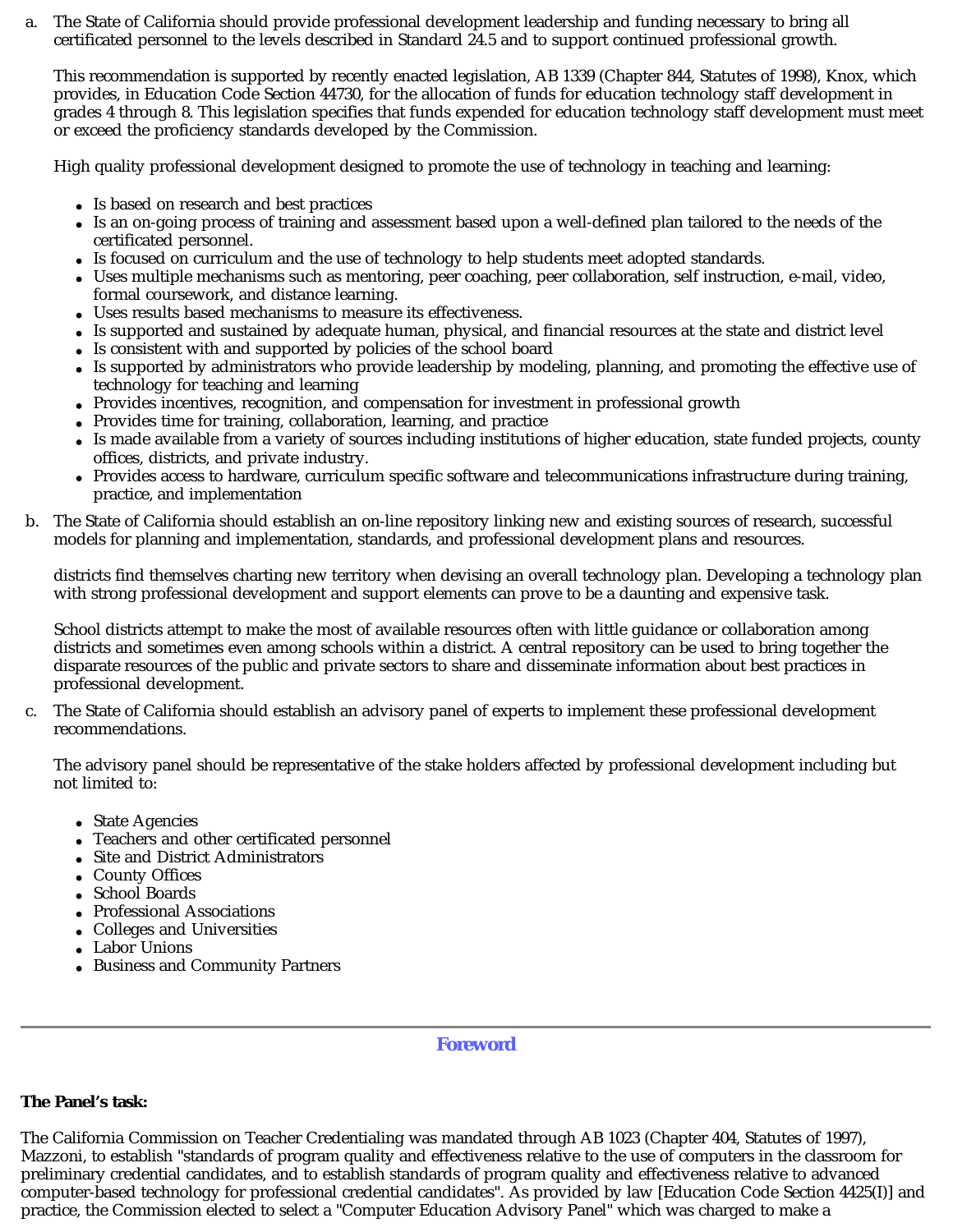comprehensive review and make specific recommendations with regard to computer competency standards.

#### **Composition of the Panel:**

The eighteen Panel members represent a diverse group of individuals from across the state of California whose daily work is focused on the enrichment of California teachers and students. The Advisory Panel includes: 1) technologically proficient administrators with current relevant experience, 2) library professionals with current experience in computer applications and online research, 3) professional mentor teachers who have taken the lead in introducing computer-related technology into their own classroom and beyond, 4) private sector professionals who have employed graduates and/or have been working with California's educators on a myriad computer technology issues, 5) representatives from colleges and universities who will ultimately be charged with designing programs to prepare incoming teachers who must meet the standards of AB 1023 as recommended herein.

#### **Prior works, recommendations and standards:**

The Panel wishes to acknowledge the work of pioneering advisory panels, school districts, independent and private sector volunteer groups and others who have published and contributed to the effective use of computer technology in the classroom. The volume of recent information published on this subject is testimony to the intense interest in better utilizing the tools of computer technology within the classroom environment and has been of great help to the Panel.

The Panel's recommendations coincide with SB 1422 recommendations (November 1997) in the "Report of the Advisory Panel on Teacher Education, Induction and Certification for Twenty First Century Schools", and with the January 1996 report drafted by the Committee to Review Computer Education Requirements. The recommendations made by the Panel have embraced the prior work done by Education Council for Technology in Learning (ECTL) and other groups. The recommended standards align with the framework of California Standards for the Teaching Profession (CSTP) standards to the greatest degree possible considering the rapid evolution of technology.

The Panel was cautious in avoiding terminology that was so specific that it would be limiting. (For example the term "browser" was not widely used until the 1990's, spreadsheets were not heard of until the mid 1970's, and until the late 1980's "multi-media" meant 35mm slide show presentations perhaps with sound and effects). Because of these rapid changes, the Panel recommends that ongoing reviews and updates be scheduled by the Commission.

#### **Process:**

The first meeting of the Panel consisted primarily of discussions regarding the present state of technology access in California schools, briefings on credentialing procedures and discussions as to each Panel member's experiences with introducing technology into their own realm. The Panel then identified five domains which were broadly defined as basic skills, social and legal concerns, productivity tools, research, and curriculum. Panel members whose experiences most closely fit each domain formed sub-committees to further develop the concepts within each domain.

As the Panel worked to define the progression in a teacher's ability to effectively use technology in the classroom, it became apparent that the curriculum domain was the most important. The original five domains were consolidated into the following two: 1) productivity tools and 2) curriculum and instruction. These two domains are embedded in the <u>"Factors To Consider"</u> section below.

The Panel met seven times during 1998. In July of 1998, the preliminary report of the Panel was reviewed by the Commission and approved for distribution to the field for review and comment. In September of 1998, the Panel met again to review the comments from the field which resulted in amendments to the recommendations which are contained in this final report.

#### **Commissioned Research:**

A research paper was prepared at the request of Assembly Member Kerry Mazzoni, Chair of the Assembly Education Committee, to support the work of the Panel. This research paper summarizes ways in which computer technology and communications have been found to enhance learning in K-12 classrooms. The information reflects published and unpublished sources (both formal and informal) as well as direct observations. The paper proved to be invaluable to the work of the Panel and the Panel expresses its sincere appreciation to Dr. Kenneth W. Umbach, Policy Analyst for the California Research Bureau, California State Library.

#### **Importance of this effort:**

As currently outlined, the "Goals 2000" program emphasizes technology in education. The use of computer-based technology as a productivity, research, and communications tool has been promoted by private industry and government. However, the excitement generated by the Internet and the move toward greater utilization of computer related technologies within our schools must be tempered with the reality of the availability of funding and the knowledge base of our school administrators, teachers and parents.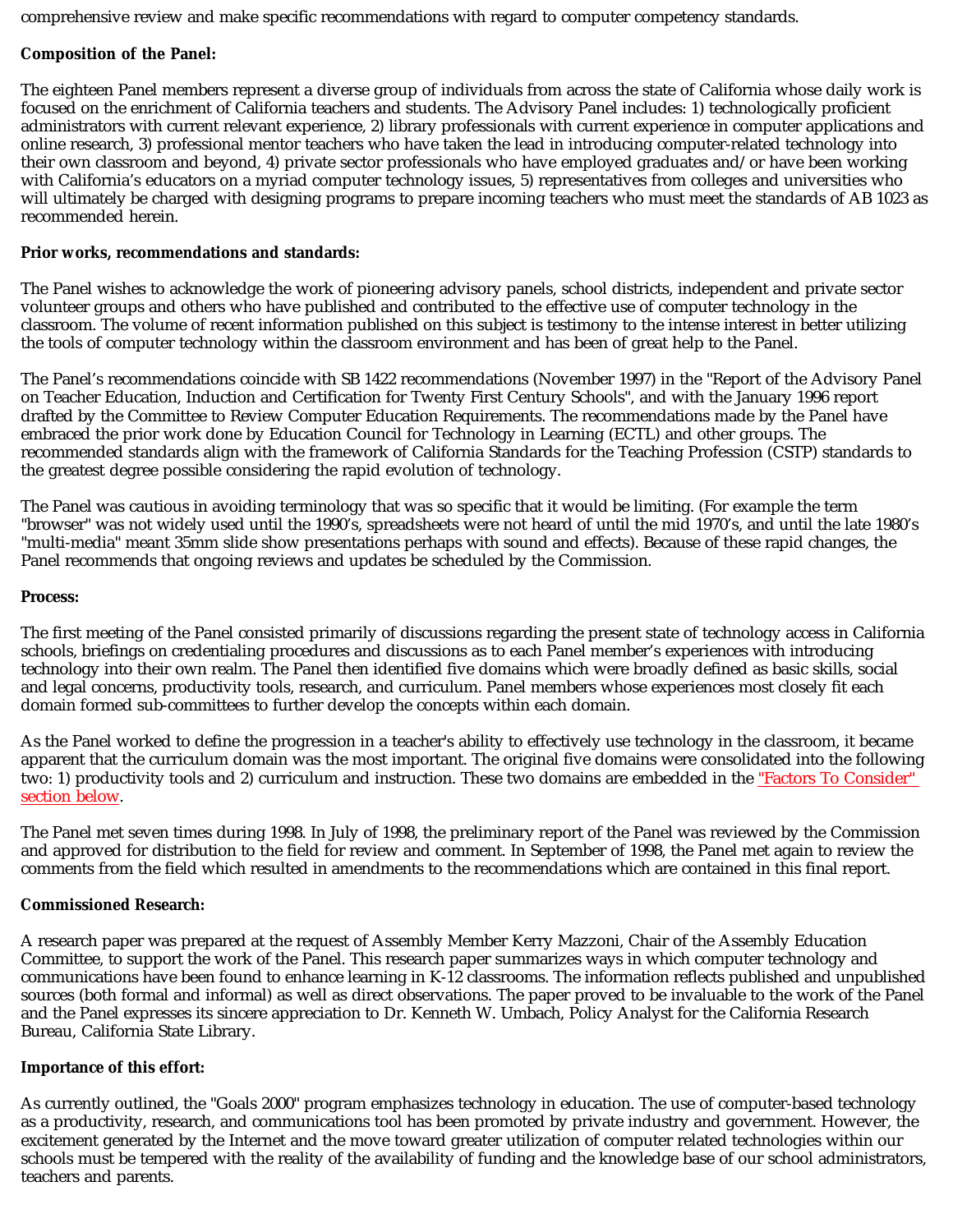The pervasiveness of computer-based technology as part of daily life clearly has educational implications. Teacher preparation institutions require adequate resources to properly equip teachers to use those technologies in their jobs. The expanse of knowledge now being accessed and the way that it is obtained requires an equally dynamic plan of ongoing teacher professional development. The Panel's interpretation of AB 1023's goal is to provide the correct mix of appropriate computer related tools within the framework of a world-class education and to assure that our teachers are prepared to meet the challenges and opportunities before them.

This final report will be submitted to the Commission in December 1998 for their consideration.

### **Definitions of Key Terms**

"Acceptable Use Policy" (AUP) refers to a formal agreement between an institution and the user requiring the user to abide by standards and rules of conduct when using computer-based resources.

"Appropriate technology" refers to using technological tools which can add depth, quality and reinforcement to the learning process that is not as readily obtained by other means; conversely, inappropriate use of technology detracts from the learning process. Appropriate use of technology requires an understanding of when, where, and how to use computer-based technology to enhance instruction.

"Common Standards" deal with aspects of program quality that are the same for all credential programs. The institution responds to each Common Standard by providing pertinent information, including information about individual programs. For each Common Standard, questions are included which will assist team members during training and continuing accreditation reviews. The questions can also be used by institutions as they reflect upon the quality of their programs and for assistance in the preparation proposals for initial accreditation of programs and self-study reports for continuing accreditation.

### "Computer-based technology" refers to computer hardware, peripherals, network infrastructure, and software.

"Daily teaching responsibilities" refers to the extended period of time during student teaching when a candidate assumes primary responsibility for teaching one or more classes of students on consecutive school days. "Full-time teaching responsibilities" means that a student teacher assumes the range of academic responsibilities that the candidate's supervising teachers normally assume on a given day.

### "Digital Information" refers to information coded in a binary format that is interpreted and processed by a computer.

"Factors to Consider" will guide evaluation teams in determining the quality of a program's response to each standard. Within the scope of a standard, each factor defines a dimension along which programs vary in quality. To enable an evaluation team to understand a program fully, a college or university may identify additional quality factors, and may show how the program fulfills these added indicators of quality. In determining whether a program fulfills a given standard, the Commission expects the team to consider, in conjunction with each other, all of the quality factors related to that standard. In considering the several quality factors for a standard, excellence on one factor compensates for less attention to another indicator by the institution.

"Multimedia" refers to combining text, graphics, audio, video, animation or other media.

"Network" refers to computers linked together for the purpose of moving information from one place to another.

"Online" refers to a computer that is connected to the Internet, an intranet, or other type of network for the purpose of data retrieval, messaging, applications access, and interactive uses.

"Questions to Consider" are designed to assist accreditation team members during training and continuing accreditation reviews. They may also assist institutions in preparing proposals for initial accreditation of programs and self-study reports for continuing accreditation.

A "Standard" is a statement of program quality that must be fulfilled for initial approval or continued approval of a professional preparation program by the Commission. The Commission determines whether a program satisfies a standard on the basis of a consideration by an evaluation team of all available information related to the standard.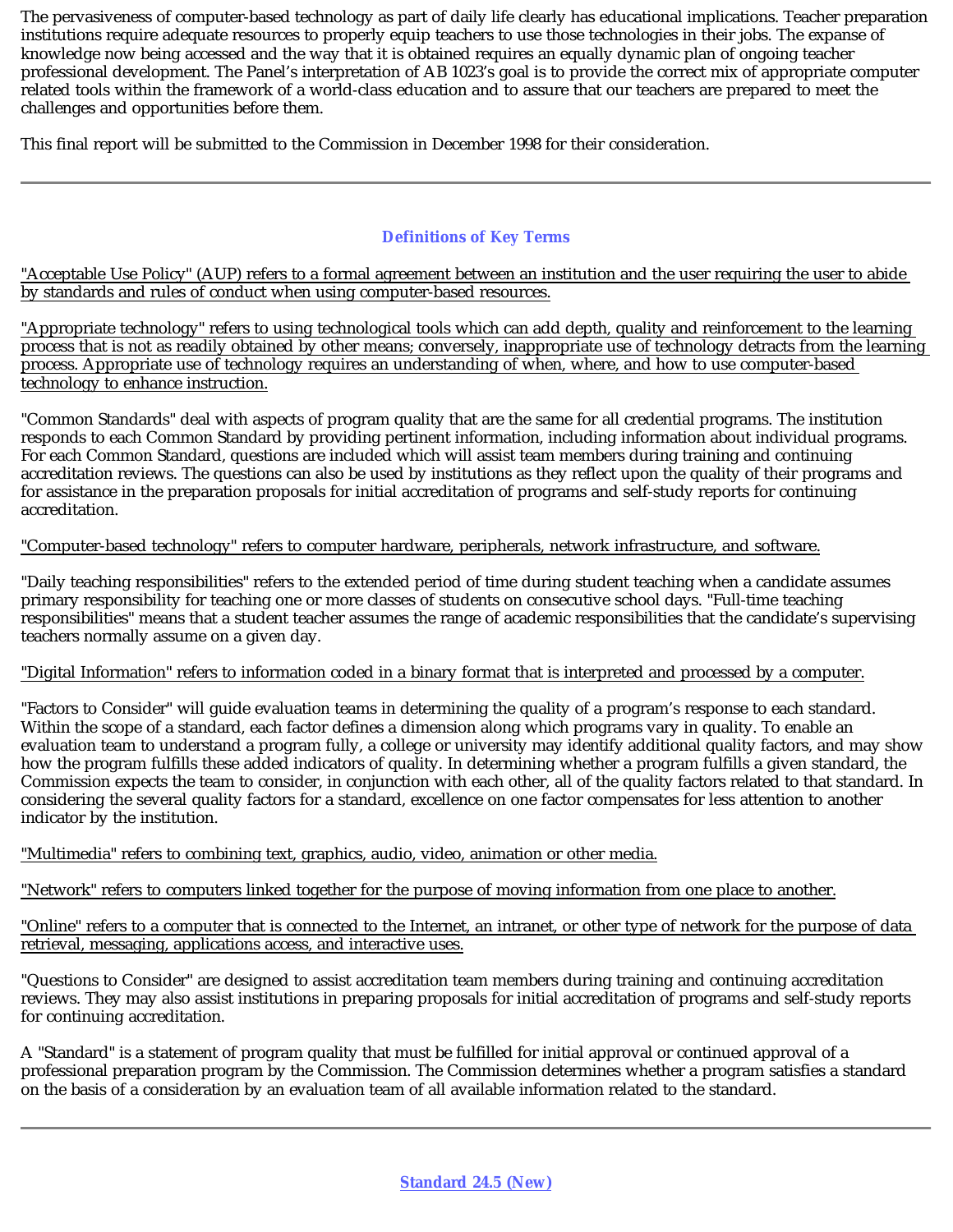## **Use of Computer-Based Technology in the Classroom**

## **Candidates are able to use appropriate computer-based technology to facilitate the teaching and learning process.**

## **Rationale**

The widespread reliance of contemporary society upon computer-based technologies reflects the increasing importance of electronic information management and communication tools. Technology, in its many forms, has become a powerful tool to enhance curriculum and instruction. Productivity, communication, research, and learning are dramatically enhanced through the appropriate use of technology thereby allowing educators to accomplish tasks that were not previously possible.

The true power and potential of computer-based technologies lies not in the machine itself but in the prudent and appropriate use of software applications to gather, process, and communicate information. Teachers' integration of these tools into the educational experience of students, including those with special needs, is crucial to preparing them for lives of personal, academic, and professional growth and achievement.

Teachers must become fluent, critical users of technology to provide a relevant education and to prepare students to be lifelong learners in an information-based, interactive society. The appropriate and efficient use of software applications and related media to access and evaluate information, analyze and solve problems, and communicate ideas is essential to maximizing the instructional process. Such use of technology supports teaching and learning regardless of individual learning style, socio-economic background, culture, ethnicity, or geographic location.

## **Factors to Consider**

*When an evaluation team judges whether or not a program meets this standard, the Commission expects the team to consider the extent to which:*

## **Prior to issuance of the Preliminary Credential**

General Knowledge and Skills

- Each candidate demonstrates knowledge of current basic computer hardware and software terminology.
- Each candidate demonstrates competency in the operation and care of computer related hardware (e.g. cleaning input devices, avoiding proximity to magnets, proper startup and shut down sequences, scanning for viruses, and formatting storage media).
- Each candidate implements basic troubleshooting techniques for computer systems and related peripheral devices (e.g. checking the connections, isolating the problem components, distinguishing between software and hardware problems) before accessing the appropriate avenue of technical support.
- Each candidate demonstrates knowledge and understanding of the legal and ethical issues concerned with the use of computer-based technology.
- Each candidate demonstrates knowledge and understanding of the appropriate use of computer-based technology in teaching and learning.

## Specific Knowledge and Skills

- Each candidate uses computer applications to manage records (e.g. gradebook, attendance, and assessment records).
- Each candidate uses computers to communicate through printed media (e.g. newsletters incorporating graphics and charts, course descriptions, and student reports).
- $\bullet$  Each candidate interacts with others using e-mail.
- Each candidate is familiar with a variety of computer-based collaborative tools (e.g. threaded discussion groups, newsgroups, list servers, online chat, and audio/video conferences).
- Each candidate examines a variety of current educational digital media and uses established selection criteria to evaluate materials, for example, multimedia, Internet resources, telecommunications, computer assisted instruction, and productivity and presentation tools. (See California State guidelines and evaluations).
- Each candidate chooses software for its relevance, effectiveness, alignment with content standards, and value added to student learning.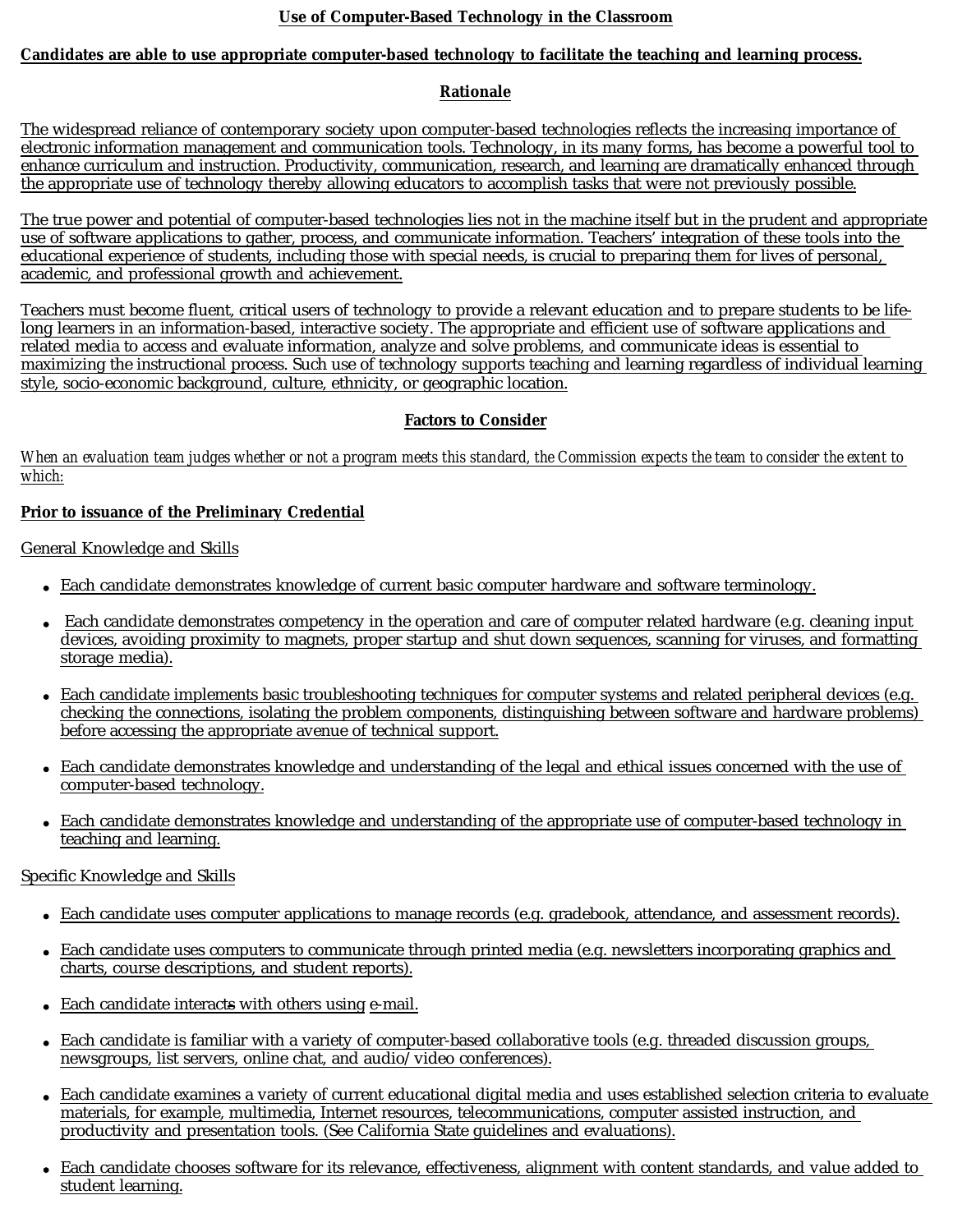- Each candidate demonstrates competence in the use of electronic research tools (e.g. access the Internet to search for and retrieve information).
- Each candidate demonstrates the ability to assess the authenticity, reliability, and bias of the data gathered.
- Each candidate identifies student learning styles and determines appropriate technological resources to improve learning.
- Each candidate considers the content to be taught and selects the best technological resources to support, manage, and enhance learning.
- Each candidate demonstrates an ability to create and maintain effective learning environments using computer-based technology.
- Each candidate analyzes best practices and research findings on the use of technology and designs lessons accordingly.
- Each candidate demonstrates knowledge of copyright issues (e.g. distribution of copyrighted materials and proper citing of sources).
- Each candidate demonstrates knowledge of privacy, security, and safety issues (e.g. appropriate use of chatrooms, confidentiality of records including graded student work, publishing names and pictures of minors, and Acceptable Use Policies).
- The program meets other factors related to this standard of quality brought to the attention of the team by the program.

## **Prior to issuance of the Professional Credential**

- Each candidate uses a computer application to manipulate and analyze data (e.g. create, use, and report from a database; and create charts and reports from a spreadsheet).
- Each candidate communicates through a variety of electronic media (e.g. presentations incorporating images and sound, web pages, and portfolios).
- Each candidate interacts and collaborates with others using computer-based collaborative tools (e.g. threaded discussion groups, newsgroups, electronic list management applications, online chat, and audio/video conferences).
- Each candidate demonstrates competence in evaluating the authenticity, reliability, bias of the data gathered; determines outcomes and evaluates the success or effectiveness of the process used.
- Each candidate optimizes lessons based upon the technological resources available in the classroom, school library media centers, computer labs, district and county facilities, and other locations.
- Each candidate designs, adapts, and uses lessons which address the students' needs to develop information literacy and problem solving skills as tools for lifelong learning.
- Each candidate creates or makes use of learning environments inside the classroom, as well as in library media centers or computer labs, that promote effective use of technology aligned with the curriculum.
- Each candidate uses technology in lessons to increase each student's ability to plan, locate, evaluate, select, and use information to solve problems and draw conclusions.
- Each candidate uses technology as a tool for assessing student learning and for providing feedback to students and their parents.
- Each candidate frequently monitors and reflects upon the results of using technology in instruction and adapts lessons accordingly.
- Each candidate collaborates with other teachers, mentors, librarians, resource specialists, and other experts to support technology-enhanced curriculum. For example, they may collaborate on interdisciplinary lessons or cross grade level projects.
- Each candidate contributes to site-based planning or local decision making regarding the use of technology and acquisition of technological resources.
- The program meets other factors related to this standard of quality brought to the attention of the team by the program.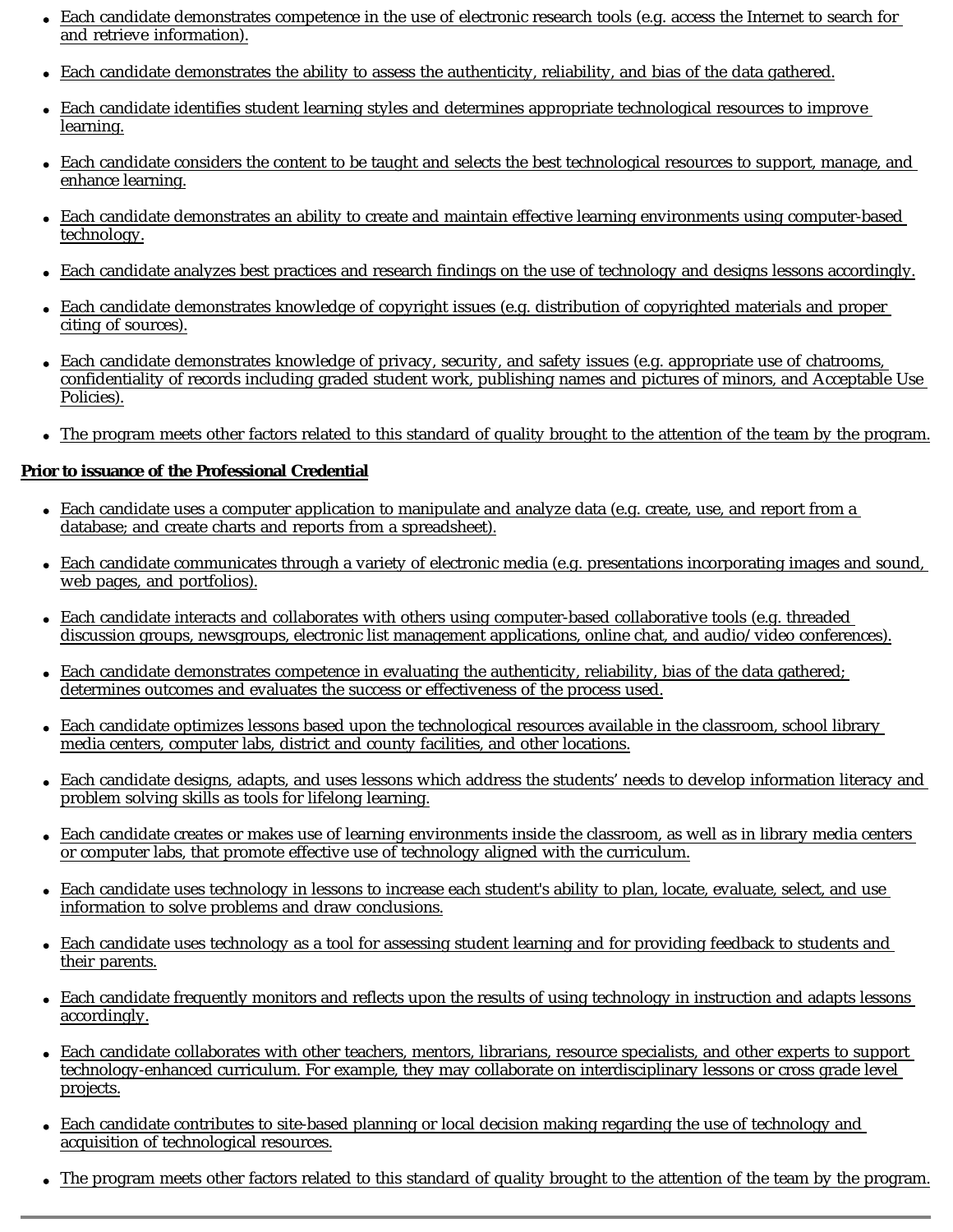#### **Common Standard 2 (Amended)**

#### **Resources**

**Sufficient resources are consistently allocated for the effective operation of each credential preparation program, to enable it to be effective in coordination, admission, advising, curriculum, instruction, and field experiences. Library and media resources, computer facilities, and support personnel, among others, are adequate.**

#### **Questions to Consider**

*The following questions are designed to assist accreditation team members during training and continuing accreditation reviews. They may also assist institutions in preparing proposals for initial accreditation of programs and self-study reports for continuing accreditation.*

- How adequate are personnel resources (including sufficient numbers of full and part-time positions for instructional faculty, field supervisors and support personnel) to staff each credential program and maintain its effectiveness?
- How well does the institution provide a critical mass of faculty resources to provide breadth and depth of expertise to support an effective program of instruction and supervised field experience in each credential area? Do credential candidates have sufficient opportunity for contact with faculty members?
- To what extent do faculty, staff and candidates have access to appropriate buildings, classrooms, offices, study areas, furniture, equipment, library services, computers, media, and instructional materials? Are those resources sufficient and adequate?
- To what extent do faculty, staff, and candidates have equitable and appropriate access to computer-based technology, information and network resources for teaching and learning?
- To what extent do faculty, staff, and candidates have adequate technical support services for maintenance and training to support instructional goals?

### **Common Standard 5 (Amended)**

#### **Admission**

**In each professional preparation program, candidates are admitted on the basis of well-defined admission criteria and procedures (including all Commission-adopted admission requirements) that utilize multiple measures. The admission of students from a diverse population is encouraged. The institution determines that candidates meet high academic standards, as evidenced by appropriate measures of academic achievement, and demonstrate strong potential for professional success in schools, as evidenced by appropriate measures of personal characteristics and prior experience.**

#### **Questions to Consider**

*The following questions are designed to assist accreditation team members during training and continuing accreditation reviews. They may also assist institutions in preparing proposals for initial accreditation of programs and self-study reports for continuing accreditation.*

- To what extent are the admission criteria and procedures clearly described and available to prospective candidates for credentials?
- What are the multiple measures used by the institution to define the academic achievement and professional potential of credential candidates?
- For the basic teaching credential programs, does the institution define an appropriate comparison group? Does each admitted candidate have an undergraduate GPA that is above the median GPA for the comparison group?
- For advanced credential programs, does each admitted candidate meet the institutional standards for graduate study?
- How does the institution determine and evaluate each applicant's personal qualities and preprofessional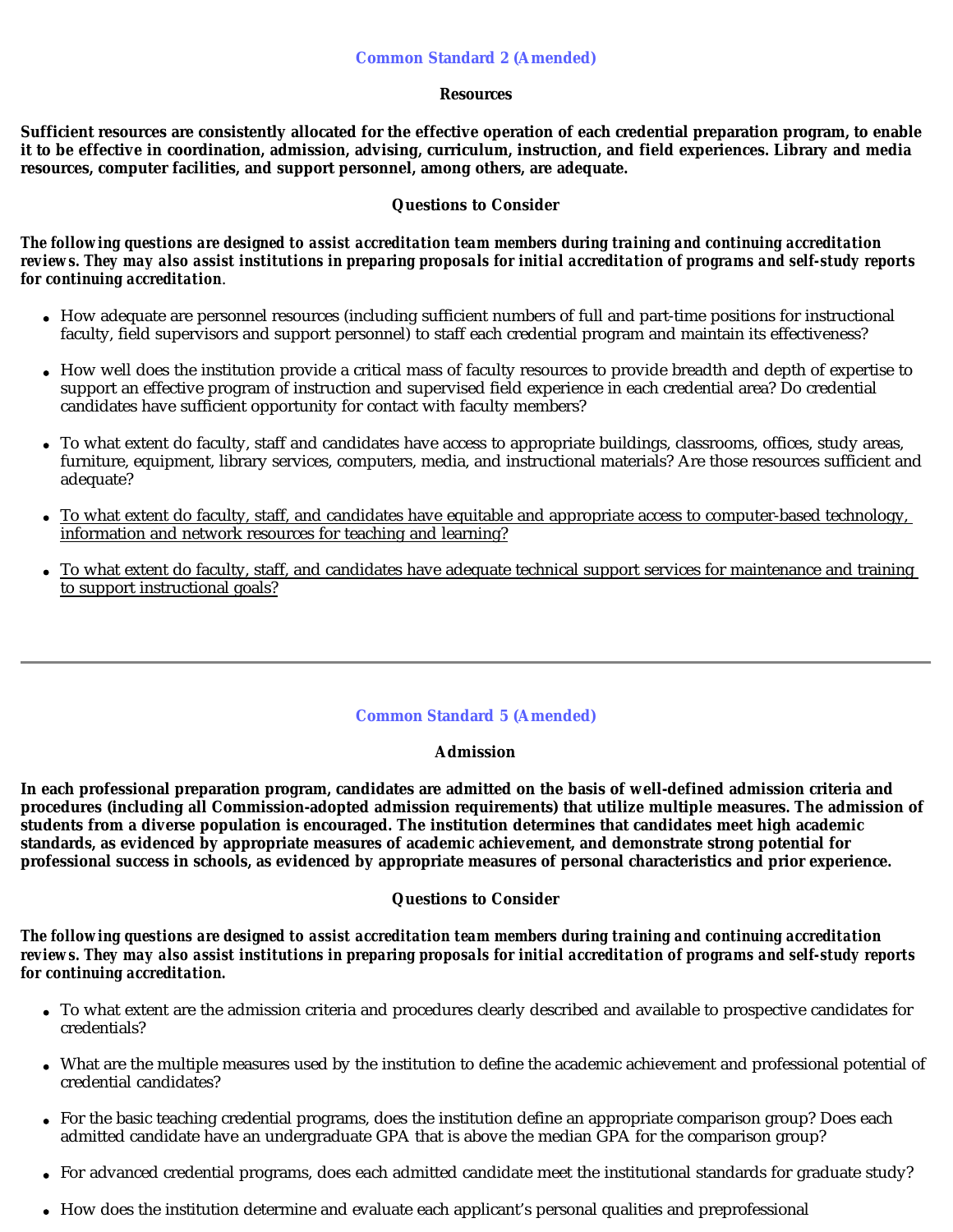qualifications <u>(including entry level computer skills),</u> for example, personal interviews with candidates, written evaluation of candidates' prior experiences with children and youth, and prior leadership activities?

- What alternative criteria and procedures are used to encourage admission of candidates from underrepresented groups?
- To what extent do the institution's recruitment and admissions policies and practices reflect a commitment to achieve a balanced representation of the population by gender, race, ethnicity and disability?
- How do the admissions criteria consider the candidates' sensitivity to (and interest in) the needs of children and youth, with special consideration for sensitivity to those from diverse ethnic, cultural and socio-economic backgrounds?

#### **Common Standard 7 (amended)**

#### **School Collaboration**

**For each credential preparation program, the institution collaborates with local school personnel in selecting suitable school sites and effective clinical personnel for guiding candidates through a planned sequence of fieldwork/clinical experiences that is based on a well developed rationale.**

#### **Questions to Consider**

*The following questions are designed to assist accreditation team members during training and continuing accreditation reviews. They may also assist institutions in preparing proposals for initial accreditation of programs and self-study reports for continuing accreditation.*

- For each credential preparation program, to what extent does an effective and ongoing system of communication and collaboration exist between the institution and local districts and school sites where candidates are placed for their field experiences?
- To what extent does the institution, in consultation with local administrators and teachers, have clear, explicit criteria for the selection of schools and district field experience supervisors? How effectively does the institution seek to place candidates in self-renewing schools in which the curriculum and the staff develop continually?
- To what extent is there a description of the fieldwork/clinical experience options that are available and how those options correspond to the organizational structure and academic requirements of each credential program?
- To what extent does the institution provide opportunities for candidates to be placed in schools where computer-based technology is used to support teaching and learning?
- How does the institution ensure that each credential candidate's field/clinical experiences are planned collaboratively, involving the candidate, school district personnel and institutional personnel?
- How thoroughly does the institution periodically review the suitability and quality of all field placement sites?
- To what extent does the institution review each candidate's fieldwork/clinical placement to ensure that candidates are assigned to appropriate site supervisors?
- How well developed is the institution's plan and rationale for the sequence of field experiences in each credential program?

**Contributors to the Report of the Computer Education Advisory Panel**

The members of the Computer Education Advisory Panel gratefully acknowledge the contributions to this report made by the following individuals: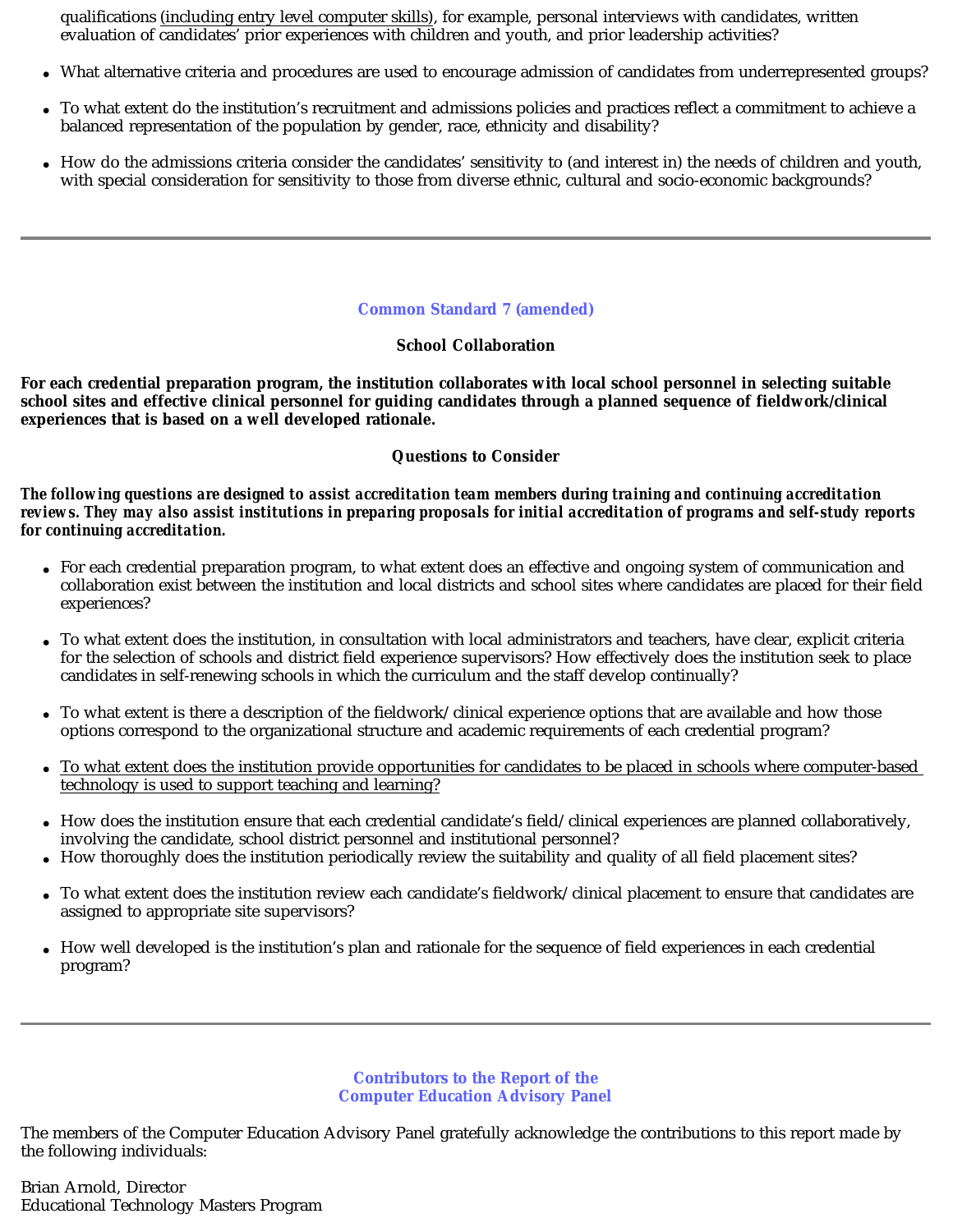Azusa Pacific University

John Cradler, President Educational Support Systems and Executive Director of TECH CORPS California

Sylvester Robertson, Visiting Assistant Professor Instructional Technology Department of Science, Mathematics, and Technology Education CSU, San Bernardino

Kenneth W. Umbach, Policy Analyst California Research Bureau, California State Library

David Wright, Director Office of Policy and Programs California Commission on Teacher Credentialing

Don Zundel, Program Manager Education Grants Apple Computer, Inc.

## **Bibliography**

American Association of School Librarians. (1994*). Position statement on information literacy: A position paper on information* problem solving. [Brochure]. . Chicago, IL: Author. [Available on the World Wide Web]. Retrieved May 20, 1998 from the World Wide Web: <u>http://www.ala.org/aasl/positions/PS\_infolit.html</u>

Butte County Office of Education. (1997). *Benchmarks for student performance in technology.* [Brochure]. . (6-16-98). Oroville, CA: Author. [Available on the World Wide Web]. Retrieved May 20, 1998 from the World Wide Web: <u>http://</u> bcoe.butte.k12.ca.us/isd/irc/bcic/techfram.html

California State University Commission on Learning Resources and Instructional Technology, Work Group on Information, CLRIT Task 6.1. (1995, December). *Information competence in the CSU*. [Available on the World Wide Web]. Retrieved May 20, 1998 from the World Wide Web: http://www.calstate.edu/ITPA/Docs/html/info\_comp\_report.html

California Technology Assistance Project (CTAP) & Butte County Office of Education. (1997 *). The CTAP Region 2, Level One*  certification challenge requirements. [Available on the World Wide Web]. Retrieved May 20, 1998 from the World Wide Web: http://www.ctap2.bcoe.butte.k12.ca.us/CHALLENGE/

California Commission on Teacher Credentialing, Committee on Accreditation. (1997). *Teacher preparation in California:*  . [Monograph]. *Standards of quality and effectiveness: Common standards: Handbook for teacher educators and accreditation members* Sacramento, CA: Author

California Commission on Teacher Credentialing, Advisory Panel on Teacher Education, Induction and Certification for the Twenty-First Century Schools (SB 14232). (1997*). California's future: Highly qualified teachers for all students.* [Monograph]. Sacramento, CA: Author

California Commission on Teacher Credentialing & California Department of Education. (1997). *California standards for the*  teaching profession: A description of professional practice for California teachers. [Monograph]. Sacramento, CA: Author.

California Commission on Teacher Credentialing. (1997). *Standards of program quality and effectiveness, factors to consider and*  preconditions in the evaluation of professional teacher preparation programs for multiple and single subject credentials. [Monograph]. Sacramento, CA: Author.

California Commission on Teacher Credentialing. (1996 *). Standards for district internship teaching programs with BCLAD emphasis.:*  Handbook for district intern program administrators and program reviewers. [Monograph]. Sacramento, CA: Author.

California Commission on Teacher Credentialing, Committee to Review Computer Education Requirements. (1996). *Computer education recommendations to the Senate Bill 1422 Advisory Panel of the California Commission on Teacher Credentialing.* [Monograph]. Sacramento, CA: Author.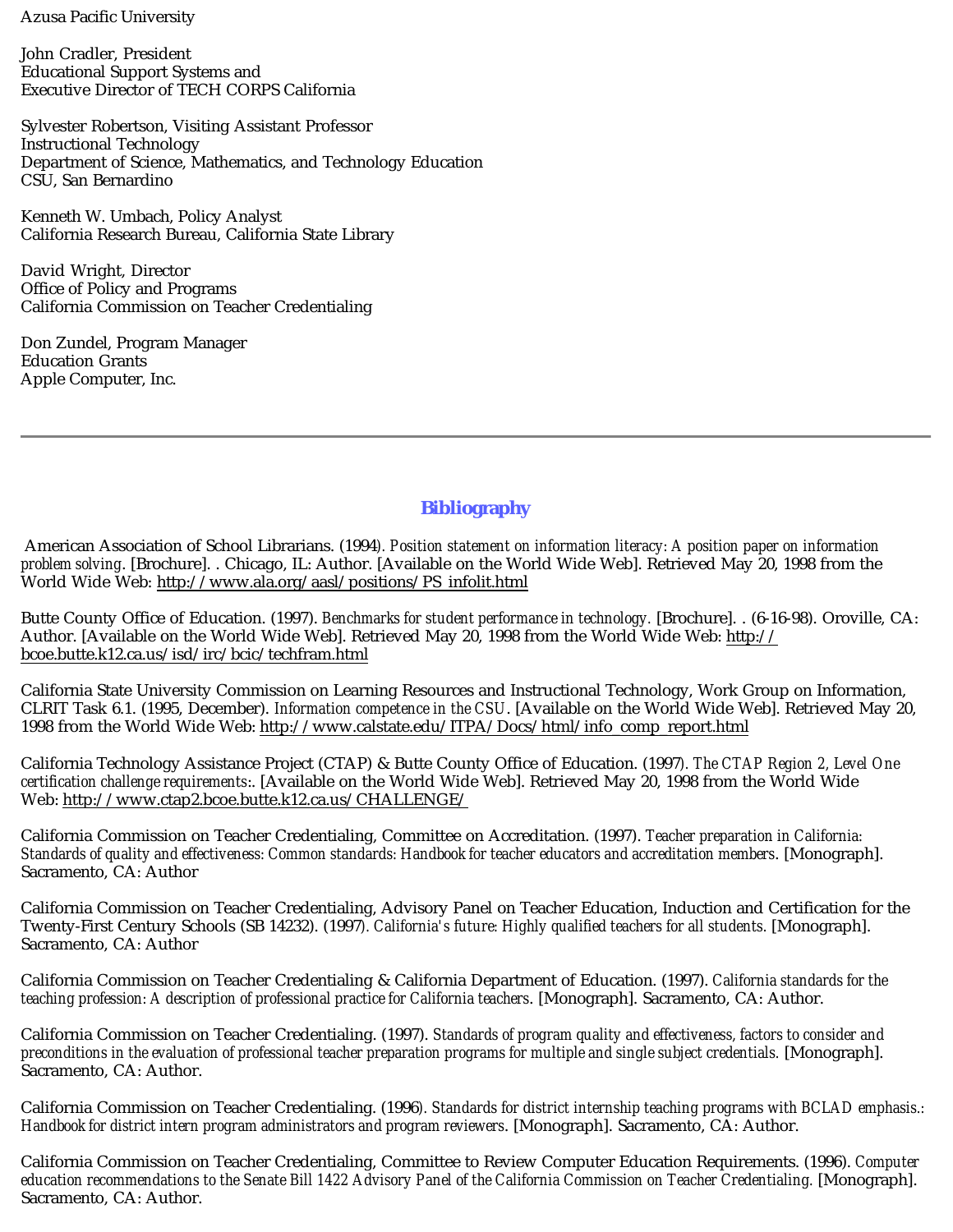California Department of Education, Education Technology Office. (1997). *Educational technology programs in California*. [Monograph]. Sacramento, CA: Author.

California Department of Education, Education Technology Office, Education Council for Technology In Learning. (1997) *Draft: Recommendations regarding technology-based content and performance standards*. [Monograph]. Sacramento, CA: Author.

Cassidy, John. (1998, February 23). *Annals of enterprise: The Comeback*. The New Yorker. pp. 122(6).

Copley, Richard J., Cradler, John & Engel, Penelope K. (1997 *). Computers and classrooms: the status of technology in U.S. schools* (Chapters 3, 4 & 5). Princeton, NJ: Educational Testing Service.

Cradler, John & Bridgforth, Elizabeth. (1995 *). Telecommunications and technology education: what have we learned from research and*  experience? San Francisco, CA: Far West Laboratory (for the California, Department of Education). (Chapters VIII and IX).

Cradler, John & Bridgforth, Elizabeth. (1996). *Effective Site Level Planning for Technology Integration.* San Francisco, CA: Far West Laboratory (for the California Department of Education).

Cradler, John & Cradler, Ruthmary. (1997*). Inventory of conditions for effective technology use.* San Mateo, CA: Educational Support Systems (Draft, for Fall 1997 Technology Innovation Challenge Grants Meeting.)

Cradler, John. (1994). *Summary of Current Research and Evaluation Findings on Technology in Education.* San Francisco, CA: Far West Laboratory.

Cradler, John. (1997). *Educational technology and telecommunications research policy, and planning, documents on the Internet.* [Monograph]. Sacramento, CA: TECH Corps.

Cradler, John. (1997). *Resources supporting educational technology and telecommunications implementation.* [Monograph]. Sacramento, CA: TECH Corps.

Derich, Barbara, Redmond, Pamela & Education Task Force. (1996). *Technology planning guide for curriculum* integration. Larkspur, CA: Author.

Education Week. (1997, November 10). *Technology counts: Schools and reform in the information age.* 16(11). (Entire edition dedicated to educational technology.)

International Society for Technology in Education (ISTE). (1998). ISTE national educational technology standards (NETS): *Guiding the development of new learning environments for today's classrooms.* Eugene, OR: Author. [Available on the World Wide Web]. Retrieved May 20, 1998 from the World Wide Web: <u>http://www.iste.org/Resources/Projects/TechStandards/</u> NETS/

Kotkin, Joel. (1997, July). *The emergence of the entrepreneur. Foundation for Enterprise Development.* [Posted to the World Wide Web]. ]. Retrieved May 20, 1998 from the World Wide Web: <u>http://www.fed.org/leading\_companies/july97/kotkin.html</u>

Milbury, Peter. (1997, October). *Collaborating on Internet-based lessons: A teacher and librarian SCORE with PBL. Technology*  , 4(5), 8-9. *Connection*

Milbury, Peter.(1998, March). *Daily news on the Internet: Finding and effectively using free online news sources (full-text daily news*  , 5(1), 28-30. *archives with search engines). Technology Connection*

Milbury, Peter. (1997, September-October). *Effective searching buys time to reflect, ponder & analyze. The Book Report*, 16(2), 23-25.

NCTET Executive Board and Policy Committee, National Coalition for Technology in Education and Training. (1997 *)*  Educational technology goals, progress, and recommended actions. Washington, DC: Author.

National Council for Accreditation of Teacher Education. (1998). *Technology and the new professional teacher: Preparing for the 21st* Century classroom. [Monograph]. Washington, DC: Author.

Normington, Richard S. (1998). *Optimizing the effectiveness of education technologies, or, Why some ed tech deployment projects don't*  work. [Monograph]. Sacramento, CA: TQM Services Group.

Phelan, Rick. (1997). *SVUSD Technology rubric: Classroom uses of technology.* [Monograph]. Sonoma, CA: Sonoma County Office of Education.

San Jose Unified School District. (1996). *Draft #1: IBM "Reinventing Education Grant": Standards for using technology to achieve student-centered teaching and learning.* [Handout]. San Jose, CA: Author.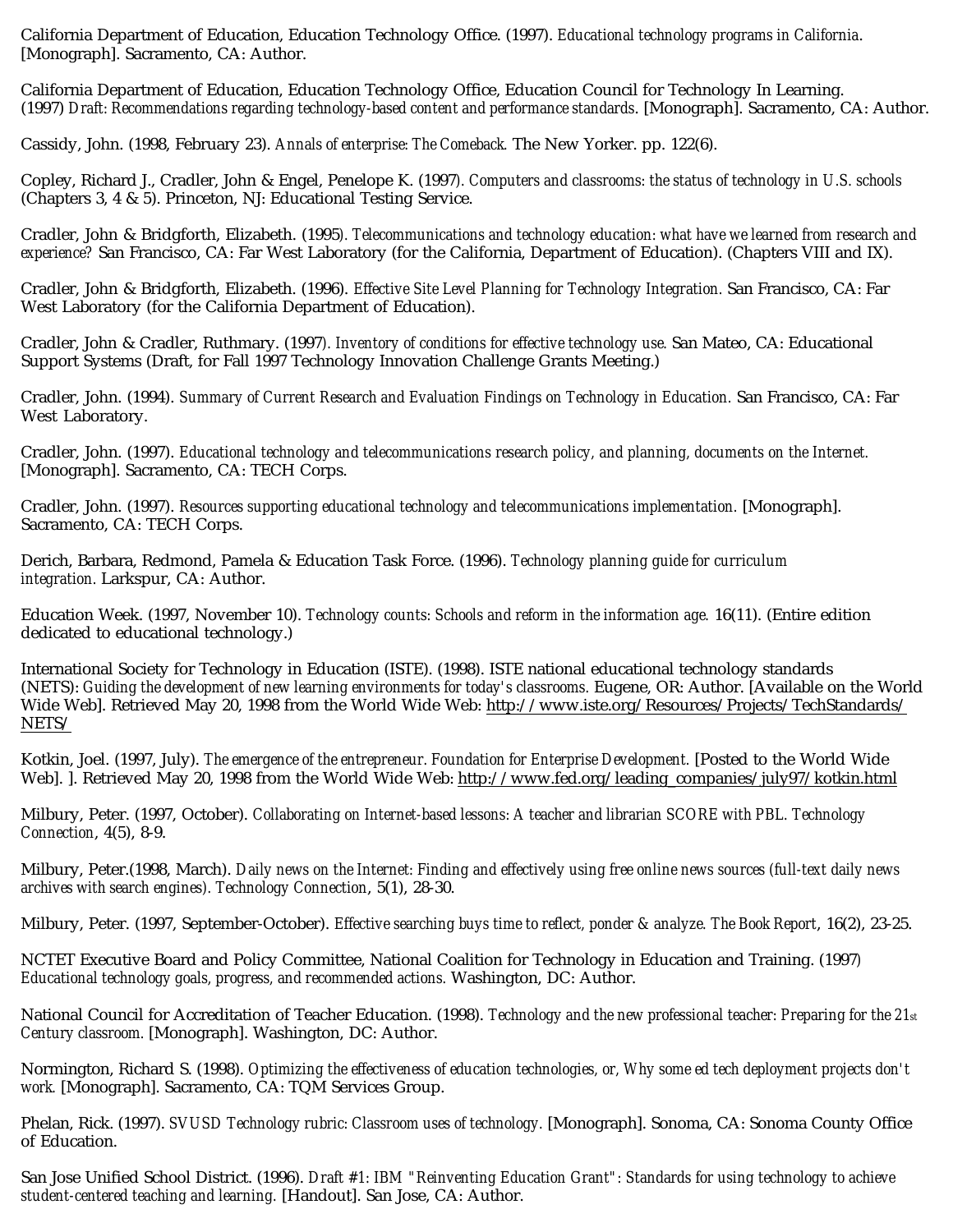Smith, Sheldon & California Technology Assistance Project (CTAP) & San Luis Obispo County Office of Education. (1998 *).*  TechCert: Technology Certification for San Luis Obispo County Educators. [Brochure]. San Luis Obispo, CA: Author.

U.S. Department of Commerce. (1998). *The Emerging Digital Economy.* Washington, DC: Author [Available on the World Wide Web]. Retrieved May 20, 1998 from the World Wide Web: <u>http://www.ecommerce.gov/emerging.htm</u>

U.S. Department of Education. (1996). *Getting America's students ready for the 21<sub>st</sub> Century: Meeting the technology literacy challenge:* A report to the nation on technology and education. [Monograph]. Washington, DC: Author.

Umbach, Kenneth W. (1998). *Computer Technology in California K-12 Schools: Uses, Best Practices, and Policy Implications.* [Monograph, prepared at the request of Assembly Member Kerry Mazzoni]. Sacramento, CA: California Research Bureau, California State Library. Available in Adobe Portable Document (pdf) format at http://www.library.ca.gov/CRB/98/03/ <u>98003.pdf</u>.

Umbach, Kenneth W. (1998). *Learning-Related Outcomes of Computer Technology in K-12 Education*. [Monograph, prepared at the request of Assembly Member Kerry Mazzoni to support the work of the California Commission on Teacher Credentialing]. Sacramento, CA: California Research Bureau, California State Library. Available in Adobe Portable Document (pdf) format at http://www.library.ca.gov/CRB/98/10/98010.pdf.

Wiebe, James. (1995). *Editor's message: Tec*hnology *and the restructuring* of *teacher education. Journal of Computing In Teacher* 11(2), 2. *Education.*

Wiebe, James. (1995). *Editor's remarks: The need to teach people about computers. Journal of Computing In Teacher Education. 113), 2.*

#### **Appendix**

#### **BILL NUMBER: AB 1023 CHAPTERED**

#### **[Note: Underlined text added to Section 44259 by AB 1023 (Chapter 404, Statutes of 1997)]**

CHAPTER 404 FILED WITH SECRETARY OF STATE SEPTEMBER 2, 1997 APPROVED BY GOVERNOR SEPTEMBER 2, 1997 PASSED THE SENATE AUGUST 7, 1997 PASSED THE ASSEMBLY MAY 8, 1997 AMENDED IN ASSEMBLY APRIL 17, 1997 INTRODUCED BY Assembly Member Mazzoni

#### FEBRUARY 27, 1997

An act to amend Section 44259 of the Education Code, relating to teacher credentialing.

#### LEGISLATIVE COUNSEL'S DIGEST

#### **AB 1023, Mazzoni. Teacher credentialing.**

Existing law prescribes the minimum requirements for the preliminary multiple or single subject teaching credential.

This bill, commencing January 1, 2000, would add demonstration of basic competency in the use of computers in the classroom, as specified, to those minimum requirements.

Existing law requires completion of designated studies for the professional multiple or single subject teaching credential, including the study of computer-based technology and the uses of technology in educational settings.

This bill would require the above-referenced studies to be completed in accordance with the commission's standards of program quality and effectiveness, and that the study of computer-based technology be of advanced computer-based technology.

### *The people of the State of California do enact as follows:*

SECTION 1. Section 44259 of the Education Code is amended to read: 44259.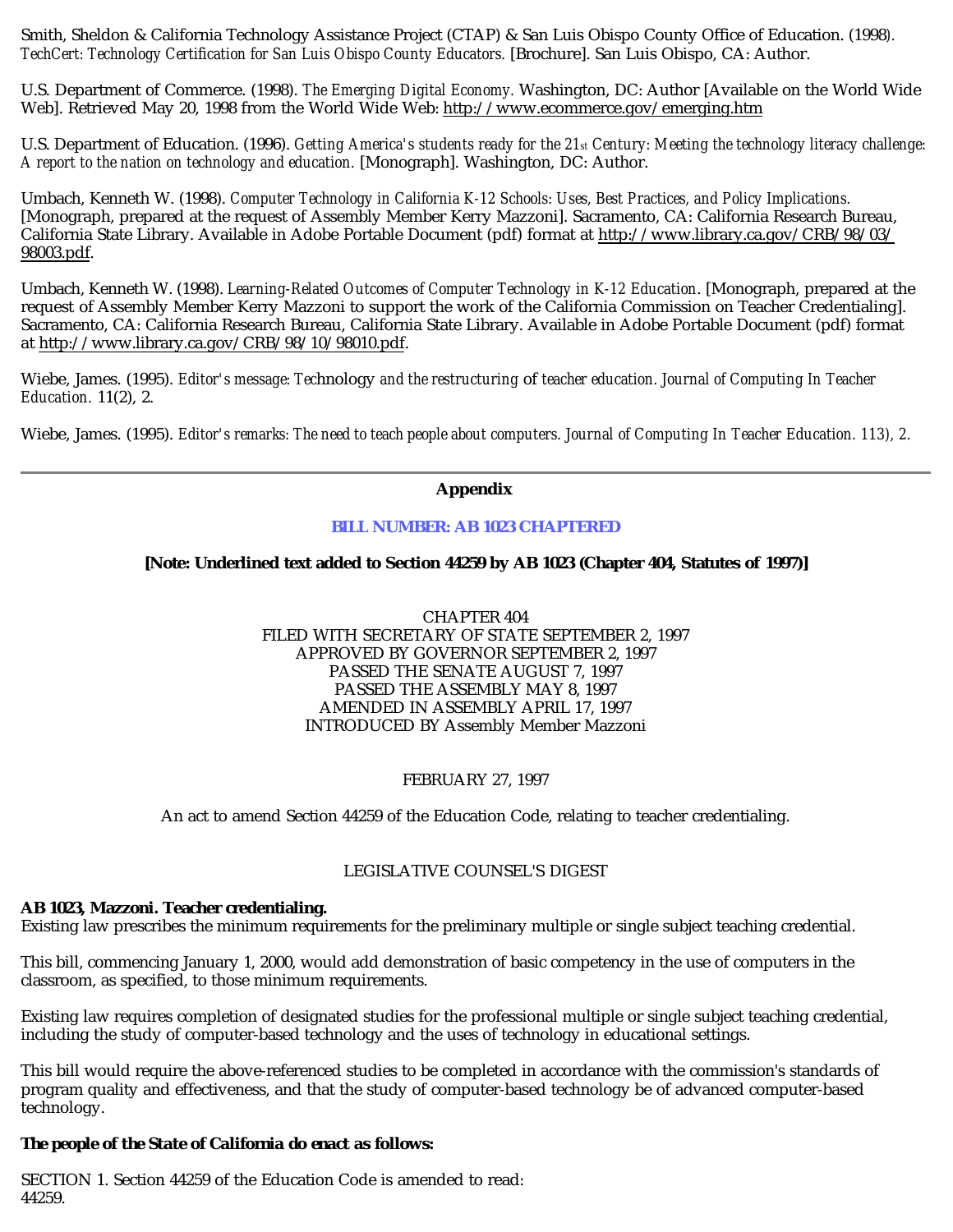- (a) Each program of professional preparation for multiple or single subject teaching credentials shall not include more than one year of, or the equivalent of one-fifth of a five-year program in, professional preparation.
- (b) The minimum requirements for the preliminary multiple or single subject teaching credential, are all of the following:
	- (1) A baccalaureate degree or higher degree, except in professional education, from a regionally accredited institution of postsecondary education.
	- (2) Passage of the state basic skills examination that is developed and administered by the commission pursuant to Section 44252.5.
	- (3) Completion of a program of not more than one year of professional preparation that has been approved or accredited on the basis of standards of program quality and effectiveness pursuant to subdivision (a) of Section 44227, subdivisions (a), (b), and (c) of Section 44372, or Section 44376.
	- (4) Study of alternative methods of developing English language skills, including the study of reading as described in subparagraphs (A) and (B), among all pupils, including those for whom English is a second language, in accordance with the commission's standards of program quality and effectiveness. The study of reading shall meet the following requirements:
		- (A) Commencing January 1, 1997, satisfactory completion of comprehensive reading instruction that is researchbased and includes all of the following:
			- (i) The study of organized, systematic, explicit skills including phonemic awareness, direct, systematic, explicit phonics, and decoding skills.
			- (ii) A strong literature, language, and comprehension component with a balance of oral and written language.
			- (iii) Ongoing diagnostic techniques that inform teaching and assessment.
			- (iv) Early intervention techniques.
			- (v) Guided practice in a clinical setting.
		- (B) For the purposes of this section, "direct, systematic, explicit phonics" means phonemic awareness, spelling patterns, the direct instruction of sound/symbol codes and practice in connected text and the relationship of direct, systematic, explicit phonics to the components set forth in clauses (i) to (v), inclusive.

A program for the multiple subjects credential also shall include the study of integrated methods of teaching language arts.

- (5) Completion of a subject matter program that has been approved by the commission on the basis of standards of program quality and effectiveness pursuant to Article 6 (commencing with Section 44310) or passage of a subject matter examination pursuant to Article 5 (commencing with Section 44280).
- (6) Demonstration of a knowledge of the principles and provisions of the Constitution of the United States pursuant to Section 44335.
- (7) Commencing January 1, 2000, demonstration, in accordance with the commission's standards of program quality and effectiveness, of basic competency in the use of computers in the classroom.
- (c) The minimum requirements for the professional multiple or single subject teaching credential shall include completion of the following studies:
	- (1) Study of health education, including study of nutrition, cardiopulmonary resuscitation, and the physiological and sociological effects of abuse of alcohol, narcotics, and drugs and the use of tobacco. Training in cardiopulmonary resuscitation shall also meet the standards established by the American Heart Association or the American Red Cross.
	- (2) Study and field experience in methods of delivering appropriate educational services to students with exceptional needs in regular education programs.
	- (3) Study, in accordance with the commission's standards of program quality and effectiveness, of advanced computerbased technology, including the uses of technology in educational settings.
	- (4) Completion of an approved fifth year program after completion of a baccalaureate degree at an accredited institution.
- (d) A credential that was issued prior to the effective date of this section shall remain in force as long as it is valid under the laws and regulations that were in effect on the date it was issued. The commission may not, by regulation, invalidate an otherwise valid credential unless it issues to the holder of the credential, in substitution, a new credential authorized by another provision in this chapter that is no less restrictive than the credential for which it was substituted with respect to the kind of service authorized and the grades, classes, or types of schools in which it authorizes service.
- (e) Notwithstanding this section, persons who were performing teaching services as of January 1, 1991, pursuant to the language of this section that was in effect prior to that date, may continue to perform those services without complying with any requirements that may be added by the amendments adding this subdivision.